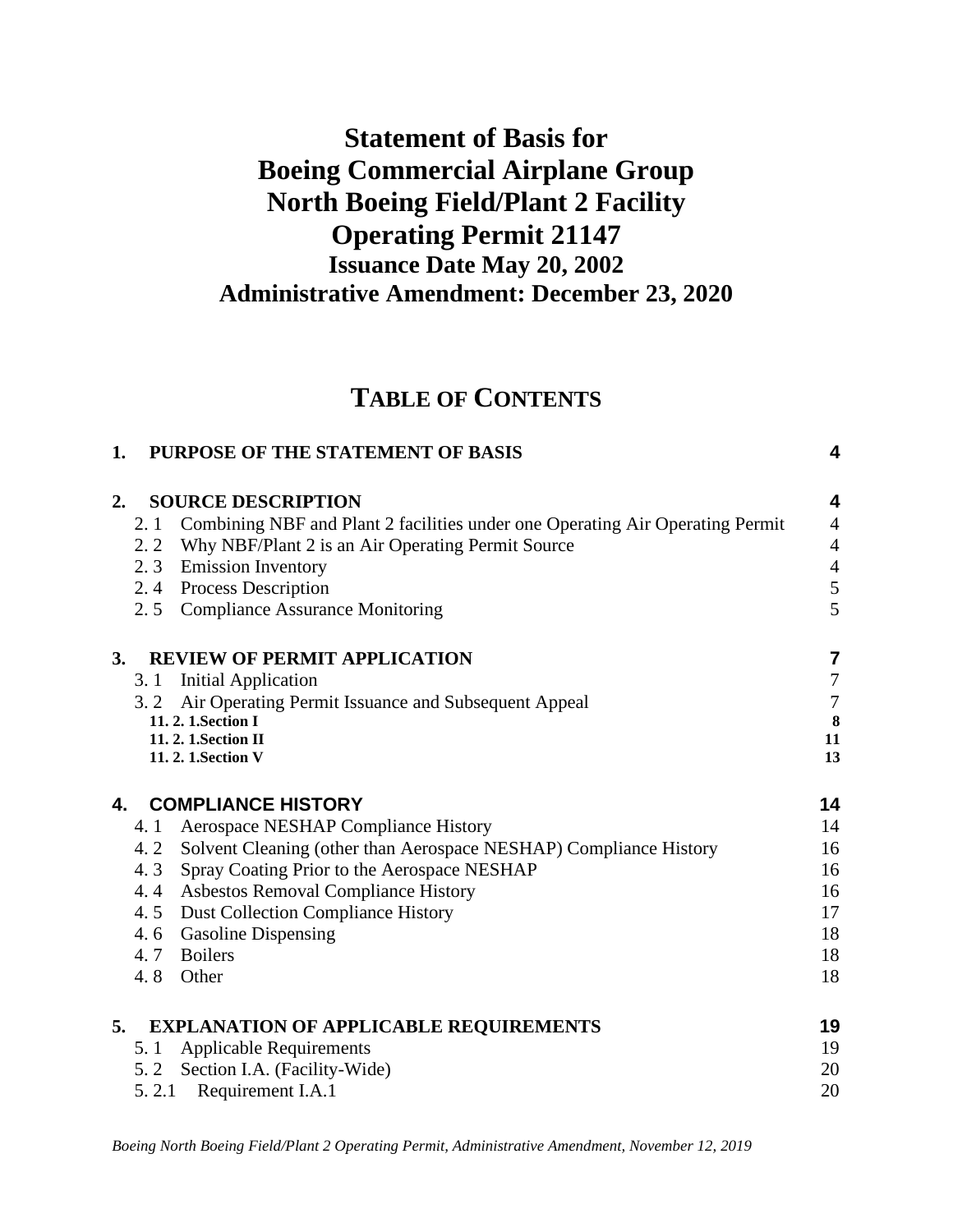|    | 5.2.2         | Requirement I.A.2                                                                        | 22       |
|----|---------------|------------------------------------------------------------------------------------------|----------|
|    | 5.2.3         | Requirement I.A.3                                                                        | 23       |
|    | 5.2.4         | Requirement I.A.4                                                                        | 23       |
|    | 5.2.5         | Requirement I.A.5                                                                        | 24       |
|    | 5.2.6         | Requirements I.A.6 through I.A.8                                                         | 25       |
|    | 5.2.7         | Requirement I.A.9                                                                        | 26       |
|    | 5.2.8         | Requirement I.A.10                                                                       | 27       |
|    | 5.2.9         | Requirement I.A.11                                                                       | 28       |
|    | 5.2.10        | Requirement I.A.12                                                                       | 28       |
|    | 5.2.11        | Requirement I.A.13                                                                       | 28       |
|    | 5.2.12        | Requirement I.A.14                                                                       | 29       |
|    | 5.2.13        | Section I.B.                                                                             | 29       |
|    | 5.2.14        | <b>EU-1 Chemical Process Tankline Operations</b>                                         | 29       |
|    | 5.2.15        | EU-2 Coating, Cleaning, and Depainting Operations                                        | 29       |
|    | 5.2.16        | EU-3 Non-Halogenated Solvent Spray Wand Parts Cleaning Operations                        | 33       |
|    | 5.2.17        | EU-4 Fuel Burning Equipment (Not Subject to New Source Performance                       |          |
|    | Standards) 34 |                                                                                          |          |
|    | 5.2.18        | EU-5 Waste Water Treatment Operations                                                    | 36       |
|    | 5.2.19        | EU-6 Cyclones, Baghouses, and Other Particulate Control Operations                       | 37       |
|    | 5.2.20        | <b>EU-7 Abrasive Blasting Operations</b>                                                 | 38       |
|    | 5.2.21        | EU-8 Motor Vehicle Fueling Operations                                                    | 38       |
|    | 5.2.22        | <b>EU-9 Storage Tanks</b>                                                                | 40       |
|    | 5.2.23        | EU 10 Wood Furniture Manufacture                                                         | 41       |
|    | 5.2.24        | <b>Operations Without Specific Applicable Requirements</b>                               | 42       |
|    |               |                                                                                          |          |
| 6. |               | MONITORING, MAINTENANCE AND RECORDKEEPING PROCEDURES                                     | 43       |
|    | 6.1           | <b>Opacity Monitoring</b>                                                                | 43<br>43 |
|    | 6.3           | 6.2 Following Monitoring, Maintenance and Recordkeeping Procedures                       | 44       |
|    | 6.4           | <b>Standard Approval Conditions</b><br>Operation and Maintenance (O&M) Plan Requirements | 44       |
|    |               |                                                                                          |          |
| 7. |               | PROHIBITED ACTIVITIES                                                                    | 45       |
|    |               |                                                                                          |          |
| 8. |               | <b>ACTIVITIES REQUIRING ADDITIONAL APPROVAL</b>                                          | 45       |
|    | 8.1           | Requirement IV.A. New Source Review                                                      | 45       |
|    |               | 8.2 Requirement IV.D Spray Coating                                                       | 46       |
|    |               | 8.3 Notice of Construction No. 8335                                                      | 46       |
| 9. |               | <b>STANDARD TERMS AND CONDITIONS</b>                                                     | 46       |
|    |               | 9.1 V. O Recordkeeping                                                                   | 46       |
|    |               | 9.2 V. P Data recovery                                                                   | 47       |
|    |               | 9.3 V. Q Reporting                                                                       | 47       |
|    |               |                                                                                          |          |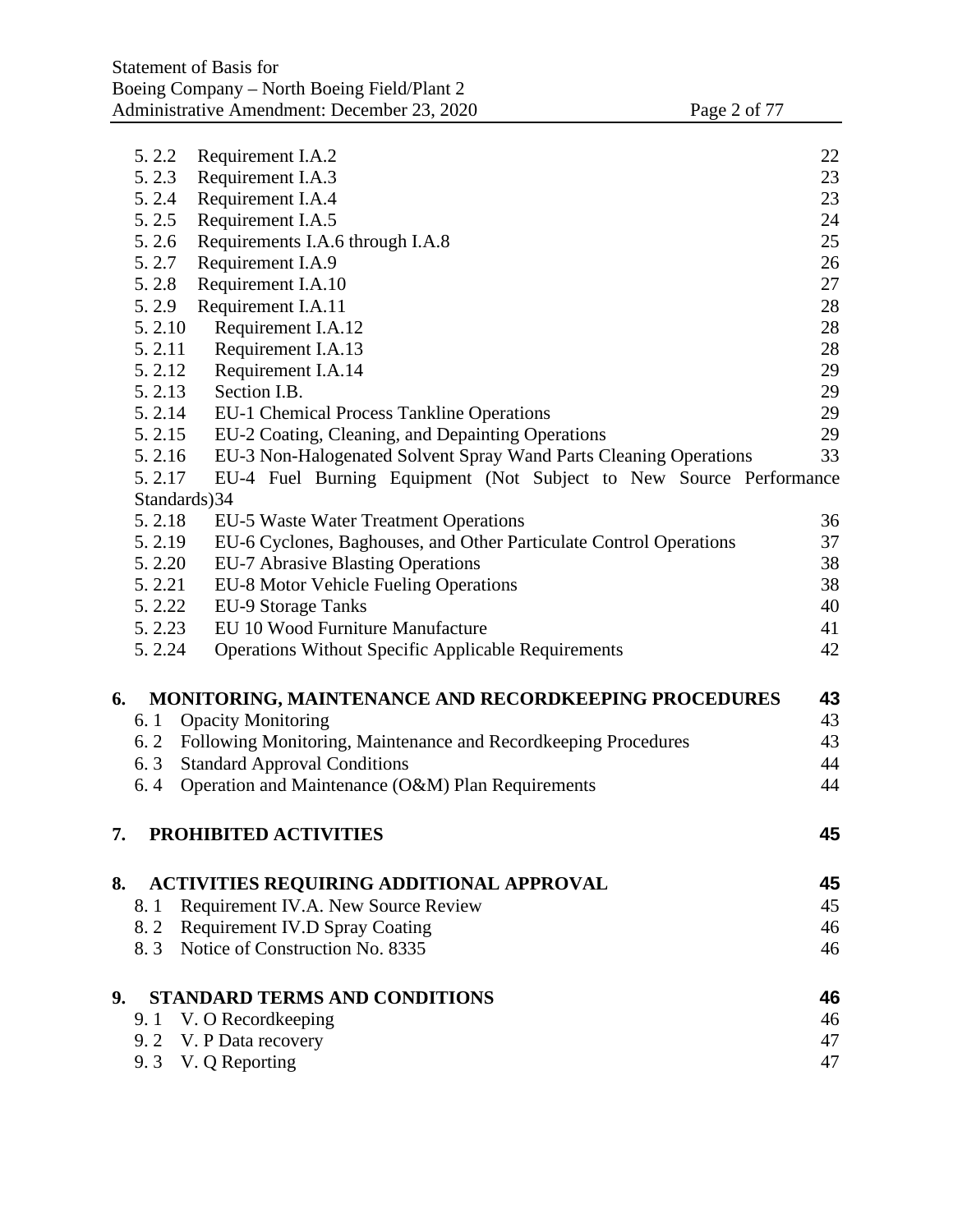| Page 3 of 7 |  |  |
|-------------|--|--|
|             |  |  |

| 10.   | <b>PERMIT SHIELD</b>                                   | 48 |
|-------|--------------------------------------------------------|----|
| 11.   | <b>PUBLIC COMMENTS AND RESPONSES</b>                   | 48 |
| 11. 1 | Draft Air Operating Permit Comments                    | 48 |
| 11.2  | June 2003 Comments from Boeing                         | 56 |
|       | <b>11. 2. 1. Reserved</b>                              | 57 |
|       | 11.3 Additional changes from discussion with Boeing    | 72 |
| 11.4  | <b>Additional comments by Boeing</b>                   | 73 |
|       | 12. ADMINISTRATIVE PERMIT AMENDMENTS (WAC 173-401-720) | 75 |
| 12.1  | October 13, 2004 change                                | 75 |
| 12.2  | May 10, 2005                                           | 76 |
| 12.3  | August 17, 2005                                        | 76 |
| 12.4  | <b>February 16, 2006</b>                               | 76 |
| 12.5  | March 16, 2010                                         | 76 |
| 12.6  | April 9, 2015                                          | 76 |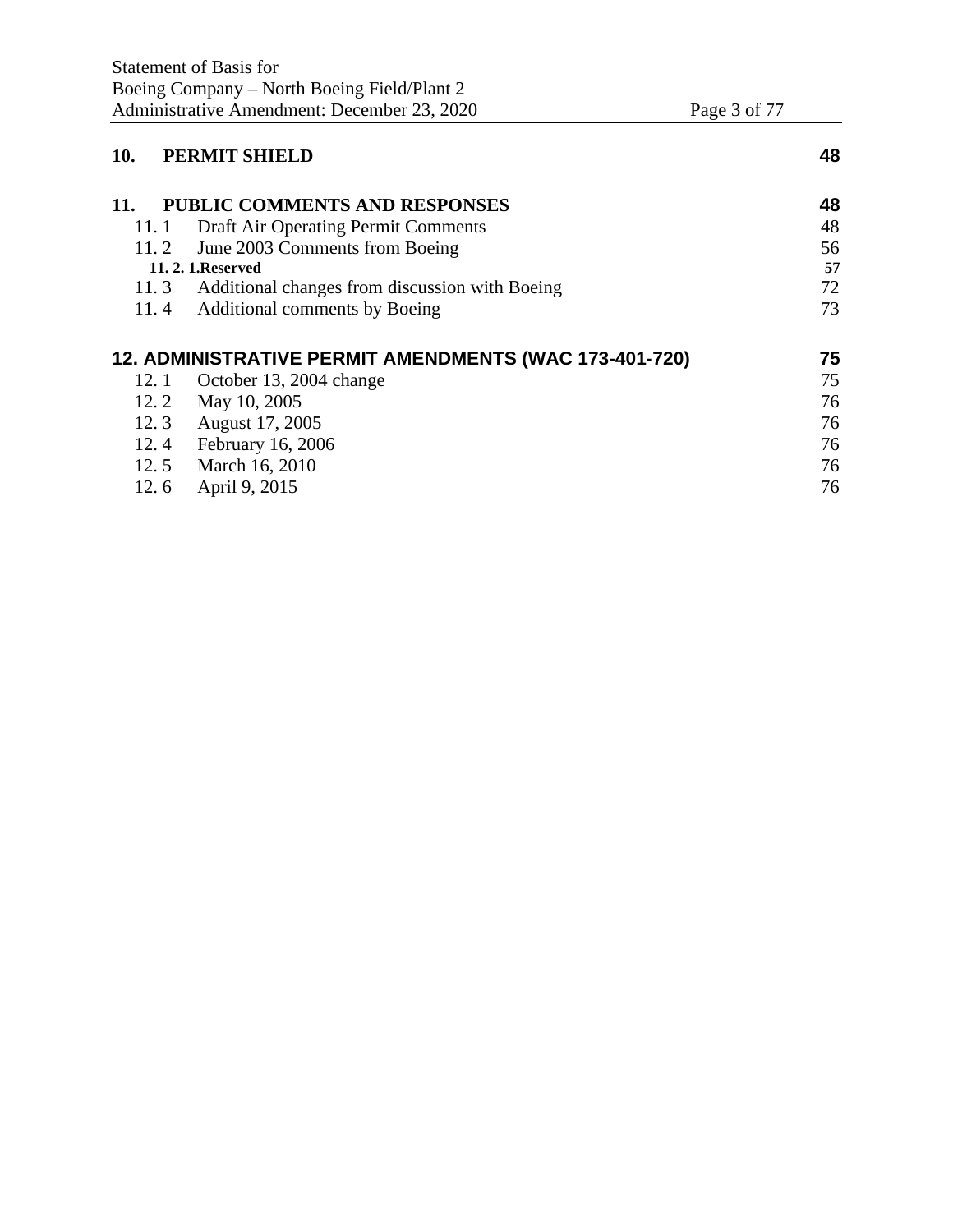# **1. Purpose of the Statement of Basis**

This document summarizes the legal and factual bases for the permit conditions in the air operating permit to be issued to the Boeing Commercial Airplane Group's - North Boeing Field/Plant 2 (NBF/Plant 2) facility under the authority of the Washington Clean Air Act, Chapter 70.94 Revised Code of Washington (RCW), Chapter 173-401 of the Washington Administrative Code (WAC), and Puget Sound Clean Air Agency (previously known as Puget Sound Air Pollution Control Agency (PSAPCA)) Regulation I, Article 7. Unlike the permit, this document is not legally enforceable. It includes references to the applicable statutory or regulatory provisions that relate to NBF/Plant 2's air emissions and provides a description of the activities taking place at NBF/Plant 2, including a compliance history.

# **2. Source Description**

# *2. 1 Combining NBF and Plant 2 facilities under one Operating Air Operating Permit*

In an October 12, 2001 letter to the Puget Sound Clean Air Agency (Letter Reference No. E-1370-2001-GRM-233), Boeing requested that the Puget Sound Clean Air Agency combine the operating air operating permit requirements for Plant 2 with the North Boeing Field (NBF) requirements under one operating permit. For reasons discussed below, the Puget Sound Clean Air Agency intends to grant this request. After the operating permit for the combined NBF/Plant 2 facility is issued, the Puget Sound Clean Air Agency will revoke the operating permit (No. 13124) currently enforced for Plant 2.

The Boeing Company has historically identified the NBF and Plant 2 manufacturing operations as separate for its managerial purposes. While Boeing has separated the facilities for managerial purposes, the facilities are in fact adjacent and both facilities conduct similar activities under the same primary SIC code (3721). The Puget Sound Clean Air Agency therefore agrees to interpret NBF and Plant 2 as being one facility for operating permit purposes. The combined facility will be named NBF/Plant 2 throughout the operating permit.

# *2. 2 Why NBF/Plant 2 is an Air Operating Permit Source*

NBF/Plant 2 qualifies as a major source and is required to obtain an operating permit because it emits more than 100 tons per year (tpy) of volatile organic compounds (VOCs), more than 25 tpy of total hazardous air pollutants (HAPs), and more than 10 tpy of certain specific HAPs. The major sources of emissions are from the use of solvents and coatings used to support cleaning and coating operations associated with aircraft assembly, manufacturing, flight testing, and preparation of aircraft for delivery to customers.

### *2. 3 Emission Inventory*

The emission inventory is listed in Attachment A. The attached emission inventory includes a breakdown of the total annual emissions listed by chemical name, CAS number, and the sources of the listed emissions. In 2000, NBF/Plant 2 emitted more than ten tons per year of Methyl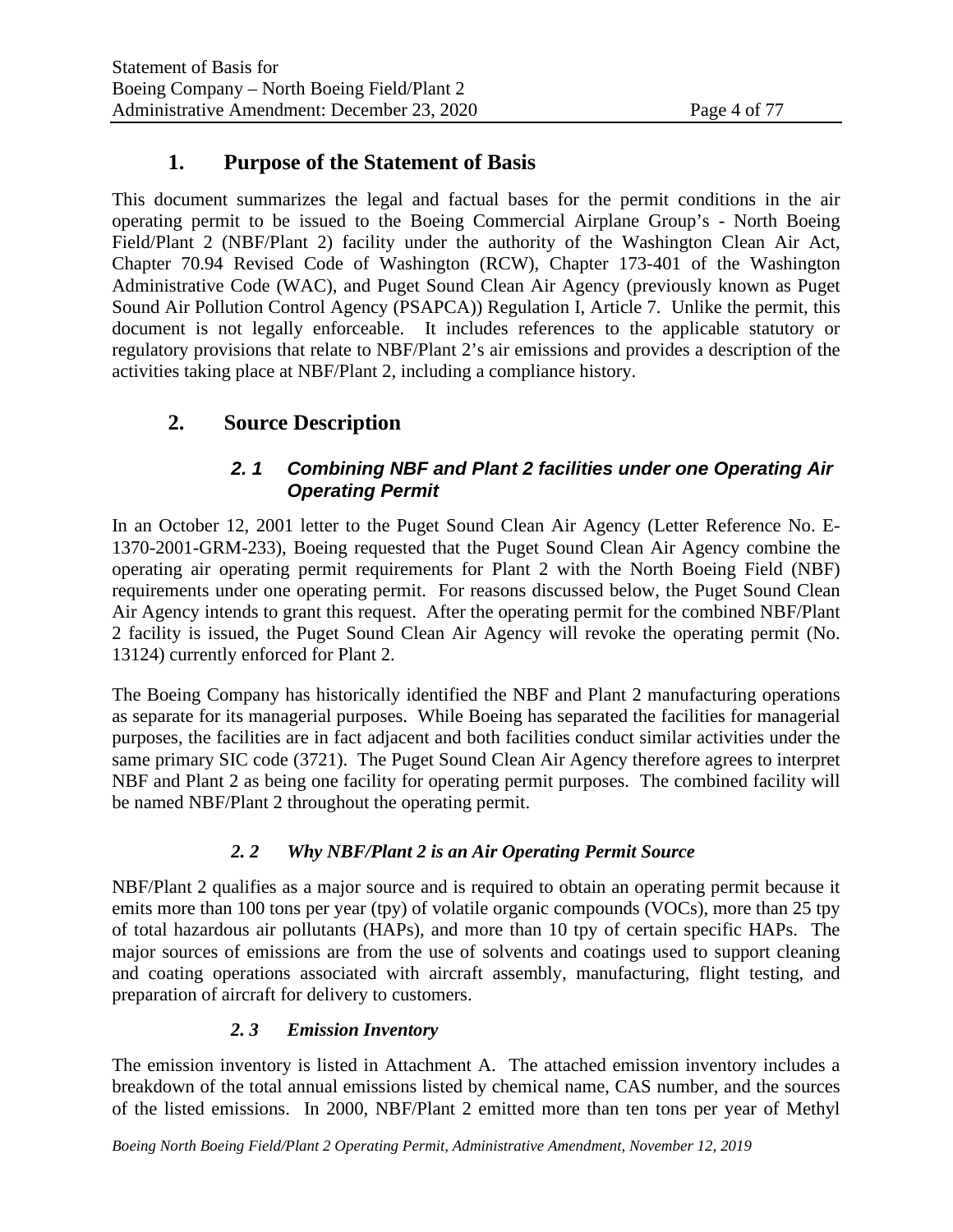Ethyl Ketone (MEK), a HAP. In the last 10 years (1991-2000), the emissions of VOC from the combined NBF/Plant 2 facility have decreased by more than 80 percent, and the emissions of HAP have decreased by more than 95 percent.

The following table summarizes the total HAP and VOC emissions from NBF/Plant 2 over the last ten years. The information is presented in tons per year.

| <b>Pollutant</b> | 1991<br><b>Tons</b> | 1992<br><b>Tons</b> | 1993<br><b>Tons</b> | 1994<br><b>Tons</b> | 1995<br><b>Tons</b> | 1996<br><b>Tons</b> | 1997<br><b>Tons</b> | 1998<br><b>Tons</b> | 1999<br><b>Tons</b> | 2000<br><b>Tons</b> |
|------------------|---------------------|---------------------|---------------------|---------------------|---------------------|---------------------|---------------------|---------------------|---------------------|---------------------|
| <b>VOC</b>       | 498                 | 174                 | 87                  | 49                  | 38                  | 35                  | 80                  | 107                 | 107                 | 81                  |
| <b>HAP</b>       | 453                 | 136                 | 63                  | 30                  | 20                  | 18                  | 29                  | 29                  | 30                  | 22                  |

**TABLE 1 NBF/PLANT 2 REPORTED EMISSIONS**

### *2. 4 Process Description*

The NBF/Plant 2 facility conducts a variety of aerospace parts assembly processes, repair, flight testing and delivery for Boeing commercial and military aircraft. The facility is located on East Marginal Way South in a heavily industrialized area of Seattle along the Duwamish River. The primary activities occurring at NBF/Plant 2 are painting of completed aircraft, flight test and delivery of aircraft to customers, research and development, components testing, and fuel testing. The facility also has a wind tunnel complex, laboratories, and offices. Other support operations include metalworking, woodworking, automotive shop, and wastewater treatment. The NBF/Plant 2 facility occupies a 257-acre site and includes several airplane painting and storage buildings, research and development laboratories, support buildings, roads, and employee parking areas.

### *2. 5 Compliance Assurance Monitoring*

Puget Sound Clean Air Agency has reviewed the applicability of the Compliance Assurance Monitoring (CAM) rule to the NBF/Plant 2 facility and has determined that none of the units currently in place at the NBF/Plant 2 facility could be subject to CAM.

The information outlined in the table below presents the findings of NBF/Plant 2's CAM applicability analysis. In order for a unit to be subject to CAM, the unit needs to be outside of the exemption criteria outlined in 40 CFR 64.2. As shown in the table, the units at the NBF/Plant 2 facility are all eligible for one or more of the exemptions in 40 CFR 64.2.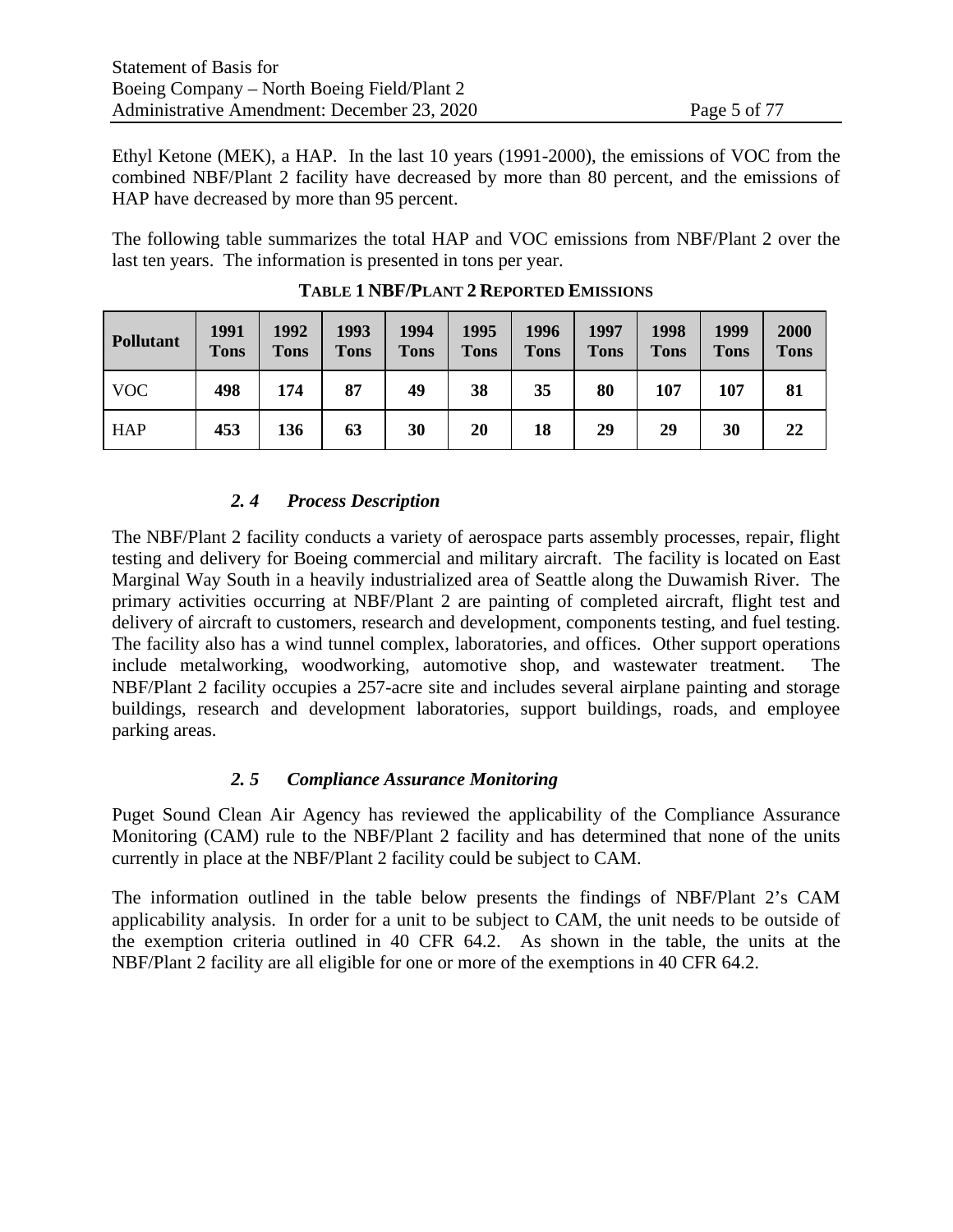|                |                      |                             | Is the unit subject<br>to an emission           | Does the unit use a | Does the unit have the |
|----------------|----------------------|-----------------------------|-------------------------------------------------|---------------------|------------------------|
|                |                      |                             |                                                 | "potential to emit" |                        |
|                |                      |                             | limitation or                                   | control device to   | w/o the control device |
|                |                      |                             | standard for the                                | achieve compliance  | $\geq$ 100% of the tpy |
|                |                      |                             | applicable                                      | with any such       | amount to be           |
|                |                      |                             | regulated air                                   | emission limitation | classified as a major  |
|                |                      |                             | pollutant?                                      | or standard?        | source?                |
| MSS#           | <b>BLDG</b>          | Equipment                   | 40 CFR 64.2 (a)(1)                              | 40 CFR 64.2(a)(2)   | 40 CFR 64.2(a)(3)      |
| <b>DUC022</b>  | $2 - 44$             | Tankline<br>Scrubber        | Yes                                             | Yes                 | No                     |
| <b>DUC052</b>  | $2 - 44$             | Tankline<br>Scrubber        | Yes                                             | Yes                 | No                     |
| DUC063         | $2 - 63$             | Dust Collector              | Yes (0.05grain/dscf)                            | Yes                 | No                     |
| <b>DUC066</b>  | $2 - 65$             | Dust Collector              | Yes (0.05grain/dscf)                            | Yes                 | N <sub>o</sub>         |
| <b>DUC7460</b> | $2 - 88$             | Dust Collector              | Yes (0.05grain/dscf)                            | Yes                 | N <sub>o</sub>         |
| PB0002         | $2 - 44$             | Paint Booth                 | Yes (ANESHAP)                                   | Yes                 | No                     |
| PB0004         | $2 - 62$             | Paint Booth                 | N <sub>o</sub>                                  | No                  | No                     |
| PB0006         | $2 - 62$             | Paint Booth                 | No                                              | No                  | No                     |
| PB0007         | $2 - 62$             | Paint Booth                 | No                                              | No                  | No                     |
| <b>PB0008</b>  | $2 - 65$             | Paint Booth                 | No                                              | No                  | No                     |
| PB0016         | $2 - 62$             | Paint Booth                 | N <sub>o</sub>                                  | No                  | No                     |
| PB0018         | $2 - 122$            | Paint/Grind<br><b>Booth</b> | Yes (0.05grain/dscf)                            | Yes                 | No                     |
| PB0020         | $2 - 122$            | Solvent Spray<br>Cleaner    | No                                              | N <sub>o</sub>      | No                     |
| PB9006         | $2 - 88$             | Paint Booth                 | No                                              | No                  | No                     |
| APL001         | $2 - 13$             | <b>Fuel Tanks</b>           | No                                              | No                  | No                     |
| APL002         |                      |                             |                                                 |                     |                        |
| RE0021         | $2 - 15$             | <b>Boilers</b>              | Yes (NOC,                                       | N <sub>o</sub>      | Yes*                   |
| BOIL09         |                      |                             | 0.05gr/dscf 7% O2,                              |                     |                        |
| BOIL10         |                      |                             | $\text{SOx} \leq 1000$ ppm, <                   |                     |                        |
| BOIL11         |                      |                             | $0.1$ gr/dscf)                                  |                     |                        |
| BOIL12         |                      |                             |                                                 |                     |                        |
| <b>VE0014</b>  | $2 - 15$             | <b>Gas Station</b>          | Yes                                             | Yes                 | No                     |
| <b>SND511</b>  | 3-818                | Media Blast<br><b>Booth</b> | Yes (0.05grain/dscf)                            | Yes                 | No                     |
| <b>VE5001</b>  | $3 - 470$            | <b>Gas Station</b>          | Yes (PSCAA 2.07<br>SIP)                         | Yes                 | No                     |
| BOIL53         | 3-374                | Boiler #1                   | Yes (0.05gr/dscf 7%)<br>O2, 20% opacity)        | No                  | Yes*                   |
| BOIL54         | 3-374                | Boiler #2                   | Yes (NOC,<br>0.05gr/dscf 7% O2,<br>20% opacity) | No                  | Yes*                   |
| RT5011         | $\operatorname{NBF}$ | <b>ABF</b> Tanks            | Not sure                                        | No                  | N <sub>o</sub>         |
| PB5004         | $3 - 365$            | Paint Booth                 | No                                              | No                  | No                     |
| RV5004,        | 3-369                | Pit Filters P3,             | Yes (ANESHAP)                                   | Yes                 | Yes*                   |
| RV5503         |                      | P <sub>4</sub>              |                                                 |                     |                        |
| PB5001         | 3-370                | Paint Booth                 | Yes (ANESHAP)                                   | Yes                 | No                     |
| PB5008         | 3-380                | Paint Booth                 | Yes (ANESHAP)                                   | Yes                 | N <sub>o</sub>         |
| F50020,        | 3-380                | Pit Filters P5,             | Yes (ANESHAP                                    | Yes (ANESHAP only)  | Yes**                  |
| F50021         |                      | P <sub>6</sub>              | and PSD condition)                              |                     |                        |

### **PLANT 2 / NBF EMISSION UNIT CAM APPLICABILITY**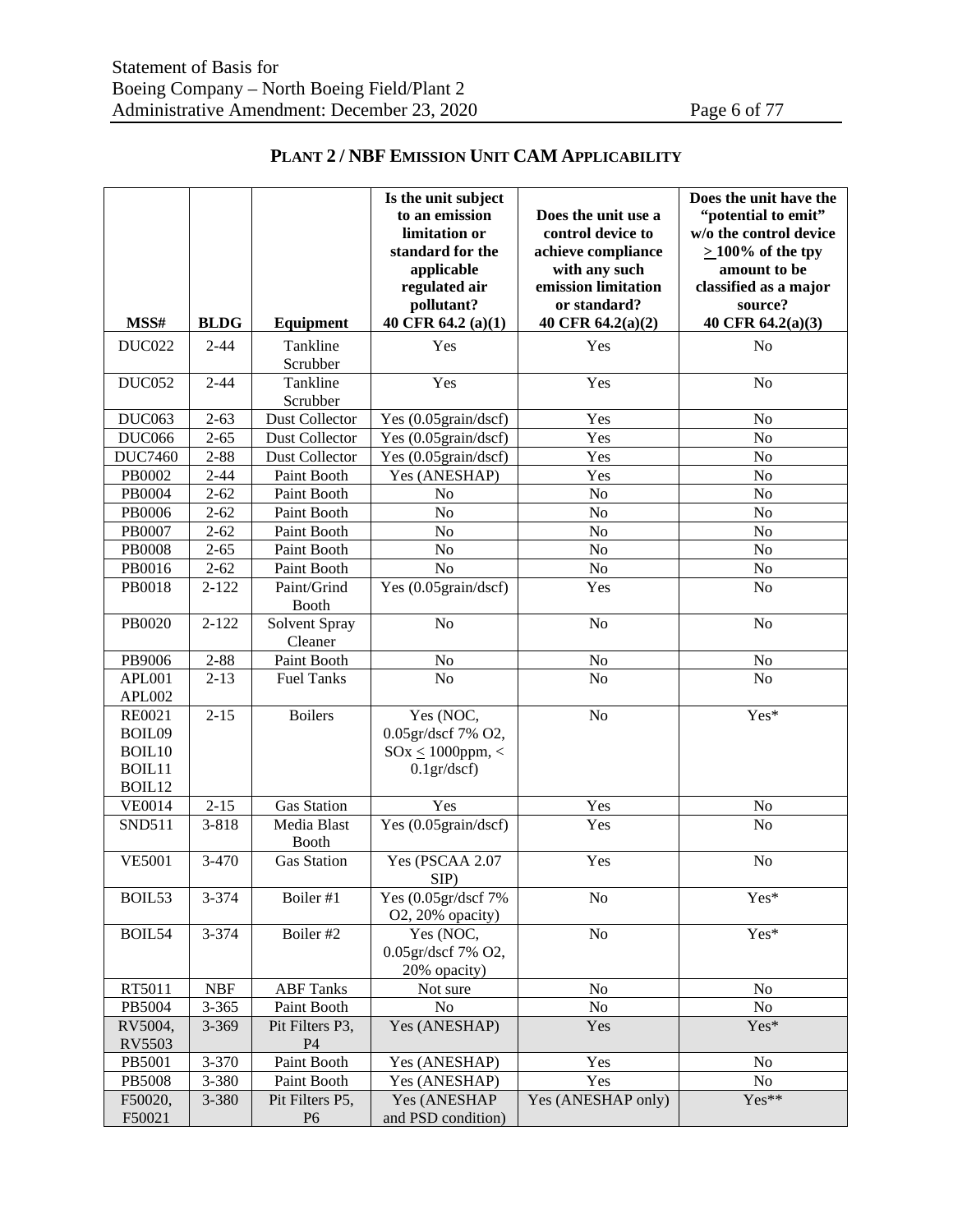| Page 7 of 77 |  |  |
|--------------|--|--|
|              |  |  |

| MSS#          | <b>BLDG</b> | Equipment                | Is the unit subject<br>to an emission<br>limitation or<br>standard for the<br>applicable<br>regulated air<br>pollutant?<br>40 CFR 64.2 (a)(1) | Does the unit use a<br>control device to<br>achieve compliance<br>with any such<br>emission limitation<br>or standard?<br>40 CFR $64.2(a)(2)$ | Does the unit have the<br>"potential to emit"<br>w/o the control device<br>$>100\%$ of the tpy<br>amount to be<br>classified as a major<br>source?<br>40 CFR 64.2(a)(3) |
|---------------|-------------|--------------------------|-----------------------------------------------------------------------------------------------------------------------------------------------|-----------------------------------------------------------------------------------------------------------------------------------------------|-------------------------------------------------------------------------------------------------------------------------------------------------------------------------|
| PB5002        | $3 - 818$   | Paint Booth              | Yes (ANESHAP)                                                                                                                                 | Yes                                                                                                                                           | No.                                                                                                                                                                     |
| WE5003        | $3 - 369$   | Waste Water<br>Treatment | No.                                                                                                                                           | No                                                                                                                                            | No                                                                                                                                                                      |
| <b>DUC369</b> | $3 - 369$   | Dust Collector           | Yes $(0.05 \text{grain}/\text{dscf})$                                                                                                         | Yes                                                                                                                                           | No                                                                                                                                                                      |

\*Assumed, actual potential to emit was not calculated

\*\*Assumed based on PSD permit

Paint Hangers are exempt under 40 CFR 64.2(b)(1)(i)

(b) *Exemption*s— (1) *Exempt emission limitations or standards.* The requirements of this part shall not apply to any of the following emission limitations or standards: (i) Emission limitations or standards proposed by the Administrator after November 15, 1990 pursuant to section 111 or 112 of the Act.

# **3. Review of Permit Application**

### *3. 1 Initial Application*

Two separate operating permit applications were received by the Puget Sound Clean Air Agency from NBF and Plant 2 on June 7, 1995. The Puget Sound Clean Air Agency acknowledged that the NBF application was complete in a letter to NBF dated August 1, 1995. On August 2, 1995, October 17, 1995 and November 28, 1995, the Puget Sound Clean Air Agency issued written notifications to Plant 2 that the application was incomplete because it did not describe many of the monitoring, recordkeeping, and reference test methods as required under WAC 173-401-  $510(2)(d)(ii)$ . This information for Plant 2 was received by the Puget Sound Clean Air Agency on December 4, 1995, and the Puget Sound Clean Air Agency acknowledged that the Plant 2 application was complete in a December 5, 1995 letter. Revised tables of applicable requirements for Plant 2 were received by the Puget Sound Clean Air Agency on January 10, 1997.

### *3. 2 Air Operating Permit Issuance and Subsequent Appeal*

The Puget Sound Clean Air Agency issued the air operating permit for Boeing Commercial Airplane Group's - North Boeing Field/Plant 2 (No. 21147) on May 20, 2002, after the 30 day public comment period and the 45 day EPA review period.

On June 19, 2002, Boeing submitted to the Pollution Control Hearings Board (PCHB) a Notice of Appeal and Request for Stay of Effectiveness of Challenged Provisions and a Motion for Stay of Proceedings, pertaining to the air operating permit for North Boeing Field/Plant 2, PCHB No. 02-084. Of specific concern to Boeing was language in the opacity monitoring method Section II.A.1(a) of the permit, and other sections had similar wording.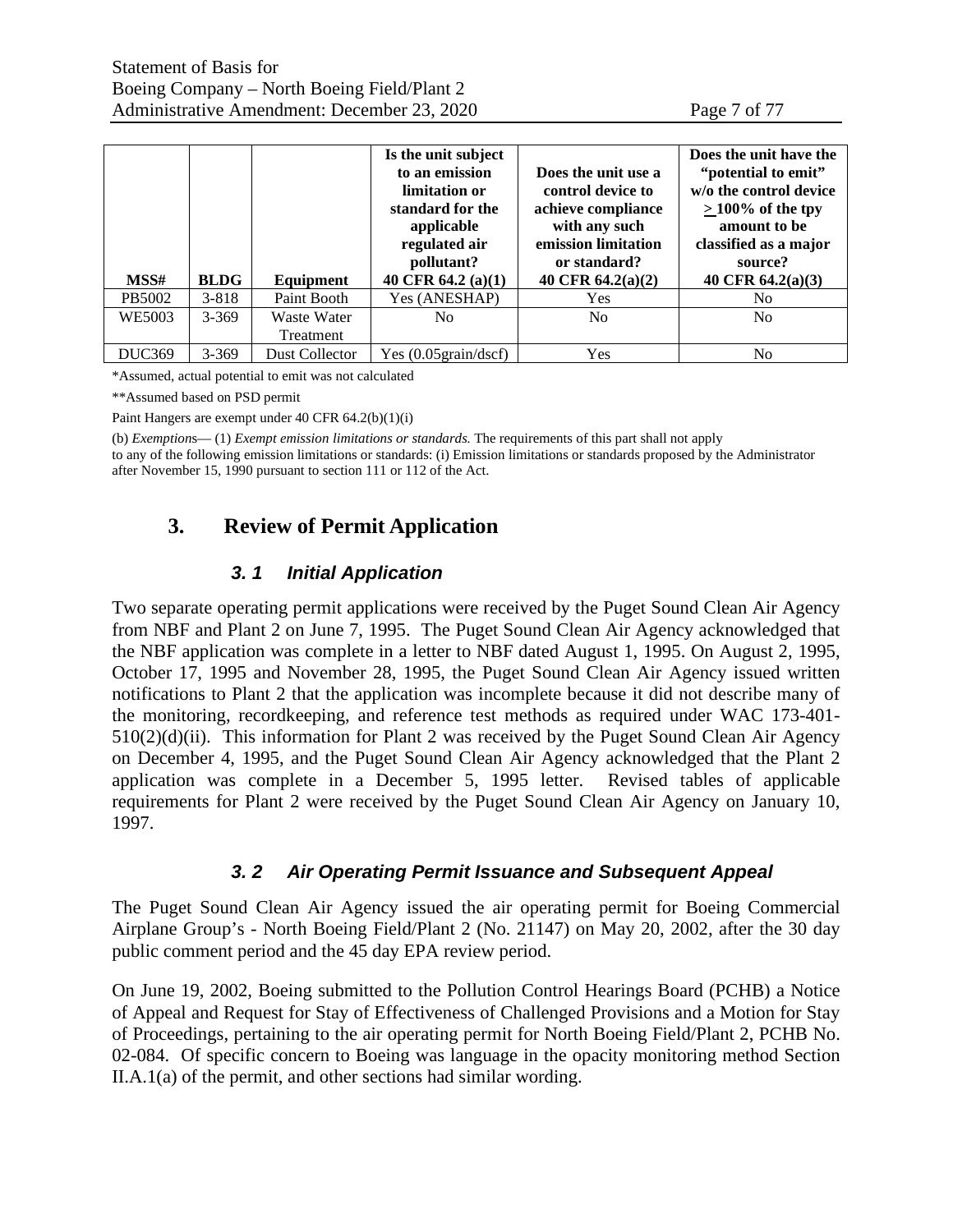The Boeing and Puget Sound Clean Air Agency entered into settlement discussions to resolve the concerns Boeing raised in its appeal. A settlement agreement was signed on January 5, 2003. As part of the settlement agreement the Puget Sound Clean Air Agency agreed to reopen the permit for cause under Section VI.F - Reopening for Cause (WAC 173-401-730), and propose agreed upon changes to address Boeing's concerns. The Agency is seeking public comment and EPA review for these proposed changes to the Boeing North Boeing Field Air Operating Permit. Below is a description of the proposed changes listed by section of the permit. There are several administrative changes to the numbering system and the related cross-references that do not change the requirements and are not subject to public comments.

At Boeing's request, the Agency also added NOC No. 8850, issued May 21, 2003, to the AOP as part of this reopening. NOC 8850, issued May 21, 2003, supersedes and cancels NOC No. 7564 dated February 24, 1999. The requirements of NOC No. 7564 have also been removed from the AOP.

### *11. 2. 1. Section I*

- Requirement I.A.1 Added II.A.1(b) Complaint Response and II.A.1(c) Facility Inspections to Monitoring, Recordkeeping, and Reporting (MM&R).
- Requirement I.A.2 Added WAC 173-400-060 as an applicable requirement and II.A.1(b) Complaint Response and II.A.1(c) Facility Inspections to MM&R.
- Requirement I.A.3 Added II.A.1(b) Complaint Response and II.A.1(c) Facility Inspections to MM&R.
- Requirement I.A.10 Corrected a date from 1999 to 1998.
- Section I.B first paragraph Changed the second sentence to read *"If a requirement in Section I.A. is repeated in this section, then the monitoring, maintenance, and recordkeeping method specified in this section supersedes the monitoring, maintenance, and recordkeeping method specified in Section I.A."* The permit notes places where a monitoring method in Section I.A is superseded. Also deleted *"If the monitoring, maintenance and recordkeeping method for any requirement in Section I.A. is more extensive for specific emission units, the requirement is repeated in this section with the additional monitoring, maintenance and recordkeeping requirements."*
- Requirement EU 1.1 Clarified that the 9/10/98 version of Regulation I, Section 7.09(b) will become federally enforceable upon adoption into the SIP. Also, clarified that the monitoring method supersedes the monitoring method for this requirement listed in I.A.10.
- Requirement EU 1.2 Clarified that Regulation I, Section 9.20(a) only applies to equipment that has received an NOC Order of Approval and added and II.A.1(c) Facility Inspections to MM&R.

Requirement EU 1.3 – Added II.A.1(c) Facility Inspections to MM&R.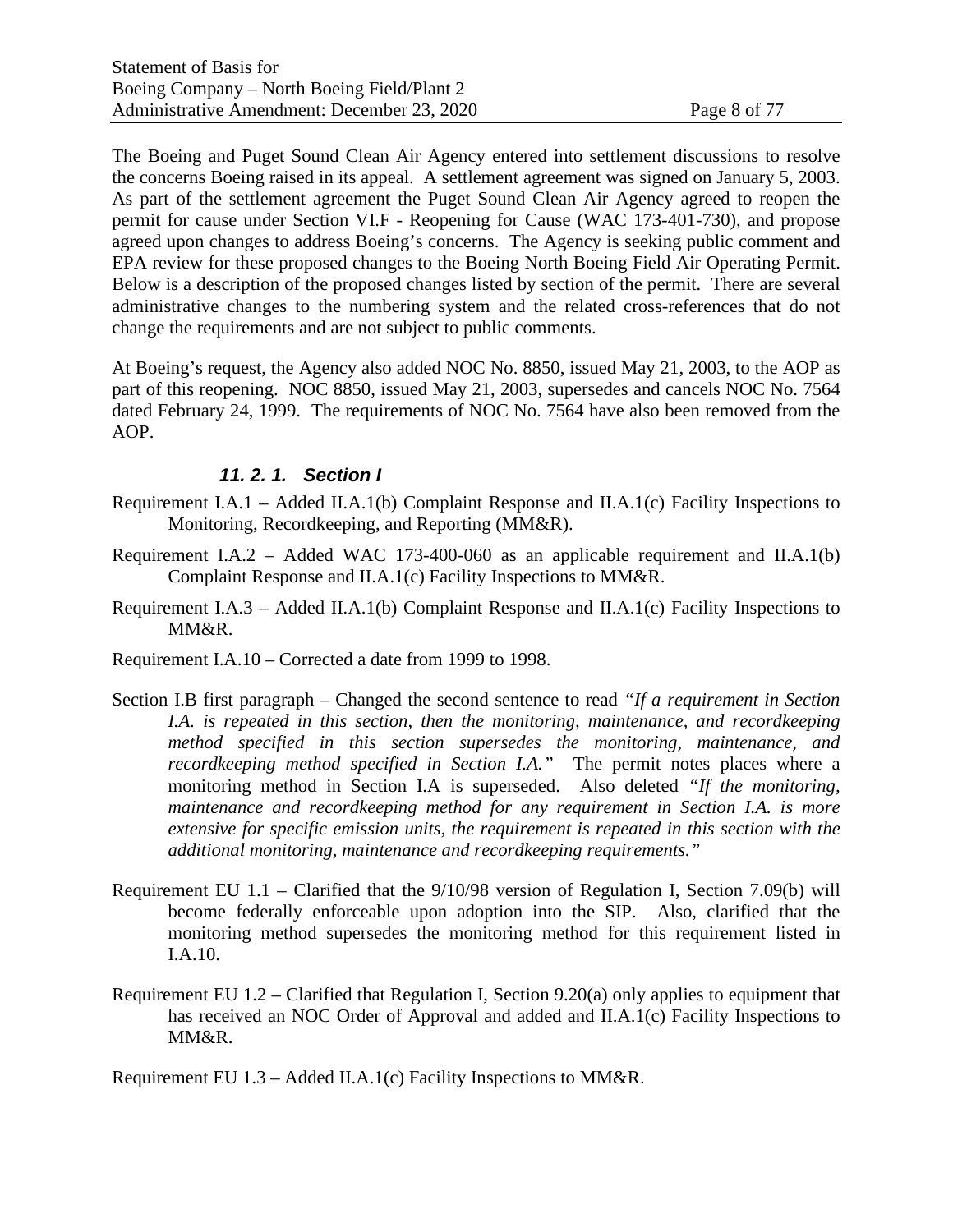- Requirement EU 1.4 Added both the current and the SIP versions of Regulation I, Section 9.03 and WAC 173-400-040(1) the appropriate MM&R, and the Reference Method.
- Requirement EU 1.5 Added both the current and the SIP versions of Regulation I, Section 9.09 and WAC 173-400-060 the appropriate MM&R, and the Reference Method.
- Requirement EU 2.104 Clarified that the 9/10/98 version of Regulation I, Section 7.09(b) will become federally enforceable upon adoption into the SIP. Also, clarified that the monitoring method supersedes the monitoring method for Regulation I, Section 7.09(b) requirement listed in I.A.10.
- Requirement EU 2.105 Added II.A.1(c) Facility Inspections to MM&R and clarified that the monitoring method supersedes the monitoring method for Regulation I, Section 9.20 requirement listed in I.A.9.
- Requirement EU 2.131 Added II.A.1(c) Facility Inspections to MM&R and clarified that the monitoring method supersedes the monitoring method for Regulation I, Section 9.20 requirement listed in I.A.9.
- Requirement EU 3.2 Clarified that the 9/10/98 version of Regulation I, Section 7.09(b) will become federally enforceable upon adoption into the SIP. Also, clarified that the monitoring method supersedes the monitoring method for Regulation I, Section 7.09(b) requirement listed in I.A.10.
- Requirement EU 3.7 Clarified that Regulation I, Section 9.20(a) only applies to equipment that has received an NOC Order of Approval. Added II.A.1(c) Facility Inspections to MM&R.
- Requirement EU 4.1 Added II.A.1(b) Complaint Response to the MM&R. Also, clarified that the monitoring method supersedes the monitoring method for Regulation I, Section 9.03 requirement listed in I.A.1.
- Requirement EU 4.2 Added II.A.1(b) Complaint Response and II.A.1(c) Facility Inspections to MM&R. Also, clarified that the monitoring method supersedes the monitoring method for Regulation I, Section 9.09(a) requirement listed in I.A.3.
- Requirement EU 4.3 Added II.A.1(b) Complaint Response and II.A.1(c) Facility Inspections to MM&R. Also, clarified that the monitoring method supersedes the monitoring method for Regulation I, Section 9.09(a) requirement listed in I.A.3.
- Requirement EU 4.5 Clarified that the 9/10/98 version of Regulation I, Section 7.09(b) will become federally enforceable upon adoption into the SIP. Also, clarified that the monitoring method supersedes the monitoring method for Regulation I, Section 7.09(b) requirement listed in I.A.10.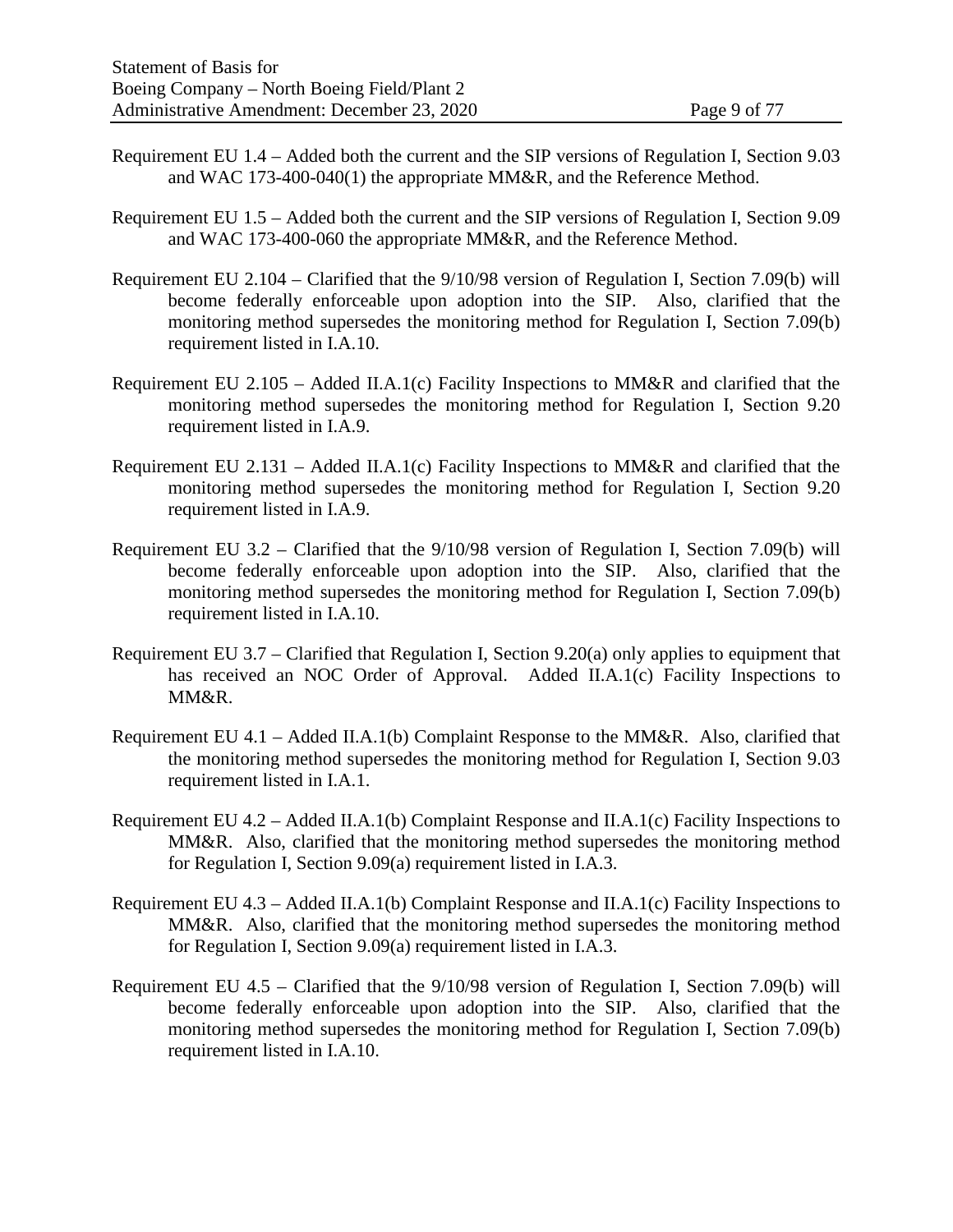- Requirement EU  $4.6$  Added II.A.1(c) Facility Inspections to MM&R and clarified that the monitoring method supersedes the monitoring method for Regulation I, Section 9.20 requirement listed in I.A.9.
- Requirement EU 5.1 Clarified that the 9/10/98 version of Regulation I, Section 7.09(b) will become federally enforceable upon adoption into the SIP. Also, clarified that the monitoring method supersedes the monitoring method for Regulation I, Section 7.09(b) requirement listed in I.A.10.
- Requirement EU 5.2 Clarified that Regulation I, Section 9.20(a) only applies to equipment that has received an NOC Order of Approval.
- Requirement EU 6.1 Added both the current and the SIP versions of Regulation I, Section 9.03 and WAC 173-400-040(1) the appropriate MM&R, and the Reference Method.
- Requirement EU 6.2 Added both the current and the SIP versions of Regulation I, Section 9.09 and WAC 173-400-060, the appropriate MM&R, and the Reference Method.
- Requirement EU 6.3 Clarified that the 9/10/98 version of Regulation I, Section 7.09(b) will become federally enforceable upon adoption into the SIP. Also, clarified that the monitoring method supersedes the monitoring method for Regulation I, Section 7.09(b) requirement listed in I.A.10.
- Requirement EU 6.4 Added II.A.1(c) Facility Inspections to MM&R and clarified that Regulation I, Section 9.20(a) only applies to equipment that has received an NOC Order of Approval.
- Requirement EU 7.1 Added both the current and the SIP versions of Regulation I, Section 9.03 and WAC 173-400-040(1), the appropriate MM&R, and the Reference Method.
- Requirement EU 7.2 Added both the current and the SIP versions of Regulation I, Section 9.09 and WAC 173-400-060, the appropriate MM&R, and the Reference Method.
- Requirement EU 7.3 Clarified that the 9/10/98 version of Regulation I, Section 7.09(b) will become federally enforceable upon adoption into the SIP.
- Requirement EU 7.4 Added II.A.1(c) Facility Inspections to MM&R and clarified that Regulation I, Section 9.20(a) only applies to equipment that has received an NOC Order of Approval.
- Requirement EU 7.5 Added II.A.1(c) Facility Inspections to MM&R.
- Requirement EU 8.1 to 8.6 Changed the reference to location of the MM&R.
- Requirement EU 8.7 Clarified that the 9/10/98 version of Regulation I, Section 7.09(b) will become federally enforceable upon adoption into the SIP. Also, clarified that the monitoring method supersedes the monitoring method for Regulation I, Section 7.09(b) requirement listed in I.A.10.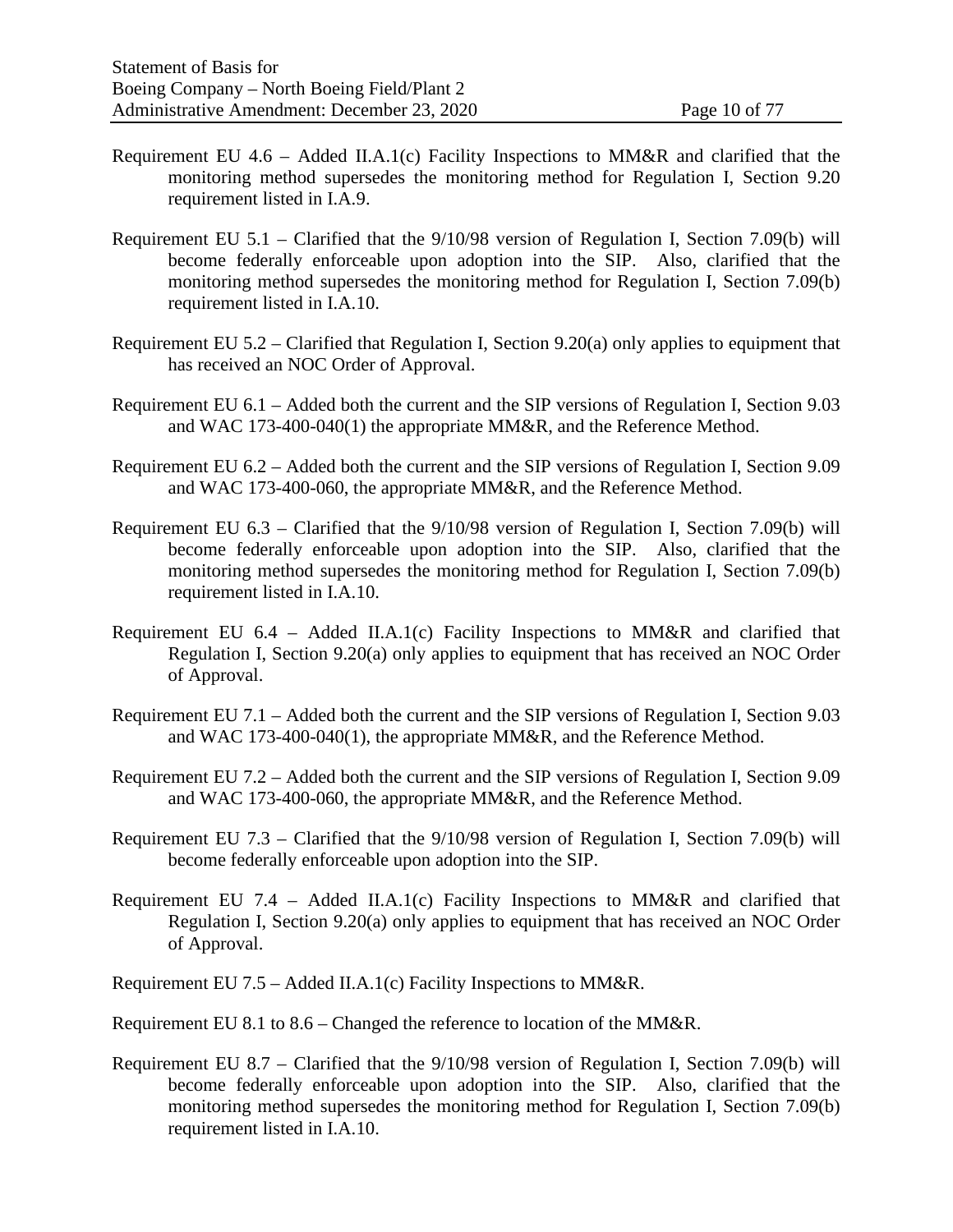- Requirement EU 8.8 Clarified that the monitoring method supersedes the monitoring method for Regulation I, Section 9.20 requirement listed in I.A.9.
- Requirement EU 9.3 Clarified that the 9/10/98 version of Regulation I, Section 7.09(b) will become federally enforceable upon adoption into the SIP. Also, clarified that the monitoring method supersedes the monitoring method for Regulation I, Section 7.09(b) requirement listed in I.A.10.
- Requirement EU 9.4 Added II.A.1(c) Facility Inspections to MM&R and clarified that Regulation I, Section 9.20(a) only applies to equipment that has received an NOC Order of Approval.

### *11. 2. 1. Section II*

- II.A Added *"Except for the testing required under Section II.A.2(m) of this permit (Periodic Performance Source Test), the tests performed to satisfy the requirements of any monitoring method under Section II of this permit are monitoring tests and are not considered "compliance tests" for purposes of Section V.N.1(iii) of this permit. [WAC 173-401-615, 11/4/93]"*
- $II.A.1(a)$  Clarified that for purposes of complying with the quarterly opacity monitoring required by Section II.A.1(a), Boeing is only required correct visible emissions if observed during the quarterly inspection. (However, visible emissions may still be a deviation of the underlying applicable requirement).

Added that in addition to eliminating visible emissions, Boeing could instead demonstrate compliance using the reference method.

Added - "All observations using the opacity reference test method shall be reported according to V.Q.4 Method 9A Reports."

- II.A.1(b) Clarified that if Boeing cannot correct possible compliance problems with in 24 hours and reports the potential problem according to Section V.Q.5, it would not be a deviation of the monitoring method. However, it may be a deviation of the underlying applicable requirement and not taking action as described would be a permit deviation.
- II.A.1(c) Clarified that if Boeing cannot correct possible compliance problems with in 24 hours and reports the potential problem according to Section V.Q.5, it would not be a deviation of the monitoring method. However, it may be a deviation of the underlying applicable requirement.

Clarified that the monitoring method only applies to applicable requirements for which it is an applicable monitoring method.

Added *"If NBF/Plant 2 observes potential compliance problems for which there are no monitoring requirements under an applicable requirement and corrects that problem within 24 hours, NBF/Plant 2 does not need to report the deviation under Section V.M.*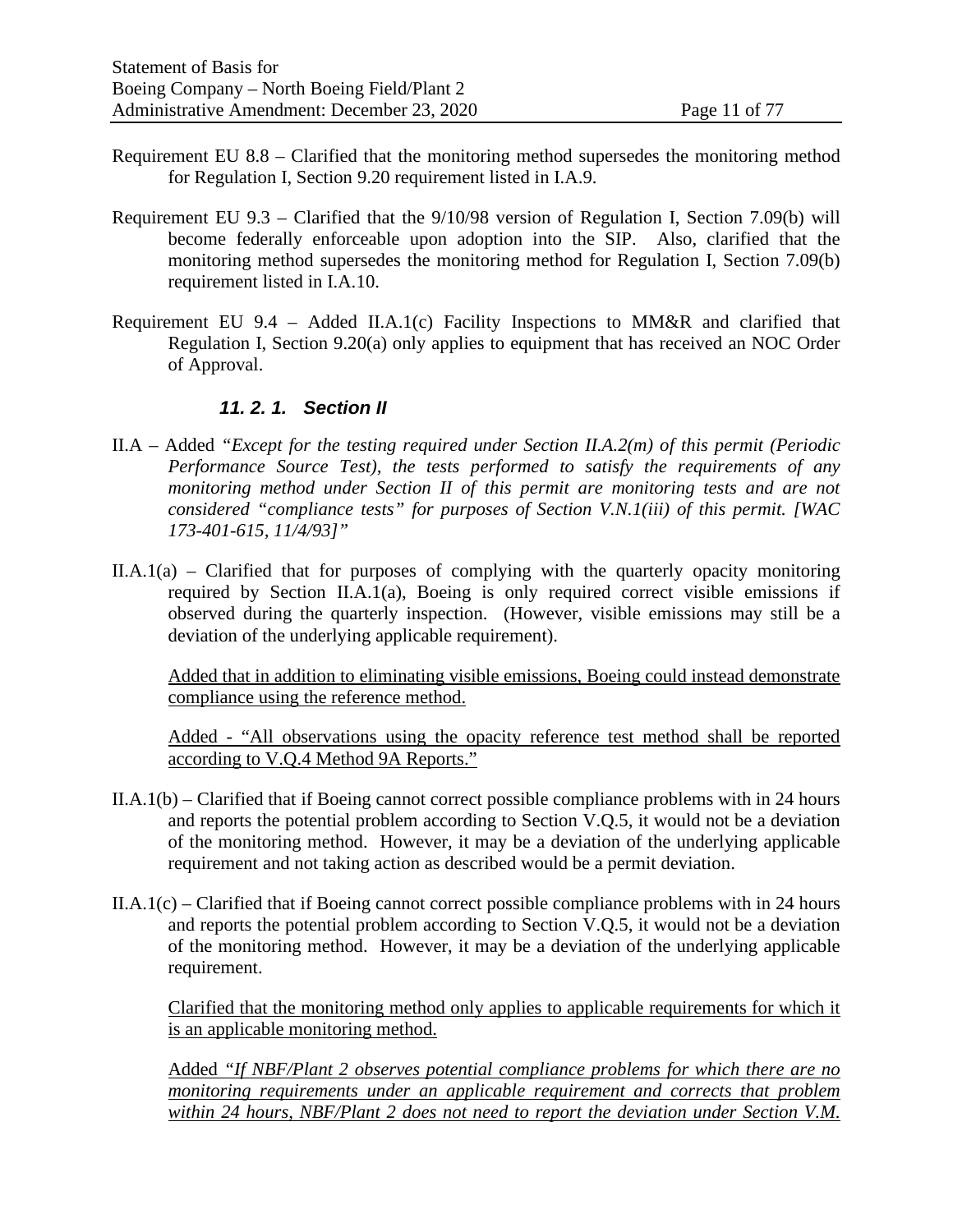*Compliance certifications or V.Q Reporting and does not need to record such action under Section V.O.1.4 of this permit."*

II.A.1(d) – Clarified that if Boeing cannot correct possible compliance problems with in 24 hours and reported the potential problem according to Section V.Q.5, it would not be a deviation of the monitoring method. However, it may be a deviation of the underlying applicable requirement.

Clarified that the monitoring method only applies to applicable requirements for which it is an applicable monitoring method.

Added *"and does not need to record such action under Section V.O.1.4 of this permit, except that deviations from the spray gun cleaning requirements under 40 CFR 63.744(c) must be reported in the Aerospace NESHAP semi-annual report in accordance with Section V.Q.3(b)(3)."*

II.A.1(f) – Clarified that if Boeing cannot correct possible compliance problems with in 24 hours and reports the potential problem according to Section V.Q.5, it would not be a deviation of the monitoring method. However, it may be a deviation of the underlying applicable requirement.

Clarified that the monitoring method only applies to applicable requirements for which it is an applicable monitoring method.

- $II.A.2(d)(i)$  Clarified that if Boeing cannot correct possible compliance problems with in 24 hours and reports the potential problem according to Section V.Q.5, it would not be a deviation of the monitoring method. However, it may be a deviation of the underlying applicable requirement.
- $II.A.2(d)(ii)$  Removed provisions for data recovery.
- $II.A.2(d)(iii) Clarified that if Boeing cannot correct possible compliance problems with in 24$ hours and reports the potential problem according to Section V.Q.5, it would not be a deviation of the monitoring method. However, it may be a deviation of the underlying applicable requirement.
- $II.A.2(d)(v) Added natural gas$  is not available or is not being used due to economic reasons, NBF/Plant 2 shall check for visible emissions within 24 hours each time that it burns fuel oil or Jet A during daylight hours and at least once per week if it burns fuel oil or Jet A fuel for more than seven consecutive days

Added that for purposes of complying with the visible emission monitoring required by Section II.A.2(d)(v), Boeing only has to take action if Boeing observes visible emissions during required monitoring. (However, visible emissions may still be a deviation of the underlying applicable requirement).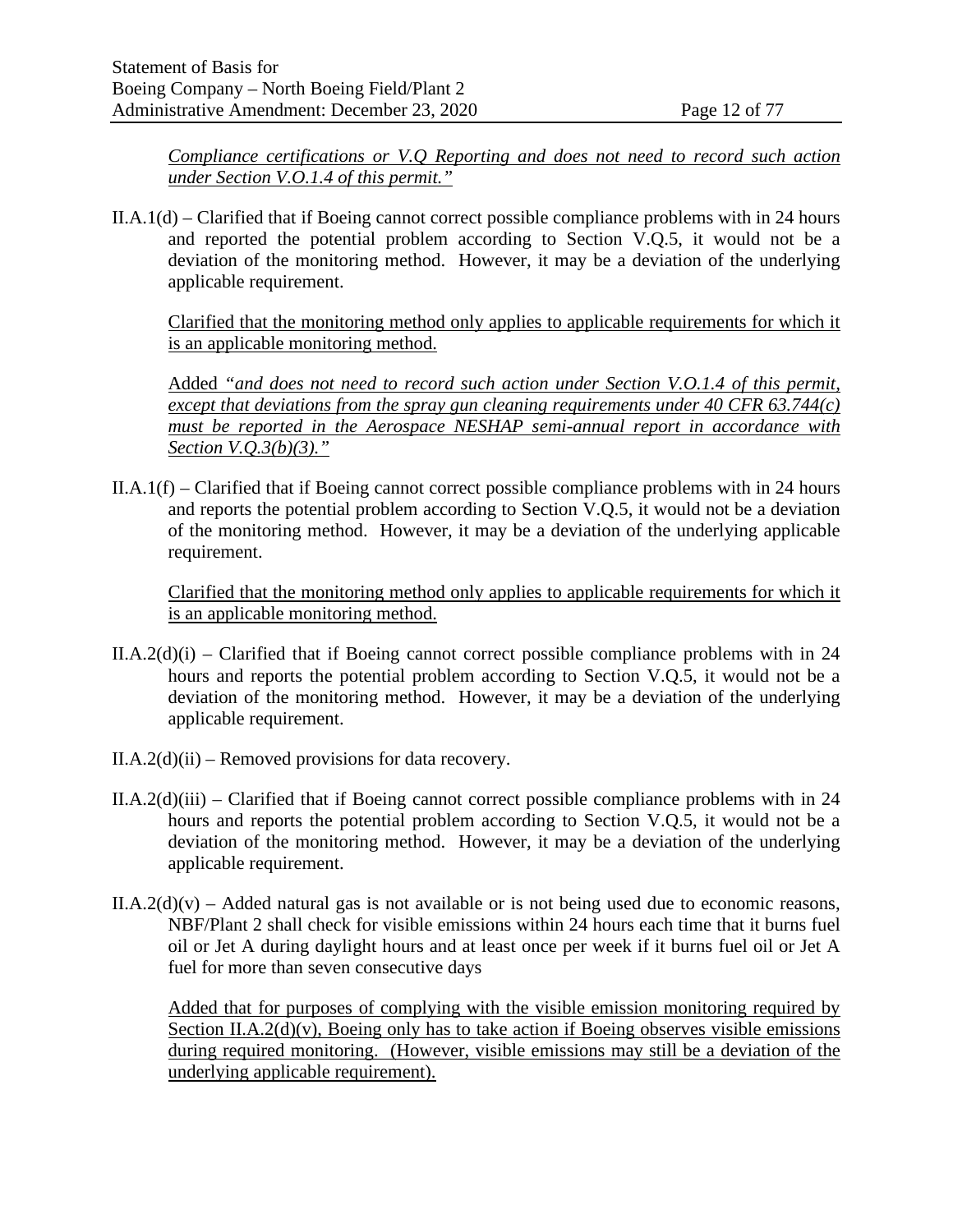Added that in addition to eliminating visible emissions, Boeing could instead demonstrate compliance using the reference method.

Added - *"All observations using the opacity reference test method shall be reported according to V.Q.4 Method 9A Reports."*

 $II.A.2(d)(vi)$  – Clarified that for purposes of complying with the visible emissions monitoring required by Section II.A.2(d)(vi), Boeing only has to take action if visible emissions are observed during a required inspection. (However, visible emissions may still be a deviation of the underlying applicable requirement).

Added that in addition to eliminating visible emissions, Boeing could instead demonstrate compliance using the reference method.

Added - *"All observations using the opacity reference test method shall be reported according to V.Q.4 Method 9A Reports."*

Clarified that if Boeing cannot correct possible compliance problems with in 24 hours and reports the potential problem according to Section V.Q.5, it would not be a deviation of the monitoring method. However, it may be a deviation of the underlying applicable requirement.

 $II.A.2(d)(viii) - Clarified that Boeing must take corrective actions if Boeing identities a potential$ compliance problem with respect to an applicable requirement for which that method is an applicable monitoring method.

Clarified that if Boeing cannot correct possible compliance problems with in 24 hours and reports the potential problem according to Section V.Q.5, it would not be a deviation of the monitoring method. However, it may be a deviation of the underlying applicable requirement.

Added that in addition to eliminating visible emissions, Boeing could instead demonstrate compliance using the reference method.

Added - *"All observations using the opacity reference test method shall be reported according to V.Q.4 Method 9A Reports."*

II.A.2(d)(ix) – Moved the monitoring method from II.A.2(n) so it is clear that this is part of the O&M Plan.

### *11. 2. 1. Section V*

- V.P.2 Removed Gun Cleaning Systems.
- V.Q.1.(b) Changed the reporting requirement from 90 to 30 days after the end of the month that the deviation was discovered.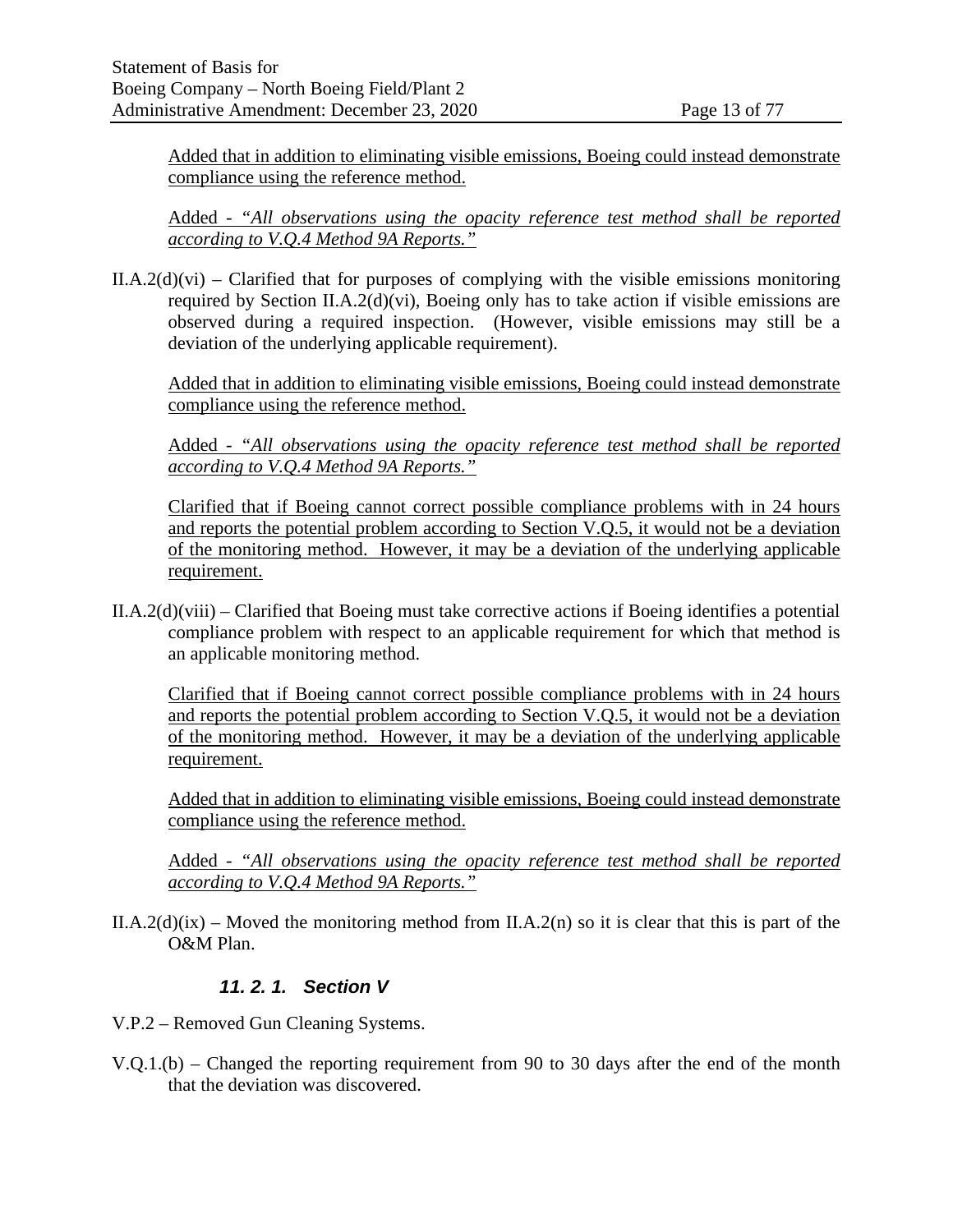- $V.O.1.(c)$  Clarified that any application form, report, or compliance certification that is required to be certified by any applicable requirement must be certified by a responsible official in addition those required by the permit. The section also specifies reports that must be certified upon submittal, as apposed to at least once every six months.
- V.Q.4 Added a requirement to report the results of all Ecology Method 9A tests within 30 days after the end of the month.
- V.Q.5 Added a requirement to report all problems not corrected within 24 hours.
- V.Q.6 Updated the required applications, reports, and certifications.
- <span id="page-13-0"></span>V.Q.7 – Updated the list of notifications.

# **4. Compliance History**

The Puget Sound Clean Air Agency has inspected both North Boeing Field and Plant 2 at least annually since 1986.

The compliance history for NBF/Plant 2 from August, 1996 to 2001 is summarized below. Compliance documents are listed by emissions unit or other appropriate category groups in chronological order.

The Agency considers all the matters listed below closed and there are no outstanding enforcement issues.

The Puget Sound Clean Air Agency has no record of receiving any odor or nuisance complaints regarding NBF/Plant 2.

### *4. 1 Aerospace NESHAP Compliance History*

Below is a listing of the enforcement actions taken by the Puget Sound Clean Air Agency concerning the Aerospace National Emissions Standard for Hazardous Air Pollutants and related requirements for NBF for the last five years.

- Compliance Status Report (CSR) dated April 24, 2000, for self-reported violations (for period September 1, 1999 through February 29, 2000), of  $40CFR$  63.745 $(g)(3)$  and 40 CFR 63.751(c)(1) on September 1, 1999 and October 28, 1999-failure to shutdown regulated painting operation when pressure drop falls outside specified limits. CSR noted that based on the corrective actions reported, no further enforcement action to be taken.
- Notice of Violation (NOV) No. 36351 dated December 9, 1999, for the self-reported (159) days from March, 1999 through August 31, 1999) violations of Regulation III, Section 2.02, failure to comply with 40 CFR 63.745(g), failure to use Method 319 certified filter system when applying primers and topcoats containing inorganic HAPs. A corrective action letter dated December 22, 1999 was received from Boeing. This NOV was settled by a Settlement Agreement, which included a required revision of Boeing's maintenance inspection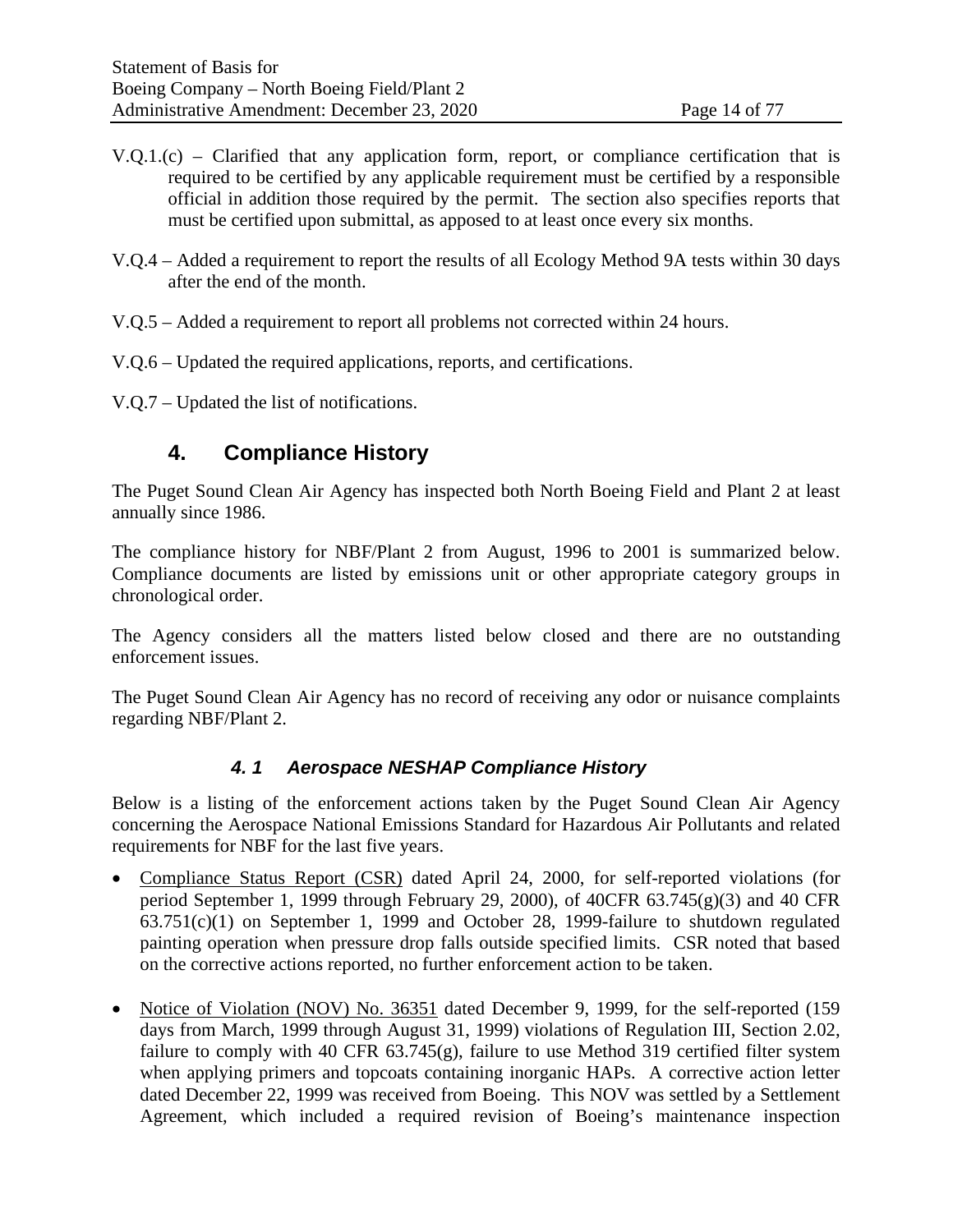frequency, \$15,000 civil penalty and SEP \$20,000 (to facilitate replacement of wood burning devices) dated July 3, 2000. A letter was sent on August 18, 2000 acknowledging the payment of the penalty portion of the agreement (received July 31, 2000). A letter was sent on February 13, 2001 acknowledging the previous payment, acknowledging the completion of the SEP, and closing this NOV without further enforcement action.

• NOV No. 36363 dated June 12, 2000, for the self-reported violations (September 1, 1999 to April 9, 2000), Regulation III, Section 2.02 -operation of source in violation of 40 CFR  $63.745(g)(i)(A)$  - Failure to spray apply coatings with inorganic HAP using a dry particulate filter system certified per Method 319, and 40 CFR  $63.745(g)(3)$ - failure to follow monthly maintenance inspection procedures in hanger bays P3 & P4 PMI.

While NOV No. 36351 was being resolved through an AOD, Boeing incurred further NESHAP filter violations per NOV No. 36363. Since the AOD for NOV No. 36351 had not yet been finalized and would solve this recurring problem, no penalty was issued for NOV No. 36363 and that NOV was closed since the same issues were already addressed in the AOD.

- CSR dated Nov. 28, 2000, for the self-reported violations of Regulation III, Section 2.02, failure to comply with 40 CFR 63.752(d)(1)-failure to record pressure drop across (aerospace NESHAP) spray coating operation system PB5001 in Bldg. 3-370 for 1 shift. Follow-up information received December 26, 2000 was deemed adequate as requested. No further enforcement action to be taken.
- Written Warning No. 2-00275 dated June 12, 2001 for the period August 8 through September 22, 2000, for Regulation III, Section 2.02 -operation of source in violation of 40 CFR  $63.745(g)(2)(i)(A)$ -failure to control the exhaust from the HAP primer and topcoat application operation by passing "the air stream though a dry particulate filter system certified using the methods described in 63.750(o) to meet or exceed the efficiency data points in Table 1 and 2 of this section..." in paint booths P5 and P6 of Building 3-380. A corrective action letter dated June 29, 2000 was received from Boeing. A closure letter was sent on September 15, 2001.

Below is a listing of the enforcement actions taken by Puget Sound Clean Air Agency concerning the Aerospace National Emissions Standard for Hazardous Air Pollutants and related requirements at Plant 2 during the last five years.

- CSR dated February 25, 1999 addressed need to update equipment list (Bldg. 2-62 water wash booths) and reconcile with the equipment list in the AOP. January 19, 1998 corrective action letter received, and no further enforcement action to be taken.
- CSR issued May 1, 1999 for self-reported violations (per Compliance Status Report, May 1,1999 and submitted per 40 CFR 63.9(h) and 63.753(a)). From September 1, 2998 to February 28, 1999 the facility deviated from housekeeping requirements for solvent rag management and closed containers  $\langle 1\% \rangle$  of inspections per 40 CFR 63.744(a)(1) and (2). CSR noted that based on the corrective actions reported in Compliance Status Report, no further enforcement action to be taken. The Puget Sound Clean Air Agency sent an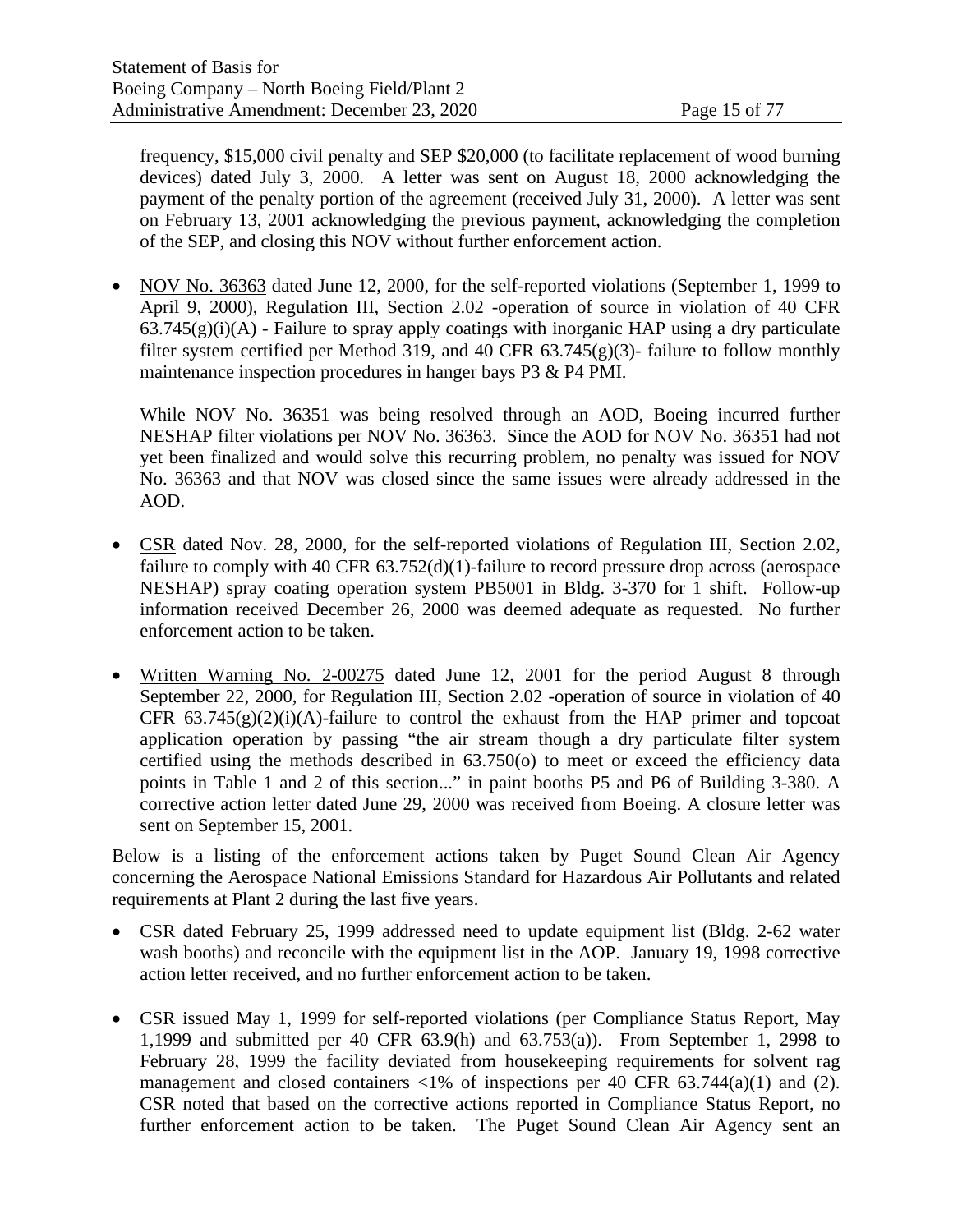"Evaluation of the Notification of Compliance Status Report" (deficiencies reported) with statement that the Agency will work with Boeing and EPA to develop compliance certification reports for NESHAP, and other reporting requirements, that will be included in the operating permit. No further action was taken.

- CSR dated July 6, 2000 for self-reported violations (per Monthly AOP Deviation Report, May 2000 received June 30, 2000) for incorrectly established low end of range of pressure drop on tankline scrubber per AOD Section II A.2.d.viii for 5 days of operation. Corrective action taken and reported, no further enforcement action to be taken.
- CSR dated November15, 2000, for self-reported violations (per Operating AOP Semi-Annually Report dated November 16, 2000 for the period March 1, 2000 through August 31, 2000) for operation of source in violation of 40 CFR 63.753(b)(b)-(e): improper labeling of second stage spray booth (PB0002) filters. Corrective action (information request) was reported. No further enforcement action to be taken.
- CSR dated November 28, 2000, for self-reported violations (per Operating AOP Semi-Annually Report dated October 16, 2000) for operation of source in violation of 40 CFR  $63.745(g)(i)$ -failure to spray apply coatings with inorganic HAP using a dry particulate filter system certified using Method 319 located in PB0002 in Bldg. 2-44 for 12 shifts between June 13, 2000 to October 5, 2000. Corrective action taken and reported. No further enforcement action to be taken.

### *4. 2 Solvent Cleaning (other than Aerospace NESHAP) Compliance History*

The following enforcement action was taken concerning non Aerospace NESHAP solvent cleaning at the Plant 2 facility.

• CSR issued February 25, 1999, addressed Regulation III, Section 3.05(a)(1), solvent waste tank for the metal solvent cleaner in Bldg. 2-122 (cover requirement). Determination made that Regulation Section 3.05 (a)(1) and (2), (b)(1) and (2) and (4) apply, and that this will be clarified in Operating permit. March 31, 1999 corrective action letter received. No further enforcement action to be taken.

# *4. 3 Spray Coating Prior to the Aerospace NESHAP*

The following enforcement action was taken concerning spray coating at Plant 2 prior to the effective date of the Aerospace NESHAP.

• CSR dated December 12, 1997 with request to check for full water curtain coverage for Booth #4, Bldg. 2-62 as gap was observed in the spray at corners. Corrective action taken and reported. No further enforcement action to be taken.

### *4. 4 Asbestos Removal Compliance History*

<span id="page-15-0"></span>Below is a listing of the enforcement actions taken concerning asbestos removal and related requirements for Plant 2 for the last five years. There have been no enforcement actions taken concerning asbestos at NBF for the last five years.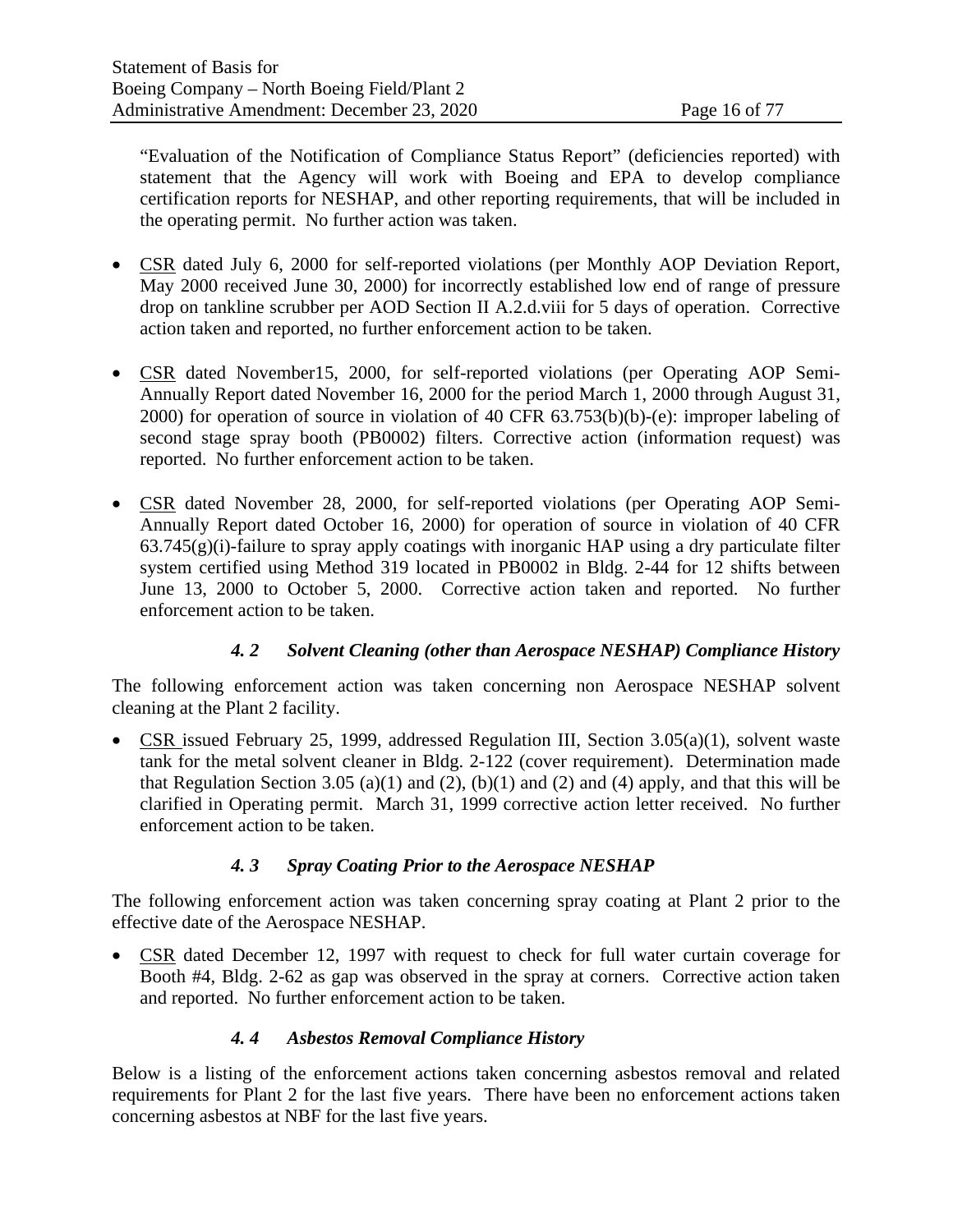- CSR dated December 11, 1997 for request to submit asbestos survey for renovation area in Bldg. 2-41 (tank line area) with disposition of asbestos-containing materials, and explanation of how asbestos survey was communicated per Regulation III, Article 4. Corrective action taken and reported, and no further enforcement action to be taken.
- CSR dated February 25, 1999, recommending that asbestos coordinators receive training to contribute to the Operating compliance certifications. Corrective action taken and reported, and no further enforcement action to be taken.
- NOV No. 36364 dated for April, 2000 violation of Regulation III, Section 4.02-failure to obtain asbestos survey and post results on boiler insulation prior to April 6, 2000 removal. This NOV has two parts, the second part of which is for opacity and is discussed under Section [4. 8](#page-17-0) [Other.](#page-17-0) A corrective action letter was received July 6, 2000. No further enforcement action to be taken.
- CSR dated November 15, 2000, for self-reported violations (per Monthly APO Deviation Report, September. 2000 dated October 16, 2000) for failure to conduct asbestos survey prior to renovation work per Section 4.02 of Regulation III. CSR noted that based on the corrective actions reported, no further enforcement action to be taken.
- Written Warning No. 2-000461 dated June 4, 2001 for Regulation III, Section 4.03 (a)(8)(c) –Temporary Asbestos Waste Storage Site not locked, and Regulation Section 4.03(a) quarterly written reports not received within 15 days after the end of each calendar quarter. Corrective action letter was received June 29, 2001 (and e-mails on August 20, 2001) from Boeing. A closure letter was sent on September 18, 2001.

### *4. 5 Dust Collection Compliance History*

Below are the enforcement actions taken concerning dust collection and related requirements for NBF for the last five years.

- CSR dated May 2, 2000, for failure
	- 1. To mark the acceptable pressure drop range on the Waste Water Treatment Plant Dust Collector gauge per Order of Approval No. 7165, Condition No. 3- and
	- 2. To log that a specific unit or units will use only compliant exterior commercial primers thus avoiding the requirement of condition  $2(a)\&(d)$  of Order of Approval No. 8072- Proposed Scheme for Primers-Log for VOC Averaging for Exterior Commercial Primers. Order of Approval 8072, Conditions  $2(c)\&(d)$  requires monthly log.

A corrective action letter dated June 8, 2000 was received from Boeing. No further enforcement action to be taken.

Below are the enforcement actions taken concerning dust collection and related requirements for Plant 2 for the last five years.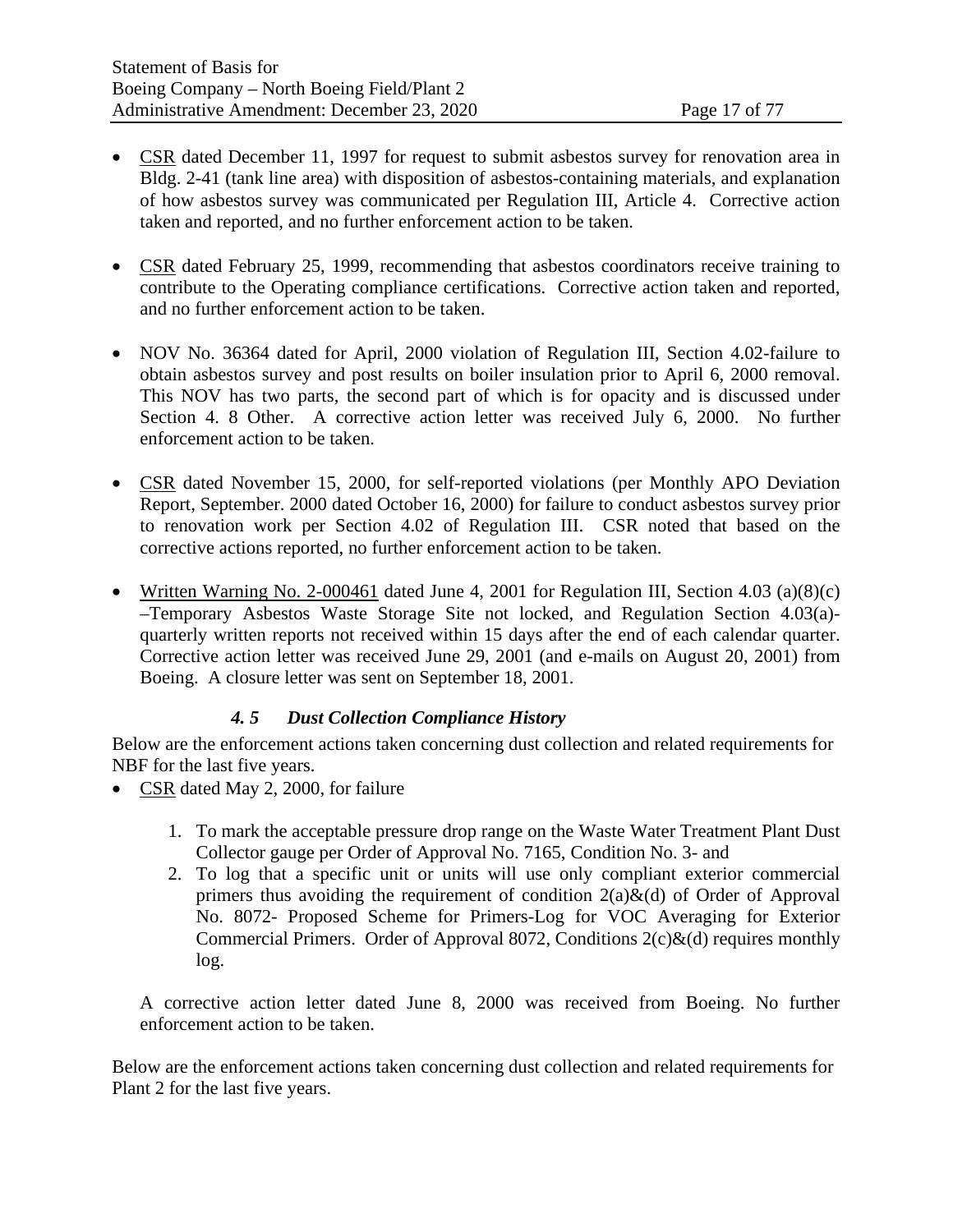- CSR dated December 12, 1997 with request to clearly mark acceptable range for pressure drop on or nearby grinding booth gauge (Order of Approval 6120, Condition 4) and check for full water curtain coverage for Booth #4, Bldg. 2-62 as gap was observed in spray booth corners. Corrective action taken and reported, and no further enforcement action to be taken.
- CSR dated February 25, 1999 addressed need to update equipment list and reconcile with the equipment list in the AOP. Corrective action letter explained Bldg. 2-43 dry filter removed on January 31, 1998 and Bldg. 2-62 abrasive blasting unit and cyclone removed Sept. 1997. No further enforcement action to be taken.

### *4. 6 Gasoline Dispensing*

The following are the enforcement actions taken concerning gasoline dispensing and related requirements at the Plant 2 facility in the last five years. No enforcement actions concerning gasoline dispensing have been taken at NBF in the last five years.

- CSR dated December 11, 1997 for request to check integrity on Stage 1 coaxial gasket per Regulation I, Section 7.09 Operations & Maintenance requirements. Corrective action letter was received December 24, 1997 from Boeing. No further enforcement action to be taken.
- CSR dated February 25, 1999 addressed Regulation I, Section 9.20 deficiency, Gasoline tank outside of Bldg. 2-15, specifically for a loose adaptor. March 31, 1999 corrective action letter received and no further enforcement action to be taken.

### *4. 7 Boilers*

The following are the enforcement actions taken concerning the boilers at the Plant 2 facility in the last five years. No enforcement actions concerning the boilers have been taken at NBF in the last five years.

- CSR dated December 12-23, 1997 for failure to provide source test results to Agency within 60 days after the test per Regulation I Section 3.07(c). Order of Approval No. 5208, Condition 6 required compliance tests be performed, according to Regulation I, Section 3.07, by August 31, 1997. July 15, 1997 test report results received on Oct. 6, 1997. Corrective action letter received January 14, 1998. No further enforcement action to be taken.
- CSR dated February 25, 1999 addressed Order of Approval No. 5208, Condition 4- Boiler record-keeping requirement for day tank turnover. Corrective action taken and reported. No further enforcement action to be taken.

### *4. 8 Other*

<span id="page-17-0"></span>The following is an enforcement action taken concerning opacity at the NBF/Plant 2 facility in the last five years.

• NOV No. 36364 dated for April, 2000 violation of Regulation I, Section 3.07(c)-failure to submit compliance test report (pursuant to NOC Order of Approval 5208, Condition 8) no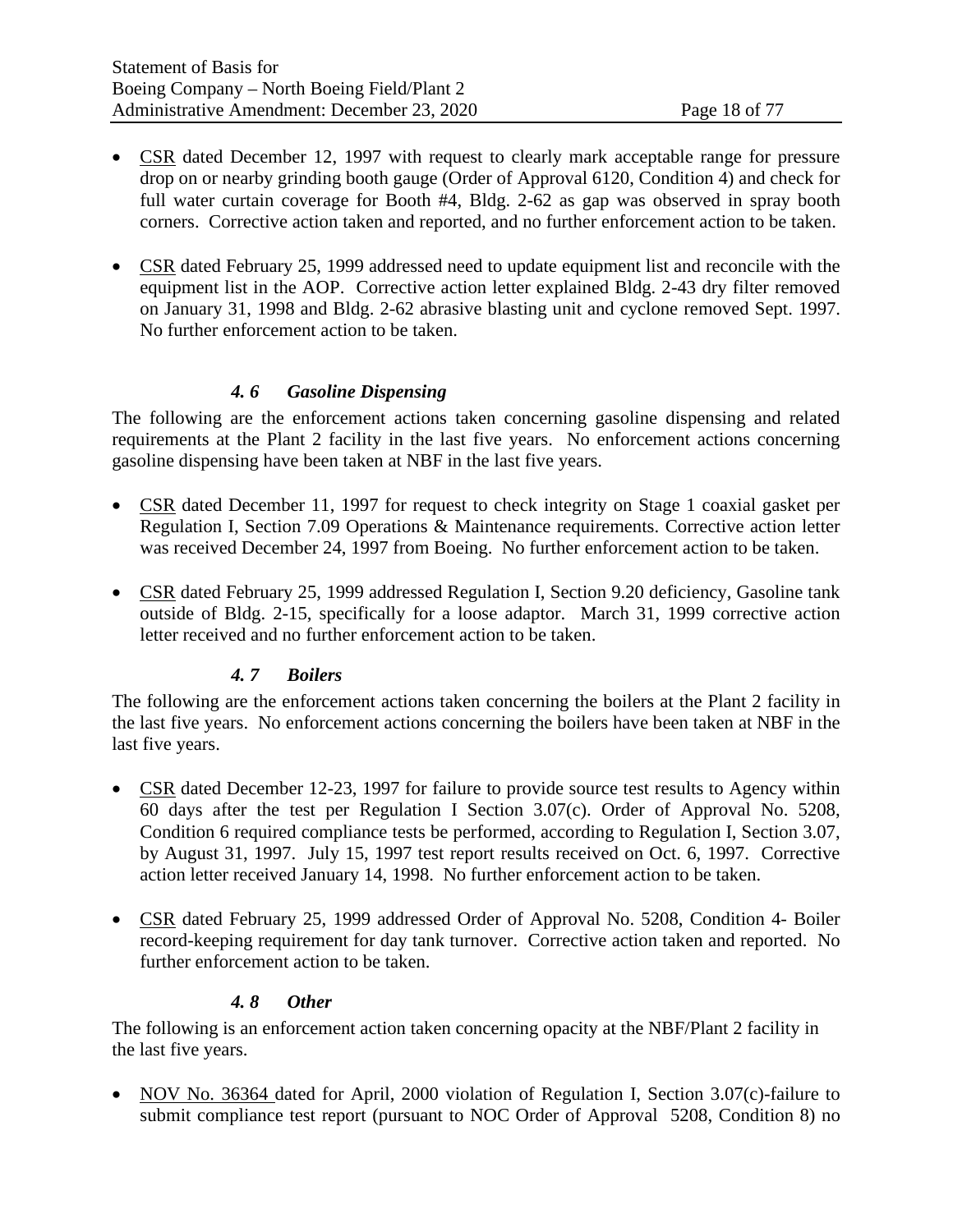later than 60 days after the test. This NOV had two parts, the second part of which was for asbestos and is discussed in Section [4.4. 4](#page-15-0) [Asbestos Removal Compliance History.](#page-15-0) A corrective action letter was received on July 6, 2000. No further enforcement action to be taken.

# **5. Explanation of Applicable Requirements**

Applicable requirements are listed in several sections of this operating permit as outlined below. The permit only lists the requirements that the Puget Sound Clean Air Agency has determined to be within the scope of the definition of "applicable requirements" under the operating permit program. NBF/Plant 2 is legally responsible for complying with all applicable requirements of the operating permit as well as other requirements that do not fit the definition of "applicable requirements" found in Chapter 173-401 Washington Administrative Code (WAC).

Applicable requirements that are not ongoing are not included in the permit because they are not in effect during the term of the permit (a.k.a. "obsolete").

# *5. 1 Applicable Requirements*

NBF/Plant 2 is subject to all the requirements listed in all the tables contained in Section I of the permit. Section I.A. contains the requirements that are applicable facility-wide. The Puget Sound Clean Air Agency did not repeat the facility-wide requirements listed in Section I.A in Section I.B unless the monitoring method was specific to the listed emission unit. Section I.B. contains the Emission Unit Specific Applicable Requirements and Section I.C. contains Operations without Specific Applicable Requirements. If a requirement in Section I.A. is repeated in Section I.B, then the monitoring, maintenance, and recordkeeping method specified in that section supersedes the monitoring, maintenance, and recordkeeping method specified in Section I.A.

The tables in Section I.A list the citation for the "applicable requirement" in the second column. The third column, "Date," contains the adoption or effective date of the requirement. In some cases, the effective dates of the "Federally Enforceable Requirement" and the "State Only Requirement" may be different because only rules approved by EPA through Section 110, 111, and 112 of the federal Clean Air Act are federally enforceable and either the state has not submitted the regulation to the EPA or the EPA has not approved it.

The first column is used as an identifier for the requirement, and the fourth "Requirement Paraphrase" column paraphrases the requirement. The first and fourth columns are for information only and are not enforceable conditions of this permit. The actual enforceable requirement is embodied in the requirement cited in the second and third columns.

The fifth column, "Monitoring, Maintenance & Recordkeeping Method," identifies the methods described in Section II of the permit. Following these methods is an enforceable requirement of this permit. The sixth column, "Emission Standard Period," identifies the averaging time for the emission standard and/or the minimum length of one reference method run. Section V.N.1 of the permit identifies the number of separate runs for determining compliance using the reference method. The last column, "Reference Test Method," identifies the reference method associated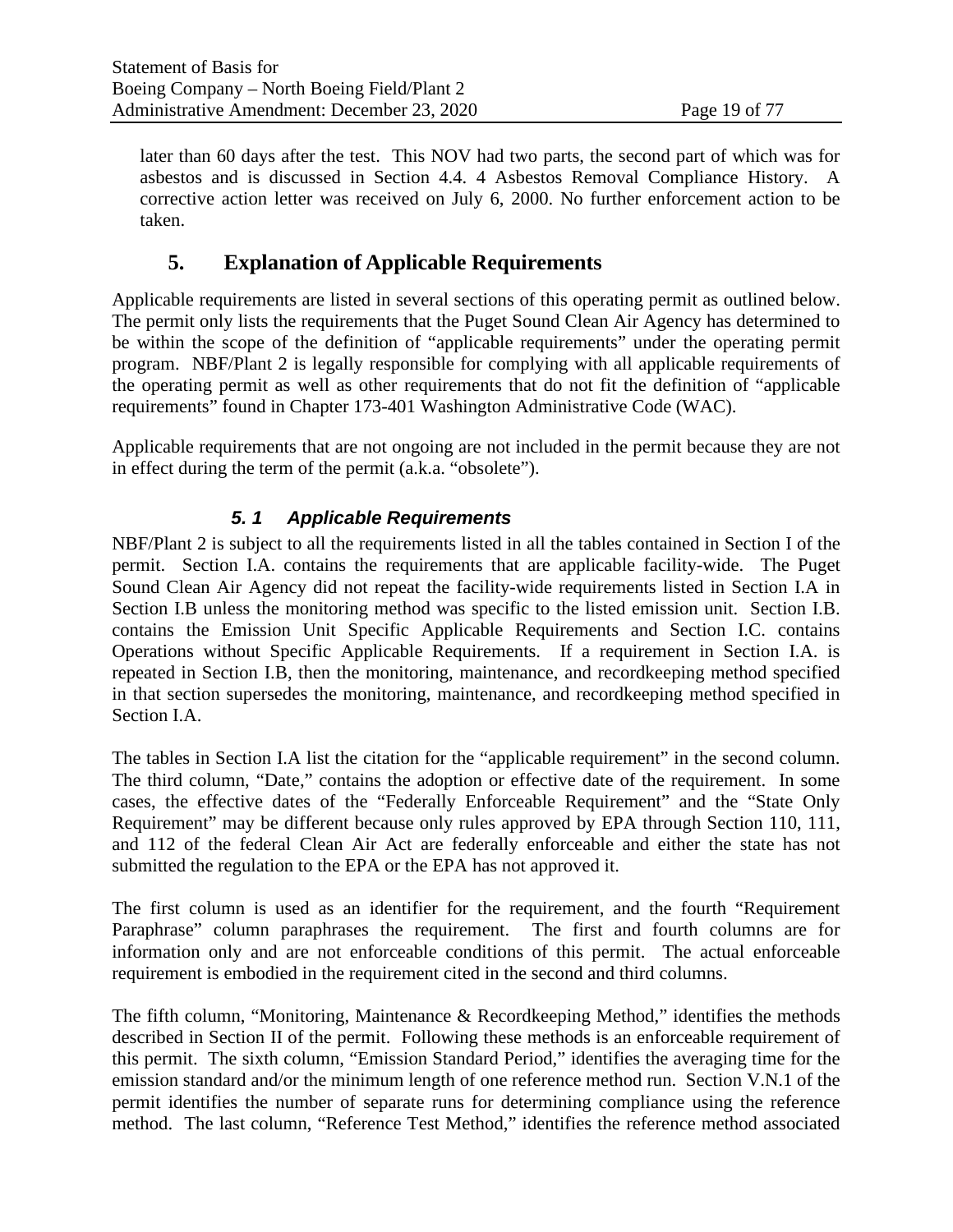with an applicable emission limit that is to be used if and when a source test is required. In some cases where the applicable requirement does not cite a test method, one has been added. This is called "gapfilling" and is authorized under WAC 173-401-615.

The permit identifies a specific method and the adoption date. Puget Sound Clean Air Agency Regulation I, Section 3.07(a) states that testing for compliance must follow the current EPA approved methods unless specific methods have been adopted by the Puget Sound Clean Air Agency Board. WAC 173-400-105(4) allows either EPA 40 CFR 60 Appendix A or procedures in Ecology's *"Source Test Manual – Procedures for Compliance Testing" as of July 12, 1990.* These three requirements may conflict if the current method is not listed in the permit. However, EPA seldom significantly changes the Reference Methods and the current method could be used as credible evidence of an emission violation. Finally, major changes in the Reference Test Method may necessitate reopening the permit.

In case of conflict or omission between the information contained in the fourth column and the actual statue or regulation cited in the second column, the requirements and language of the actual statute or regulation cited shall govern. For more information regarding any of the requirements cited in the second and third columns, refer to the actual requirements cited.

**Recently amended Puget Sound Clean Air Agency Regulations.** The Puget Sound Clean Air Agency Board of Directors has recently amended several sections of its regulations. These amended sections are listed as "State Only" in the permit. That means they are not federally enforceable. They are enforceable only by the Puget Sound Clean Air Agency and the Washington State Department of Ecology. However, these requirements will become federally enforceable if they are adopted in the  $SIP<sup>1</sup>$  $SIP<sup>1</sup>$  $SIP<sup>1</sup>$ .

# *5. 2 Section I.A. (Facility-Wide)*

# *5. 2.1 Requirement I.A.1*

Both WAC 173-400-040(1) and Puget Sound Clean Air Agency Regulation I, Section 9.03 standards are 20% opacity and apply to all stationary sources. Although the permit lists all these requirements together, NBF/Plant 2 must comply with each.

The monitoring method is based on visible emission inspections of the facility at least once per calendar quarter, complaint response, and facility wide inspections. Inspections are to be performed while the facility is in operation during daylight hours. If during a quarterly visible emissions inspection, visible emissions other than uncombined water are observed from a single unit or activity, NBF/Plant 2 shall as soon as practicable but within 24 hours of the initial

<span id="page-19-0"></span><sup>&</sup>lt;sup>1</sup> "SIP" is an abbreviation for "state implementation plan" which is a plan for improving or maintaining air quality and complying with the Federal Clean Air Act. The Federal Clean Air Act requires states to submit these plans to the US EPA for its review and approval. This plan must contain the rules and regulations of the state agency or local air authority necessary to implement the programs mandated by Federal law. Once the EPA adopts the plan or elements of it, the plan and its requirements become "federally enforceable" by EPA. New or modified state or local rules are not federally enforceable until they are "adopted into the SIP" by the EPA.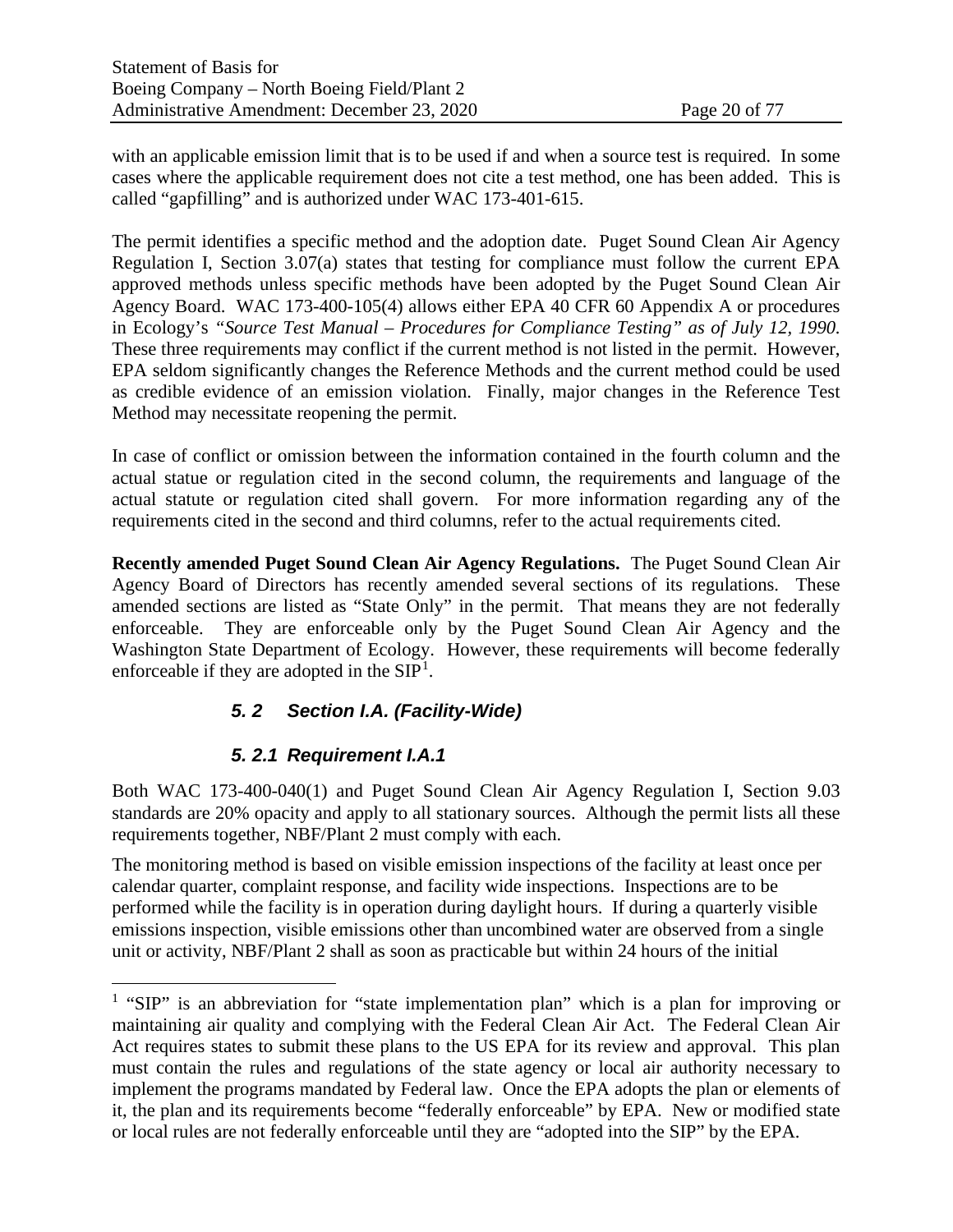observation take certain prescribed actions. Similarly, if Boeing receives a complaint about visible emissions or opacity or identifies a problem during a facility wide inspection, Boeing must deal with the problem according to the appropriate monitoring requirement. The actions include:

- Take corrective action, which may included shutting down the unit or activity until it can be repaired, until there are no visible emissions (or until the unit or activity is demonstrated to be in compliance with all applicable opacity limitations in the permit using the reference test method); or
- Observe for a minimum of 15 minutes, or until visible emissions have been observed for a total of 45 seconds, whichever is a shorter period. If visible emissions other than uncombined water are observed from a single unit or activity lasting longer than 45 seconds during a 15 minute interval, NBF/Plant 2 may continue to observe visible emissions for an additional 45 minutes or until visible emissions have been observed for a total of 3 minutes in the hour, whichever is a shorter period. If visible emissions are observed for a total of 3 minutes during the 60 minute observation, or if visible emissions have been observed for a total of 45 seconds during the 15 minute observation and NBF/Plant 2 did not elect to continue the visible emission inspection as described above, NBF/Plant 2 shall, as soon as practicable but within 24 hours of the initial observation either;
	- o Take corrective action, which may include shutting down the unit or activity until it can be repaired, until there are no visible emissions; or,
	- o Alternatively, determine the opacity using the reference test method.

Failure to take actions as described above must be reported under Section V.M. Compliance or V.Q. Reporting of this permit.

All observations using the opacity reference test method shall be reported according to V.Q.4 Method 9A Reports.

Boeing argued that the original wording would require Boeing to make daily Method 9A observations on any unit that often had visible emission, yet complied with all applicable requirements. The Puget Sound Clean Air Agency agrees that if Ecology Method 9A demonstrated compliance, additional monitoring would not be necessary to demonstrate compliance with the opacity requirements until the next required monitoring.

Emergency generators and generators for fire suppression pumps often have visible emissions, but seldom have visible emissions greater than 20% opacity, the permit has specific provisions for those units. If Boeing observes visible emissions from an emergency generator or generator for fire suppression pumps, Boeing shall check to make sure that the generator is operated and maintained properly and either shut it down within 3 hours or observe visible emissions using WDOE Method 9A within 30 days. Three hours was chosen because these units are usually tested once a month for less than three hours. If they have visible emissions and operate for more than three hours, the permit requires Boeing to either determine the opacity during that test or some other test within 30 days. It is not the agency's intention that Boeing would have to startup a generator, solely for the purpose of determining opacity. Boeing has also requested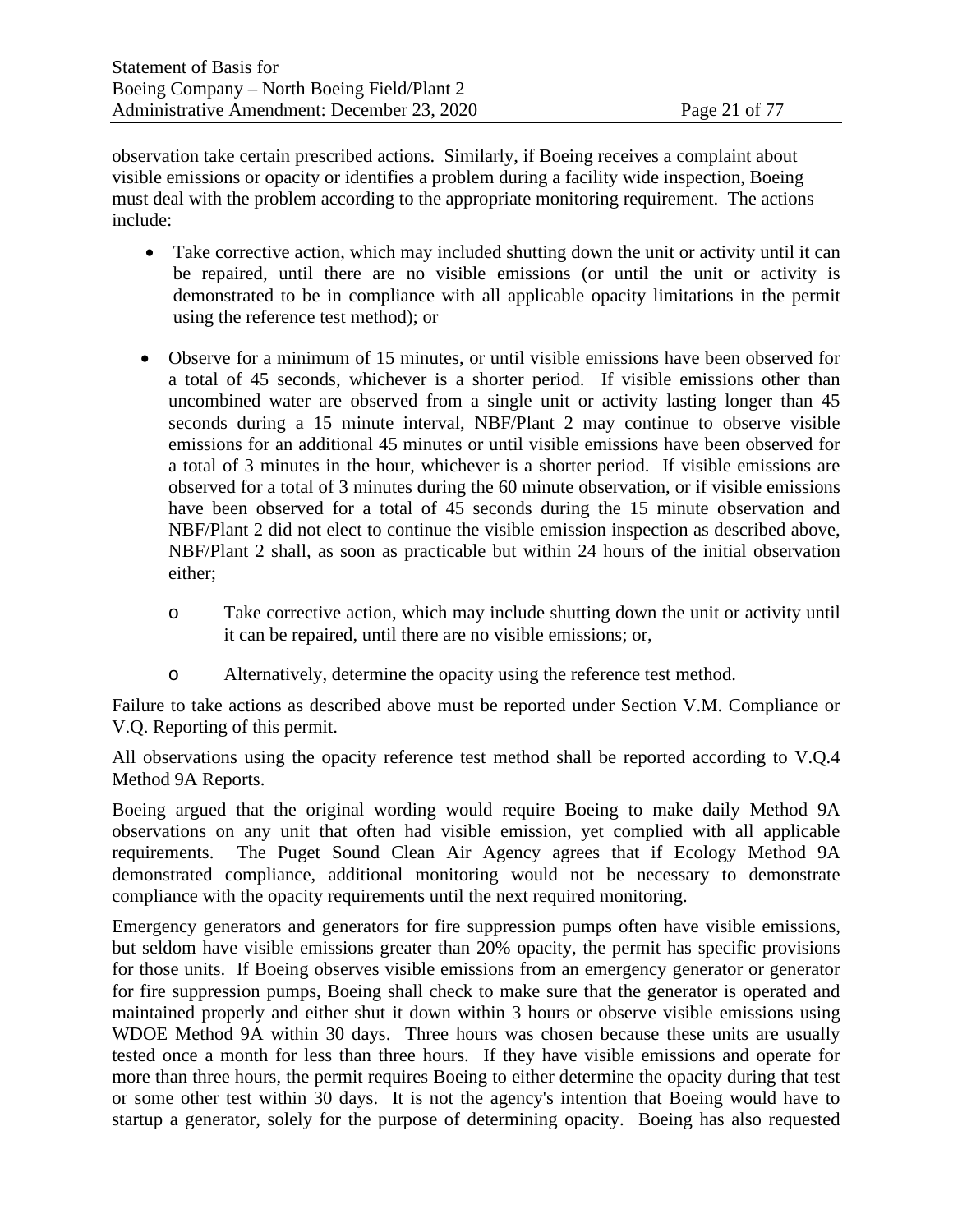clarification as to whether the emergency provisions of WAC 173-401-645 would apply to the opacity from emergency generators. The Puget Sound Clean Air Agency concluded that the general opacity limits are "technology-based emission limitations" as they relates to emergency generators. Therefore, Boeing could use the emergency provisions of WAC 173-401-645 as an affirmative defense for an opacity violation provided that the violation was not caused by improperly designed equipment, lack of preventative maintenance, careless or improper operation, or operator error.

- 1) Compliance. None of the emission units at NBF/Plant 2 normally have visible emissions. The emission units are also unlikely to generate visible emissions except under the most unusual circumstances, except for the boilers when burning back-up fuel oil or jet fuel or some emergency generators during testing. These boilers have specific opacity monitoring requirements elsewhere in the permit (Section I.B.4). In addition, the Puget Sound Clean Air Agency has inspected this facility at least annually since 1986 and has not identified opacity issues, nor has NBF/Plant 2. Therefore, we conclude that it is generally in compliance with the opacity requirement and the margin of compliance is large. In addition, the monitoring method is designed so that NBF/Plant 2 will take corrective action before a violation occurs, further enhancing the compliance margin.
- 2) Variability of process and emissions. None of the processes at NBF/Plant 2 normally emit visible emissions, except as noted above. While many of the processes are variable or batch operations, the most likely cause of visible emissions would be a significant change in the process, one that would require approval from the Puget Sound Clean Air Agency, or major equipment failure. The specific emission units that are most likely to fail and have significant visible emissions, such as the boilers and baghouses, are addressed elsewhere in the permit. Except for testing, emergency generators and fire suppression pumps that do not normally operate and testing is normally less than three hours.
- 3) Environmental impacts of problems. Observed opacity is generally related to emissions of particulate matter or finely divided liquid droplets. The manufacturing activities at NBF/Plant 2 typically do not generate significant quantities of particulate matter, typically less than two tons per year. Hence, the environmental impacts of the emissions are small especially considering the amount of land on which the facility is located. A maintenance problem is unlikely to result in emissions that would have a significant environmental impact.
- <span id="page-21-0"></span>4) Technical considerations. The emission units that are likely to generate visible emissions are addressed elsewhere in the permit.

# *5. 2.2 Requirement I.A.2*

Puget Sound Clean Air Agency Regulation I, Section 9.09 limits particulate emissions to 0.05 gr/dscf from equipment used in a manufacturing process. WAC 173-400-060 limits particulate emissions to 0.1 gr/dscf from general process units (i.e., units using a procedure or a combination of procedures for the purpose of causing a change in material by either chemical or physical means, excluding combustion).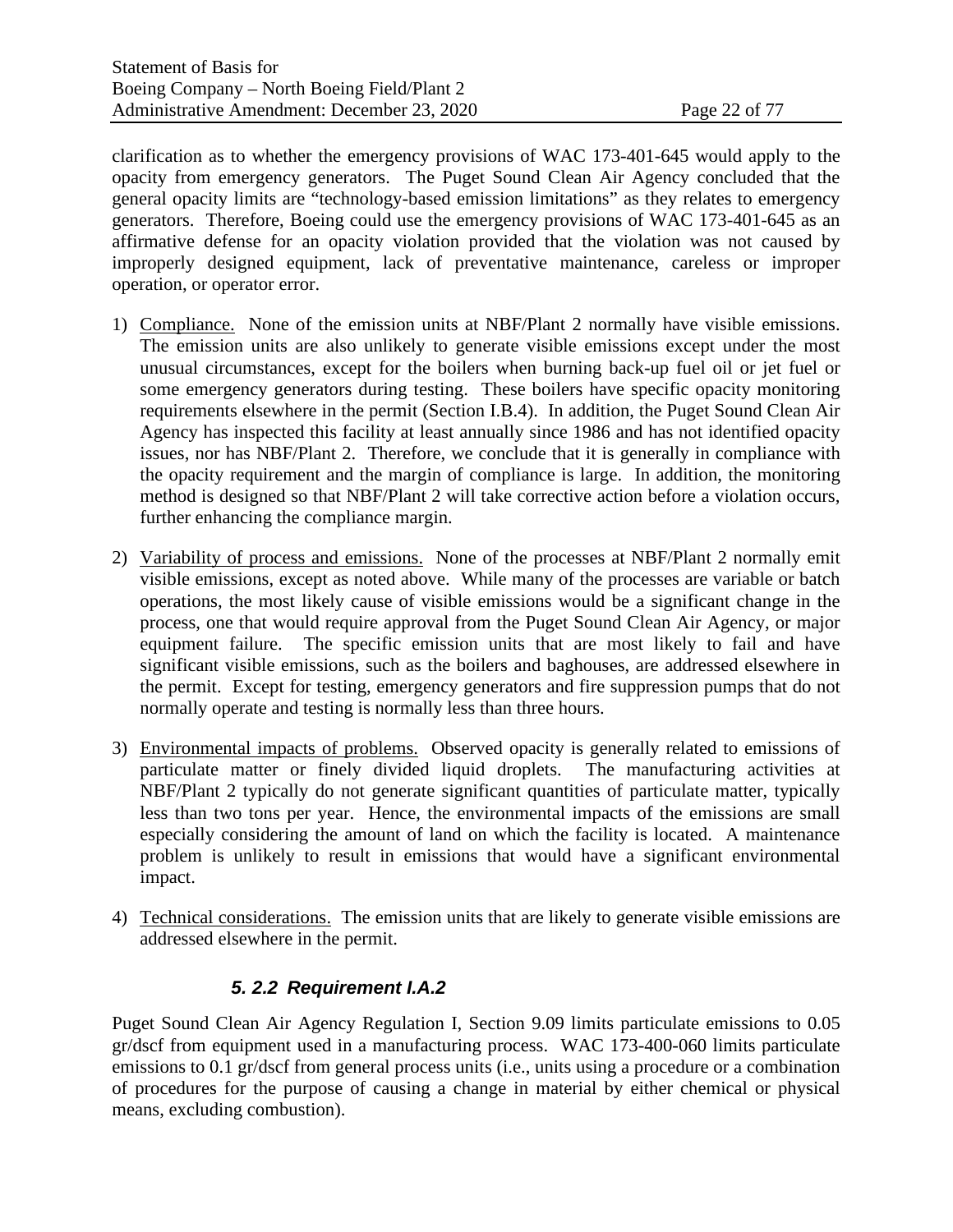The monitoring method is based on quarterly visual inspections of the facility for visible emissions, complaint response, and facility wide inspections. Opacity monitoring is a surrogate to performing a Method 5 test with NBF/Plant 2 taking corrective action if any visible emissions are noted. As with Requirement I.A.1, the Puget Sound Clean Air Agency has determined through its inspections and permitting that it is unlikely that NBF/Plant 2 will have any visible emissions or exceed the particulate limit. Recording of visible emissions is not necessarily a deviation of the particulate concentration standard because the threshold for observing visible emissions occurs at a particulate concentration of less than 0.05 gr/dscf. However, failure to take timely corrective action, as defined by the O&M Plan, is a deviation from the specific permit requirement and must be reported to the Puget Sound Clean Air Agency. Taking corrective action does not relieve NBF/Plant 2 from the obligation to comply with the particulate concentration standard itself. The Puget Sound Clean Air Agency has determined that the monitoring should be quarterly for the reasons listed above in Section [5.5. 2.2.](#page-21-0)

### *5. 2.3 Requirement I.A.3*

Puget Sound Clean Air Agency Regulation I, Section 9.09 also limits particulate emissions to 0.05 gr/dscf corrected to 7% oxygen from fuel burning equipment (i.e., equipment that produces hot air, hot water, steam, or other heated fluids by external combustion of fuel). WAC 173-400- 050(1) limits particulate emissions to 0.1 gr/dscf corrected to 7%  $O_2$  from all combustion units (i.e., units using combustion for steam production or other process requirements, excluding open burning). NBF/Plant 2 burns only pipeline grade natural gas and backup fuel oil and jet fuel that are certified to comply with the fuel oil standards of Regulation I, Section 9.08. It can be shown, as in Section [5.5. 2.4](#page-22-0) for  $SO<sub>2</sub>$ , that if fuels are properly burned, NBF/Plant 2 is incapable of violating this standard while complying with the other requirements. Improper fuel burning that would result in high particulate emissions would also cause opacity problems and would be detected by the opacity monitoring requirement, complaint response, or facility wide inspections.

The State Implementation Plan (SIP) identifies the effective date of WAC 173-400-050 and WAC 173-400-060 as August 20, 1993; however, the versions that were in effect on August 20, 1993 became effective on March 22, 1991.

# *5. 2.4 Requirement I.A.4*

<span id="page-22-0"></span>Both Puget Sound Clean Air Agency Regulation I, Section 9.07 and WAC 173-400-040(6) are equivalent requirements  $(SO<sub>2</sub>$  emissions not to exceed 1000 ppmv), except for the second paragraph of the WAC, which is not in the Puget Sound Clean Air Agency regulation. The second paragraph of WAC 173-400-040(6), which is not federally enforceable, allows for exceptions to this requirement if the source can demonstrate that there is no feasible method of reducing the SO<sub>2</sub> concentrations to 1000 ppm. Since the Puget Sound Clean Air Agency's rules are more stringent, this exception is not available to NBF/Plant 2 and the second paragraph does not apply to NBF/Plant 2.

NBF/Plant 2 burns primarily pipeline grade natural gas in its combustion emission units, and uses jet fuel and PS-300 fuel oil as a back-up.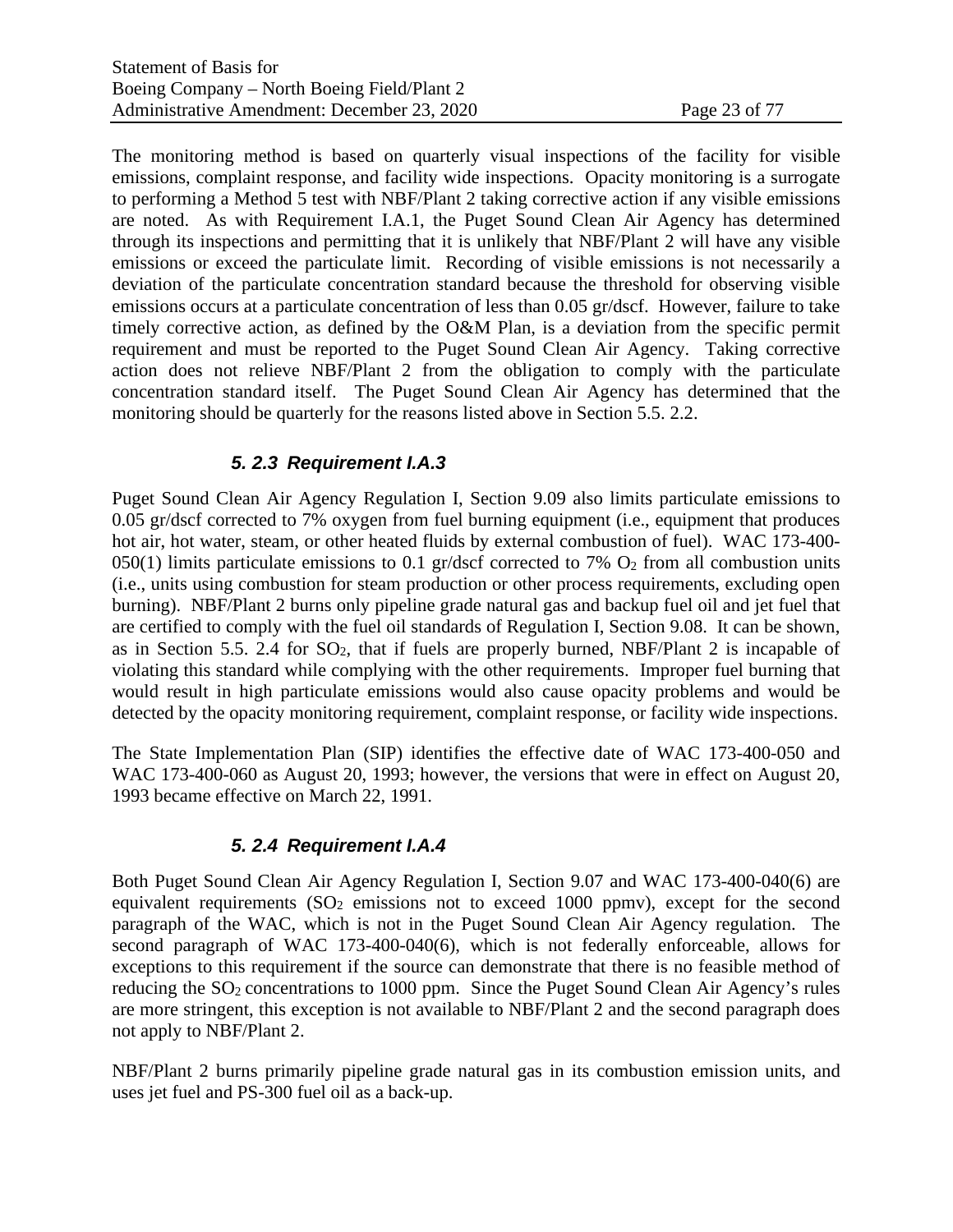All the natural gas burned at NBF/Plant 2 must be pipeline quality, the contents of which the Washington Utilities and Transportation Commission regulates to contain less than 2000 grains of sulfur per million cubic feet. 2000 grains of sulfur per million cubic feet is equivalent to approximately 3.4 parts of sulfur per million cubic feet of natural gas, as shown in the following calculation:

$$
\frac{2,000 \text{ gr S}}{1,000,000 \text{ ft}^3 \text{ nat. gas}} \times \frac{1 \text{ lb}}{7000 \text{ gr}} \times \frac{385 \frac{\text{ft}^3}{\text{moles}}}{32 \frac{\text{lb}}{\text{moles}}} = 3.44 \times 10^{-6} \frac{\text{ft}^3 \text{ S}}{\text{ft}^3 \text{ nat. gas}} = 3.44 \text{ ppmd}v \text{ S}
$$

According to *Perry's Chemical Engineer's Handbook*, each cubic foot of natural gas requires approximately 10 cubic feet of air for combustion, yielding approximately 11 cubic feet of combustion exhaust gases, consisting mostly of nitrogen, water vapor, and carbon dioxide. The sulfur in the natural gas will almost all be converted to sulfur dioxide, with each cubic foot of sulfur producing the same volume of sulfur dioxide. Since each cubic foot of natural gas contains  $3.44 \times 10^{-6}$  cubic foot of sulfur, each cubic foot of stack exhaust will contain approximately:

$$
3.44 \times 10^{-6} \frac{ft^3 S}{ft^3 n \, \text{at. gas}} \times \frac{1 \, \text{ft}^3 \, \text{SO}_2}{1 \, \text{ft}^3 \, \text{S}} \times \frac{1 \, \text{ft}^3 n \, \text{at. gas}}{11 \, \text{ft}^3 \, \text{stack exhaust}} = 3.13 \times 10^{-7} \frac{ft^3 \, \text{SO}_2}{ft^3 \, \text{stack exhaust}}
$$

This is equivalent to 0.31 ppmdv  $SO_2$ . Note that this estimated value is less than one-tenth of one percent of the  $1,000$  ppm  $SO<sub>2</sub>$  standard. Therefore, it is reasonable to assume that combustion units that are fired on natural gas cannot exceed the  $1,000$  ppm  $SO<sub>2</sub>$  limits in Puget Sound Clean Air Agency Regulation I, Section 9.07 and WAC 173-400-040(6). The other emission units are not capable of generating  $SO<sub>2</sub>$  emissions as permitted. Therefore, the permit does not contain additional monitoring requirements for the natural gas usage.

### *5. 2.5 Requirement I.A.5*

Puget Sound Clean Air Agency Regulation I, Section 9.11 and WAC 173-400-040(5) are similar requirements that address emissions that may be environmentally detrimental or cause a nuisance. Although the permit lists all these requirements together, NBF/Plant 2 must comply with each. The monitoring method for all is based on responding to complaints and general inspections of the facility to identify any emissions that are likely to be injurious to human health, plant or animal life, or property, or that unreasonably interfere with enjoyment of life and property. For the following reasons, the Puget Sound Clean Air Agency has determined that the quarterly facility-wide inspections required in Section II.A.1(c) of the permit are sufficient to monitor for changes that would cause a fugitive emission or unexpected buildup of dust on the roadways and plant grounds.

- 1) Initial compliance. The Puget Sound Clean Air Agency has not received any complaints concerning NBF/Plant 2 regarding fugitive dust or odor emissions over the past five years and has not observed visible or odorous emissions from plant activities during any inspection, nor has NBF/Plant 2; therefore, we conclude that it is generally in compliance with the nuisance requirements.
- 2) Margin of compliance. Because the Agency has not observed nuisance problems, and the fact that the current operations are unlikely to cause nuisance problems, the Puget Sound Clean Air Agency has determined that the margin of compliance is sufficient to only require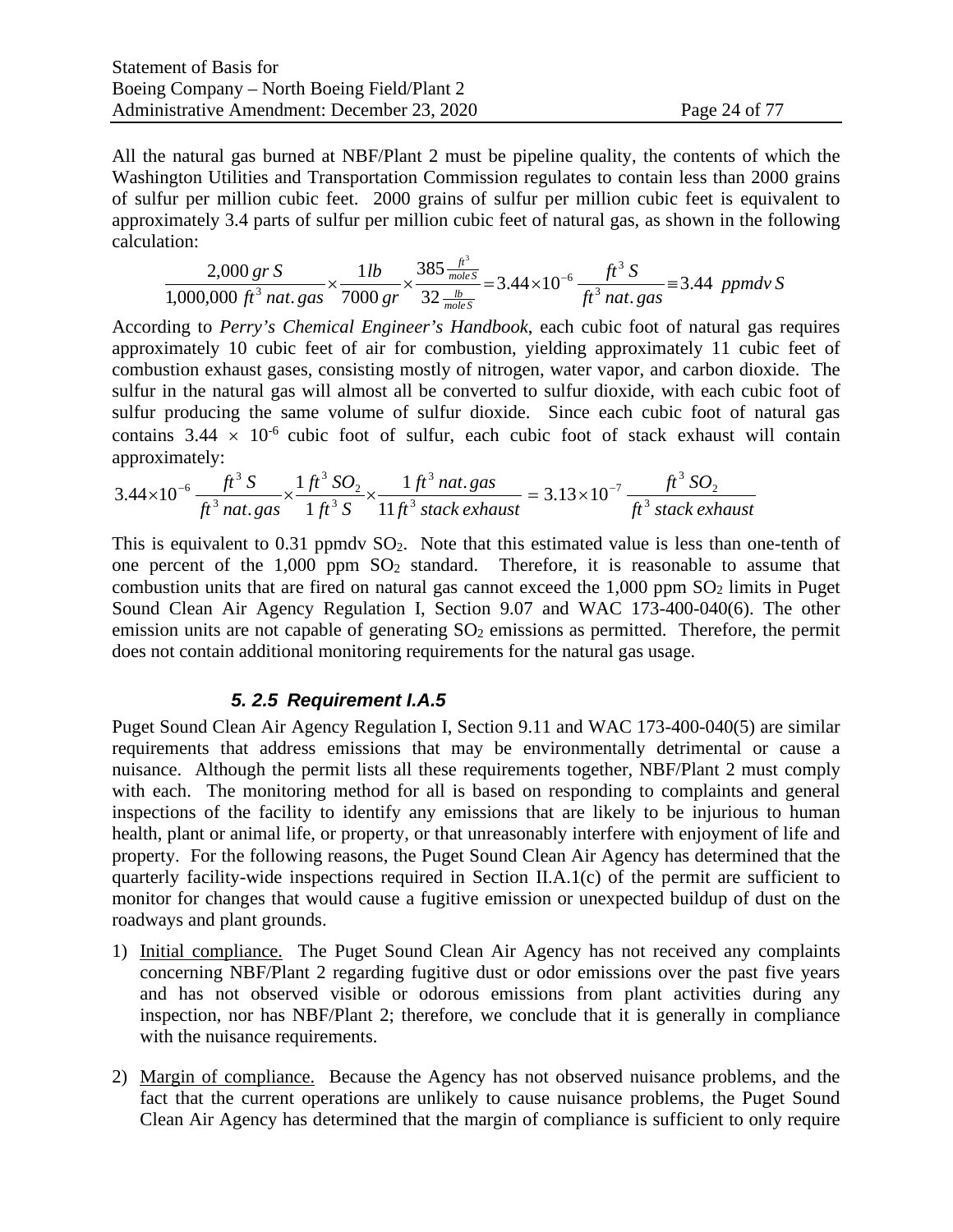quarterly checks and response to complainants as necessary. The emission of fugitive dust or odor is unlikely to generate off-site fallout or complaints except under the most unusual circumstances.

- 3) Variability of process and emissions. NBF/Plant 2 does not have emission units that are likely to generate emissions that would cause a nuisance. In addition, NBF/Plant 2 is unlikely to install such emission units during the life of the permit.
- 4) Environmental impacts of problems. Nuisance emissions can cause personal discomfort; however, by their nature do not result in exceedances of federal emissions or ambient standards. By responding quickly to complaints and identifying problems before they cause complaints, the environmental impact of nuisances should be small.
- 5) Technical considerations. Catastrophic failures of one of the boilers, a large dust collector, or spray booth are the only likely causes of a nuisance causing a deviation at NBF/Plant 2. Boilers at NBF/Plant 2 are fueled mainly on natural gas with back-up fuel limited to curtailment and testing, and in accordance with an acceptable O&M plan, thereby minimizing the probability of any nuisance emission. The dust collectors and spray booths are equipped with high efficiency filters and are monitored at least monthly by NBF/Plant 2, thereby minimizing the chance of generating emissions that may cause a nuisance. The permit requires NBF/Plant 2 to both look for possible nuisances on a regular basis and handle upset emissions of nuisance causing particulate or odor bearing contaminants more frequently on an as-needed basis. This minimizes the probability of causing an emission that could be injurious to health, plant or animal life, or property; or that unreasonably interferes with the enjoyment of life and property. The monitoring method is designed so that NBF/Plant 2 will take corrective action before a violation occurs. In addition, in the past five years the Puget Sound Clean Air Agency has not noted nor received complaints about NBF/Plant 2 causing emissions that are likely to be injurious to health, plant or animal life, or property or that unreasonably interfere with enjoyment of life and property. Therefore, the Puget Sound Clean Air Agency has determined that quarterly monitoring is adequate. Receiving complaints does not necessarily mean NBF/Plant 2 is in violation of this requirement, but NBF/Plant 2 has a responsibility to investigate complaints and take corrective action if necessary. Failure to take timely corrective action, as defined by the monitoring method, is a deviation of the specific permit term. Taking corrective action does not relieve NBF/Plant 2 from the obligation to comply with the nuisance requirement itself.

# *5. 2.6 Requirements I.A.6 through I.A.8*

The fugitive dust requirements are in I.A 6 through I.A.8 and addressed in Regulation I, Section 9.15 and WAC 173-400-040(3). The Puget Sound Clean Air Agency Board of Directors made significant revisions to Regulation I, Section 9.15 on March 11, 1999. The amended version will be forwarded to EPA as a SIP amendment. Upon approval of the SIP changes, the revised version of Regulation I, Section 9.15 will be federally enforceable, and the old version will no longer apply. The revised rule requires the use of reasonable precautions for fugitive dust. We have included both versions of Section 9.15 because they are significantly different. The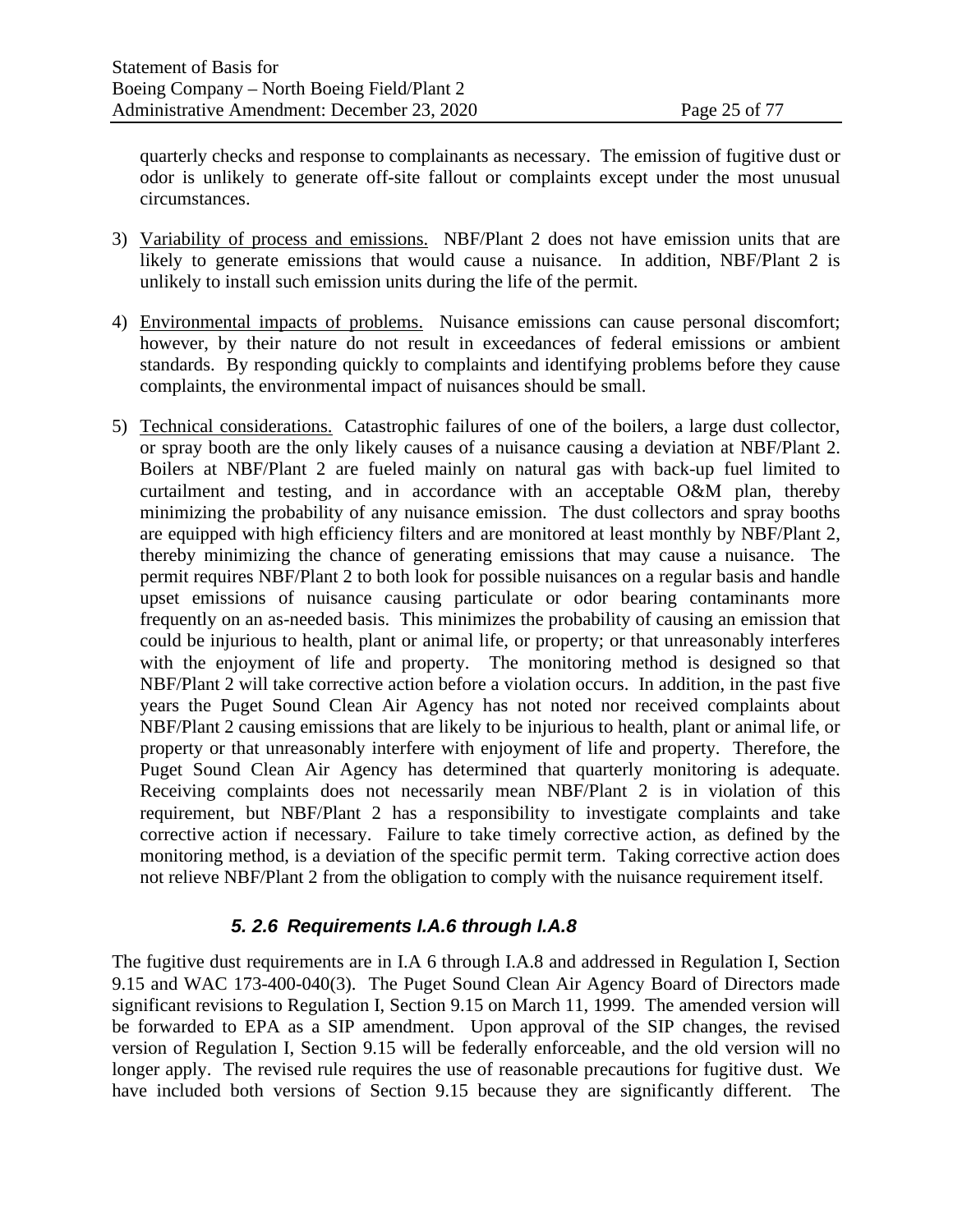Monitoring, Maintenance, and Recordkeeping Methods are the same as those listed in I.A.6 through I.A.8.

The SIP version of Puget Sound Clean Air Agency Regulation I, Section 9.15 requires best available control technology (BACT) for all fugitive dust, limits vehicle dust track-out, and limits fugitive dust from manufacturing and control equipment. The current version of Section 9.15 and WAC 173-400-040(3) requires reasonable precautions to minimize or prevent fugitive emissions. The Puget Sound Clean Air Agency's current rule also describes specific examples of reasonable precautions. There is no difference between the current and SIP versions of WAC 173-400-040(3).

All the fugitive emission regulations have common monitoring methods of responding to complaints and looking for fugitive emissions. The Puget Sound Clean Air Agency has determined that monitoring should be quarterly for the reasons listed below.

- 1) Initial compliance. The Puget Sound Clean Air Agency has not observed fugitive emissions during any inspection in the past five years, nor has NBF/Plant 2; therefore, we conclude that it is generally in compliance with this requirement.
- 2) Margin of compliance. For known sources of potential fugitive dust, the buildings at NBF/Plant 2 are enclosed and all of the roadways and parking lots are paved and reasonably maintained. All the significant air pollution generating equipment has air pollution control devices and is inspected by NBF/Plant 2 periodically and maintained on a regular basis. Hence, the margin of compliance is considered large enough to warrant quarterly and as needed inspections.
- 3) Variability of process and emissions. While many of the processes are variable or batch operations, few if any are likely to cause fugitive emissions. The most likely cause of fugitive emissions would be a significant change in the process, one that would require approval from the Puget Sound Clean Air Agency, or major equipment failure.
- 4) Environmental impacts of problems. Because NBF/Plant 2 employs BACT for fugitive dust control, the likelihood of fugitive dust is very low. Any fugitive dust emissions are likely to be small and without significant environmental impact.
- 5) Technical considerations. The most likely causes of fugitive emissions at NBF/Plant 2 would be failure of existing control equipment or vehicle track-out during construction. Equipment failure is likely to be identified by some other inspection or complaints. Track-out is minimized because all the roadways and parking lots are paved and maintained.

# *5. 2.7 Requirement I.A.9*

Puget Sound Clean Air Agency Regulation I, Section 9.20 requires NBF/Plant 2 to maintain equipment in good working order. Section 9.20(a) applies to sources that received a Notice of Construction Order of Approval under Puget Sound Clean Air Agency Regulation I, Article 6. Section 9.20(b) applies to equipment not subject to Section 9.20(a). Those emission units subject to Section 9.20(a) are specifically listed in Section I.B of the permit. Section II, Monitoring, Maintenance and Recordkeeping Procedures, of the permit identifies the minimum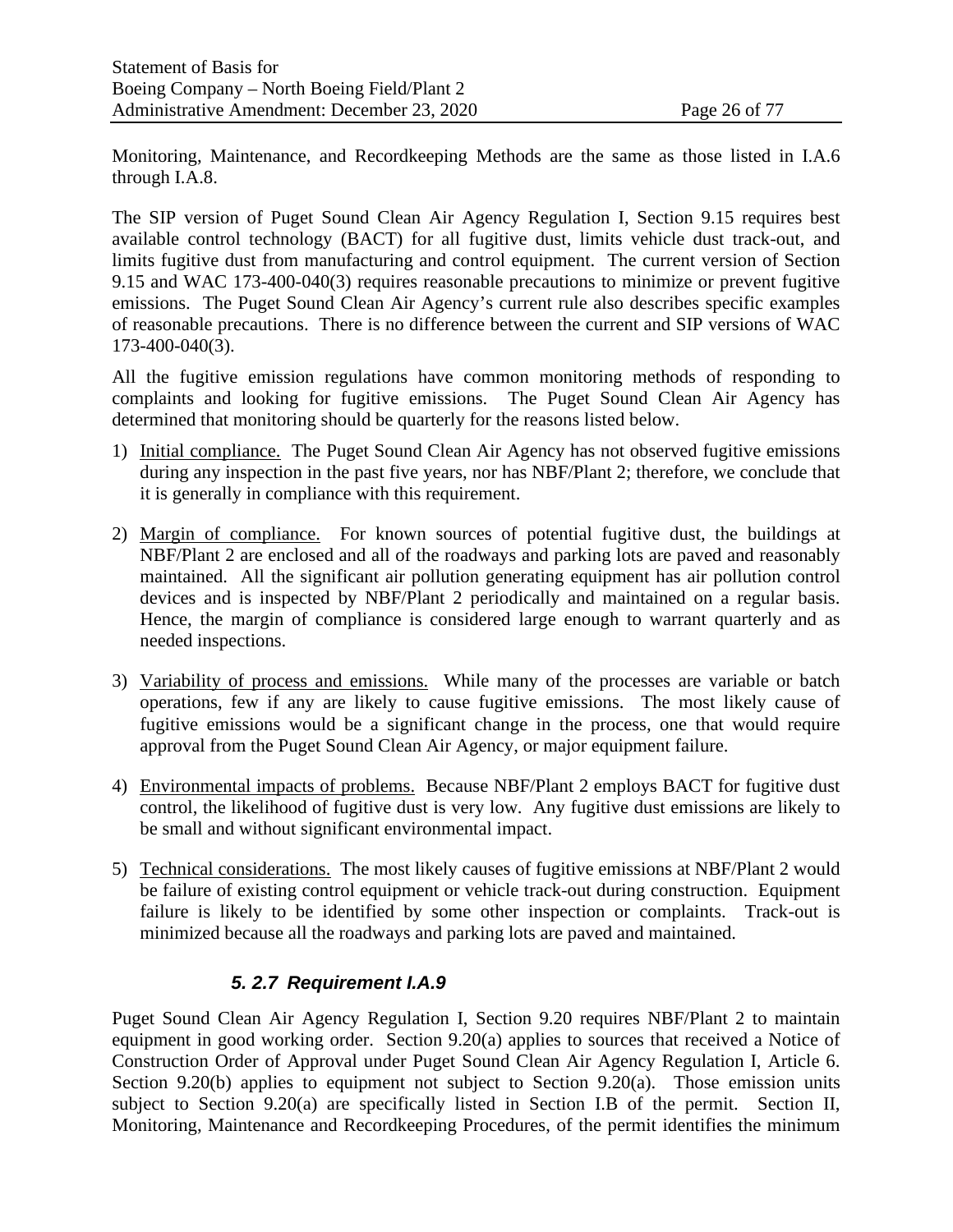monitoring criteria for maintaining equipment in good working order. The section identifies both facility-wide criteria and specific criteria for the emission units and activities. In addition, the facility-wide inspections provide monitoring of the general effectiveness of NBF/Plant 2's Operation and Maintenance Plan. The Puget Sound Clean Air Agency chose to list all of Section II as the monitoring method because many parts of Section II apply to several emission units and activities. Where there are specific monitoring requirements for specific emission units, the Puget Sound Clean Air Agency has listed them in Section II.A.2. The Puget Sound Clean Air Agency has determined that following the requirements of Section II of the permit provides sufficient monitoring criteria to certify that the equipment has been maintained in good working order. However, the Puget Sound Clean Air Agency reserves the right to evaluate the maintenance of each piece of equipment to determine if it has been maintained in good working order.

### *5. 2.8 Requirement I.A.10*

In accordance with Puget Sound Clean Air Agency Regulation I, Section 7.09(b), NBF/Plant 2 is required to develop and implement an Operation and Maintenance Plan (O&M Plan) to assure continuous compliance with Puget Sound Clean Air Agency Regulations I, II, and III. The requirement specifies that the plan shall reflect good industrial practice, but does not define how to determine good industrial practice. To clarify the requirement, the Puget Sound Clean Air Agency added that, in most instances, following the manufacturer's operations manual or equipment operational schedule, minimizing emissions until the repairs can be completed and taking measures to prevent recurrence of the problem may be considered good industrial practice. This language is consistent with a Washington Department of Ecology requirement in WAC 173-400-101(4). The Puget Sound Clean Air Agency also added language establishing criteria for determining if good industrial practice is being used. These include monitoring results, opacity observations, review of operations and maintenance procedures, and inspections of the emission unit or equipment. The Puget Sound Clean Air Agency added this wording in response to Washington State court decision, Longview Fibre Co. v. DOE, 89 Wn. App. 627 (1998), which held that similar wording was not vague and gave sufficient notice of the prohibited conduct.

Puget Sound Clean Air Agency Regulation I, Section 7.09(b) also requires NBF/Plant 2 to promptly correct any defective equipment<sup>[2](#page-26-0)</sup>. However, the underlying requirement in most instances does not define "promptly"; hence for significant emission units and applicable requirements that NBF/Plant 2 has a reasonable possibility of violating or that a violation would cause an air quality problem, the Puget Sound Clean Air Agency added clarification that "promptly" usually means within 24 hours. For many insignificant emission units and equipment not listed in the permit, "promptly" cannot be defined because the emission sources and suitable pollution control techniques vary widely, depending on the contaminant sources and the pollution control technology employed. However, the permit identifies a means by which to identify if NBF/Plant 2 is following good industrial practice.

<span id="page-26-0"></span><sup>2</sup> *Puget Sound Clean Air Agency Regulation I, Section 1.07(s) states, "EQUIPMENT means any stationary or portable device or any part thereof that emits or may emit any air contaminant into the atmosphere."*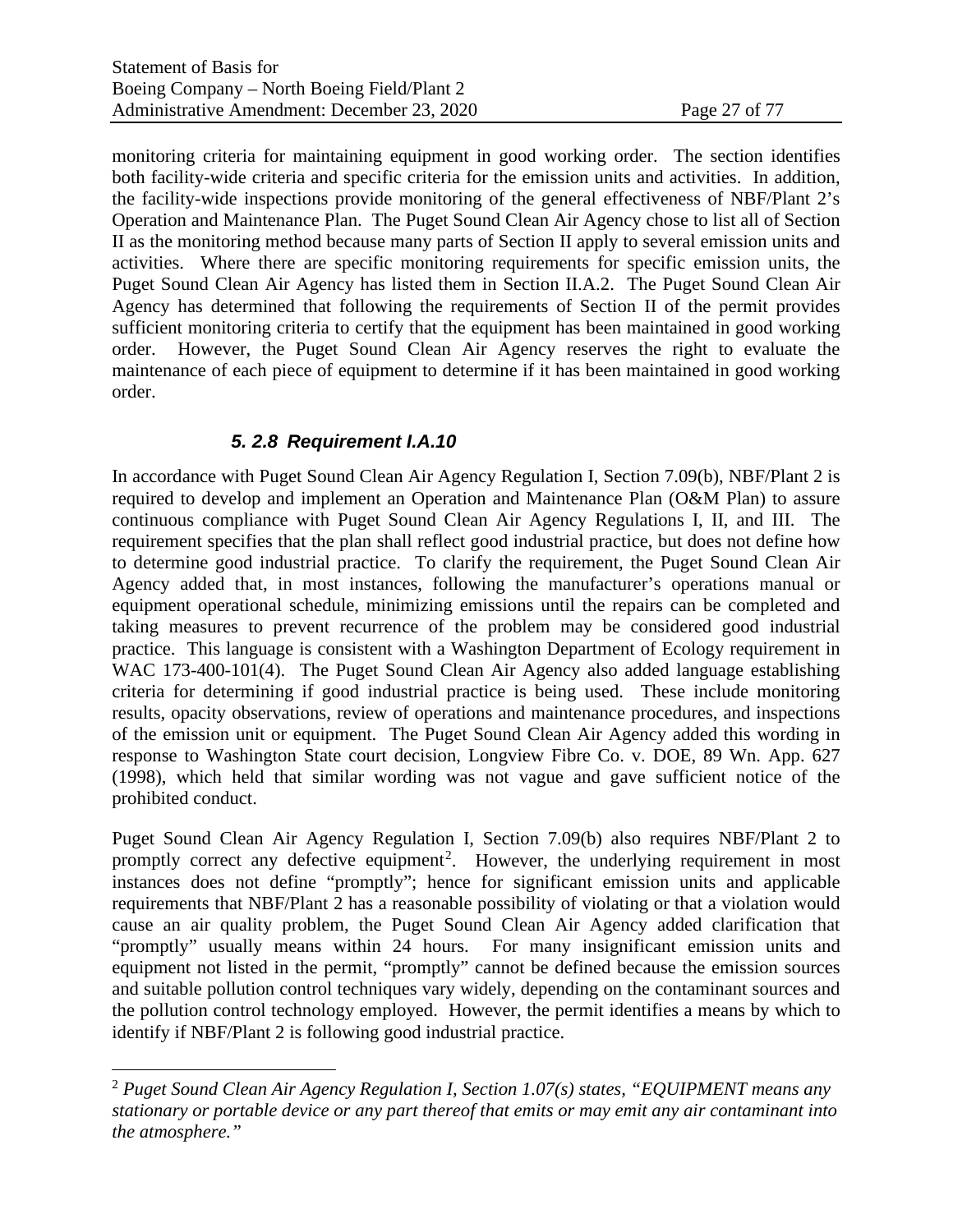As described in Section V.Q, NBF/Plant 2 must report to the Puget Sound Clean Air Agency any instances where it failed to promptly repair any defective equipment—both Agency-approved equipment, as well as equipment that has not been approved by this Agency.. In addition, NBF/Plant 2 has the right to claim certain problems were a result of an emergency (Section V.S) or unavoidable (Section V.T).

Following these requirements demonstrates that NBF/Plant 2 has properly implemented the O&M Plan, but it does not prohibit the Puget Sound Clean Air Agency or EPA from taking any necessary enforcement action to address violations of the underlying applicable requirements after proper investigation. However, not following its own O&M Plan is an indication that NBF/Plant 2 was not using good industrial practice.

### *5. 2.9 Requirement I.A.11*

WAC 173-400-040(4) addresses odors. The monitoring method is based on responding to complaints and general inspections of the facility to identify emissions of odor-bearing contaminants. Receiving complaints does not necessarily mean NBF/Plant 2 is in violation of this requirement, since the regulation does not prohibit the emission of odors, but prohibits the emissions of odors if reasonable control measures are not employed. Complaints will trigger action by NBF/Plant 2 to investigate and prevent a violation. Since the Puget Sound Clean Air Agency and NBF/Plant 2 have not received odor complaints concerning NBF/Plant 2, the Puget Sound Clean Air Agency has determined that responding to complaints within three working days is appropriate.

### *5. 2.10 Requirement I.A.12*

WAC 173-400-040(2) prohibits the emission of particulate matter from the facility to be deposited beyond the property line in sufficient quantity as to unreasonably interfere with the use and enjoyment of the property upon which the material is deposited. The monitoring method is based on responding to complaints and general inspections of the facility to identify any particulate emissions or deposition of particulate that may unreasonably interfere with the use and enjoyment of property. Receiving complaints does not necessarily mean NBF/Plant 2 is in violation of this requirement, but triggers action by the source to prevent a violation.

# *5. 2.11 Requirement I.A.13*

Puget Sound Clean Air Agency Regulation I, Section 9.10 specifies that HCl emissions shall not exceed 100 ppm (dry) corrected to 7%  $O_2$  for combustion sources. Since NBF/Plant 2 burns only pipeline grade natural gas, distillate fuel oil, and Jet A and the other processes do not use chlorine in a form likely to emit HCl, it is incapable of violating this standard while complying with the other requirements in the permit. Therefore, the permit does not contain additional monitoring requirements.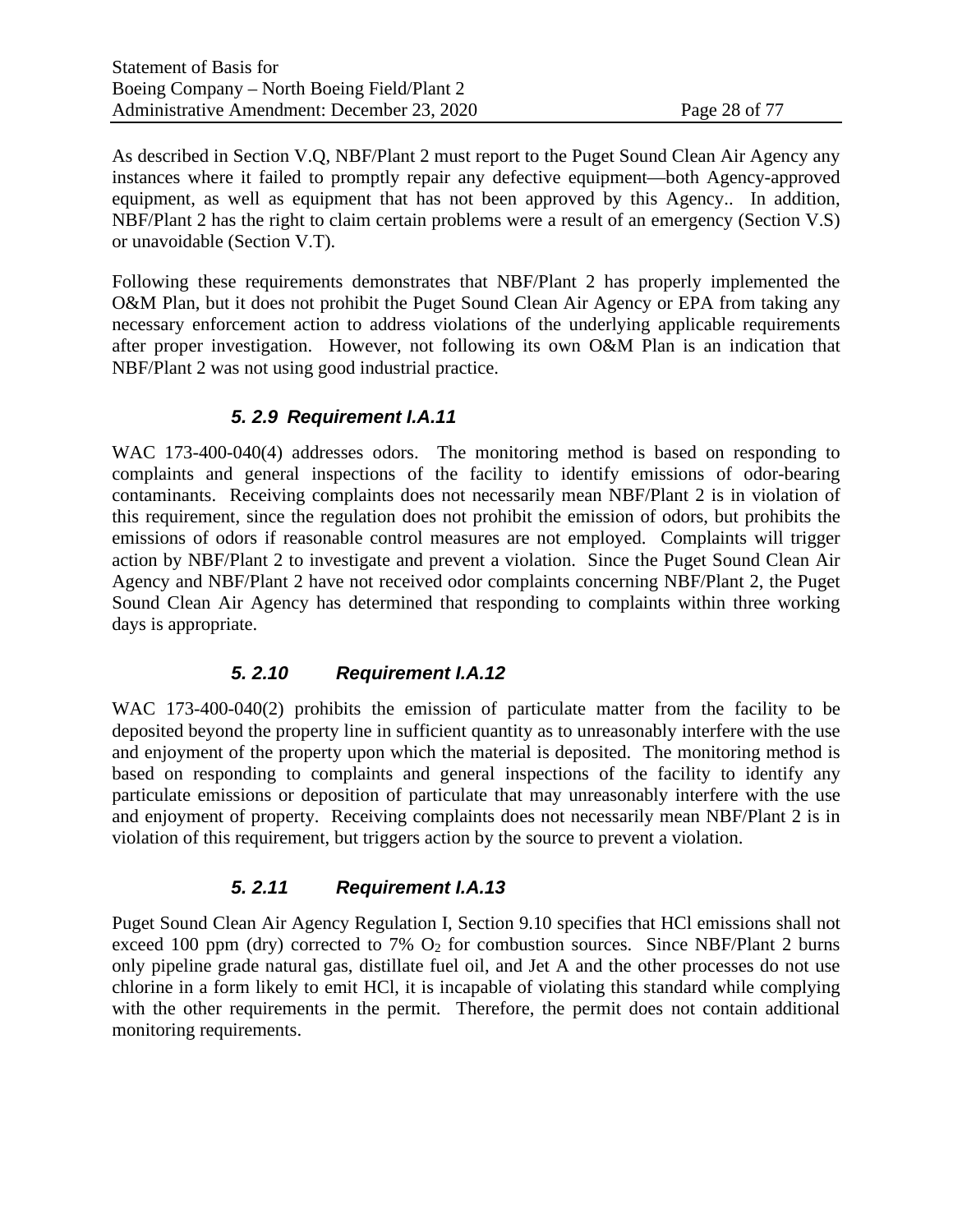### *5. 2.12 Requirement I.A.14*

RCW 70.94.040 is similar to Puget Sound Clean Air Agency Regulation I, Section 9.11 and is listed separately here because it is not a federally enforceable requirement.

### *5. 2.13 Section I.B.*

Section I.B. of the permit lists applicable requirements that are specific to an emission unit or activity. Following the name of each emission unit is a brief description of the emission unit or activity and some identifying information such as location and installation date. This information, which is in italics, is not an enforceable part of the permit. Due to the size of NBF/Plant 2 and its complexity, the information is provided as an aid in understanding the permit and as an aid to locating the specific emission point or activity. Following the description are the actual applicable requirement or compliance requirements.

The Generally Applicable Requirements of Section I.A. apply to all the emission units listed in Section I.B. If a requirement in Section I.A. is repeated in this section, then the monitoring, maintenance, and recordkeeping method specified in this section supersedes the monitoring, maintenance, and recordkeeping method specified in Section I.A. Where a recently adopted federal regulation does not identify a monitoring method, the permit does not identify one either, because it is EPA's policy to incorporate all necessary monitoring into recently adopted federal regulations except where the Puget Sound Clean Air Agency has determined it necessary. Finally, any requirements that are inapplicable to the specific emission unit are also listed in this section.

# *5. 2.14 EU-1 Chemical Process Tankline Operations*

Boeing no longer performs this operation at the facility and has removed all associated equipment. The emission unit and monitoring has been "Reserved" in order to preserve the numbering system in the AOP.

# *5. 2.15 EU-2 Coating, Cleaning, and Depainting Operations*

This section includes all activities and equipment associated with surface coating, cleaning, and depainting operations for both aerospace activities and non-aerospace activities. These operations include coating mixing, application, drying, and curing; spray gun cleaning; solvent wipe and solvent flush cleaning; depainting; and material and waste handling. The activities included in this section are conducted throughout the NBF/Plant 2 facility. For the purpose of defining an "emission unit" in the permit, each piece of equipment listed below is considered a separate emission unit. The last column in this list indicates whether Aerospace NESHAPregulated coatings containing inorganic HAPs are sprayed in the unit at the time of permit issuance. However, from time-to-time NBF/Plant 2 may change the type of coatings applied or the parts coated. The permit requires NBF/Plant 2 to keep a log of booths where coating operations that are regulated under the Aerospace NESHAP occur. That log must be available for inspection at any time.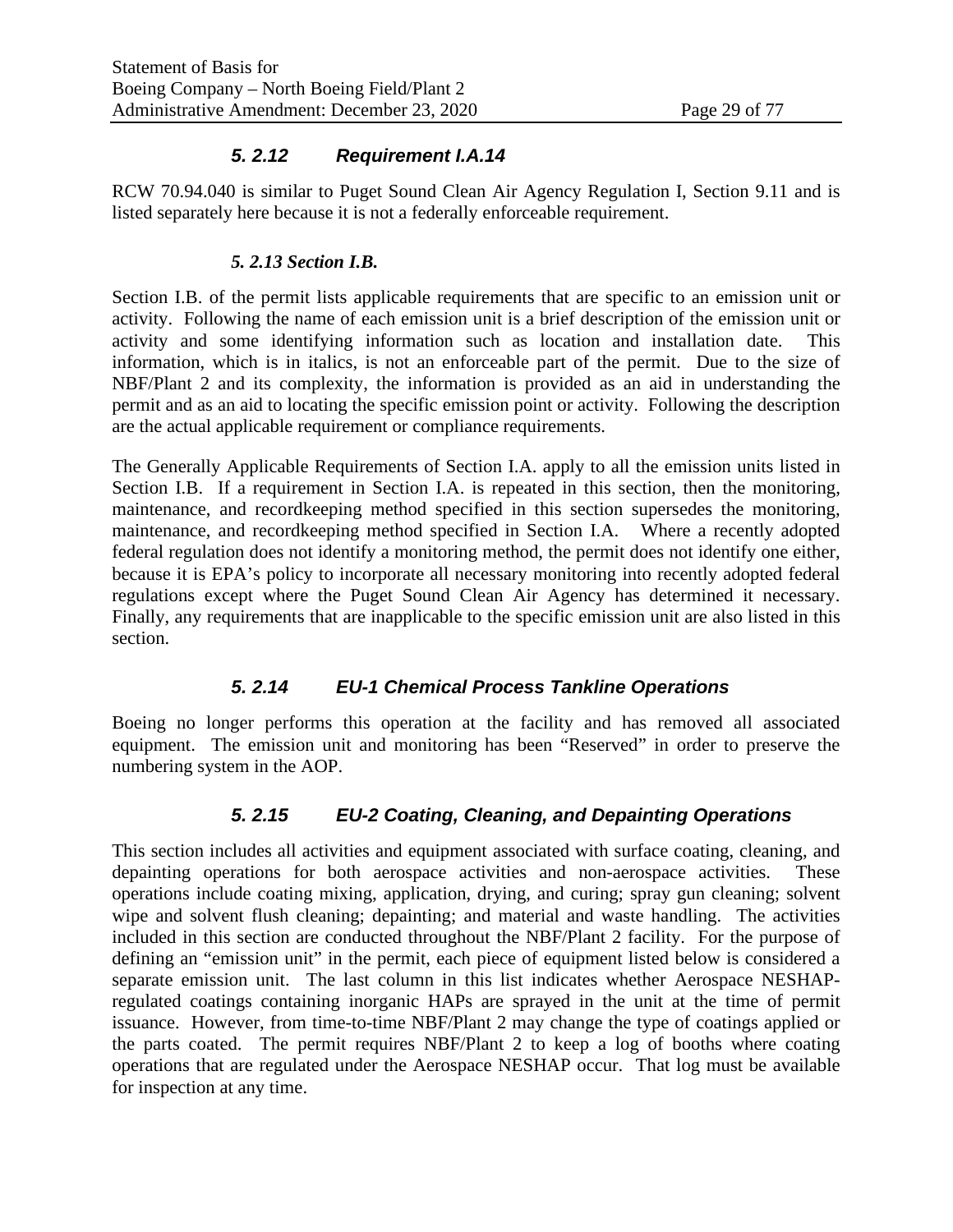|           |                |                | Order of      |                                 |                           | Aerospace<br><b>NESHAP Coatings</b>        |
|-----------|----------------|----------------|---------------|---------------------------------|---------------------------|--------------------------------------------|
| Bldg.     | Col/Dr         | <b>MSS/ID#</b> | Approval<br># | Date<br><i><b>Installed</b></i> | <b>Source Description</b> | with Inorganic<br><b>HAP Used in Unit?</b> |
| $3 - 818$ | E1             | PB5002         | Reg.          | 1986                            | Spray Booth               | Yes                                        |
| $3 - 370$ | D <sub>2</sub> | <i>PB5001</i>  | 5572          | 1994                            | Spray Booth               | Yes                                        |
| $3 - 380$ | C13            | <i>PB5008</i>  | 3560          | 1992                            | Spray Booth               | Yes                                        |
| $3 - 369$ | P <sub>3</sub> | <i>RV5004</i>  | Reg.          | 1986                            | Paint Hangar              | Yes                                        |
| $3 - 369$ | P <sub>4</sub> | RV5003         | Reg.          | 1986                            | Paint Hangar              | Yes                                        |
| $3 - 380$ | P <sub>5</sub> | F50020         | 3560          | 1992                            | Paint Hangar              | Yes                                        |
| $3 - 380$ | P6             | F50021         | 3560          | 1992                            | Paint Hangar              | Yes                                        |
| $3 - 365$ | A1             | PB5004         | 2634          | 1985                            | Spray Booth*              | N <sub>O</sub>                             |
| $2 - 44$  | S1             | PB0002         | 4358          | 1992                            | Dry filter Spray booth    | Yes                                        |
| $2 - 62$  | D8             | <i>PB004</i>   | 5693          | 1994                            | Wet Spray Booth*          | N <sub>O</sub>                             |
| $2 - 62$  | C18            | ROB0021        | Reg.          | 1973                            | Wet Spray Booth #6*       | N <sub>O</sub>                             |
| $2 - 62$  | C16            | PB0016         | Reg.          | 1973                            | Wet Spray Booth #5*       | N <sub>O</sub>                             |
| $2 - 62$  | $C14-15$       | PB0006/07      | Reg.          | 1973                            | Wet Spray Booth #3, #4*   | N <sub>O</sub>                             |
| $2 - 31$  | WJ10           | <b>PB0008</b>  | 4371          | 1968                            | Dry filter Spray Booth*   | N <sub>O</sub>                             |
| $2 - 122$ | 05             | PB0018         | 4371          | 1992                            | Dry Filter Spray Booth*   | N <sub>O</sub>                             |
| $2 - 88$  |                | PB9006         | 8051          | 2001                            | Dry Filter Spray Booth*   | N <sub>O</sub>                             |

*Many of the spray coating units listed above are used in aerospace component coating operations. The units with an asterisk (\*) next to their description are not normally used in aerospace component coating operations, but may be in the future.*

#### *(a) Aerospace NESHAP*

40 CFR 63 Subpart A (40 CFR 60.6) requires Startup, Shutdown, and Malfunction Plans (SSMPs) for all equipment that controls regulated HAPs. In this case, dry filters and waterwash systems control HAPs. However, 40 CFR 63.743(b) specifically exempts dry filters from the requirement to have a Startup, Shutdown, and Malfunction Plan as long as the manufacturer's recommendations, specification, or instructions are being followed. NBF/Plant 2, however, must report any deviation of those recommendations, specification, or instructions as permit deviations. NBF/Plant 2 also has the responsibility to maintain the dry filters according to Puget Sound Clean Air Agency O&M Plan requirements. Elsewhere, the permit requires NBF/Plant 2 to report all instances where the filters were not operated and maintained properly. However, if NBF/Plant 2 finds that it must deviate from the manufacturer's instructions, NBF/Plant 2 must develop a SSMP. The permit contains operation and maintenance procedures for establishing filter pressure drop outside the manufacturer's instruction. This is because in 40 CFR 63.743(b) it refers to following the manufacture's instructions and 40 CFR  $63.745(g)(3)$  refers to following the manufacture's specifications. To further complicate the issue, the preamble to 40 CFR 63 Subpart GG referred to "the pressure drop is outside of the manufacturer's recommended limits." 45954 Federal Register / Vol. 60, No. 170 / Friday, September 1, 1995. The Puget Sound Clean Air Agency has determined that manufacture's instructions, specifications, and recommendations all mean very much the same thing. Therefore, any time NBF/Plant 2 chooses to normally operate a filter in a manner inconsistent with the manufacturer's instructions, specifications, or recommendations, NBF/Plant 2 must develop and follow a SSMP. As stated in 40 CFR 63.734(b)(2), the plan shall include a systematic procedure for identifying malfunctions and reporting them immediately to supervisory personnel.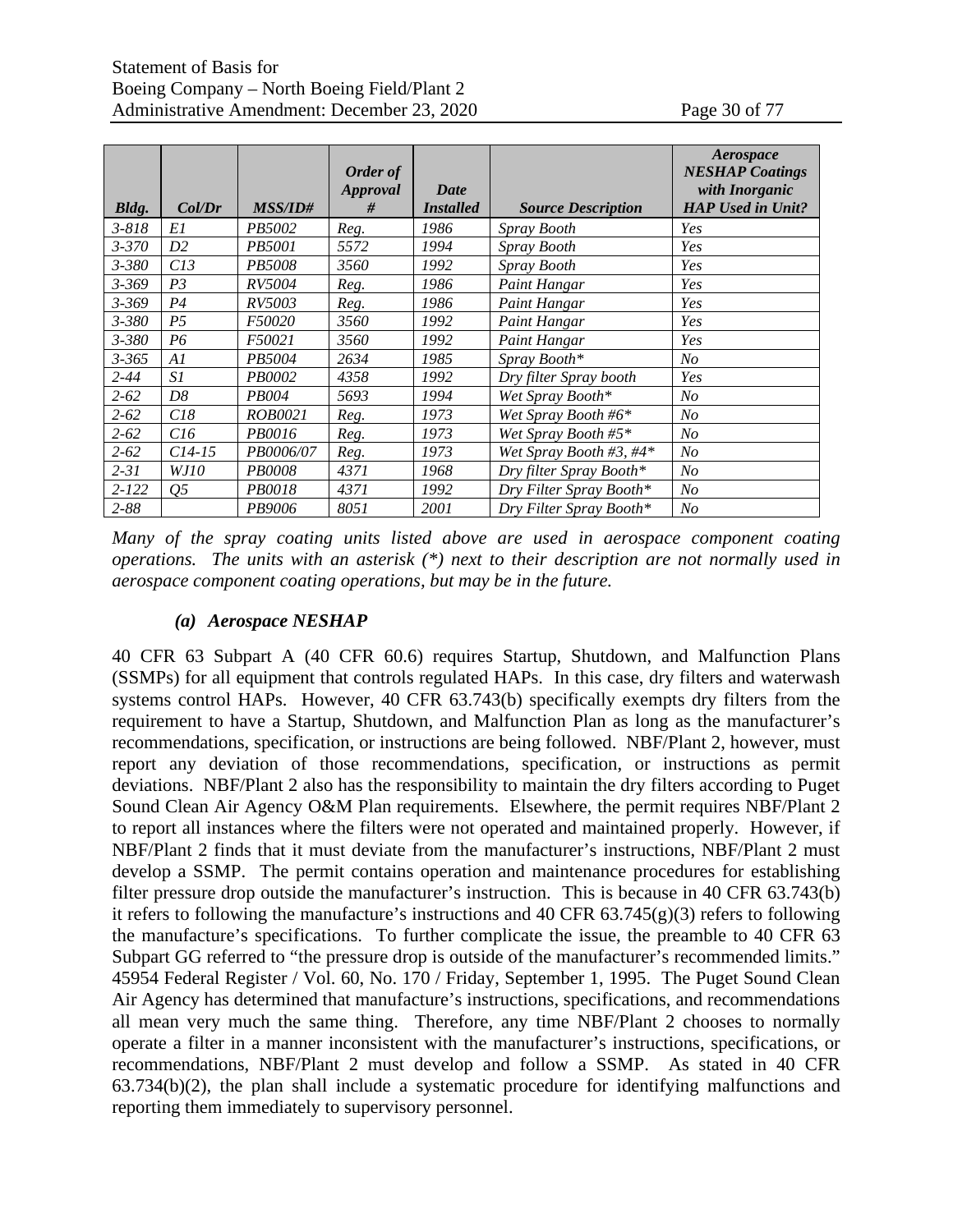The permit lists the applicable requirements of the Aerospace NESHAP, 40 CFR 63 subpart GG, including the monitoring requirements. Where the permit does not list a monitoring method or reference method, EPA did not specify one in the NESHAP, and none is required under EPA policy. However, in some cases, the Puget Sound Clean Air Agency has determined that additional monitoring is necessary; this includes periodic checks of the filter integrity for spray booths. The frequency for checking filter integrity may be different (greater) than in other Puget Sound Clean Air Agency operating permits. This is due to the fact that, as discussed in the [Compliance History](#page-13-0) above, the NBF/Plant 2 facility has observed problems with installing the wrong filters, gaps around filters, and not reading the pressure drop at all times when such reading is required. A settlement agreement was signed between Boeing and Puget Sound Clean Air Agency regarding this issue, and the specific monitoring requirements of this agreement are discussed below in Section [5.5. 2.15\(b\), July 3, 2000 Settlement Agreement.](#page-31-0)

If NBF/Plant 2 observes problems for which there are no monitoring requirements under an applicable NESHAP, and corrects such problems within 24 hours, NBF/Plant 2 does not need to report the deviation under Section V.M. (Compliance Certification) or V.Q (Reporting). Examples of such requirements that do not have monitoring requirements include 40 CFR 63.744(a)(1) *Place cleaning solvent-laden cloth, paper or any other absorbent applicator used for cleaning in bags or other closed containers upon completing their use*, and 40 CFR 63.744(a)(3) *Handling and transfer of cleaning solvents conducted in a manner to minimize spills.* For the purpose of determining compliance with the work practice requirements of 40 CFR 63.744(a)(1) for solvent rag management, "completing their use" means upon completion of the cleaning operation, before leaving for a break, or the end of a shift; whichever comes first.

40 CFR 63.745(g)(2)(iii) allows for alternate control technology options for control emissions from aerospace spraying sources for which construction commenced after June 6, 1994, but before October 29, 1996, if they are approved by the permitting agency. NBF/Plant 2 has no source that this could apply to.

NBF/Plant 2 does not have enclosed gun cleaners or atomized gun cleaning. However, NBF/Plant 2 has chosen to keep the language discussing enclosed gun cleaning in the permit in case enclosed gun cleaners are used in the future.

Cleaning, primer application, and topcoat application operations subject to the Aerospace NESHAP (40 CFR Part 63 Subpart GG) are included in this section.

Currently, the NBF/Plant 2 facility depaints six or less completed aircraft each calendar year. However, under the Alternate Operating Scenario, the NBF/Plant 2 facility could depaint more than six completed aircraft in a calendar year and thus be subject to the depainting requirements.

Chemical maskant application operations subject to the Aerospace NESHAP are not conducted at the NBF/Plant 2 facility and therefore are not included in this section.

The Puget Sound Clean Air Agency issued General Regulatory Order No. 7451 on August 9, 1998 for an extension of the compliance date for 40 CFR 63.749(a) until September 1, 1999. The beginning and end dates for this extension have already been passed. Therefore, the requirements of General Regulatory Order No. 7451 are obsolete.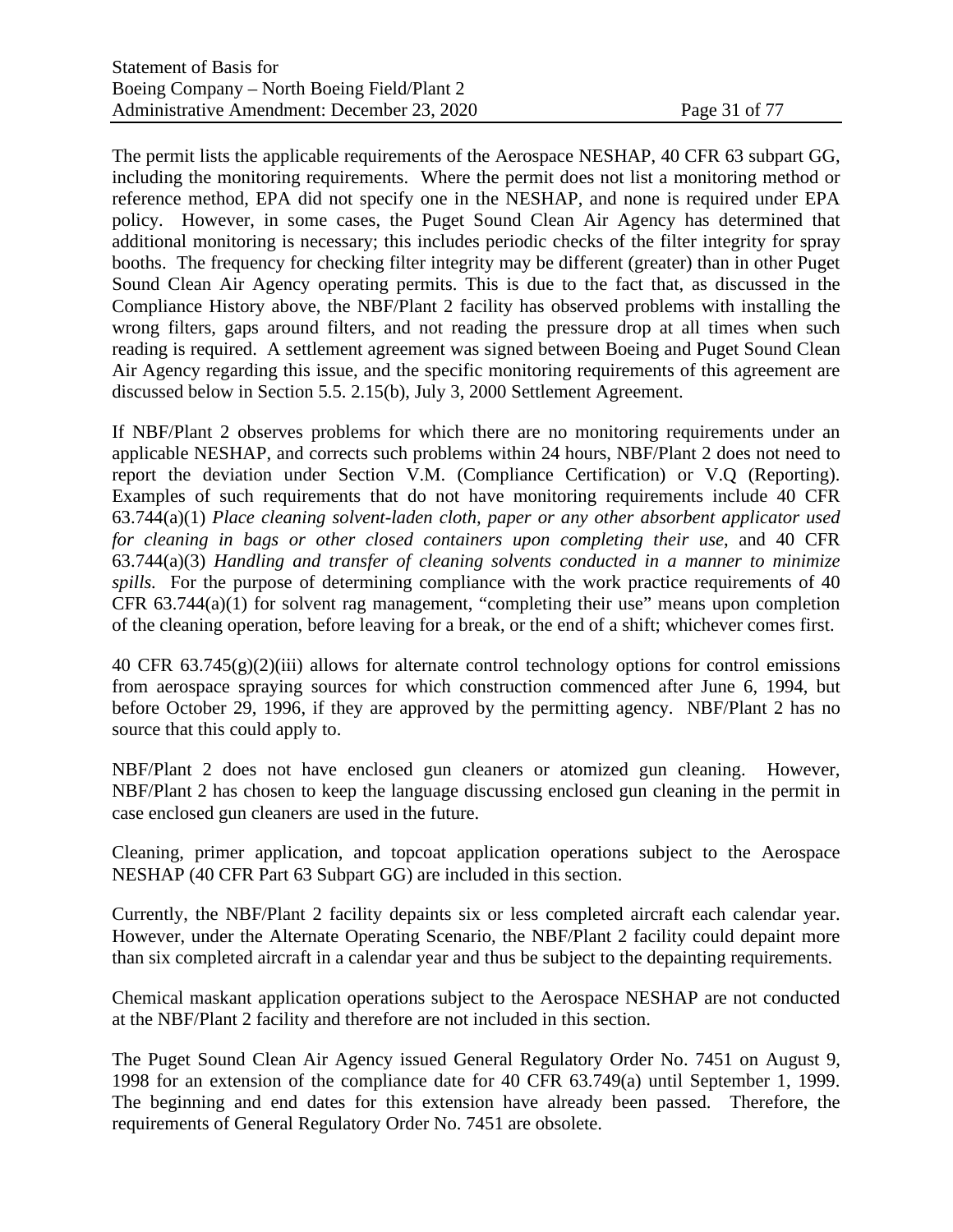### *(b) July 3, 2000 Settlement Agreement*

<span id="page-31-0"></span>For bays P3, P4, P5, and P6: In a July 3, 2000 Settlement Agreement signed by Boeing and the Puget Sound Clean Air Agency resolving Notice of Violation No. 36351, Boeing agreed to perform monthly inspections of the first stage paint filters in bays P3 and P4 of the 3-369 building and bays P5 and P6 of the 3-380 building. Boeing has also agreed to perform monthly visual inspections of the second stage exhaust filter in bays P3 and P4 of the 3-369 building. The Settlement of Agreement specified that if filter conditions are satisfactory for six consecutive months, the inspection frequency may be reduced to quarterly. If filter conditions are found to be unsatisfactory, inspections shall resume on a monthly schedule until six satisfactory inspections are recorded, at which time the schedule may be decreased to quarterly. This language from the settlement agreement is incorporated into the Air Operating Permit.

### *(c) Local Requirements*

The Puget Sound Clean Air Agency did not require a Notice of Construction (NOC) for six of the booths installed prior to 1987. These booths are not subject to the standard Order of Approval conditions or the state-only requirement in RCW 70.94.152(7). However, they are subject to all applicable Puget Sound Clean Air Agency regulations. The other spray booths are subject to the Order of Approval conditions and RCW 70.94.152(7).

The federally enforceable version of Puget Sound Clean Air Agency Regulation I, Section 9.16 requires that all spray coating operations be conducted inside an enclosure with overspray controls and a vertical stack approved by the Puget Sound Clean Air Agency. It allows for some exemptions such as hand-held aerosol cans and large stationary objects like bridges and buildings. It also allows the Control Officer to approve spray coating objects that cannot be reasonably handled in an enclosed spray area. The requirement is also listed in Section IV.D. of the permit as an activity requiring additional approval. Puget Sound Clean Air Agency has recently changed Section 9.16 of Regulation I to exempt activities that must comply with the aerospace NESHAP. If EPA approves the SIP change, this section will no longer apply when NBF/Plant 2 conducts activities that must comply with the aerospace NESHAP.

For several of the spray booths installed before 1987, the Puget Sound Clean Air Agency approved the booths by registration instead of by an NOC Order of Approval. The booths installed after 1987 were approved by NOC Orders of Approval. The Puget Sound Clean Air Agency has determined, in addition to the Order of Approval Notice of Completion, NBF/Plant 2 will conduct periodic facility-wide inspections that include looking for spray coating operations that do not comply with the requirements of Section 9.16.

Puget Sound Clean Air Agency Regulation II, Section 3:09(b) specifies the VOC content for some aerospace primers and topcoats. The monitoring requirement specifies that NBF/Plant 2 maintain manufacturer's information demonstrating compliance with these requirements and initiate appropriate corrective action if a noncompliant situation is observed. Puget Sound Clean Air Agency Regulation II, Section 3.09 also specifies work practice standards including acceptable application methods, cleanup, and storage of VOC-containing material. The aerospace NESHAP has similar requirements; however, it does not require any periodic monitoring of those housekeeping requirements. After considering the compliance history of NBF/Plant 2 for this type of housekeeping requirement, the Puget Sound Clean Air Agency has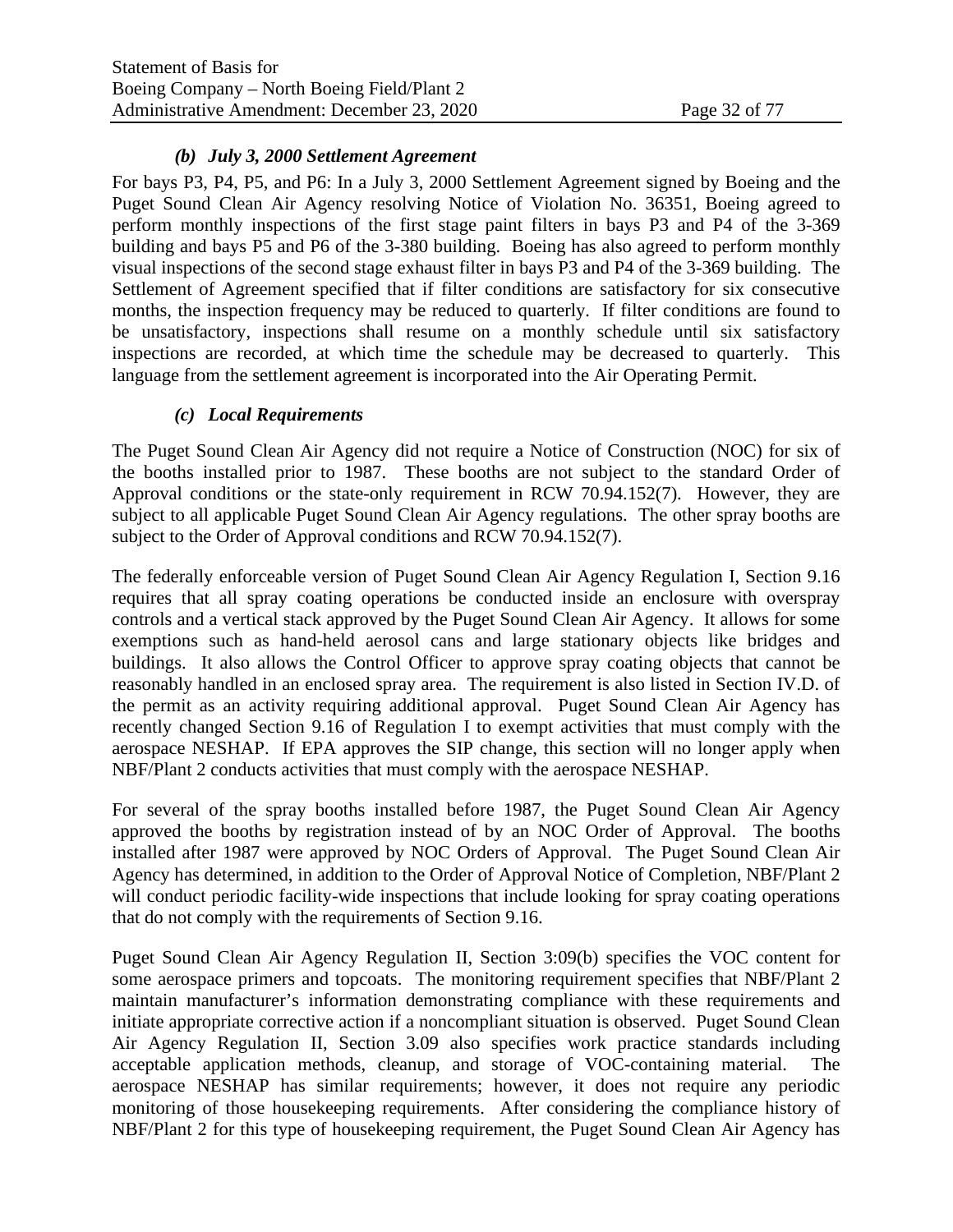determined that periodic, quarterly, work practice inspections by NBF/Plant 2 are sufficient to assure and monitoring continued compliance.

In Regulation III, Section 2.02, the Puget Sound Clean Air Agency adopted by reference the NESHAP regulations in 40 CFR Part 63, including the Aerospace NESHAP. This is a state-only provision. Since the NESHAP requirements, including the monitoring and reporting methods, are listed elsewhere in the permit, they are not repeated here.

Boeing requested that aerosol temporary coatings Ardox 327N and Aztec AZ643 GC Aerosol be exempt from Puget Sound Clean Air Agency Regulation II, Section 3.09 and cited a May 25, 1995 letter from the Washington State Department of Ecology as justification. The letter says that WAC 173-490-208, a similar requirement, does not apply. The letter, however, says that NBF/Plant 2 must comply with Puget Sound Clean Air Agency regulations and specifically cites Section 3.09. Therefore, the Puget Sound Clean Air Agency has not granted an exemption from the requirements of Puget Sound Clean Air Agency Regulation II, Section 3.09 for aerosol temporary coatings Ardox 327N and Aztec AZ643 GC Aerosol.

Boeing requested the Puget Sound Clean Air Agency clarify that hand-wipe cleaning operations include wiping, scrubbing, mopping, or other hand actions and these operations are specifically not included in the definition of "flush cleaning." The Puget Sound Clean Air Agency did so in an August 1, 1996 letter.

On several occasions NBF/Plant 2 has reported the use of filters that were not the required filters or were not correctly certified at the time of installation, see Compliance History Section [4,](#page-13-0) [Compliance History.](#page-13-0) NBF/Plant 2 later certified some of these filter systems. However, because NBF/Plant 2's use of incorrect filters does not appear to be an isolated event, the Puget Sound Clean Air Agency has determined that NBF/Plant 2 should annually check each filter system to insure that the required filter is place.

Besides coating aerospace parts in spray booths, NBF/Plant 2 sometimes coats parts for motor vehicles and mobile equipment. When NBF/Plant 2 conducts such activity, Regulation II, Section 3.04, which sets limits on the VOC content of the coatings, would apply. The monitoring method requires NBF/Plant 2 to keep records of the VOC content of each motor vehicle coating and verify that the coatings being applied meet the requirements.

Several Notice of Construction Orders of Approval specify that Boeing must install three stage filters. In this context a Three Stage Paint Booth Filter is one that meets the requirements listed in Tables 3 & 4 in 40 CFR 63.745(g).

### *5. 2.16 EU-3 Non-Halogenated Solvent Spray Wand Parts Cleaning Operations*

This section includes all activities associated with solvent cleaning operations using nonhalogenated solvents, including solvent spray cleaning of parts used in hydraulic systems (i.e., hydraulic tubing) for testing purposes. The Puget Sound Clean Air Agency approved the spraycleaning booth in 1992 (Order of Approval No. 4371) and includes a remote reservoir.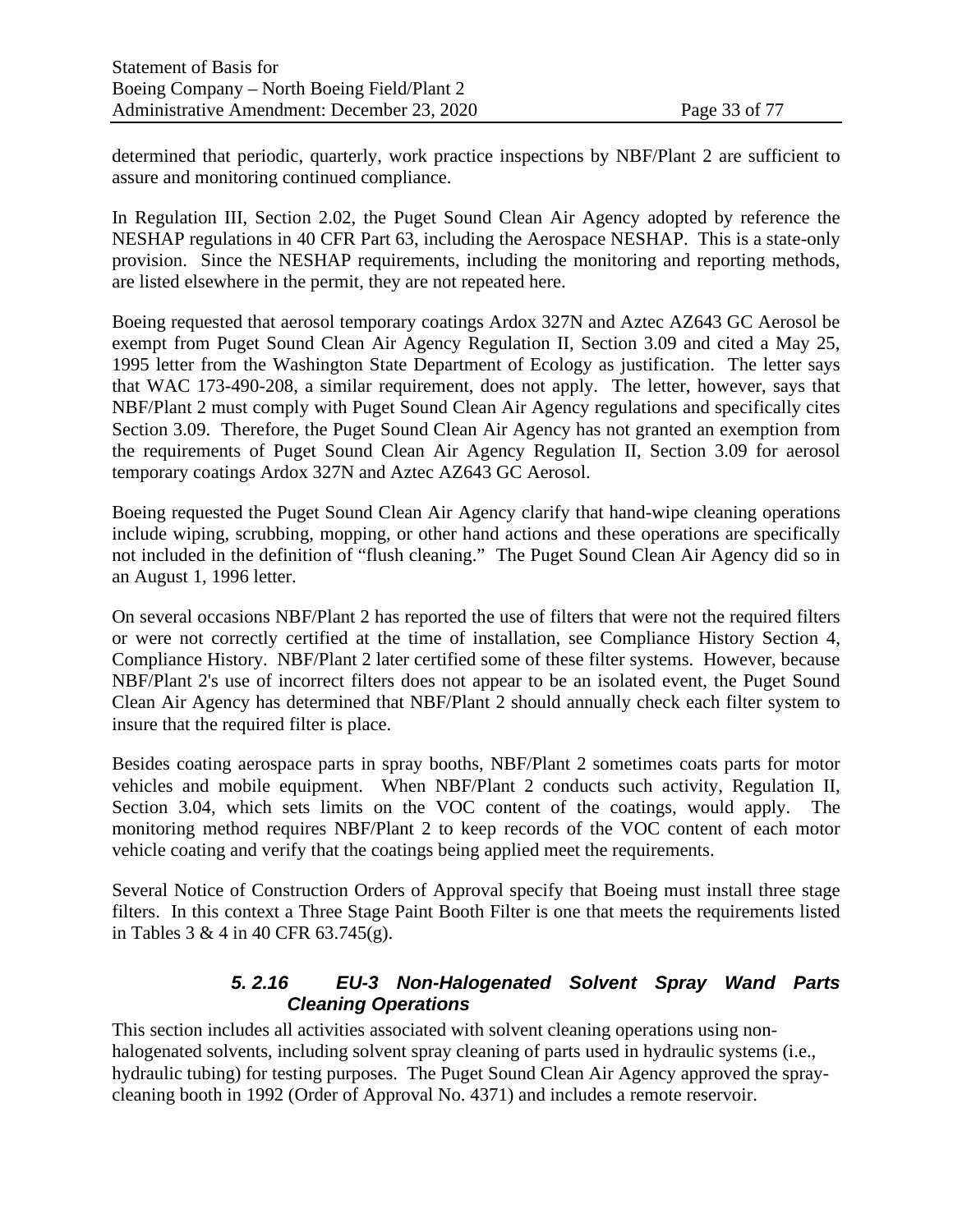|           |              |               | Order of   | <b>Installed</b> |                                |
|-----------|--------------|---------------|------------|------------------|--------------------------------|
| Bldg.     | Col.Dr       | MSS/ID#       | Approval # | Date             | <b>Source Description</b>      |
| $2 - 122$ | $\mathbf{p}$ | <i>PB0020</i> | 437 i      | 1992             | Spray Cleaning Booth; 4320 cfm |

While the spray wand cleaning operation does not generate a significant amount of VOC emissions, the Puget Sound Clean Air Agency has determined that to maintain the equipment properly, NBF/Plant 2 should conduct monthly inspections for leaks.

Boeing requested the Puget Sound Clean Air Agency to determine that the solvent metal cleaner rules (Puget Sound Clean Air Agency Regulation III, Section 3.05 and WAC 173-460-060(5)) are inapplicable to this process. The Puget Sound Clean Air Agency has determined that the emission unit is a solvent cleaner but not a cold solvent cleaner or a vapor degreaser. As a solvent cleaner, it must meet some of the requirements of Regulation III, Section 3.05. The Puget Sound Clean Air Agency also has determined that this remote reservoir system complies with Section 3.05(a)(1). In addition, the Puget Sound Clean Air Agency has determined that the cleaner uses reasonable means to control emissions. This includes keeping the solvent and spent solvent in covered containers, providing for solvent from the cleaned parts to drain into an enclosed container and keeping the solvent from leaking from the cleaning equipment.

One of the requirements for this cleaning operation is to have a facility for draining cleaned parts such that the solvent is returned to the tank, another requires construction such that the liquid solvent from the cleaned parts drains into a trough or equivalent device and is returned to the solvent tank. NBF/Plant 2 has certified that the equipment complies with these requirements in the Notice of Construction Notice of Completion. The Puget Sound Clean Air Agency has also inspected and verified NBF/Plant 2's claims. NBF/Plant 2 understands that any modification to this cleaning operation would require approval by the Puget Sound Clean Air Agency; therefore, no further monitoring is necessary.

### *5. 2.17 EU-4 Fuel Burning Equipment (Not Subject to New Source Performance Standards)*

This section includes the steam generating boilers listed below. The six boilers listed below are in the size range of 10 MMBtu/hr to 100 MMBtu/hr, were installed prior to June 9, 1989 and have not been modified or reconstructed (as defined in 40 CFR Part 60 Subpart A) since. Because of their date of installation, these boilers are not subject to the Standards of Performance for New Stationary Sources in 40 CFR Part 60. The other three boilers are below 10 MMBtu/hr and are not subject to the Standards of Performance for New Stationary Sources in 40 CFR Part 60 because of their size. All the boilers listed below use natural gas as their primary fuel. Fuel oil or Jet A are used as a back-up fuel for the six larger boilers.

For purposes of defining an "emission unit" in this permit, each boiler listed below is considered a separate emission unit.

|              |            |                | Order of   | <i>Installed</i> |                                |
|--------------|------------|----------------|------------|------------------|--------------------------------|
| <b>Bldg.</b> | $Col$ ./Dr | <i>MSS/ID#</i> | Approval # | Date             | <b>Source Description</b>      |
| $2 - 15$     | S. End     | <i>RE0021</i>  | 5208       | 1986             | Boilers #1 and 2: $42MMBtu/hr$ |
| $2 - 15$     | S. End     | <i>RE0021</i>  | 5208       | 1989             | Boilers #3 and 4: 80 MMBtu/hr  |
| $3 - 374$    |            | BOIL53         | Reg.       | 1986             | Keeler 52.5 MMBTU/hr natural   |
|              |            |                |            |                  | gas fired, PS-300 backup fuel  |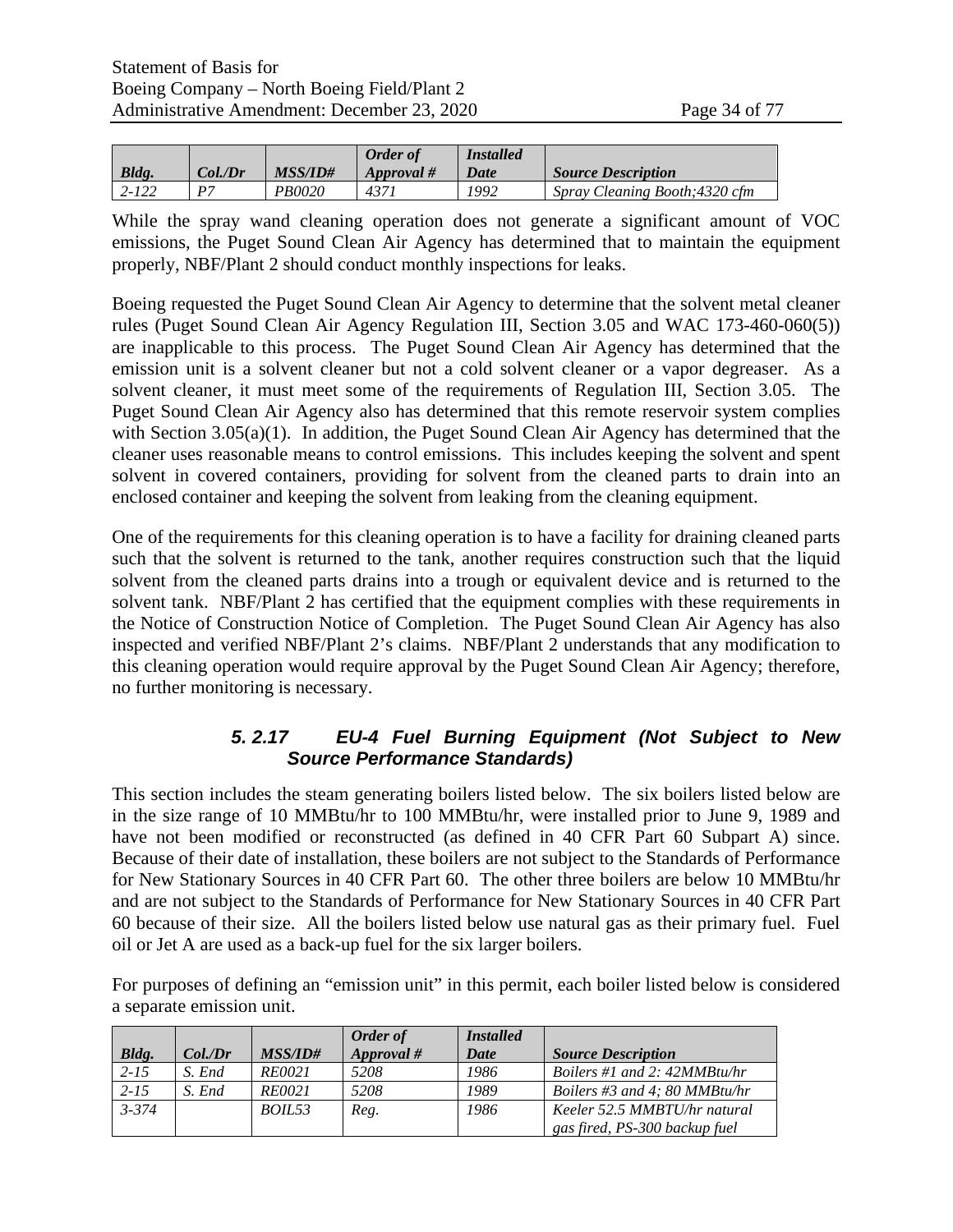|           |            |                | Order of   | <b>Installed</b> |                                                        |
|-----------|------------|----------------|------------|------------------|--------------------------------------------------------|
| Bldg.     | $Col$ ./Dr | <i>MSS/ID#</i> | Approval # | Date             | <b>Source Description</b>                              |
| $3 - 374$ |            | <i>BOIL54</i>  | Reg.       | 1986             | B&W 76.6 MMBTU/hr natural<br>gas fired, PS-300         |
| $3 - 801$ |            |                | 4861       | 1991             | Bryan CL-150 1.5 MMBtu/hr<br>natural gas fired         |
| $3 - 800$ |            |                | 3825       | 1991             | 2 Bryan Steam Corp. 3.75<br>MMBtu/hr natural gas fired |

Since the fuel is limited to natural gas, with fuel oil or Jet A as back-up, the Puget Sound Clean Air Agency has determined that the incinerator requirements in WAC 173-400-050(2) do not apply.

#### *(a) EU 4.1 and EU 4.10 Fuel Burning Opacity*

Both WAC 173-400-040(1) and Puget Sound Clean Air Agency Regulation I, Section 9.03 standards are 20% opacity and apply to the fuel burning equipment at NBF/Plant 2. Order of Approval No. 5208, Condition EU 4.10, also requires that the emissions from the No. 1, No.2, No.3, and No. 4 boilers be limited to 10% opacity.

The fuel burning equipment at NBF/Plant 2 can only burn natural gas as the primary fuel and low (or very low) sulfur fuel oil or Jet A as back up fuel. The monitoring method requires checking for visible emissions quarterly while burning gas. The monitoring method also requires checking for visible emissions within 24 hours of shifting to oil and weekly while burning oil for more than seven consecutive days, because oil burning is more likely to cause visible and particulate emissions.

The natural gas, fuel oil, and Jet A fuel approved for this application are inherently low in sulfur, ash and other impurities. Therefore, other than certifying that these are the only fuels burned, the Puget Sound Clean Air Agency has determined that no additional monitoring is necessary to certify compliance with the fuel oil standards in Regulation I, Section 9.08(a) and RCW 70.94.152(7). The same certification is adequate to assure compliance with the  $SO_2$  emission standards in Regulation I, Section 9.07 and WAC 173-400-040(6). Puget Sound Clean Air Agency Regulation I, Section 9.08(a) limits the content of all fuel oil, including Jet A, to less than 2% sulfur. The engineering calculation (Attachment 3) shows that combustion of fuel with a sulfur content not greater than 2% generates emissions less than 1000 ppm  $SO_2 \otimes 7\%$   $O_2$ .

- 1) Compliance. None of the fuel burning equipment at NBF/Plant 2 normally has visible emissions. The Puget Sound Clean Air Agency has inspected this facility at least annually since 1986 and has not identified opacity issues at the fuel burning equipment, nor has NBF/Plant 2. Therefore, the Agency concludes that NBF/Plant 2 is generally in compliance with the opacity requirement and the margin of compliance is large. In addition, the monitoring method is designed so that NBF/Plant 2 will take corrective action before a violation occurs, further enhancing the compliance margin.
- 2) Variability of process and emissions. The equipment normally burns natural gas, with oil as a backup and for testing, training, and calibration. The steam and heat demand at NBF/Plant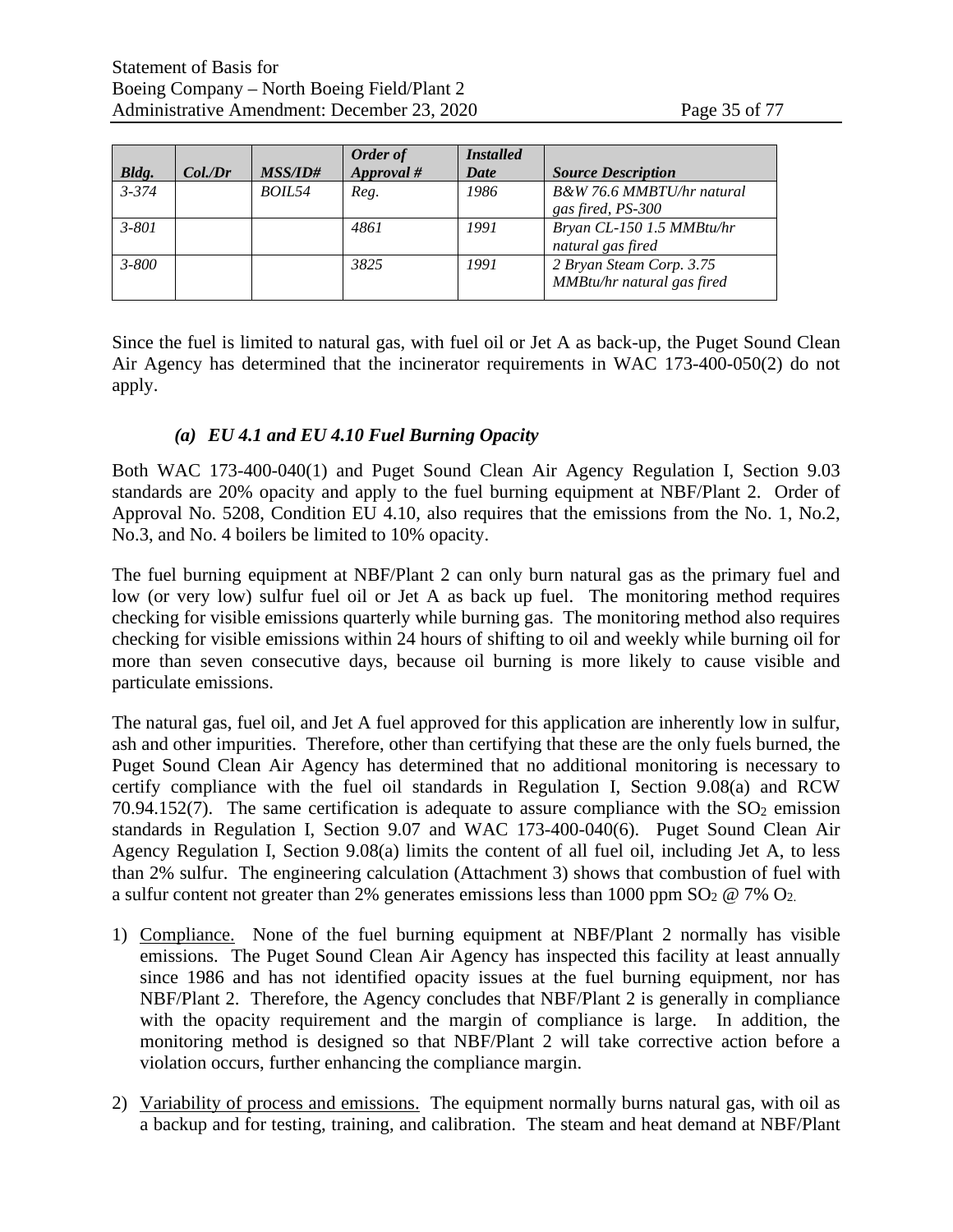2 fluctuates throughout the day and from season-to-season, causing variations in load on the equipment and the need to startup and shutdown equipment. However, the demand is very predictable and seldom changes quickly.

- 3) Environmental impacts of problems. Observed opacity is generally related to emissions of particulate matter or finely divided liquid droplets. The fuel burning activities at NBF/Plant 2 typically do not generate significant quantities of particulate matter, typically less than two tons per year. Hence, the environmental impacts of the emissions are small especially considering the amount of land on which the facility is located. A maintenance problem is unlikely to result in emissions that would have a significant environmental impact.
- 4) Technical considerations. Although the opacity standard is 10%, the monitoring method requires corrective action, or Reference Method testing, upon detection of visible emissions. Boeing must also take corrective action if visible emissions are noted during the quarterly monitoring, facility wide inspections, or during a complaint investigation. This will provide an added margin of compliance. Monitoring for visible emissions is not required while burning oil during periods when natural gas is a reasonable option or is not being used due to economic reasons, such as when testing, training, and calibration. However, Boeing must still comply with the opacity requirements.

### *(b) EU 4.2 and 4.3 Fuel Burning Particulate*

Puget Sound Clean Air Agency Regulation I, Section 9.09 also limits particulate emissions to 0.05 gr/dscf corrected to 7% oxygen from fuel burning equipment (i.e., equipment that produces hot air, hot water, steam, or other heated fluids by external combustion of fuel) combusting natural gas. WAC 173-400-050(1) limits particulate emissions to 0.1 gr/dscf corrected to 7%  $O_2$ from all combustion units (i.e., units using combustion for steam production or other process requirements, excluding open burning). NBF/Plant 2 burns only pipeline grade natural gas and backup fuels that are certified to comply with the fuel oil standards of Regulation I, Section 9.08. It can be shown, as in Section [5.5. 2.4](#page-22-0) for  $SO<sub>2</sub>$ , that if fuels are properly burned, NBF/Plant 2 is incapable of violating this standard while complying with the other requirements such as the fuel content and opacity requirements. Improper fuel burning that would result in high particulate emissions would also cause opacity problems and would be detected by the opacity monitoring requirement.

# *5. 2.18 EU-5 Waste Water Treatment Operations*

This section includes all activities and equipment associated with the industrial waste water treatment operations at Building 3-369, including any tank, container, surface impoundment, oilwater separator, organic-water separator, or transfer system used to manage off-site material; chemical and physical treatment methods; waste water storage tanks; sludge drying, material and waste handling; and air emission control equipment. Treatment includes oxidation of organics, heavy metals removal, stripping operations and filtration from aircraft painting, metal finishing, parts washers, and general plant maintenance. The plant does not receive off-site waste and is not subject to the Off-Site Waste and Recovery Operations NESHAP (40 CFR Part 63 Subpart DD)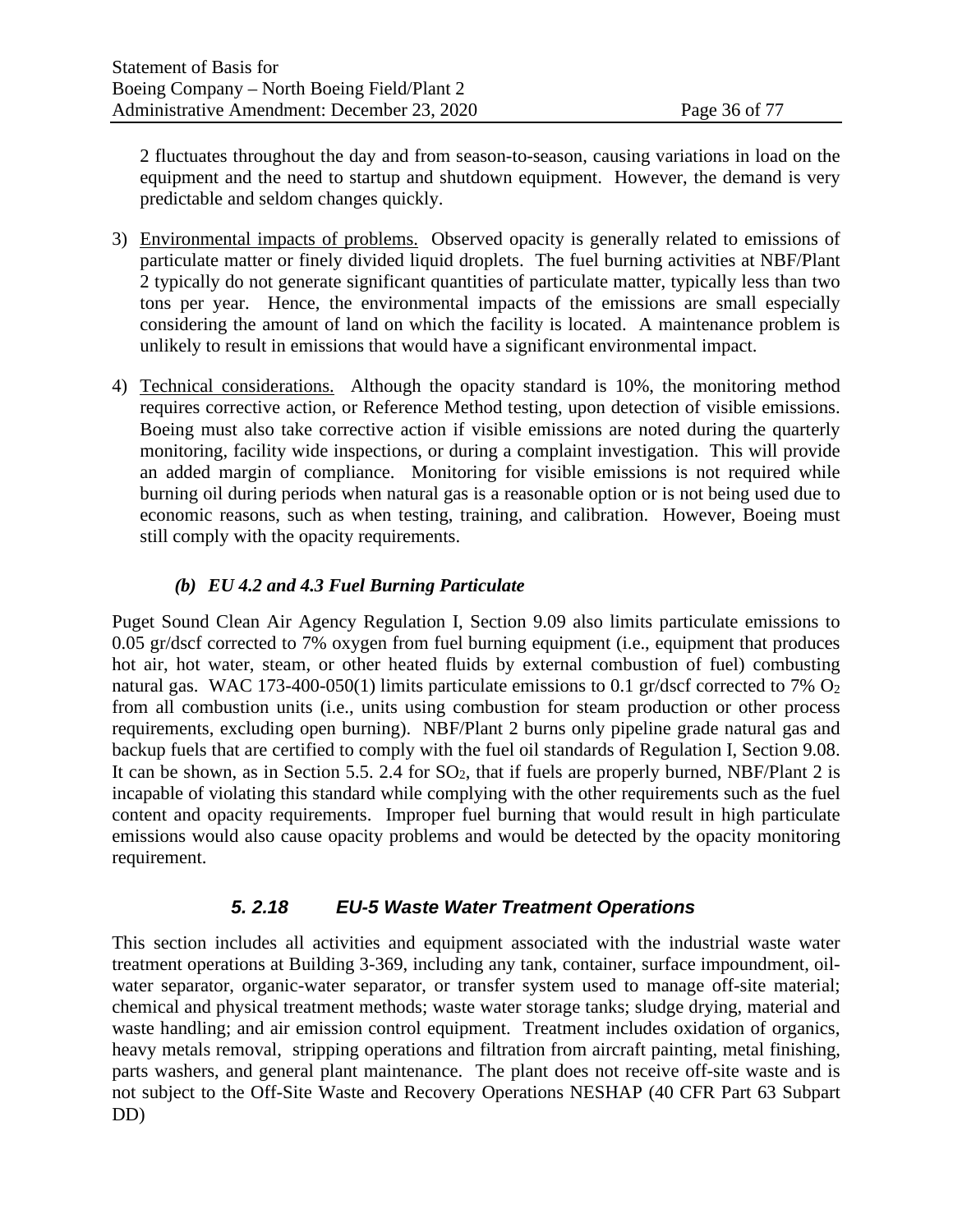This emission unit does include an air stripper that is not considered control equipment under 40 CFR 63 Subpart DD. The air stripper received Order of Approval No. 2929 for its operation. The Order of Approval does not list any specific conditions (i.e., flow rate or removal efficiency) with which the air stripper must comply. However, NBF/Plant 2 must maintain and follow an Operations and Maintenance Plan for the stripper and must ensure that the air stripper is operated in accordance with good engineering practices.

## *5. 2.19 EU-6 Cyclones, Baghouses, and Other Particulate Control Operations*

<span id="page-36-0"></span>This section includes all cyclones, baghouses, and other equipment, which exhaust to the outside and control particulate emissions from the various activities including but not limited to machining of metal or nonmetal parts and housecleaning. For the purpose of defining an emission unit in this permit, each piece of equipment is considered a separate emission unit.

Order of Approval No. 8051 (February 29, 2000) was written for a dust collector. The Order of Approval requires weekly inspections. Inspections shall include a check of the exhaust for visible emissions and fallout, and check of the pressure drop across the filters. If no visible emissions or fallout are observed for 12 consecutive months the inspection frequency maybe reduced to monthly.

The Puget Sound Clean Air Agency has determined that the monitoring frequency for the particulate control equipment other than the dust collector approved in Order of Approval No. 8051 based on the following.

- 1) Initial compliance. The Puget Sound Clean Air Agency has not observed visible emissions from any of these activities during any inspection in the last five years; therefore, we conclude that they generally comply with the particulate and opacity requirements.
- 2) Margin of compliance. Because of the type of process (woodworking, grinding and machining) and the control equipment (baghouses and cyclones), the Puget Sound Clean Air Agency expects the concentration of particulate to be much less than the standard when there is no visible emission, fallout or fugitive emissions.
- 3) Variability of process and emissions. Although the equipment runs periodically, the actual emissions are not significant and not likely to cause a nuisance.
- 4) Environmental impacts of problems. These are small dust collectors that combined normally emit less than a ton of particulate per year. A maintenance problem is unlikely to result in emissions that would have a significant environmental impact.
- 5) Technical considerations. The mostly likely type of problem would be a gradual equipment failure like normal wear and tear. Such failure could easily be detected by checking for visible emissions, fugitive emissions, fallout, and pressure drop across the control equipment. Because of the nature of the potential problems, Puget Sound Clean Air Agency has determined that the units should be divided into those systems that should be checked for visible emissions and fugitive dust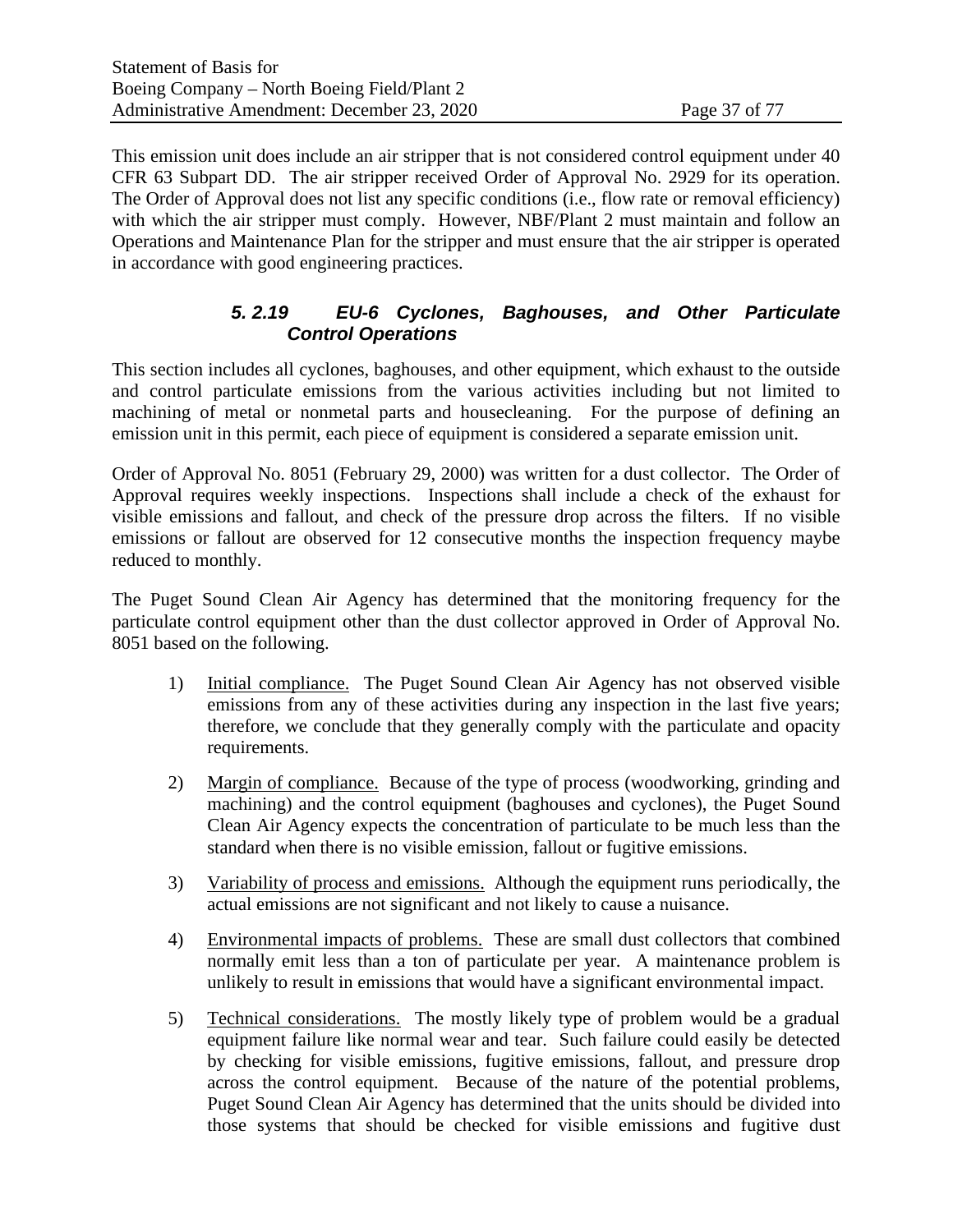*monthly*, and those that should be checked *quarterly*. Boeing must also take corrective action if problems are noted during facility wide inspections or during a complaint investigation.

Monthly monitoring for visible emissions and fugitive dust is proposed for systems that are rated at greater than 2000 cfm. The following systems at the NBF/Plant 2 facility meet these criteria:

|           |             |                | Order of   | <i>Installed</i> |                           |
|-----------|-------------|----------------|------------|------------------|---------------------------|
| Bldg.     | $Col$ ./Dr  | <i>MSS/ID#</i> | Approval # | Date             | <b>Source Description</b> |
| $2 - 88$  |             | <i>DUC7460</i> | 8051       | 2000             | Dust collector            |
| $3 - 369$ | Inside      | <i>DUC369</i>  | 7165       | 1998             | Dust collector            |
|           | Door S6     |                |            |                  |                           |
| $2 - 49$  |             | <b>DUC078</b>  | 7391       | 1998             | Dust collector            |
| $2 - 49$  | <i>VC18</i> | GRO128         | 6120       | 1995             | Grind Booth, Dry Filter   |

Quarterly monitoring is proposed for vacuum systems that are not expected to be significant sources of particulate emissions because the system is rated at 2000 cfm or less. Among these vacuum systems are:

|              |                |                | Order of   | <i>Installed</i> |                           |
|--------------|----------------|----------------|------------|------------------|---------------------------|
| <b>Bldg.</b> | Col./Dr        | <i>MSS/ID#</i> | Approval # | Date             | <i>Source Description</i> |
| $3 - 818$    | <i>DUC 515</i> |                | 4677       | 1993             | Dust collector            |

## *5. 2.20 EU-7 Abrasive Blasting Operations*

This section includes all activities and equipment associated with abrasive blasting operations on production parts, tooling, or equipment. The following equipment in this section has been permitted under a Notice of Construction Order of Approval. For the purpose of defining an emission unit in this permit, each piece of equipment is considered a separate emission unit.

|           |          |                | <b>Order</b> of | <i>Installed</i> |                           |
|-----------|----------|----------------|-----------------|------------------|---------------------------|
| $Bldg$ .  | Location | <i>MSS/ID#</i> | Approval #      | Date             | <i>Source Description</i> |
| $3 - 818$ |          | SND511         | 7880            | 1999             | Blast booth/baghouse      |

NBF/Plant 2 uses abrasive blasting to clean parts before final finishing and assembly and conducts the operation inside booths with particulate control equipment. Monitoring of the particulate control equipment is consistent with Section [5.5. 2.19](#page-36-0) [EU-6 Cyclones, Baghouses,](#page-36-0)  [and Other Particulate Control Operations.](#page-36-0) In addition, WAC 173-460-060(6) is a state only requirement that regulates work practices that govern how and where abrasive blasting can occur. Because these are work practices the monitor requirement are consistent with other work practices and as with most other work practices the Puget Sound Clean Air Agency has inspected the facility at least annually since 1986 and has not identified violations.

## *5. 2.21 EU-8 Motor Vehicle Fueling Operations*

This section consists of all activities and equipment associated with motor vehicle fueling operations, including fuel receiving, fuel storage, fuel dispensing, and material and waste handling. The gasoline stations at the facility consist of gasoline pumps, a diesel pump, and above ground and underground storage tanks. Gasoline throughput at the stations is less than 600,000 gallons annually.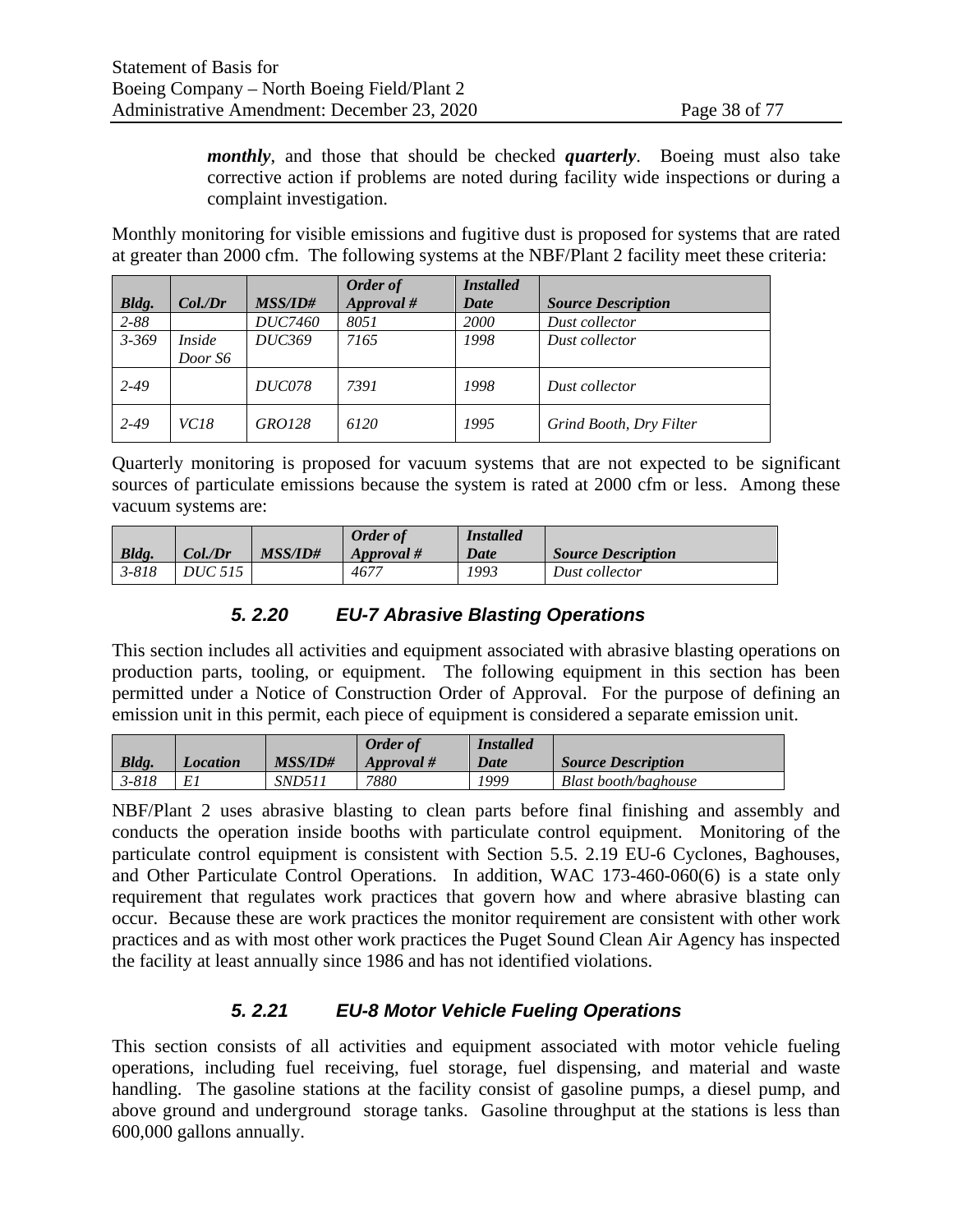NBF/Plant 2 has two gasoline stations that dispense fuel to NBF/Plant 2 motor vehicles. The Puget Sound Clean Air Agency approved the new equipment in 1986 and 1990. Regulation II, Section 2.07(a)(1) requires the use of Stage 1 vapor recovery for all gasoline storage tanks with a capacity greater than 1000 gallons installed after January 1, 1979. This regulation applies at NBF/Plant 2. Regulation II Section 2.07(a)(2) requires Stage 2 vapor recovery systems at tanks installed after August 2, 1991, or at facilities with a throughput greater than 600,000 gallons per calendar year. Because of the gasoline throughput rate and equipment installation date, the Stage 2 vapor recovery requirements don't apply to the NBF/Plant 2 facility.

Regulation II, Section 2.07 specifies inspections and their frequency; hence no gap filling is necessary. Regulation II, Section 2.07(b) requires installation of a CARB-certified Stage 1 system with submerged fill and to visually inspect the Stage 1 system after each product delivery and to repair or replace any equipment found to be defective as soon as possible, but no later than 7 days after the inspection. NBF/Plant 2 does not have to report finding defective equipment as a permit deviation as long as NBF/Plant 2 takes the appropriate corrective action. However, failure to take corrective action as described in the permit must be reported under Section V.M Compliance certifications or V.Q Reporting of the permit. NBF/Plant 2 must also, under Regulation I, Section 7.09(b), keep a record of all inspections and actions required by its O&M Plan.

There are two versions of Regulation II, Section 2.07(b): the "SIP," or federally enforceable, version which was promulgated on February 10, 1994, and the December 9, 1999 "state/local only" version, which has not yet been approved in the SIP. There are minor differences between the "SIP" and "state/local only" versions, but the monitoring methods are the same. Both versions of the regulation require NBF/Plant 2 to have a Stage 1 vapor recovery system.

- The "SIP" version requires that the "transport tank" or tank truck also be equipped to balance vapors, and that the vapor return lines actually be connected when fuel transfer takes place.
- The "state/local only" version does not have the vapor recovery line connection requirement, but it does require the owner/operator to visually inspect the vapor recovery system each time after fuel delivery and to make any necessary repairs.

The monitoring, maintenance, and recordkeeping procedures required under the "state/local only" version of Regulation II, Section 2.07(b) reasonably assure compliance with both the new "state/local only" version of Regulation II, Section 2.07 as well as with all applicable requirements in the "SIP" version of Regulation II, Sections 2.07 and 2.08. This is because:

- The required California Air Resources Board (CARB)-approved system, combined with visual inspection and mandatory repair of any defective equipment at the storage tank *with each fill-up*, prevents leaks of vapor or liquid gasoline from the storage tank; and
- The "state/local only" Regulation II, Section 2.08 requirements from tank trucks, while not applicable to or monitored by NBF/Plant 2, prevent gasoline liquid or vapor leaks from the tank truck, during filling, delivery, and transport.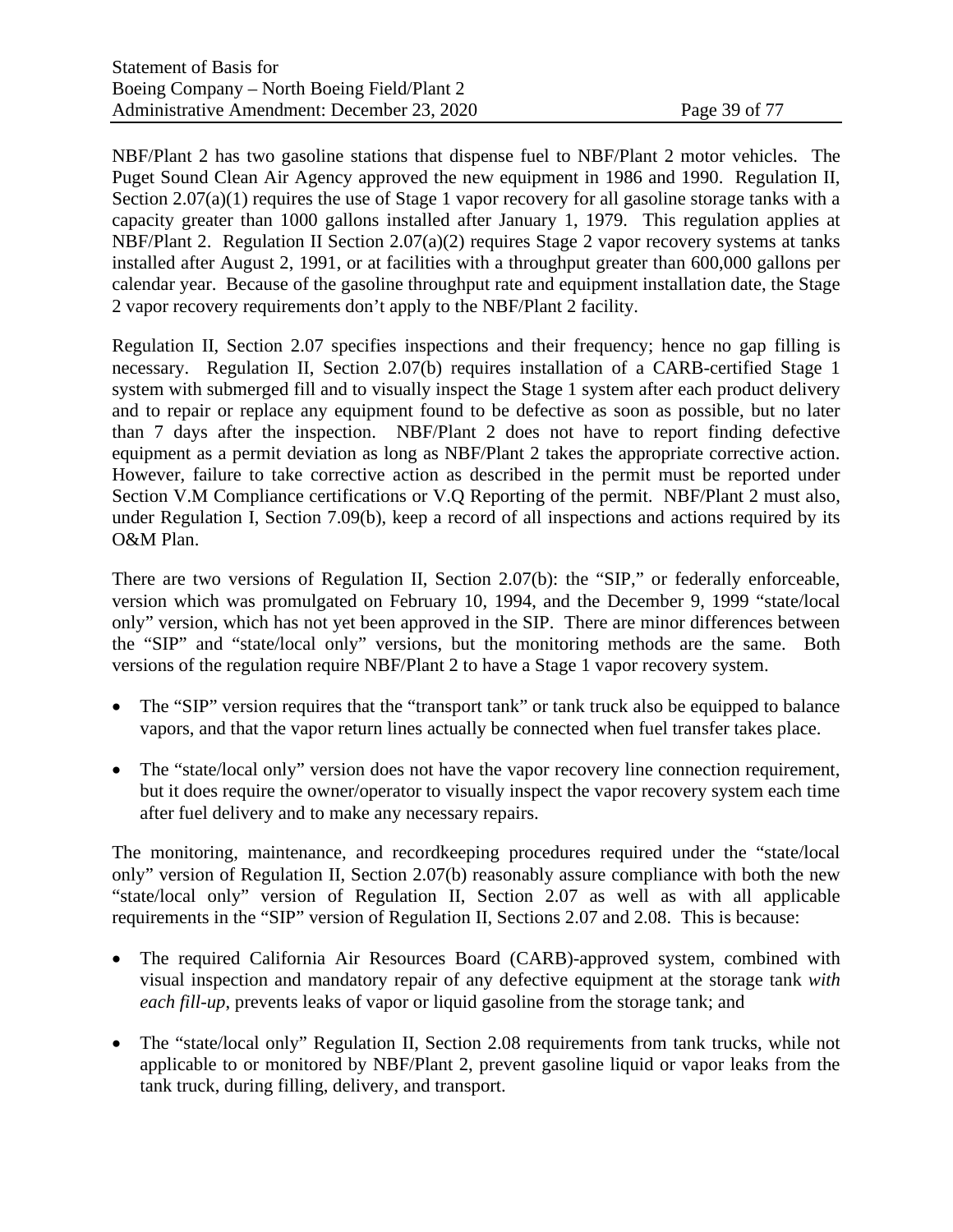## *5. 2.22 EU-9 Storage Tanks*

<span id="page-39-0"></span>This section consists of the storage tanks listed below that have been permitted under a Notice of Construction. For the purpose of defining an emission unit in this permit, each tank listed below is considered a separate emission unit.

|              |                              |                | Order of  | <b>Installed</b> |                                  |
|--------------|------------------------------|----------------|-----------|------------------|----------------------------------|
| <b>Bldg.</b> | Col./Dr                      | <b>MSS/ID#</b> | Approval# | Date             | <b>Source Description</b>        |
| $2 - 13$     | N. Yard                      | APL001         | 1231      | 1974             | 500,000 gal jet fuel tank        |
| $2 - 13$     | N.Yard                       | APL002         | 2153      | 1980             | 600,000 gal jet fuel tank        |
| $2 - 15$     | E20                          | <b>UPL007</b>  | 7203      | 1997             | 25,000 gal jet fuel              |
| $2 - 15$     | E20                          | <b>UPL008</b>  | 7203      | 1997             | 25,000 gal jet fuel              |
| $3 - 822$    | Fuel                         | <b>ABF108</b>  | 3486      | 1987             | 30,000 gal jet fuel tank         |
|              | farm                         |                |           |                  |                                  |
| $3 - 822$    | Fuel                         | ABF109         | 3486      | 1987             | 30,000 gal jet fuel tank         |
|              | farm                         |                |           |                  |                                  |
| $3 - 822$    | Fuel                         | <b>ABF110</b>  | 3486      | 1987             | 6,000 gal recycled jet fuel tank |
|              | farm                         |                |           |                  |                                  |
| $3 - 822$    | Fuel                         | ABF154         | 5336      | 1994             | 30,000 gal jet fuel tank         |
|              | farm                         |                |           |                  |                                  |
| $3 - 822$    | Fuel                         | <i>ABF155</i>  | 5336      | 1994             | 30,000 gal jet fuel tank         |
|              | farm                         |                |           |                  |                                  |
| $3 - 368$    | Outside                      | ABF145         | 5279      | 1993             | 12,000 gal jet fuel tank         |
|              | SE side                      |                |           |                  |                                  |
|              | of bldg.                     |                |           |                  |                                  |
| $3 - 304$    | Outside                      | ABF148         | 5365      | 1994             | 15,000 gal jet fuel tank         |
|              | $N$ side of                  |                |           |                  |                                  |
|              | bldg                         |                |           |                  |                                  |
| $3 - 304$    | Outside                      | ABF149         | 5365      | 1994             | 15,000 gal jet fuel tank         |
|              | $N$ side of                  |                |           |                  |                                  |
|              | bldg                         |                |           |                  |                                  |
| $3 - 304$    | Outside                      | <b>ABF150</b>  | 5365      | 1994             | 15,000 gal jet fuel tank         |
|              | $N$ side of                  |                |           |                  |                                  |
|              | bldg                         |                |           |                  |                                  |
| $3 - 374$    | <i><u><b>Outside</b></u></i> | ABF156         | 5468      | 1994             | 20,000 gal PS-300 tank           |
|              | $\boldsymbol{N}$             |                |           |                  |                                  |

## *(a) 40 CFR 60 Subpart K and Ka*

The requirements of 40 CFR 60 Subpart K and Ka apply to large storage tanks used to store petroleum liquids. All of the tanks in Section [5. 2.22](#page-39-0) of this Statement of Basis, except tanks APL001 and APL002, have less than 40,000 gallons storage capacity. 40 CFR 60 Subpart K and Subpart Ka do not apply to these tanks with a capacity less than 40,000 gallons.

40 CFR 60 Subpart K has been found to apply to tank APL001 (a 500,000 gallon tank constructed in 1974 and storing jet fuel, which is a petroleum liquid blend like kerosene). A review of the fuel characteristics of kerosene shows that the vapor pressure of kerosene is well below 6.9 kPa. 40 CFR 60.113(d)(1) provides an exemption from the monitoring requirements of 40 CFR 60.113 for tanks used to store petroleum liquids with a vapor pressure less than 6.9 kPa. This exemption in 40 CFR  $60.113(d)(1)$  applies to tank APL001. In addition, a review of the other requirements in 40 CFR 60 Subpart K reveals that the requirements apply only to tanks storing liquids with higher vapor pressures than that of kerosene (jet fuel). Therefore, even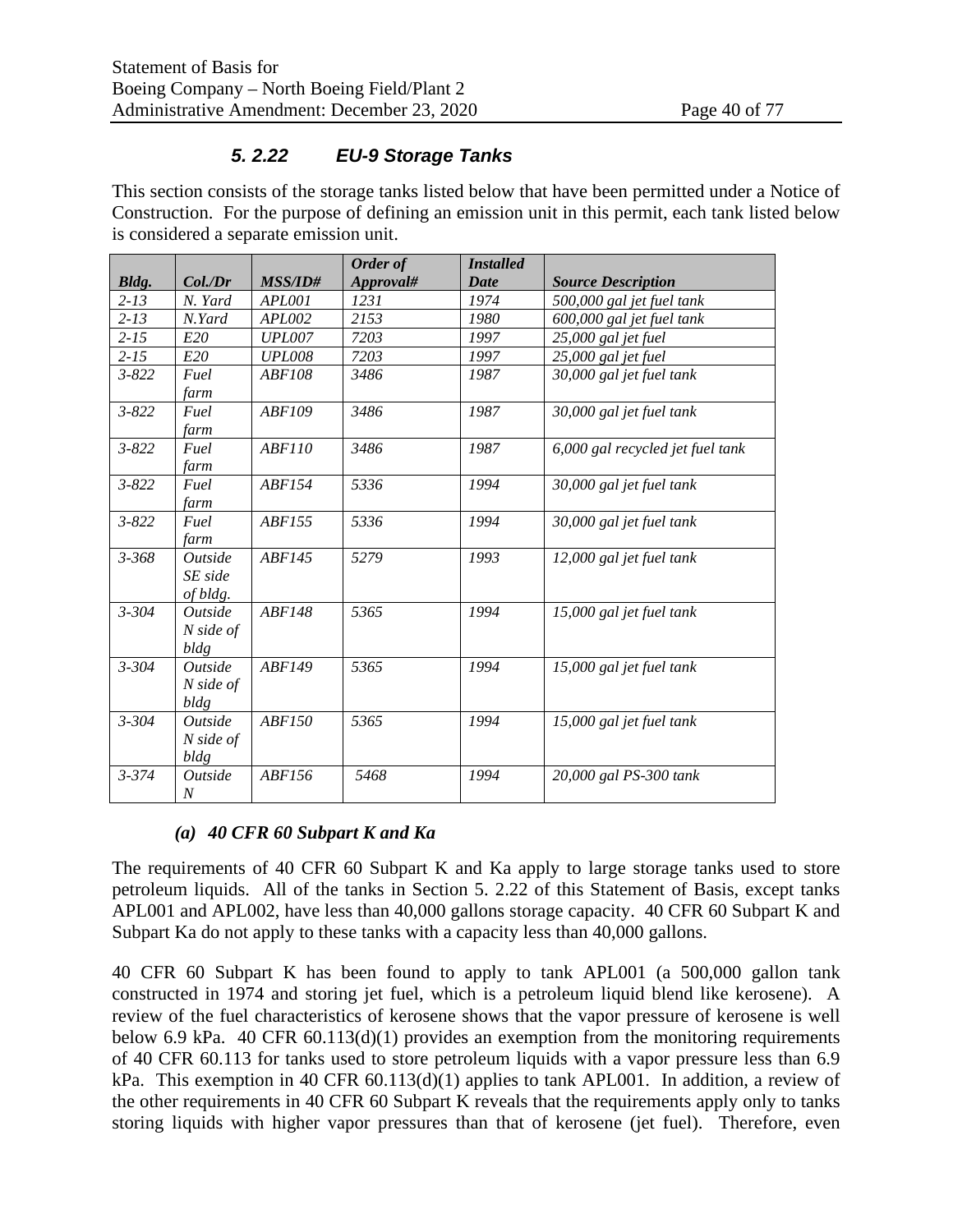though 40 CFR 60 Subpart K generally applies in general to tank APL001, the tank has no applicable requirements per 40 CFR 60 Subpart K.

40 CFR 60 Subpart Ka has been found to apply to tank APL002 (a 600,000 gallon tank constructed in 1980 and storing jet fuel, which is a petroleum liquid like kerosene). As stated above, the vapor pressure of kerosene is well below 6.9 kPa. 40 CFR 60.115a(d)(1) provides an exemption from the monitoring requirements of 40 CFR 60.115a for tanks used to store petroleum liquids with a vapor pressure less than 6.9 kPa. This exemption in 40 CFR 60.115a(d)(1) applies to tank APL002. In addition, a review of the other requirements in 40 CFR 60 Subpart Ka shows that they apply only to tanks storing liquids with higher vapor pressures than that of kerosene (jet fuel). Therefore, even though 40 CFR 60 Subpart Ka applies in general to tank APL002, the tank has no applicable requirements per 40 CFR 60 Subpart Ka.

## *(b) 40 CFR 60 Subpart Kb*

Except as discussed below, 40 CFR 60 Subpart Kb applies to each storage vessel with a capacity greater than or equal to 40 cubic meters that is used to store volatile organic liquids for which construction, reconstruction, or modification is commenced after July 23, 1984.

- Vessels holding volatile organic liquids but having a capacity less than 75 cubic meters (19,800 gal) are exempt from all but the recordkeeping requirements in 40 CFR 60.116b(a) and  $(b)$ .
- Vessels holding volatile organic liquids that have a capacity greater than or equal to 75 cubic meters (19,800 gal) but less than 151 cubic meters (39,890 gal) and storing a liquid with a maximum vapor pressure less than 15.0 kPa are exempt from all but the recordkeeping requirements in 40 CFR 60.116b(a) and (b).
- Vessels meeting the above criteria that have a capacity greater than or equal to 151 cubic meters and storing a liquid with a vapor pressure less than 3.5 kPa are exempt from all but the recordkeeping requirements in 40 CFR 60.116b(a) and (b).

40 CFR 60 Subpart Kb applies to all the tanks discussed in Section [5. 2.22](#page-39-0) of this Statement of Basis except for tanks APL001, APL002, and ABF110. Tanks UPL007, UPL008, ABF108, ABF109, ABF154, ABF155, ABF145, ABF148, ABF149, ABF150, ABF156 are all larger than 10,567 gallons, but smaller than 39,890 gallons. All of the above tanks except for ABF 156 hold jet fuel (vapor pressure less than 3.5 kPa). Tank ABF156 holds PS300 oil (vapor pressure less than 3.5 kPa). Because of the tank size and vapor pressure of the liquids stored, the tanks have no applicable requirements other than recordkeeping per 40 CFR 60.115b(a) and (b).

## *5. 2.23 EU 10 Wood Furniture Manufacture*

This section consists of equipment used in wood furniture manufacture. Wood furniture manufacture is an incidental activity at NBF/Plant 2, and the equipment used for wood furniture manufacture is also used for other manufacturing activities discussed in EU 1 though EU 9 above. Therefore, the specific NOC Order of Approval numbers of this equipment are not called out in this section. Instead, the NOC Order of Approval numbers are listed in the appropriate section under EU 1 through EU 9.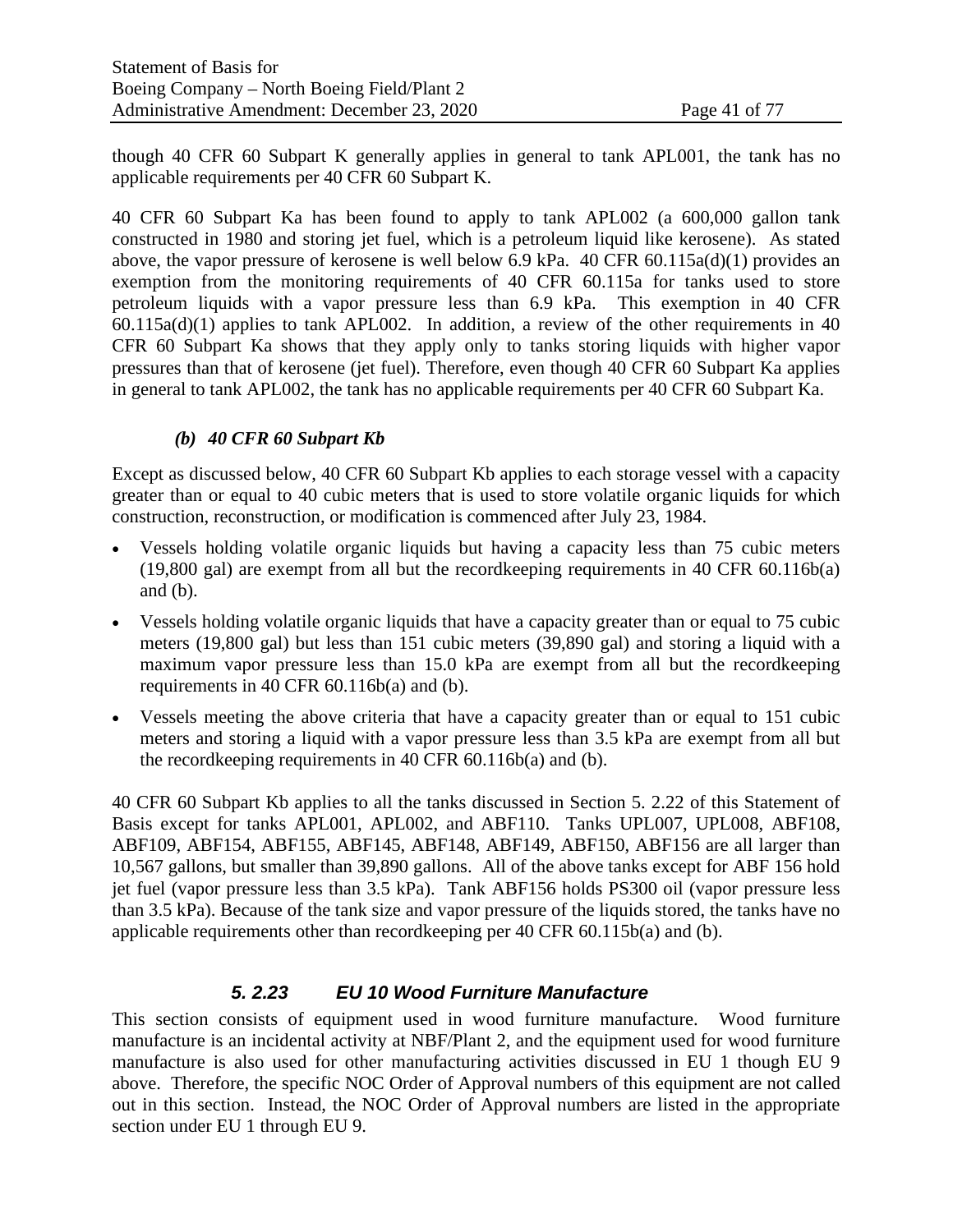The manufacture of wood furniture takes place at the following locations at the NBF/Plant 2 facility:

- Facilities Carpentry Shop (building 2-31)
- Model Shop (building 2-88)
- Mechanical Systems Lab (building 2-10)
- Carpentry Shop (building 3-365)

Wood furniture manufacturing activities are subject to regulation under 40 CFR 63 Subpart JJ. 40 CFR 63, Subpart JJ regulates wood manufacturing activities even if they are done on a small scale, so long as the activities take place at a facility that is a major source as defined by 40 CFR 63.2. NBF/Plant 2 is a major source under this definition.

40 CFR 63.800(a) offers an exemption from all but the recordkeeping requirement of 40 CFR 63.801 for facilities that are considered to be incidental wood furniture manufacturers. Incidental wood furniture manufacturers are facilities that use 100 gallons/month or less of finishing material or adhesives in the manufacture of wood furniture or wood furniture components. NBF/Plant 2 meets these criteria. An incidental wood furniture manufacturer meets the provisions of 40 CFR Subpart JJ by keeping purchase or usage records demonstrating that the facility uses 100 gallon/month of finishing materials or adhesives.

The definition of incidental wood furniture manufacturer does not clearly state what basis (e.g., 1-month average, annual average, 12-rolling month average, etc.) the monthly finishing materials and adhesives records must be averaged on. However, the Puget Sound Clean Air Agency has reviewed the applicability criteria in 40 CFR 63.800, and has interpreted the averaging method as being a 1-month basis. It is the belief of the Puget Sound Clean Air Agency that if the NESHAP intended that a basis other than a 1-month basis be used for the definition of an incidental wood furniture manufacturer, the alternate basis would have been specified.

## *5. 2.24 Operations Without Specific Applicable Requirements*

This emission activity consists of any equipment and associated activities that generate air contaminants that do not have specific applicable requirements as listed elsewhere in this permit.

NBF/Plant 2 may conduct operations at NBF/Plant 2 that do not have specific applicable requirements, but are still subject to the generally applicable requirements listed in Section I.A. of the permit. Most of those activities are listed under this emission unit. NBF/Plant 2 requested that the Puget Sound Clean Air Agency include this emission unit to ensure that these activities are listed in the permit and protected by the permit shield. The Puget Sound Clean Air Agency concluded that the permit contains all the applicable requirements elsewhere in the permit and recognizes that NBF/Plant 2 may conduct these activities. By listing these emission units and activities, the Puget Sound Clean Air Agency is not implying that the other requirements of the permit do not apply. For example, if NBF/Plant 2 were to modify an activity, listed in this emission activity, in such a way that required new source review under Section IV.A. of the permit, the Puget Sound Clean Air Agency would require a Notice of Construction.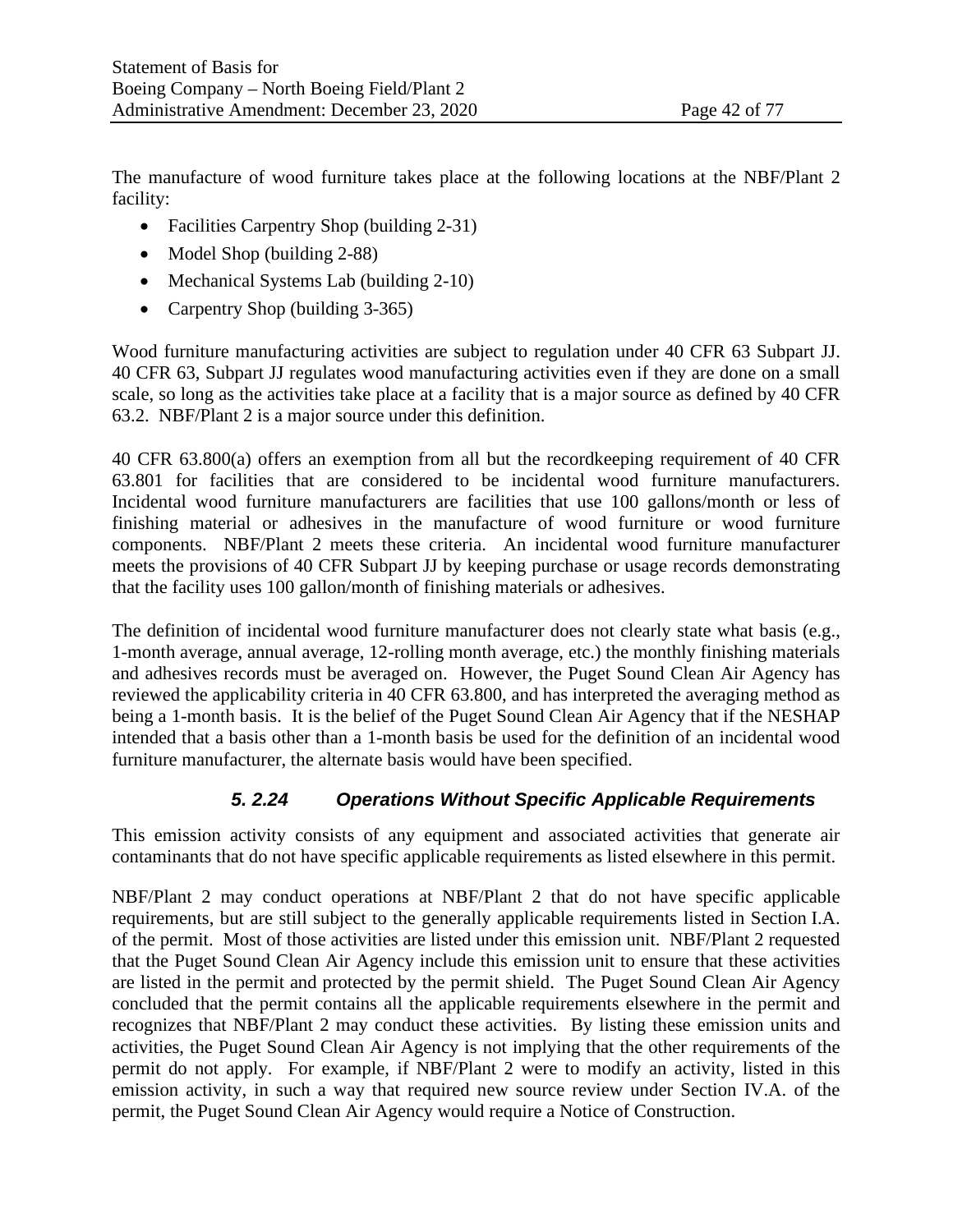## **6. Monitoring, Maintenance and Recordkeeping Procedures**

Except for the testing required under Section II.A.2(m) of the permit (Periodic Performance Source Test), the tests performed to satisfy the requirements of any monitoring method under Section II of this permit are monitoring tests and are not considered "compliance tests" for purposes of Section V.N.1(iii) of the permit. Hence, Boeing is not required to provide Puget Sound Clean Air Agency with advance notification of the most monitoring even if that monitoring is a reference method like Ecology Method 9A. For example, if Boeing observed visible emissions and then performed a Method 9A observation, the results of that observation can be used to demonstrate compliance test even if Boeing did not notify the Agency.

Many of the procedures in Section II of the permit are grouped according to types of activities or the NBF/Plant 2 organizational unit responsible for performing the procedure. For example, the activities in Section II.A.2(d) Equipment Maintenance are normally performed by maintenance personnel while the other activities in Section II.A of the permit are normally performed by operators or environmental staff. For example, maintenance staff checks to see that the pressure drop gauge on a spray booth is operating properly and that the acceptable ranges are marked, but the operator is responsible for logging the pressure drop.

## *6. 1 Opacity Monitoring*

Section II.A.1(a) requires that Boeing conduct quarterly inspections of the facility for visible emissions. If during one of these inspections, Boeing observes visible emissions, Boeing can eliminate the visible emissions, determine if the emissions last more than three minutes, or determine the opacity using the reference method. If Boeing determined opacity using the reference method, Boeing must report to Puget Sound Clean Air Agency. It would not be a deviation of the emission standard if Boeing eliminated the visible emissions with in 24 hours, the visible emissions did not last more than 3 minutes, or if opacity was determined to be less than the standard using the reference method. However, noting visible emissions during a quarterly inspection and taking no action would be a deviation of the monitoring method.

## *6. 2 Following Monitoring, Maintenance and Recordkeeping Procedures*

NBF/Plant 2 must follow the procedures contained in Section II of the permit, Monitoring, Maintenance and Recordkeeping Procedures. Failure to follow a requirement in Section II may not necessarily be a deviation of the underlying applicable emission standard in Section I. However, not following a requirement of Section II is a deviation of Section II and NBF/Plant 2 must report such deviations, as well as deviations from any other permit condition, as a deviation under Section V.Q.1 of the permit. In addition, all information collected as a result of implementing Section II can be used as credible evidence under Section V.N of the permit. Reporting a permit deviation and taking corrective action does not relieve NBF/Plant 2 from its obligation to comply with the underlying applicable requirement.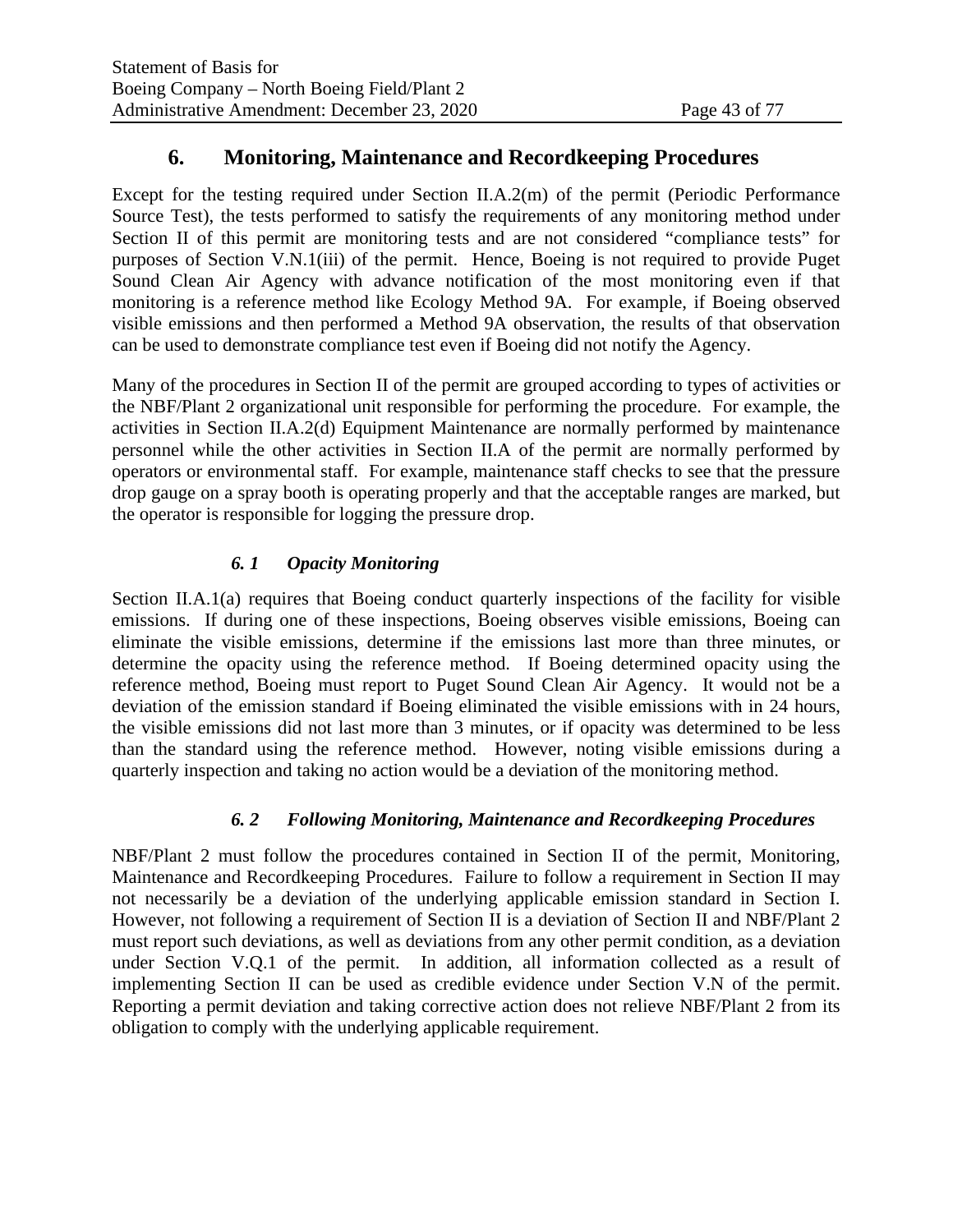## *6. 3 Standard Approval Conditions*

A standard Puget Sound Clean Air Agency Notice of Construction Approval condition, Condition No. 1, requires that the equipment, device or process be installed according to plans and specifications submitted to the Puget Sound Clean Air Agency. Once the equipment is installed, the Puget Sound Clean Air Agency requires certification by the applicant that the installation was as approved; this is usually done with a Notice of Completion. Normally within six months to a year after receiving a Notice of Completion, a Puget Sound Clean Air Agency inspector verifies by inspection that the equipment was installed as specified and in accordance with the Approval Order. While the Notice of Completion is a one-time requirement that NBF/Plant 2 has complied with, NBF/Plant 2 cannot change the approved equipment in such a manner that requires an Order of Approval without first obtaining an Order of Approval which is addressed in Section IV.A of the permit.

The permit requires NBF/Plant 2 to conduct quarterly work practice inspections. These inspections are to ensure that the work practices required by the permit are being followed. The Puget Sound Clean Air Agency determined the frequency of these inspections after considering the potential for emissions, the lack of federally required monitoring, NBF/Plant 2 in-house training practices and similar factors. If problems are identified during work practice inspections or any other time, NBF/Plant 2 has the responsibility to make a record of the problem, correct the specific problem, and adjust the work practices and training to prevent future problems.

In determining the appropriate monitoring frequency, the Puget Sound Clean Air Agency considered several factors including the following:

- NBF/Plant 2's compliance history and the likelihood of violating the applicable requirement;
- The complexity of the emission unit including the variability of emissions over time;
- The likelihood that the monitoring would detect a compliance problem;
- The likely environmental impacts of a deviation;
- Whether add-on controls are necessary for the unit to meet the emission limit;
- Other measures that NBF/Plant 2 may have in place to identify problems;
- The type of monitoring, process, maintenance, or control equipment data already available for the emissions unit;
- The technical and economic considerations associated with the range of possible monitoring methods; and
- The kind of monitoring found on similar emissions units.

## *6. 4 Operation and Maintenance (O&M) Plan Requirements*

NBF/Plant 2's O&M Plan shall include equipment operation and maintenance procedures specifying how NBF/Plant 2 will assure continuous compliance with Puget Sound Clean Air Agency Regulations I, II and III. The issue of what must be included in the O&M Plan has been the subject of some discussion between the Puget Sound Clean Air Agency and Boeing. In a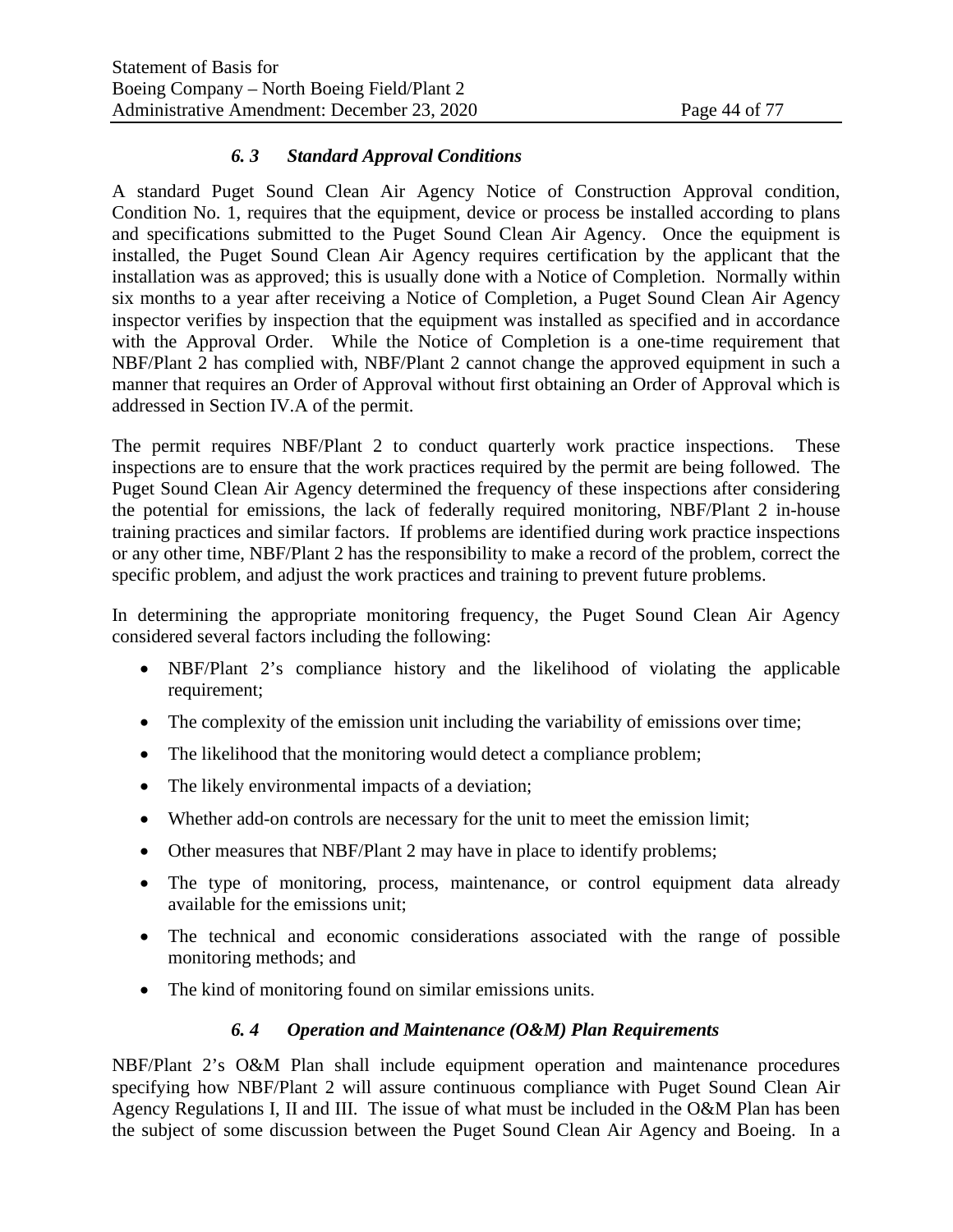April 17, 2001 letter (Attachment 14) to R. Hess at Puget Sound Clean Air Agency, B. Thompson of Boeing clarified Boeing's O&M Plans need only address equipment operation and maintenance and that work practices can be maintained elsewhere. In May 1, 2001 letter (Attachment 12) to Barbara Thompson, Rick Hess confirmed that understanding.

# **7. Prohibited Activities**

Some of the requirements NBF/Plant 2 identified in the operating permit application are included in Section III as prohibited activities. Since these activities are prohibited, routine monitoring of parameters is not appropriate. Instead, the Puget Sound Clean Air Agency has listed these activities in this section to highlight that they cannot occur at the facility. Personnel that perform the facility-wide inspections, required in Section II of the permit, should be aware of these requirements and if they find any evidence that any of these activities are being conducted, they should take appropriate action to investigate them and take corrective action if necessary.

Requirement III.D & E. Puget Sound Clean Air Agency Regulation I, Section 9.13, and WAC 173-400-040(7) contain similar requirements addressing concealment and masking of emissions. Although the effective dates for the federally enforceable and the state only versions of WAC 173-400-040(7) differ, the actual wording of the two versions are the same.

# **8. Activities Requiring Additional Approval**

Some of the requirements NBF/Plant 2 identified in the operating permit application are included in Section IV as activities that require additional approval.

## *8. 1 Requirement IV.A. New Source Review*

For new source review, the permit language has been simplified. Chapter 173-460 WAC (State Only) and Puget Sound Clean Air Agency Regulation I, Article 6 New Source Review Programs, require approval to construct, install, establish, or modify an air contaminant source. All these requirements apply, but the language in these requirements has been incorporated into one section to simplify the permit language. WAC 173-400-110 applies statewide, yet defers to local authority programs which provide the same, equivalent function. Since Sound Clean Air Agency has had a New Source Review Program under Regulation I, Article 6 for many years, the regulatory program used to review activities for this purpose is Regulation I, Article 6 and not the statewide version administered by the Washington Department of Ecology. New and modified sources are required to apply Best Available Control Technology (BACT), and BACT is defined to include all requirements in the NSPS and NESHAP. Therefore, the NESHAP requirements for new and reconstructed sources (procedural requirements included in the general provisions in 40 CFR 63.5) are covered by this language as are the requirements in 40 CFR 60.7, 60.14, and 60.15.

The recently amended Puget Sound Clean Air Agency Regulation I, 6.03(c) exempts certain equipment from new source review. It does not exempt any equipment from any federally required new source review or federally required notifications. For purposes of complying with the recordkeeping requirement in Puget Sound Clean Air Agency Regulation I, 6.03(c),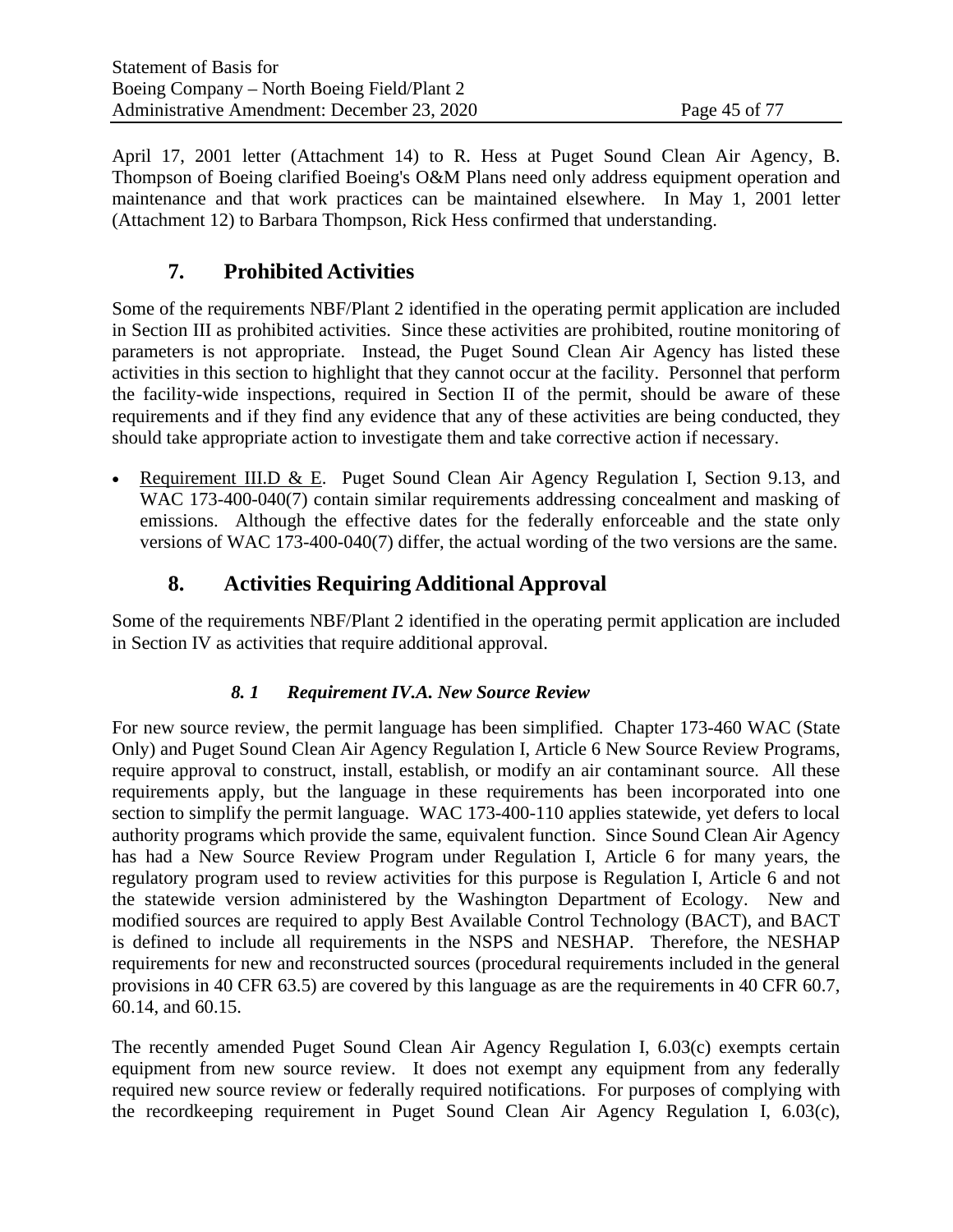NBF/Plant 2 shall provide in a timely manner, upon request by the Agency, any information reasonably necessary to document the exemption. However, physical evidence of the emission unit or activity itself can oftentimes fully document the applicability of the exemption. For example, the nameplate on an emission unit can document its rate capacity. Similarly, simply observing an emission unit, such as hand held sanding equipment, can fully demonstrate the applicability of an exemption. (see Attachment 16, E-mail, dated September 14, 2001, S. Van Slyke to B. Thompson, New NOC Rule Interpretation).

#### **Determinations Granted by the Puget Sound Clean Air Agency**

10/10/02 letter from Steven M. Van Slyke, Puget Sound Clean Air Agency, to Jade Hudson, Boeing, discussing when a Notice of Construction is required for scrubbers and baghouses. See Attachment 11.

7/09/96 Letter from John K. Anderson, Puget Sound Air Pollution Control Agency, to Irina Polyakovsky, Boeing, Exemption from Registration and Notice of Construction Application. See Attachment 19

## *8. 2 Requirement IV.D Spray Coating*

Both the 1993 federally enforceable version and the version of Regulation I, Section 9.16 are included in the permit. However, the two versions differ enough that NBF/Plant 2 could only comply with one. Therefore, Puget Sound Clean Air Agency will only enforce the current version.

## *8. 3 Notice of Construction No. 8335*

NBF/Plant 2 applied for Notice of Construction No. 8335 for an environmental chamber used to test hydraulic hoses and seals under various temperature and pressure conditions. A review of the information supplied led to the conclusion that no Order of Approval was needed for this equipment. A January 23, 2001 letter from Jay Willenberg, Puget Sound Clean Air Agency, to Jon Turvey, Boeing, exempted this equipment from Notice of Construction requirements, as per Puget Sound Clean Air Agency Regulation 1 Section 6.03b(5).

## **9. Standard Terms and Conditions**

Some of the requirements NBF/Plant 2 identified in the operating permit application are included in Section V, Standard Terms and Conditions. This provided an easier mechanism for describing requirements that are more general in nature. This section also contains the standard terms and conditions specifically listed in WAC 173-401-620.

## *9. 1 V. O Recordkeeping*

WAC 173-401-615(2) requires maintain a record of the time that each sample or measurement is taken. If the sample or measurement needs to be recorded once a shift or less frequently, then NBF/Plant 2 needs to identify the shift that the sample or measurement was take. If sample or measurement needs to be recorded more frequently than once a shift, then NBF/Plant 2 must record the hour that the sample or measurement was taken.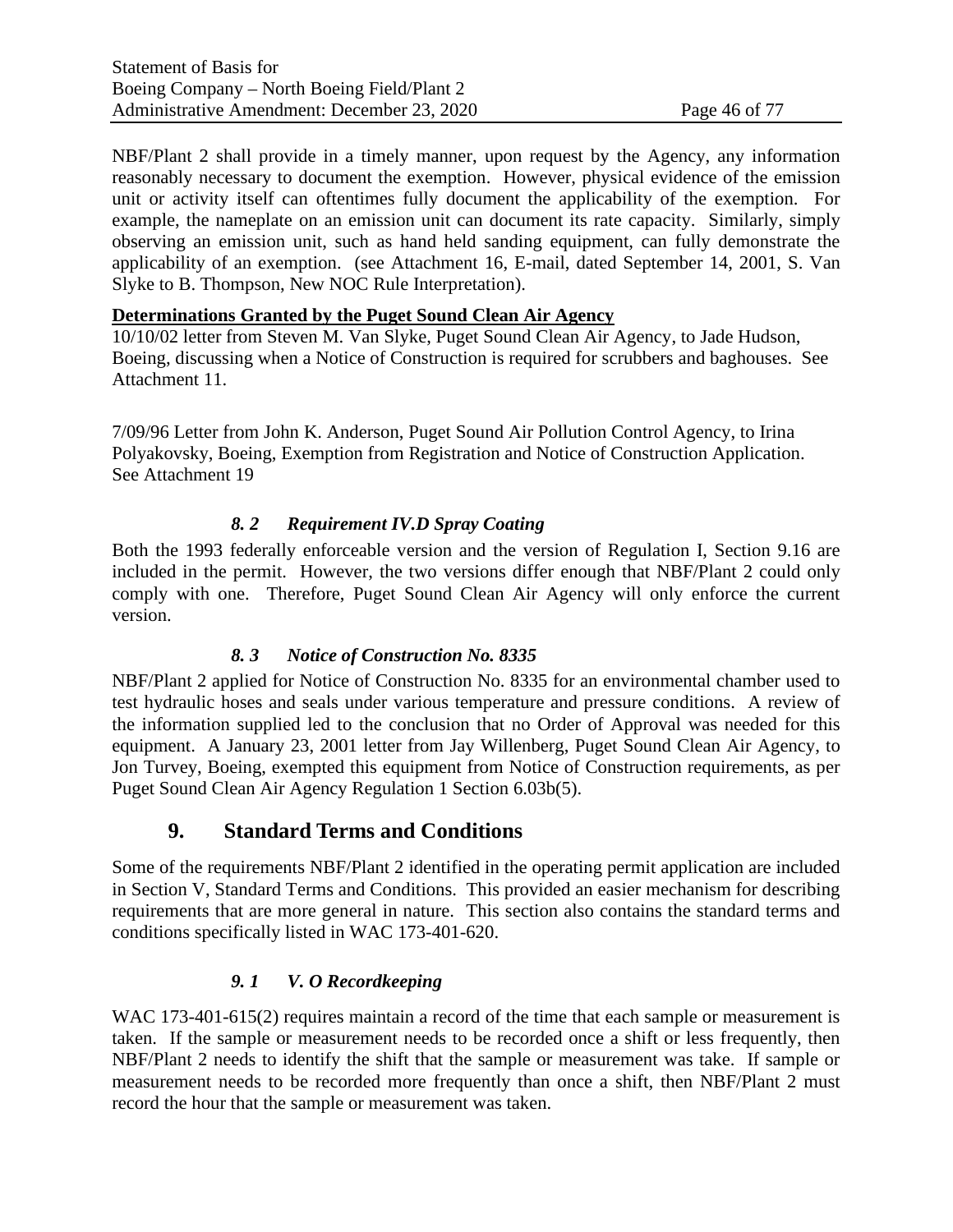#### *9. 2 V. P Data recovery*

Some of the applicable requirements in the permit did not have specific monitoring requirements associated with them. For such requirements, the Puget Sound Clean Air Agency developed monitoring requirements. (This is sometimes called gap filling.) Section V.P Data recovery addresses the amounts of data recovery required for these monitoring requirements that were developed specifically for the permit. The section also address procedures to follow if the monitoring system fails or data is lost. The requirements of the section only apply as noted in Section II of the permit and under no circumstances does this section apply if a specific underlying applicable requirement is more stringent.

In developing the data recovery requirements, the agency consider similar data recovery requirements such as Regulation I, Section 12.03, the frequency of the monitoring, and the nature of the information required to monitor. For monitoring that the permit requires on a quarterly or less frequent basis the data recovery requirements are 100%.

## *9. 3 V. Q Reporting*

Section V.Q of the Operating Air Operating Permit lists the reports that NBF/Plant 2 must submit, and the responsible official must certify the report. In many cases, the Puget Sound Clean Air Agency used its authority under 40 CFR 63.10 to adjust the reporting dates and reporting frequencies to be consistent with other reporting requirements. The Puget Sound Clean Air Agency rule clearly requires more frequent reporting and the reports are similar. In addition, WAC 173-401-615(3)(b) specifically requires monthly reporting of all deviations. Rather than NBF/Plant2 submitting two or three different reports with the same information at different times, the Agency determined that more frequent reporting under the federal requirement is warranted.

Section V.Q.1(b) requires that Boeing report deviations within 30 days after the end of the month in which the deviation is discovered. In this context a deviation is "discovered" when Boeing has investigated a potential deviation and has reasonable certainty that a deviation occurred.

Similarly, 40 CFR 63.753 requires certain deviation reporting semiannually, normally on September 30 and May 30. However, 40 CFR 63.9(i) allows Puget Sound Clean Air Agency to adjust the reporting date. In this case, the Puget Sound Clean Air Agency requires the semiannual report by August  $30<sup>th</sup>$  for the reporting period of January through June and by February  $28<sup>th</sup>$  for the reporting period of July through December. In addition the permit requires monthly reporting of all deviations. Those deviation reports contain different information and are not intended to be a substitute for the semiannual or annual reports.

Section V.M.2(e), Startup, Shutdown, and Malfunction Reports, requires NBF/Plant 2 to report certain startup, shutdown and malfunctions. After reviewing the requirement of 40 CFR 63.6 and 63.10, the Puget Sound Clean Air Agency has determined that such reports are only required if the startup, shutdown or malfunction resulted in excess emissions. In addition, 40 CFR  $63.10(d)(5)(ii)$  allows the permitting authority to make alternative reporting arrangements. For example, in this case Puget Sound Clean Air Agency established an alternative reporting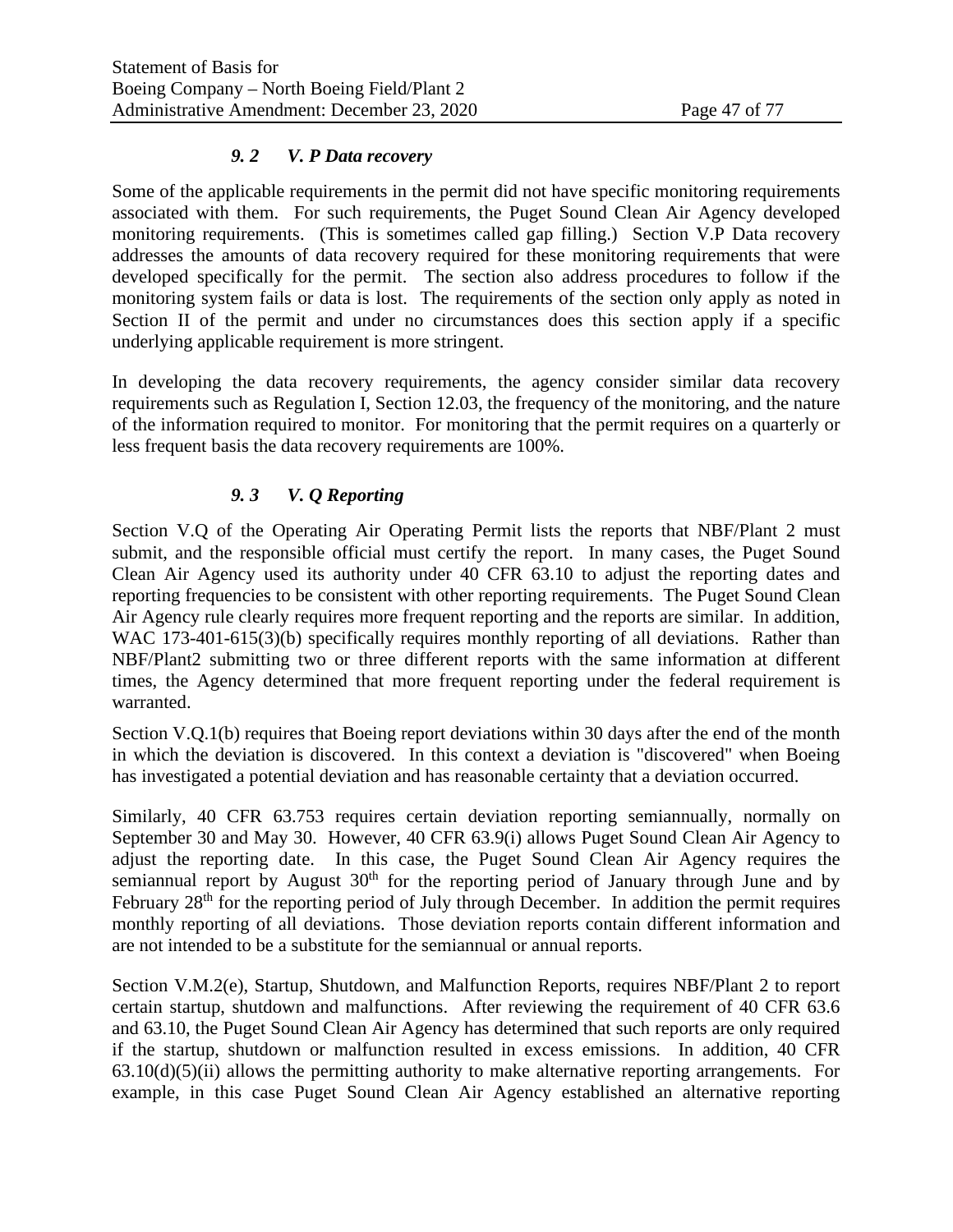arrangement for the Immediate Startup, Shutdown, and Malfunction reports, for the Aerospace NESHAP, to be consistent with other deviation reports.

Section V.Q contains tables summarizing the reporting and notification requirements that are presented in detail in the permit. In the event of a conflict between the reporting or notification requirements listed those tables and the reporting requirements listed in other sections of the permit, the reporting and notification requirements listed in other sections of the permit shall govern.

WAC 173-401-520 (Section V.O.1(c)) requires that any application form, report, or compliance certification that is required to be certified by any applicable requirement or is submitted pursuant to the permit contain certification by a responsible official of truth, accuracy, and completeness. WAC 173-401-615(3)(a) requires submittal of any required monitoring report at least once every six month and those reports must be certified consistent with WAC 173-401- 520. However, there are reports that are required more frequently than once every six month. Unless an underlying applicable requirement requires a report to be certified at the time of submittal, the Agency has determined that responsible official, could list all the required forms, reports, and certifications submitted in the pervious six months and certify their truth, accuracy, and completeness. Section V.Q.1(c) lists those reports that must be certified at the time of submittal. The other form, reports, or certifications can be certified at the time of submittal or once every six months. The required applications, reports, and compliance certifications are listed in Section V.Q.6. Section V.Q.7 lists required notifications, these notifications do not need to be certified consistent with WAC 173-401-520 (Section V.Q.1(c)).

## **10. Permit Shield**

The permit shield applies to all requirements contained in Sections I through VI of the permit, including a monitoring, maintenance, recordkeeping, and reporting requirements.

## **11. Public Comments and Responses**

The following comments were received from Boeing during the public comment period:

## *11. 1 Draft Air Operating Permit Comments*

## **Section I.B Emission Unit Specific Applicable Requirements**

Page 16: In section IB the second paragraph, change Notice of Construction (NOC) number to Order of Approval number.

Answer: Puget Sound Clean Air Agency modified as requested.

Page 17: The column heading "*Using NOC#"* should be changed to *"Order of Approval #":* Answer: Puget Sound Clean Air Agency modified as requested.

Page 20: The fourth paint booth from the bottom has moved, change 2-65 to 2-31, Col./Dr. from A11 to WJ10 and PB0018 to PB0008.

Answer: Puget Sound Clean Air Agency modified as requested.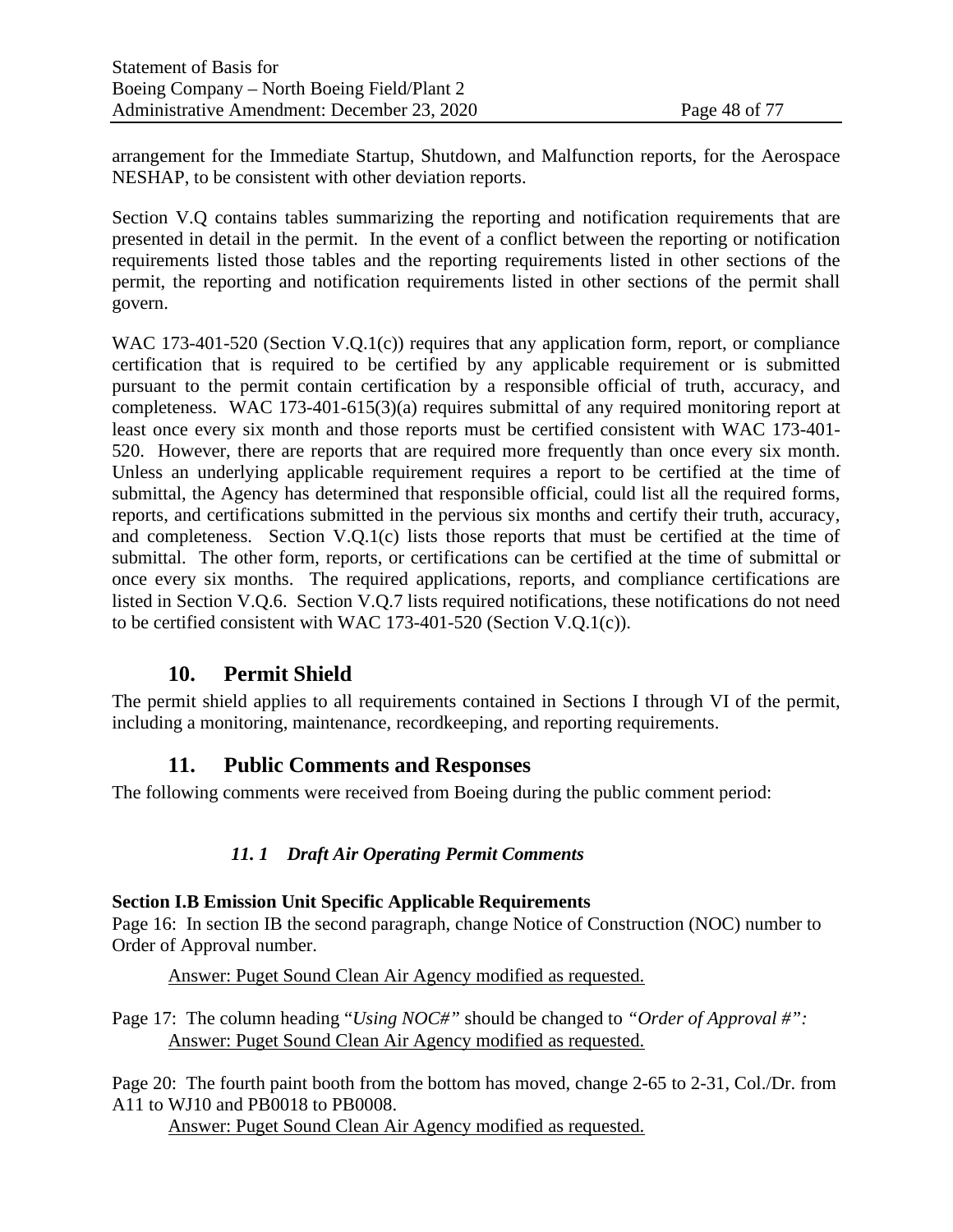Page 21: Change the EU range to "EU 2.1 through EU 2.16". The requirements of 40 CFR 63.10(b)(2) and 40 CFR 63.10(b)(3) with No Monitoring Required should be listed in section I.B.2(a) NESHAP General Provisions as they are applicable requirements listed in the Plant 2 permit.

Answer: Puget Sound Clean Air Agency modified as requested.

- Page 23: Change the EU range to "EU 2.17 through EU 2.29". Answer: Puget Sound Clean Air Agency modified as requested.
- Page 25: Change the EU range to "EU 2.30 through EU 2.47". Answer: Puget Sound Clean Air Agency modified as requested.
- Page 30: Change the EU range to "EU 2.48 through EU 2.55". Answer: Puget Sound Clean Air Agency modified as requested.
- Page 31: Change the EU range to "EU 2.56 through EU 2.58". Answer: Puget Sound Clean Air Agency modified as requested.

Page 42: Change the EU range under (k) O&M to "EU 2.102 through EU 2.103" and under (l) Outside spray coating to "EU 2.104 through EU 2.105". The Monitoring, Maintenance and Recordkeeping Method column for EU 2.102 should contain II.B Operation and Maintenance (O&M) Plan Requirements.

Answer: Puget Sound Clean Air Agency modified as requested.

Page 44: Change the EU range to "EU 2.106 through EU 2.114". Answer: Puget Sound Clean Air Agency modified as requested.

Page 48: For clarity add Bldg. 2-62 after PB0004 so that the first sentence under (r) Order of Approval No. 5693 reads "Requirement EU 2.123 is the Order of Approval permit condition that applies to PB0004 located in Bldg. 2-62.

Answer: Puget Sound Clean Air Agency modified as requested.

Page 48: Change the EU range under (s) Order of Approval No. 8051 to "EU 2.124 through EU 2.127".

Answer: Puget Sound Clean Air Agency modified as requested.

Page 49: Change the EU under (u) to "EU 2.129". Answer: Puget Sound Clean Air Agency modified as requested.

Page 53: The column heading *NOC#* should be changed to *Order of Approval #.* Answer: Puget Sound Clean Air Agency modified as requested.

Page 55: Add BOIL51 to the second to last boiler and BOIL55 & BOIL56 to the last boiler in the MSS/ID# column. For consistency the source description of the last boiler should be changed from *3,750 Mbtu/hr* to *3.75 MMBtu/hr*.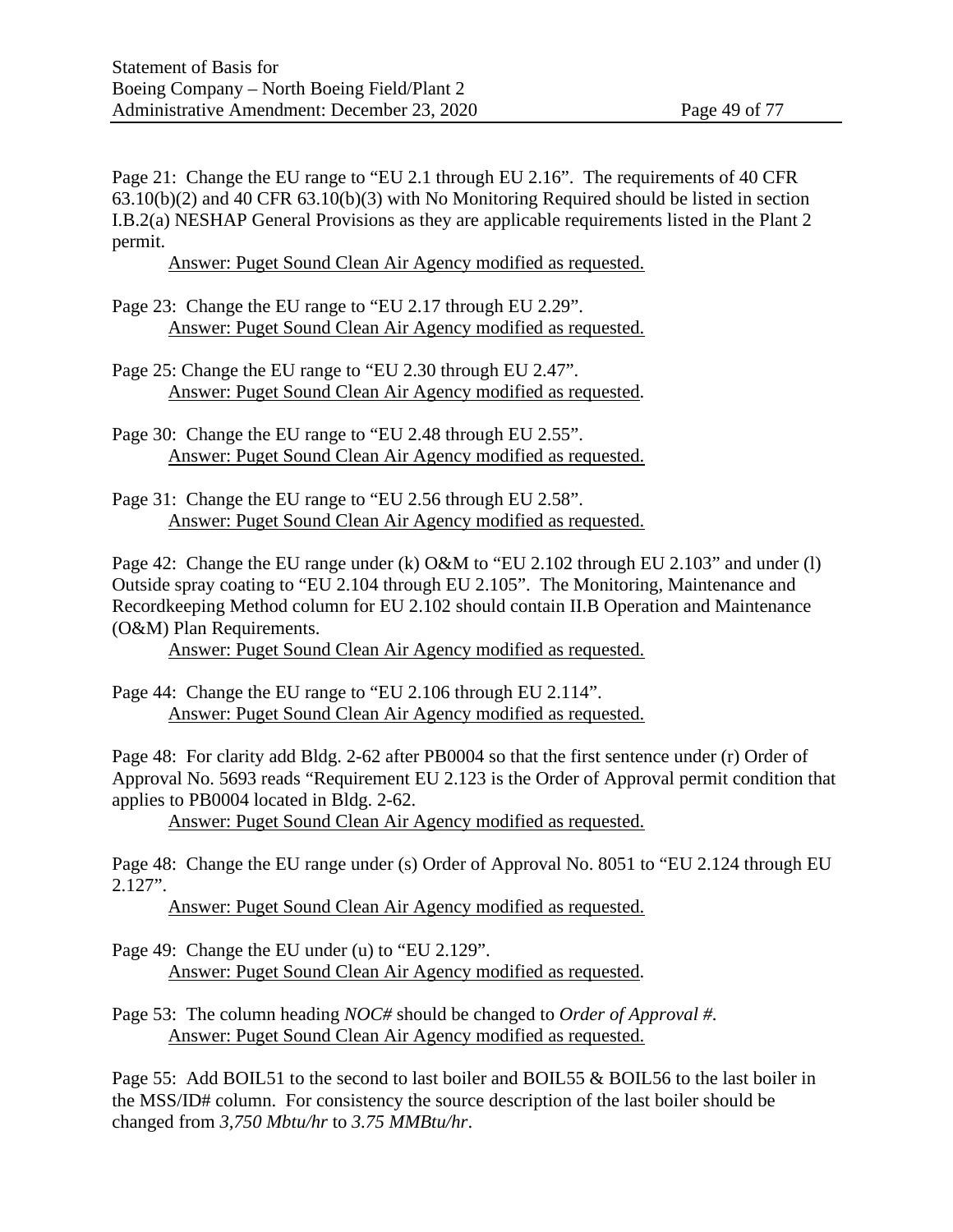Answer: Puget Sound Clean Air Agency modified as requested.

Page 61: Change the EU range to "EU 4.7 through EU 4.10". Answer: Puget Sound Clean Air Agency modified as requested.

Page 65: Remove the first two cyclones from the emission unit list (*DUC063* and *DUC066*), these units have been removed from the site. In the Col./Dr. column change *A-3755* to *Outside W. wall*.

Answer: Puget Sound Clean Air Agency modified as requested.

Page 66: Add the reference to the following letter at the end of the Cyclones, Baghouses, and Other Particulate Control Operations section:

Steven M Van Slyke letter dated October 10, 2001 to Jade Hudson re Notice of Construction (NOC) Requirements for Scrubbers and Baghouses

Answer: Puget Sound Clean Air Agency added this reference to the Statement of Basis, in the section discussing Notice of Construction New Source Review. This location is more appropriate than the location in the permit, because the letter is of a general nature, and does not specifically cite the cyclones, baghouses, and particulate operations discussed in the Air Operating Permit.

Page 68: Change the EU range to "EU 7.8 through EU 7.9". Answer: Puget Sound Clean Air Agency modified as requested.

Page 69: In the *MSS/ID#* column add VE0014 to the first emission unit, so that it reads *VE0014/UPL063.*

Answer: Puget Sound Clean Air Agency modified as requested.

- Page 71: Delete EU 8.6 it is a duplicate of EU 8.4. Answer: Puget Sound Clean Air Agency modified as requested.
- Page 72: The column heading *NOC#* should be changed to *Order of Approval #*. Answer: Puget Sound Clean Air Agency modified as requested.

Page 73: A note should be placed in the Monitoring, Maintenance & Recordkeeping Method column of EU 9.4 that states that this monitoring does not apply to Underground Storage Tanks (USTs) [UPL007 and UPL008 Order of Approval # 7203]

Answer: Puget Sound Clean Air Agency modified as requested.

Page 77: Change 2 (g) from Yes to No Answer: Puget Sound Clean Air Agency modified as requested.

## **Section II: Monitoring, Maintenance and Recordkeeping**

Page 81: The last paragraph of II.A.1(a) addresses visible emission inspections for emergency generators and fire suppression pumps. The language requires that emergency generators with visible emissions be checked per Method 9 at least once every two years. Since NBF/Plant 2 has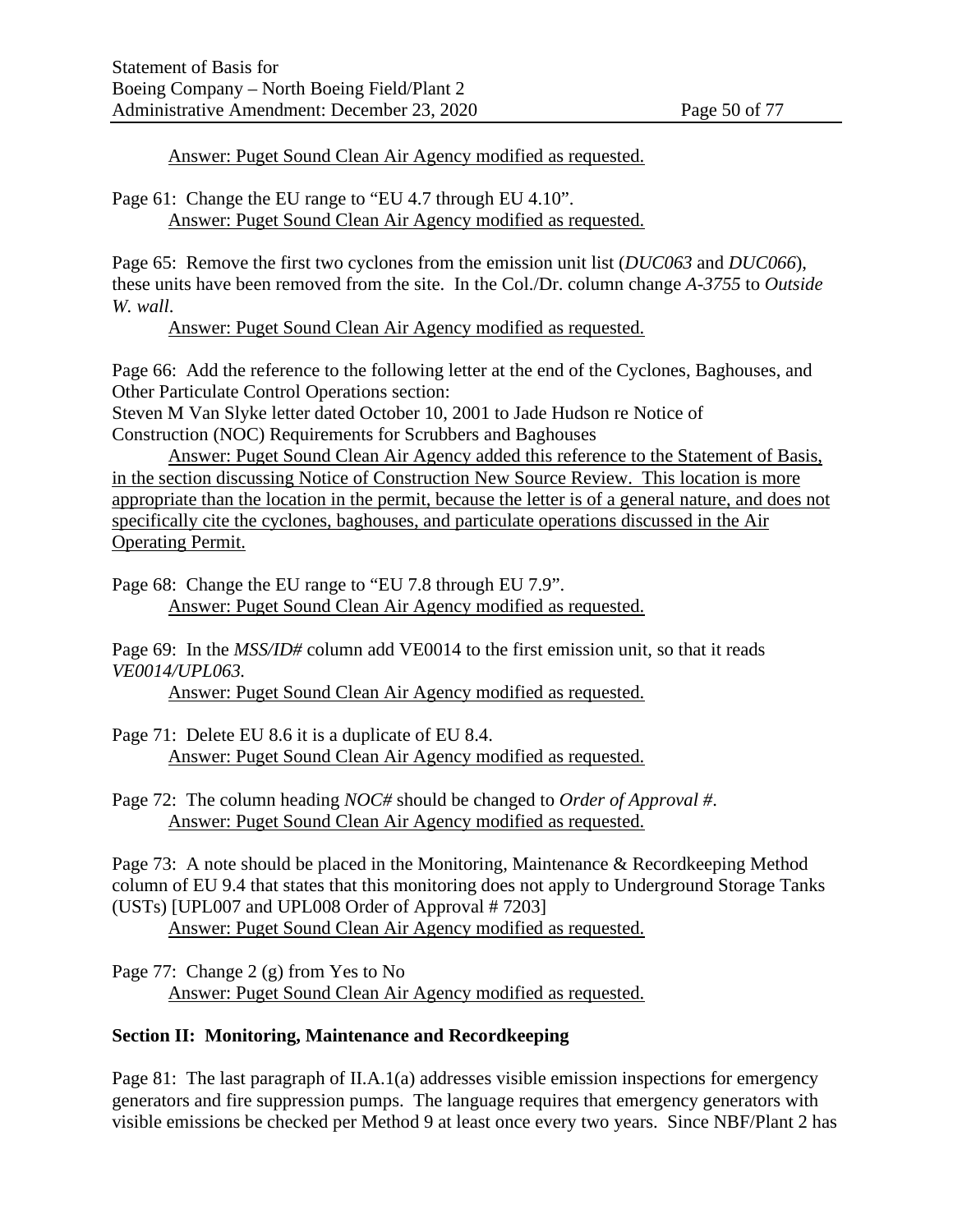not had an opacity issue with these generators in the past and typically these units are not run for more than 3 hours at any one time, we propose to change the language to: Except for the first 10 minutes during startup, if Boeing observes visible emissions from an emergency generator or generator for fire suppression pumps, Boeing shall check to make sure

that the generator is operated and maintained properly and either shut it down within 3 hours or observe visible emissions using WDOE Method 9A within 30 days at least once every two years.

Answer: As requested, Puget Sound Clean Air Agency has reviewed the monitoring, maintenance and recordkeeping language for this requirement. The language has been changed to:

*If NBF/Plant 2 observes visible emissions from an emergency generator or generator for fire suppression pumps, NBF/Plant 2 shall check to make sure that the generator is operated and maintained properly and either shut it down within 3 hours or observe visible emissions using WDOE Method 9A within 30 days.*

This language is consistent with the requirements of other large aerospace facilities.

Page 81: The first sentence in the first paragraph of II.A.1 (b) Complaint Response should be changed to clarify that an investigation shall commence no later than three working days. This is consistent with the statement of basis page 21, section 5.2.9 Requirement I.A.11 last sentence.

Answer: Puget Sound Clean Air Agency modified as requested.

Page 82: The second sentence of II.A.1 (d) Work Practice Inspections should be changed to clarify that the second sentence is referring to the same work practice inspection as the first sentence, i.e. that there is not a "randomly sampled" work practice inspection "in addition" to the work practice inspection referred to in the first sentence. The third sentence should be changed to require that only potential compliance problems be corrected, instead of requiring that all problems be corrected.

Answer: Puget Sound Clean Air Agency modified as requested.

The first sentence of II.A.1 (e) Maintenance and Repair of Insignificant Emission Units should be changed to allow the option of shutting down defective equipment until the problem can be repaired.

Answer: Puget Sound Clean Air Agency modified as requested.

Page 83: In section II.A.1 (e) Fugitive Dust, Track-Out, and Odor Bearing Contaminants add "within 24 hours" to the last sentence after shut down.

Answer: Puget Sound Clean Air Agency modified as requested.

Page 87: In section II.A.2 (c) (vi) fifth paragraph second sentence should be changed to: If the fugitive dust or fallout from the equipment or the exhaust stack is observed, NBF/Plant 2 shall as soon as practicable but within 24 hours of determination either take corrective action or shutdown the operation until it is repaired or corrected.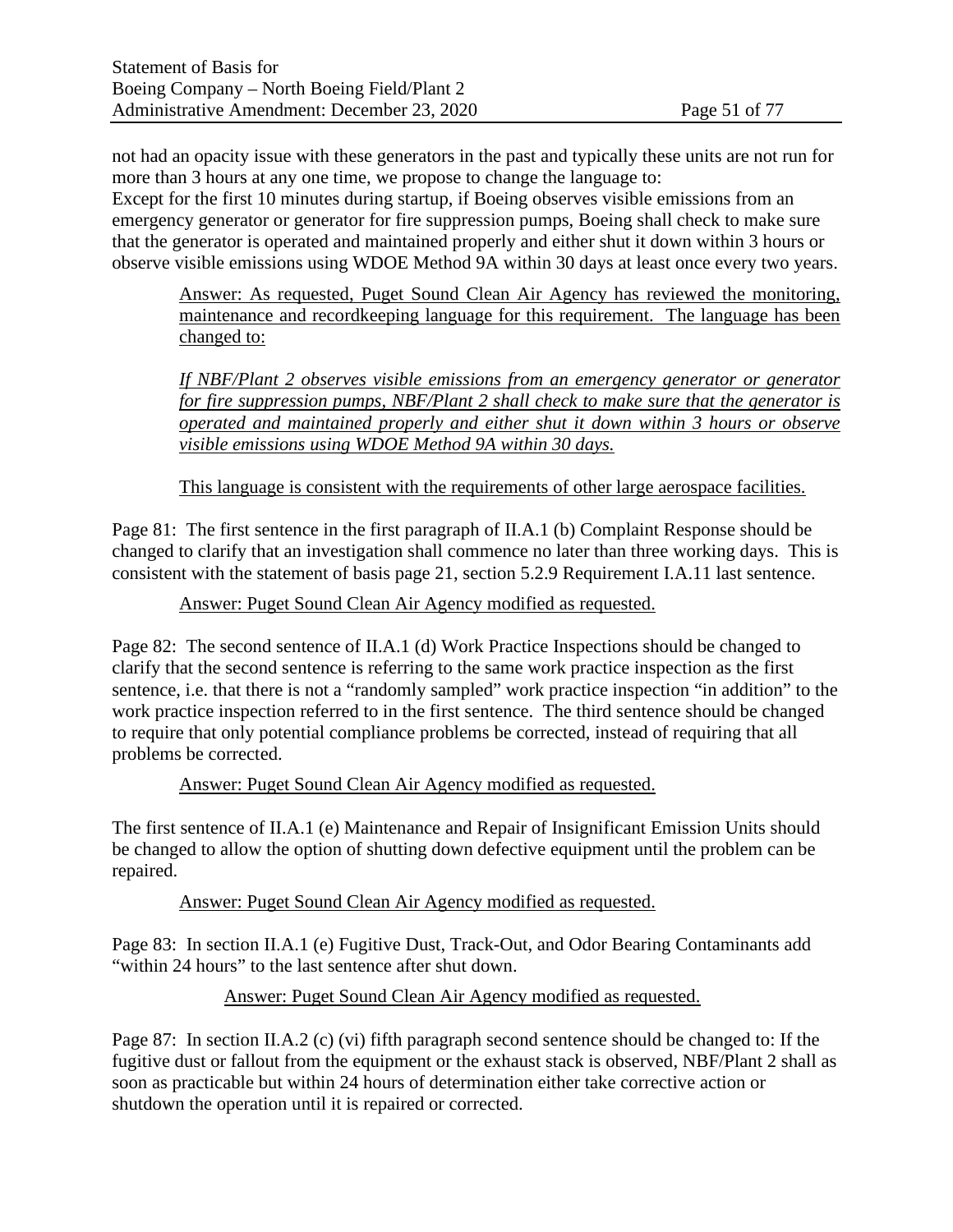#### Answer: Puget Sound Clean Air Agency modified as requested.

Page 88 and 89: In section II.A.2 (c)(viii) Scrubbers for Metal Finishing Tankline the first paragraph requires monthly inspections of the pump including checking the nozzles for pluggage. The fifth paragraph requires quarterly inspection of the nozzles for pluggage. These requirements are redundant, we feel quarterly inspection of nozzle pluggage and pump operations are adequate.

Answer: Changed to monthly for consistency.

Page 91 and 92: In section II.A.2 (d) Purchase Specification add [WAC 173-401-615(1)(b), 11/4/93].

Answer: Puget Sound Clean Air Agency modified as requested.

In section II.A.2 (e) Fuel Sulfur Content Monitoring Procedure add [WAC 173-401-615(1)(b), 11/4/93]

Answer: Puget Sound Clean Air Agency modified as requested.

In section II.A.2 (f) add date to regulatory references.

Answer: Puget Sound Clean Air Agency modified as requested.

In section II.A.2 (g) add regulatory references.

Answer: Puget Sound Clean Air Agency modified as requested.

Page 92: The first sentence of the fourth paragraph of II.A.2 (f) Aerospace NESHAP Solvent Cleaner Monitoring and Recordkeeping Procedure should be changed from Boeing Fredrickson to Boeing NBF/Plant 2.

Answer: Puget Sound Clean Air Agency modified as requested.

Page 93: In section II.A.2 (h) add regulatory references.

Answer: Puget Sound Clean Air Agency modified as requested.

Page 94: II.A.2 (h)(ii)(a) Aerospace NESHAP Pressure Drop/Water Flow Rate Monitoring and Recordkeeping Procedure change ore to or.

Answer: Puget Sound Clean Air Agency modified as requested.

II.A.2 (h)(iii) Aerospace NESHAP Pressure Drop/Water Flow Rate Monitoring and Recordkeeping Procedure should be changed to indicate that all equipment malfunctions shall be immediately reported to a supervisory personnel is only required when not using manufacturers instructions.

Answer: Puget Sound Clean Air Agency modified as requested.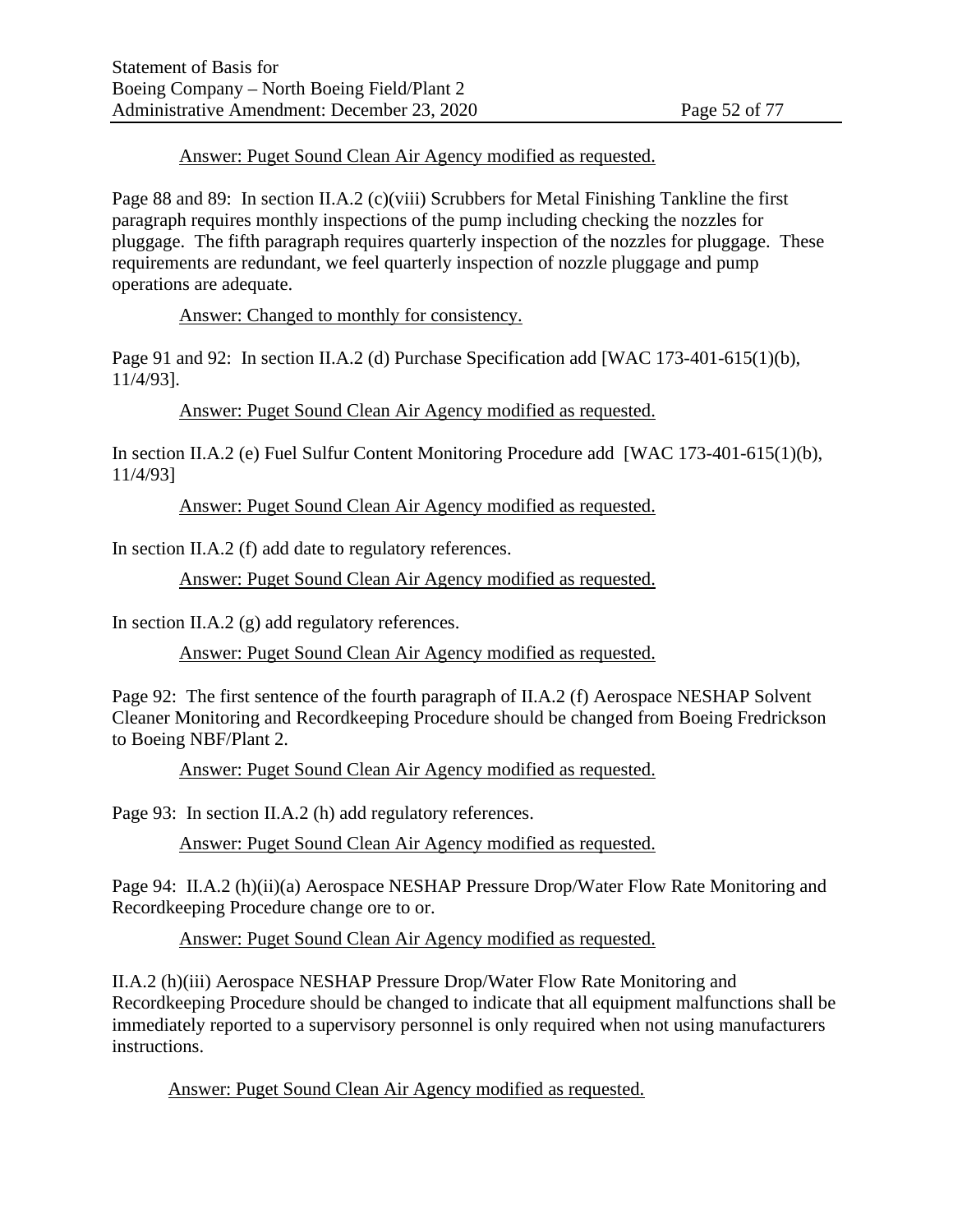#### **Section III Prohibited Activities**

Page 100: In section III.D.2 add "not" to the first sentence.

Answer: Puget Sound Clean Air Agency modified as requested.

#### **Section IV Activities Requiring Additional Approval**

Page 101: In section IV.A add "For purposes of complying with the record keeping requirement in Puget Sound Clean Air Agency Regulation I, 6.03(c), Boeing shall provide in a timely manner, upon request by the Agency, any information reasonably necessary to document the exemption." This is consistent with the Statement of Basis Page 41 second paragraph.

Answer: Puget Sound Clean Air Agency modified as requested.

#### **Section V Standard Terms and Conditions**

Page 106: The last paragraph of V.M Compliance Certifications should be changed to clarify that the compliance certifications that must be submitted to the EPA are the annual compliance certifications and the number of days in which the compliance certification report must be submitted should be changed to be consistent with the table in V.Q.4 (February 28 for the previous calendar year)

Answer: Puget Sound Clean Air Agency modified as requested.

Page 109: In V.P.1 General Data Recovery the sentence does not make sense as written. We propose the language be changed to clarify that no data is required to be collected during any period that the monitored process does not operate.

Answer: Puget Sound Clean Air Agency modified as requested.

Page 111: V.Q.1 (b) Deviation Reports should be changed to clarify that the six-month report of no deviations is for the semiannual period (January – June, July – December) and not for any sixmonth period of no deviations. The number of days in which the six-month certification of deviations reports must be submitted should be changed to be consistent with the table in V.Q.4 (August 30 for the period January 1 to June 30 and February 28 for the period July 1 to December 31.)

Answer: Puget Sound Clean Air Agency modified as requested.

Page 115: In V.Q.3 (d) Change in Information clarifying that the information provided is under 40 CFR 63.9. This change was previously discussed and agreed to by PSCAA at our meeting on December 21 2001.

Answer: Puget Sound Clean Air Agency modified as requested.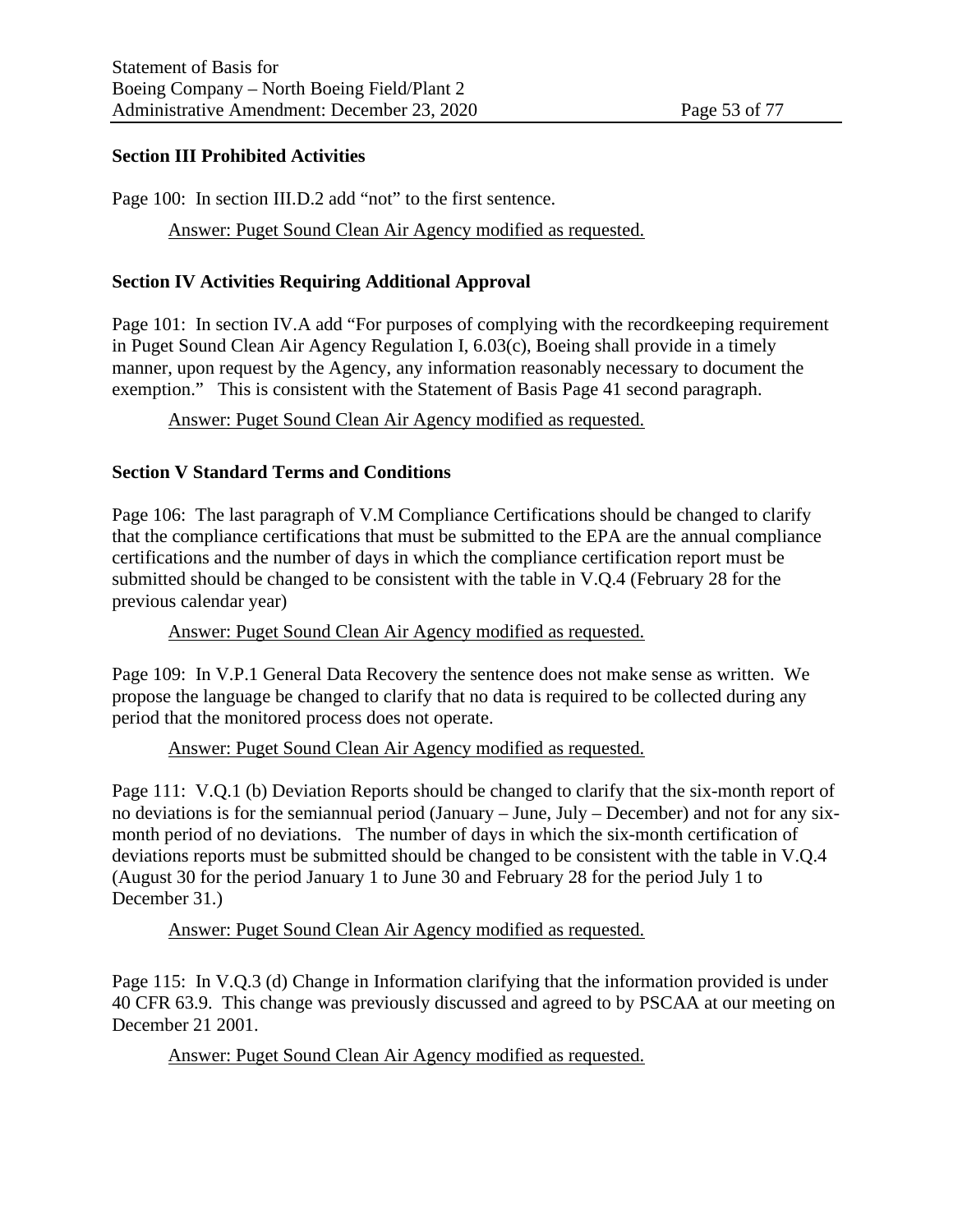#### **Section VII Appendixes**

Page 132 through 135: Change the section header from VII Permit Shield to VII Appendixes Answer: Puget Sound Clean Air Agency modified as requested.

#### **Draft Statement of Basis Comments**

Page 14: In Section 5.2.1 Requirement I.A.1, the language in this section should be changed to be consistent with the language in the Air Operating Permit

Answer: The Puget Sound Clean Air Agency will change the language in the Statement of Basis to be the same as the language in Section II.A.1.(a) of the Air Operating Permit.

Page 24: In the table of Section 5.3.2 EU-2 Coating, Cleaning, and Depainting Operations, change the column heading *NOC#* to *Order of Approval #*, change the 8<sup>th</sup> Order of Approval # from 2635 to 2634. The  $14<sup>th</sup>$  unit has been moved please change the following: 2-65 to 2-31, A11 to WJ10, PB0018 to PB0008. Remove the  $16<sup>th</sup>$  unit it is a duplicate of the  $8<sup>th</sup>$  unit. Remove the  $18<sup>th</sup>$  unit, order of approval #4245 is a modification of existing spray booths and not a separate emission unit.

#### Answer: Puget Sound Clean Air Agency modified as requested.

Page 24: For consistency in Section 5.3.2 Coating, Cleaning, and Depainting Operations, subsection (a) Aerospace NESHAP, the first paragraph third and fourth sentence manufacturer's recommendations should be changed to manufacturer's instructions.

Answer: Puget Sound Clean Air Agency has changed manufacturer's recommendations to manufacturer's: recommendations, specifications, or instructions. This wording is consistent with agreement reached between Jay Willenberg, Agency, and John Fosberg, Boeing.

Page 28: In Section 5.3.2 Coating, Cleaning, and Depainting Operations, subsection (c) Local Requirements, the last paragraph is unnecessary and should be removed, Boeing NBF/Plant 2 is in agreement that the requirements of cold solvent cleaners should be placed in a separate emission unit.

In the table of Section 5.3.3 EU-3 Non-Halogenated Solvent Spray Wand Parts Cleaning Operations, change the column heading *NOC#* to *Order of Approval #*.

Answer: Puget Sound Clean Air Agency modified as requested.

Page 29: In the table of Section 5.3.4 EU-4 Fuel Burning Equipment (Not Subject to New Source Performance Standards), change the column heading *NOC#* to *Order of Approval #.* Under Source description change the last unit from *3,750 Mbtu/hr* to *3.75 MMBtu/hr*.

Answer: Puget Sound Clean Air Agency modified as requested.

Page 30: In Section 5.3.4 EU-4 Fuel Burning Equipment (Not Subject to New Source Performance Standards) subsection (a) EU 6.1 Fuel Burning Opacity the second paragraph states that visible emission inspections will occur once per month when burning gas. However, the draft permit requires that such visible emission inspections occur once each calendar quarter.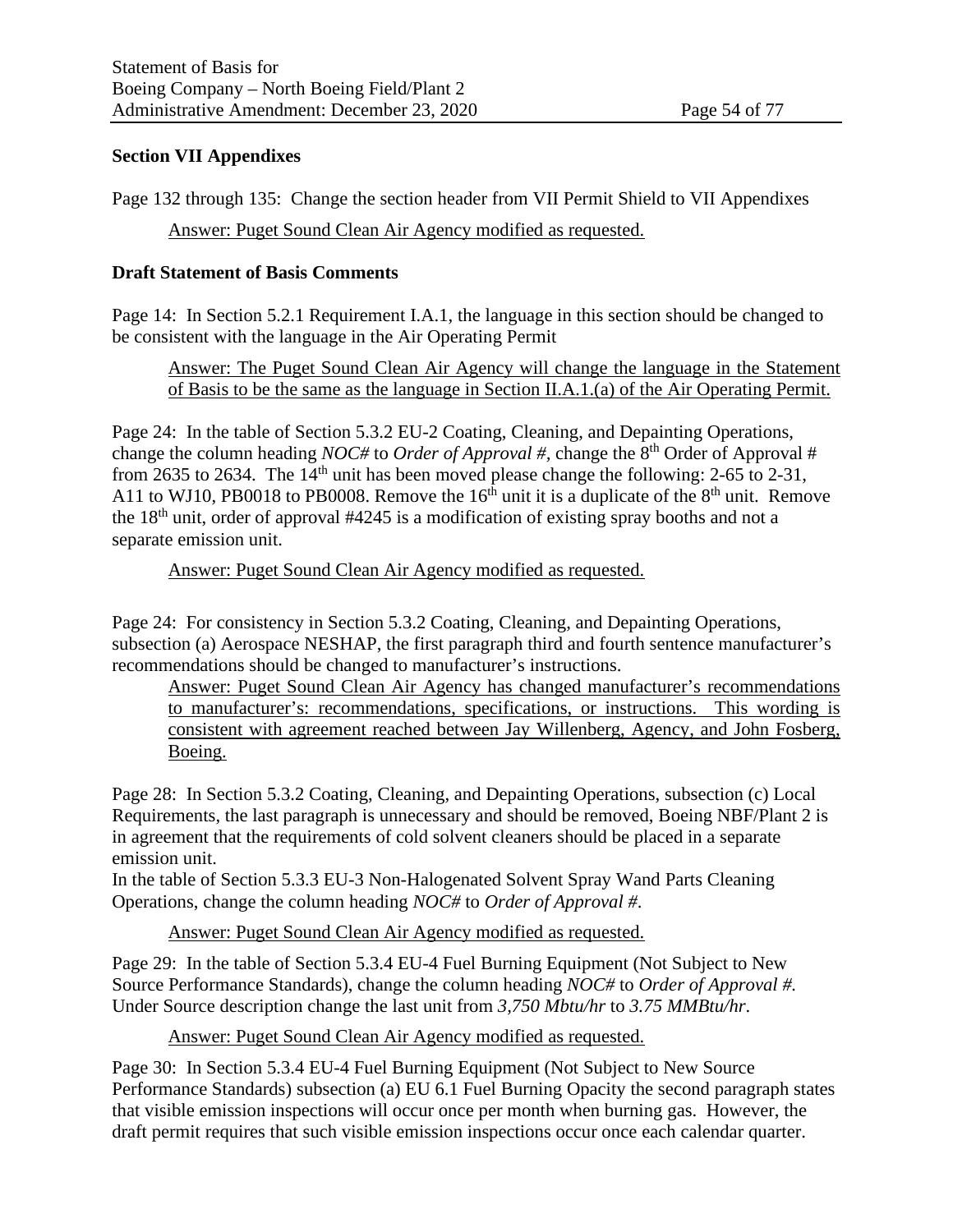#### Answer: Puget Sound Clean Air Agency reviewed the existing Plant 2 Air Operating Permit, and modified both the NBF/Plant 2 Air Operating Permit and Statement of Basis to be consistent with the Plant 2 Air Operating Permit.

Page 32: In the first table of Section 5.3.6 EU-6 Cyclones, Baghouses, and Other Particulate Control Operations, change the column heading from *NOC#* to *Order of Approval #*. The first two emission units (DUC063 & DUC066) have been removed from the site please delete them. On the fourth unit (DUC369) move Door S6 to the Col./Dr. column. On the 5<sup>th</sup> unit (DUC078) delete the A-3755 under the Col./Dr. Column. On the  $6<sup>th</sup>$  unit under the Col./Dr. column change VCR18 to VC18 and under the MSS/ID# column change A-3775 to GRO128.

## Answer: Puget Sound Clean Air Agency modified as requested.

Page 33: In the second table of Section 5.3.6 EU-6 Cyclones, Baghouses, and Other Particulate Control Operations, change the column heading from *NOC#* to *Order of Approval #*. In the MSS/ID# column insert DUC515 and move 1993 from the Source Description to the Installed Date column.

#### Answer: Puget Sound Clean Air Agency modified as requested.

Page 36: In the table of Section 5.3.9 EU-9 Storage Tanks change *NOC#* to *Order of Approval #*.

#### Answer: Puget Sound Clean Air Agency modified as requested.

Page 38: In Section 6.1 Following Monitoring, Maintenance and Recordkeeping Procedures, the third sentence violations should be changed to deviations. Boeing does not have the authority to determine violations only to determine deviations.

Answer: Puget Sound Clean Air Agency modified as requested.

------------------------------------------------------------------------------------------------------

## **The following additional comment was received from Boeing (originally received in 1/29/02 email and then modified by 2/4/02 email):**

In the Statement of Basis

Page 19: In Section 5.2.7 Requirement I.A.9, the last sentence should be deleted and replaced with the following statement:

"Where maintenance specifically required in Section II.A for a particular emissions unit is performed and the facility has developed and implemented an O&M Plan applicable to that emission unit in a manner reflecting good industrial practice, as required by Section II.B, the facility shall be deemed to be in compliance with the general good working order provision of Reg. I Section 9.20. by virtue of the permit shield."

If the Agency does not agree, the last sentence should be deleted anyway and the Statement of Basis should be silent on this issue. It is Boeing's understanding that the Statement of Basis is not the forum to express views on disputed issues."

Answer: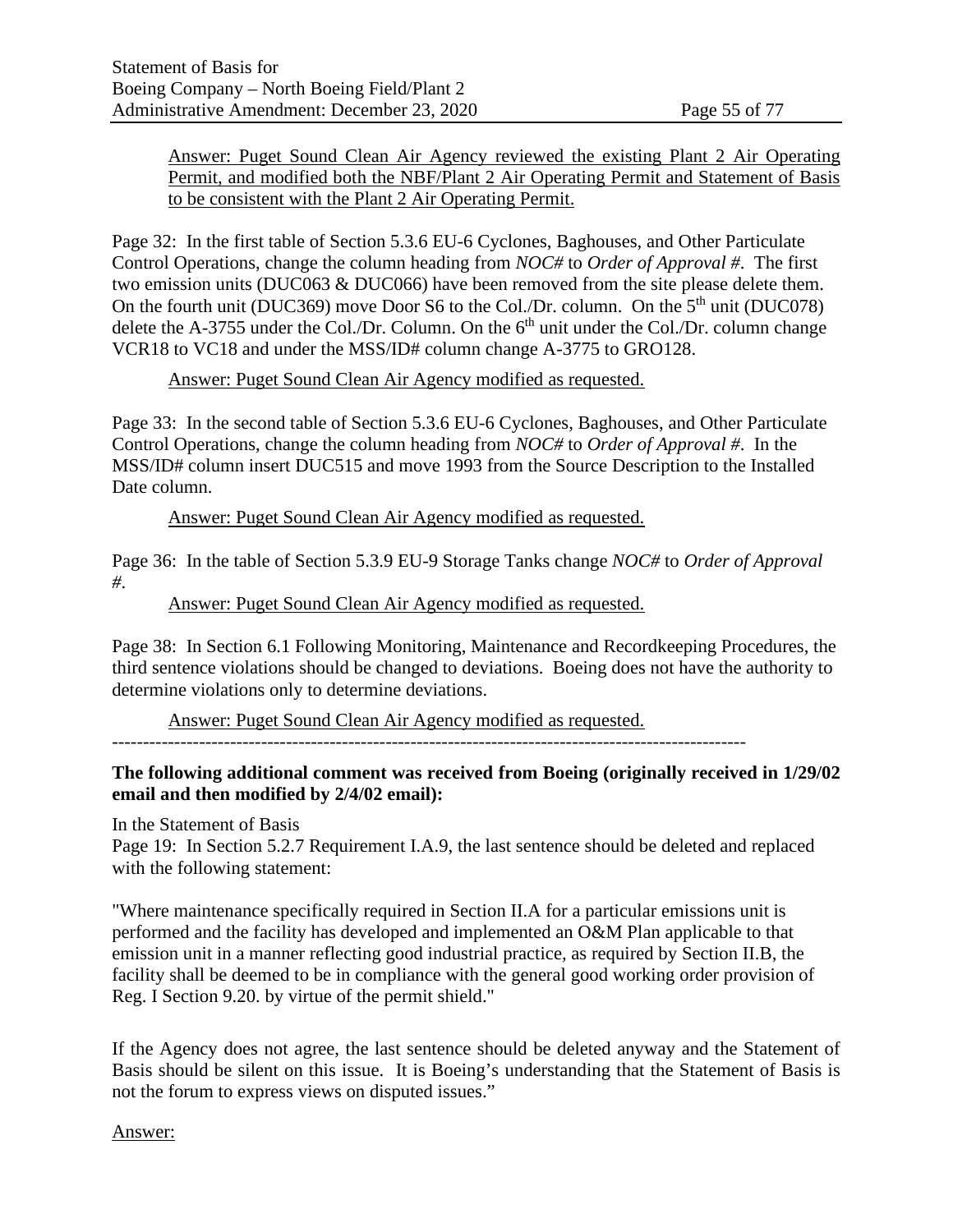The sentence referred to in the above statement is: *"However, the Puget Sound Clean Air Agency reserves the right to evaluate the maintenance of each piece of equipment to determine if it has been maintained in good working order."*

It is the Agency's position that the Statement of Basis has been created to provide background information for decisions made in the Air Operating Permit. As such, this document is uniquely suited to expressing views and interpretations. In certain cases, these views and interpretations may not coincide with those of a facility.

The Agency has reviewed Boeing's request to change the language of Section 5.2.7 Requirement I.A.9 as proposed by Boeing. The Agency continues to reserve its right to make case-by-case determinations of whether equipment is being maintained in good working order. Therefore, the language of Section 5.2.7 Requirement I.A.9 will not be changed.

## *11. 2 June 2003 Comments from Boeing*

July 16, 2003 E-1370-GRM-2003-072

Agata McIntyre Puget Sound Clean Air Agency 110 Union St., Suite 500 Seattle, WA 98101

Subject: Comments to the re-opened for cause Boeing NBF/ Plant 2 Draft Air Operating Permit and Statement of Basis

The purpose of this letter is to provide comments to the NBF/Plant 2 Draft Operating Permit and Statement of Basis.

Comments to NBF/Plant 2 Draft Air Operating Permit

1) Please add the appropriate headers to sections: I.A, I.B.1-10, I.C, II, III, IV, V, VI, VII, and VIII *Response: Headers added as requested.*

2) Page 7: In requirement number I.A.3, the "State Only" version of WAC 173-400-050 is not identified and the standard language associated with the SIP version of WAC 173-400-050 (i.e. "*This requirement will be superseded*...") is missing. The requirement paraphrase is also incomplete. Please make the following changes to I.A.3 as shown below.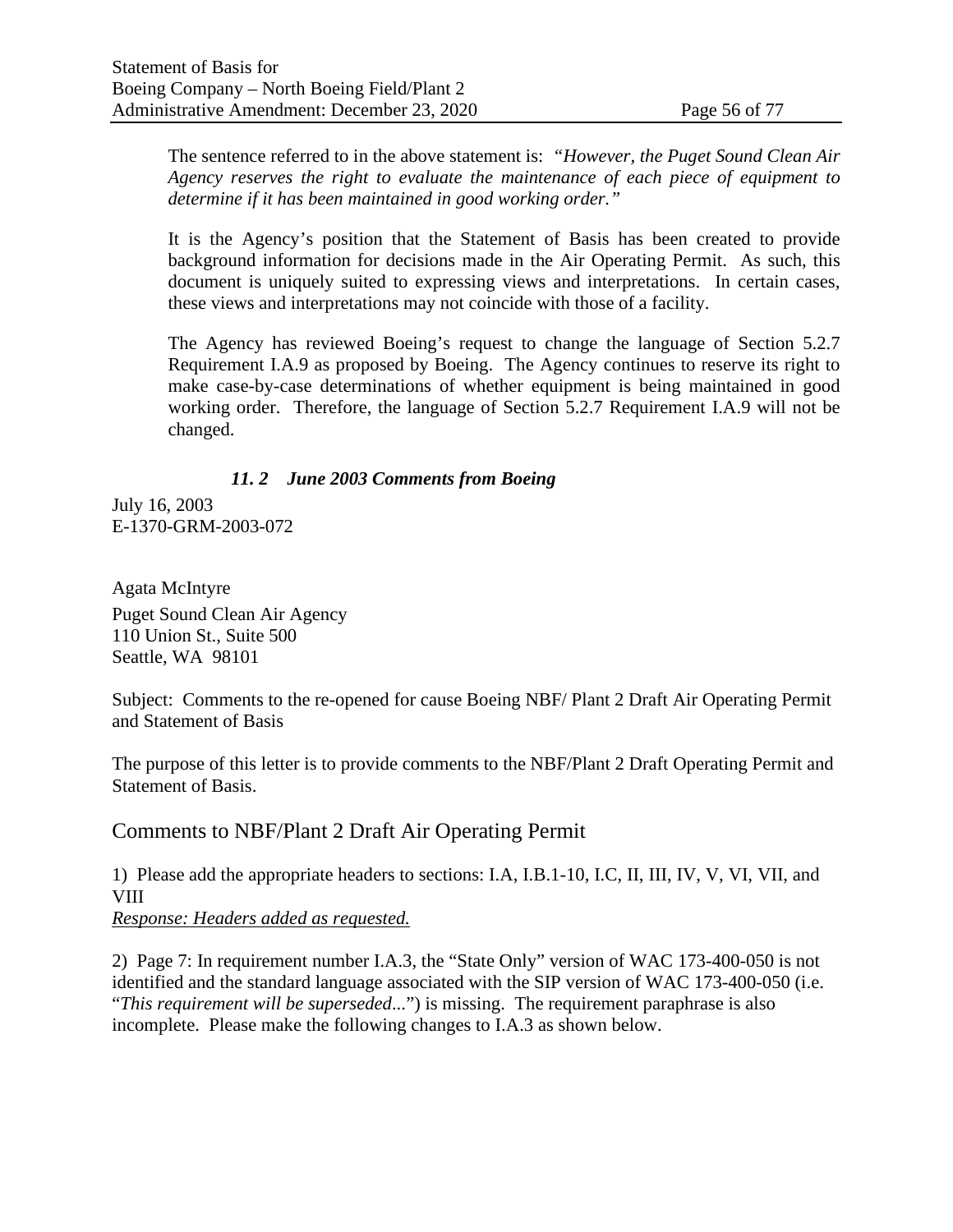| I.A.3 | Puget Sound Clean Air<br>Agency Reg I: $9.09(a)$<br>This requirement will<br>be superseded upon<br>adoption of the 4/9/98<br>version of Reg I: 9.09<br>into the SIP<br>WAC 173 400 050<br>Puget Sound Clean Air<br>Agency Reg I: 9.09<br>(State Only) This<br>requirement will<br>become federally<br>enforceable upon<br>adoption of the<br>4/9/1998 version of Reg<br>$I: 9.09$ into the SIP | 02/10/1994<br>03/22/1991<br>04/09/1998 | Shall not emit particulate<br>matter in excess of 0.05<br>$gr/dscf$ (0.10 $gr/dscf$ per<br>WAC 173-400-050)<br>corrected to $7\%$ O <sub>2</sub> from<br>fuel burning equipment<br>and combustion sources<br>(applies to the equipment<br>that produces hot air, hot<br>water, steam, or other<br>heated fluids by external<br>combustion of fuel.<br>Examples include<br>indirect-fired drying<br>ovens and space heaters<br>and water heaters) | II.A.1(a)<br>Opacity<br>Monitoring<br>II.A.1(b)<br>Complaint<br>Response<br>II.A.1(c)<br>Facility<br>Inspections | At least<br>1-hr per<br>run | Puget<br>Sound<br>Clean Air<br>Agency<br>Method 5<br>(See<br>Section<br>VIII) |
|-------|------------------------------------------------------------------------------------------------------------------------------------------------------------------------------------------------------------------------------------------------------------------------------------------------------------------------------------------------------------------------------------------------|----------------------------------------|--------------------------------------------------------------------------------------------------------------------------------------------------------------------------------------------------------------------------------------------------------------------------------------------------------------------------------------------------------------------------------------------------------------------------------------------------|------------------------------------------------------------------------------------------------------------------|-----------------------------|-------------------------------------------------------------------------------|
|       | WAC 173-400-050<br>$(3/22/91)$ This<br>requirement will be<br>superseded upon<br>adoption of the 9/15/01<br>version of WAC 173-<br>400-050 into the SIP.                                                                                                                                                                                                                                       | 03/22/1991                             |                                                                                                                                                                                                                                                                                                                                                                                                                                                  |                                                                                                                  |                             |                                                                               |
|       | WAC 173-400-050<br>$(9/15/01)$ (State Only).<br>This requirement will<br>become federally<br>enforceable upon<br>adoption into the SIP<br>and will replace the<br>$3/22/91$ version of<br>WAC 173-400-050)                                                                                                                                                                                     | 09/15/01                               |                                                                                                                                                                                                                                                                                                                                                                                                                                                  |                                                                                                                  |                             |                                                                               |

*Response: A new row was inserted into the table, and the specific requirements of WAC 173- 400-050 were listed out in the new row.*

3) Page 16-19: Boeing NBF/Plant 2 has ceased all Process Tankline Operations and removed the associated equipment from the facility. In order to remove the Chemical Process Tankline Operations Section applicable requirements and the associated monitoring while maintaining the AOP numbering system please change EU 1 as shown below.

## *11. 2. 1. Reserved*

*Response: Change made as requested.*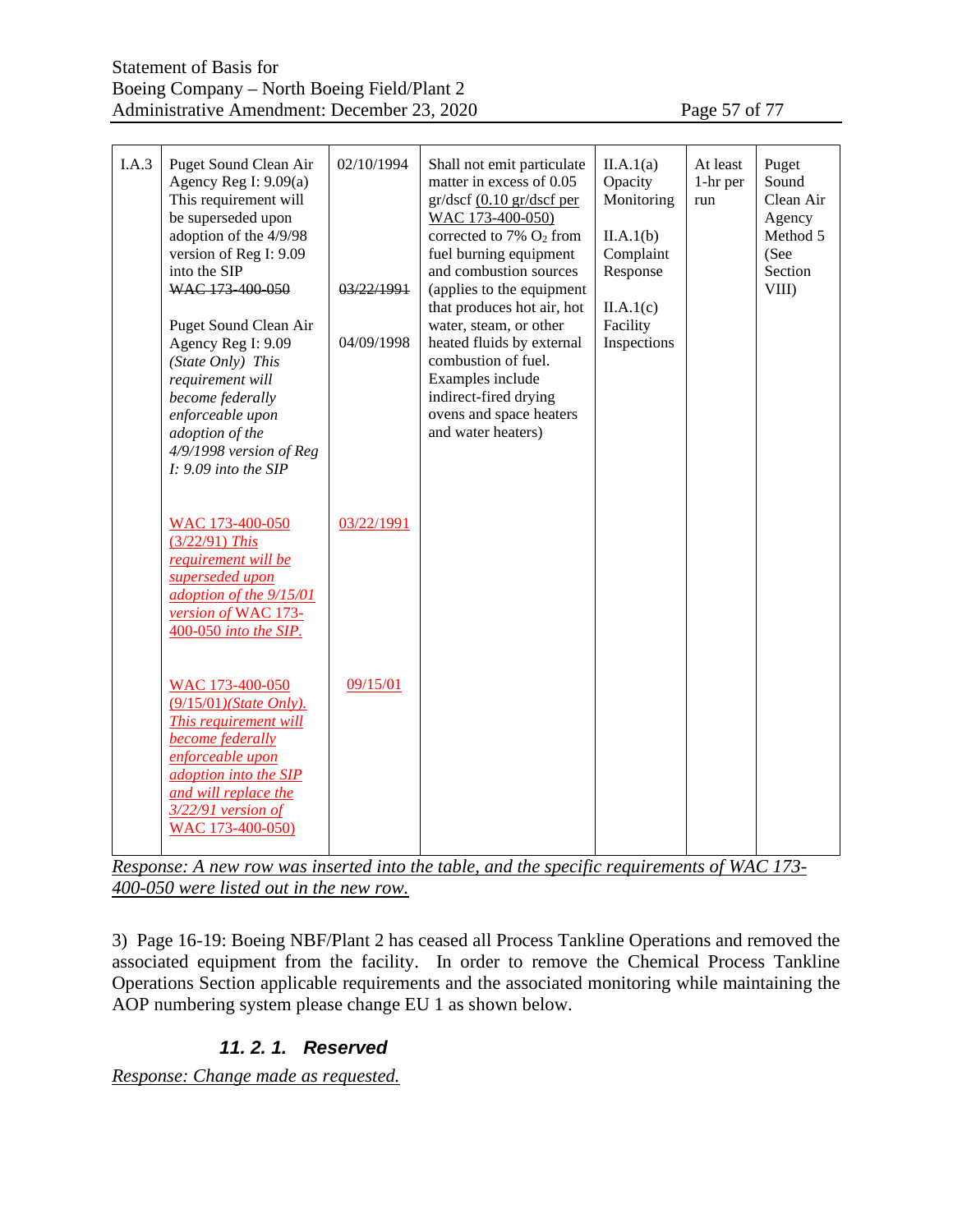4) Page 21: Please remove the following from the equipment list. This unit is covered under EU 3

| Bldg.     | Col/Dr | <i>MSS/ID#</i> | Order of<br>Approval | Date<br><i>Installed</i> | <i>Source Description</i> | Aerospace<br><b>NESHAP</b><br>Coatings with |
|-----------|--------|----------------|----------------------|--------------------------|---------------------------|---------------------------------------------|
|           |        |                |                      |                          |                           | <i>Inorganic HAP</i>                        |
|           |        |                |                      |                          |                           | Used in Unit?                               |
| $2 - 122$ | PZ     | <b>PB0020</b>  | 4374                 | <del>1992</del>          | Spray cleaning booth*     |                                             |

*Response: Change made as requested.*

5) Page 22: Please correct the typo as shown below

#### *(a) NESHAP General Provisions*

Requirement Nos. EU 2.1 through EU 2.167 are the NESHAP General Provisions, 40 CFR 63 Subpart A, that apply to sources subject to the Aerospace NESHAP. Applicability of 40 CFR 63 Subpart A is defined in Table 1 to Subpart GG of Part 63. Table 1 supersedes this permit if an apparent conflict exists.

*Response: Change made as requested.*

6) Page 24: Please correct a grammatical error as shown below.

| EU 2.15 | <b>40 CFR</b><br>63.10(b)(3)<br>(4/5/02) | If Boeing determines that its Auburn facility emits (or<br>has the potential to emit, without considering controls)<br>one or more hazardous air pollutants, but is not subject<br>to a relevant standard or other requirement established<br>under 40 CFR part 63, Boeing shall keep a record of the<br>applicability determination on site at the source for a<br>period of 5 years after the determination, or until the<br>source changes its operations to become an affected<br>source, whichever comes first | <b>NMR</b> |  |
|---------|------------------------------------------|---------------------------------------------------------------------------------------------------------------------------------------------------------------------------------------------------------------------------------------------------------------------------------------------------------------------------------------------------------------------------------------------------------------------------------------------------------------------------------------------------------------------|------------|--|
|         |                                          |                                                                                                                                                                                                                                                                                                                                                                                                                                                                                                                     |            |  |

*Response: Change made as requested.*

7) Page 32: Please modify the requirement paraphrase of EU 2.56 as shown below to reflect the regulatory language:

| EU 2.56 | 40 CFR<br>63.745(f)(3)<br>(12/8/00) | Certain situations are exempt from the requirements of<br>40 CFR $63.745(f)(1)$ , including the use of airbrush<br>equipment, hand-held aerosol cans, touch-up, and-repair<br>operations, and the use of an extension on the spray gun<br>to properly reach limited access spaces. | <b>NMR</b> |  |
|---------|-------------------------------------|------------------------------------------------------------------------------------------------------------------------------------------------------------------------------------------------------------------------------------------------------------------------------------|------------|--|
|---------|-------------------------------------|------------------------------------------------------------------------------------------------------------------------------------------------------------------------------------------------------------------------------------------------------------------------------------|------------|--|

*Response: Change made as requested.*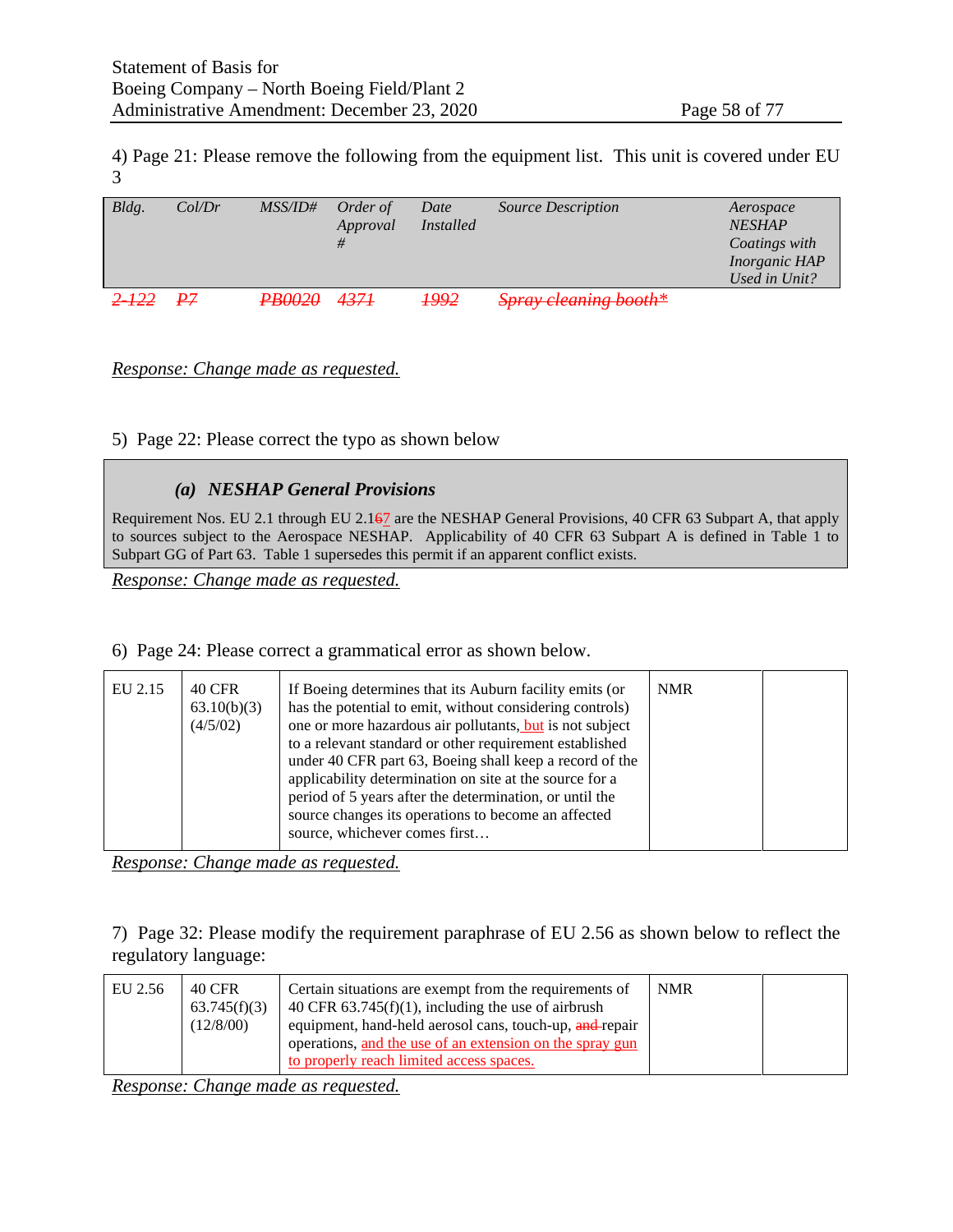8) Page 33: Please correct the typos as shown below

#### *(b) ANESHAP Primer & Topcoat*

Requirement Nos. EU 2.6262 through EU 2.788 are the Aerospace NESHAP requirements related to aerospace primer and topcoat application operations (as defined in 40 CFR 63.741 and 742) where the primer or topcoat contains an inorganic HAP. These requirements only apply when an aerospace primer and topcoat containing an inorganic HAP is sprayed onto an aerospace part. Coatings that do not contain inorganic HAPs or coatings that are not primers or topcoats as defined in the Aerospace NESHAP are also be sprayed in these booths. NBF/Plant 2 may add other booths as being subject to the inorganic HAP requirements provided that NBF/Plant 2 shall, contemporaneously with making the change, record in a log at NBF / Plant 2 a record of the additional booths that are required to comply with the following requirements and the scenario under which they are operating.

*Response: Changes made as requested.*

9) Page 34: Please change the requirement paraphrase of EU 2.67 as shown below to reflect the regulatory language.

| EU 2.67 | <b>40 CFR</b><br>63.745(g)(2)<br>$(i)(B)$ $(12/8/00)$ | For existing booths or hangars where primers or<br>topcoats containing inorganic HAPs are spray<br>applied, the air stream must be exhausted through<br>a waterwash system that remains in operation<br>during all coating application operations.<br>Alternatively, may choose to comply with 40 CFR<br>63.745(g)(2)(i)(A), discussed in EU 2.66, or<br>$\underline{63.745(g)(2)(i)(C)}$ , discussed in EU 2.68. | II.A.2(i)<br>Aerospace<br><b>NESHAP</b><br>Pressure<br>Drop/Water<br><b>Flow Rate</b><br>Monitoring and<br>Recordkeeping |  |
|---------|-------------------------------------------------------|-------------------------------------------------------------------------------------------------------------------------------------------------------------------------------------------------------------------------------------------------------------------------------------------------------------------------------------------------------------------------------------------------------------------|--------------------------------------------------------------------------------------------------------------------------|--|
|         |                                                       |                                                                                                                                                                                                                                                                                                                                                                                                                   | Procedure                                                                                                                |  |

*Response: Changes made as requested.*

10) Page 45: Please correct the date on Order of Approval No. 8850 (NBF) Condition No. 3 as follows. (3/3/99 5/21/03)

*Response: Change made as requested. In addition, the paraphrase for NOC 8850 Condition No. 3 was updated to include the changes made during the 5/21/03 NOC modification.*

11) Page 46: Please correct the typo as shown below.

## *(c) PSD 90-04 and NOC Order of Approval 3560*

Requirement Nos. EU 2.108 through 2.1167 are the PSD 90-04 and Order of Approval No. 3560 permit conditions that apply to the Bldg. 3-380 paint hangar.

*Response: Change made as requested.*

12) Page 47: Please remove or reserve EU 2.114. PSD 90-04 amendment 1 Approval condition No. 7 was satisfied through WA Department of Ecology with Boeing banked emission credits.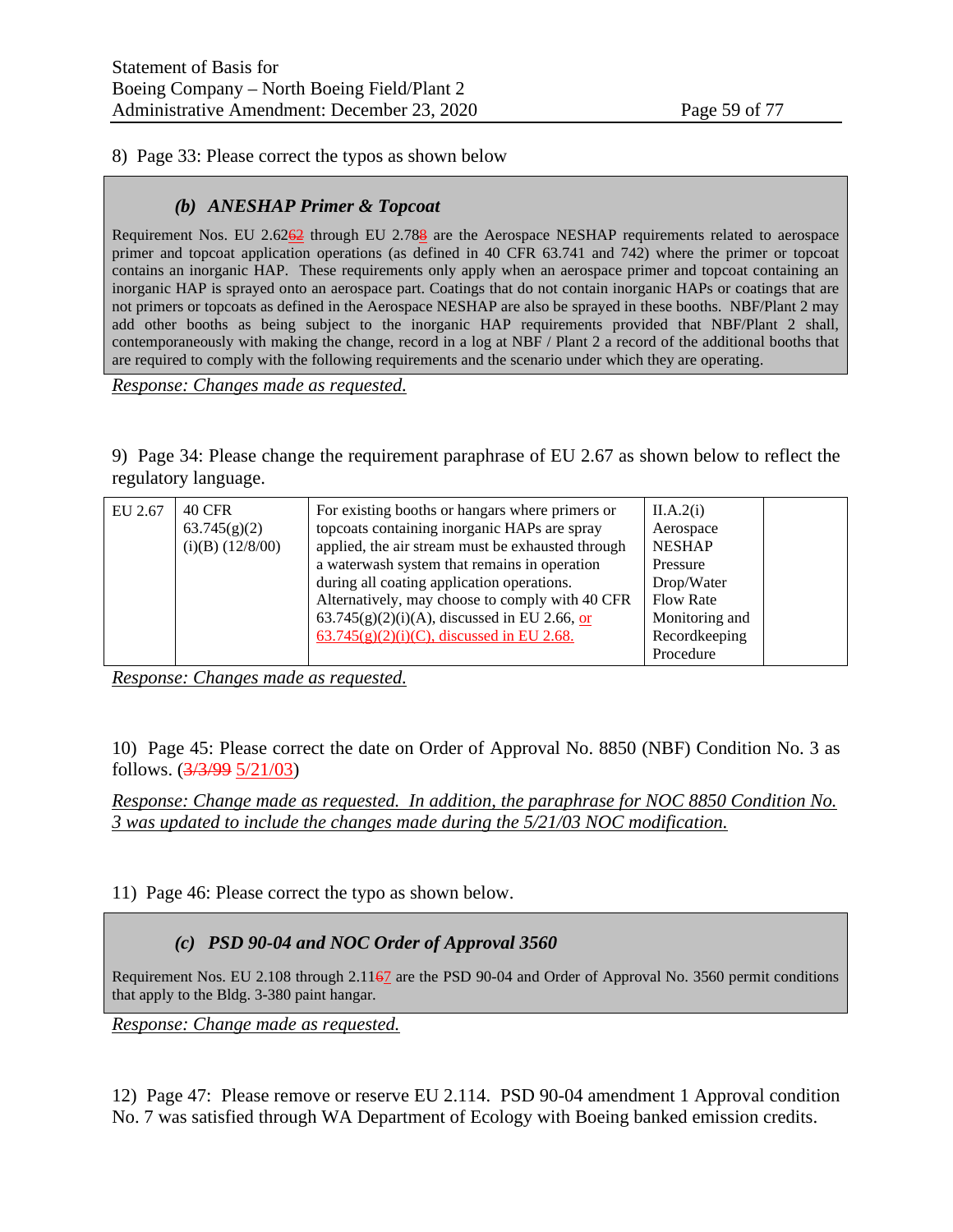*Response: A copy of the letter regarding the fulfillment of this condition was sent by Gary May on September 12, 2003. According to this April 19, 1996 letter written by Joseph Williams, Ecology, to Kirk Thompson, Boeing, "Ecology has determined that reallocation of emission credits as indicated in the table column under "PSD 90-04" will adequately fulfill the requirements of PSD No. 90-04, condition 7." EU 2.114 has been removed from the AOP as requested.*

13) Page 51-52: Please change EU 2.133, EU 2.134, and EU 2.135 as shown below. This is consistent with how the "State Only" requirements that are pending SIP approval have been handled elsewhere in this permit.

| EU<br>2.133 | <b>Puget Sound</b><br>Clean Air Agency<br>Reg I: 9.16(b)<br>$(7/12/01)$ (State<br>Only) <i>This</i><br>requirement will<br>become federally<br>enforceable upon<br>adoption into the<br><b>SIP</b> and will<br>replace the<br>6/13/91 version of<br>Reg I: 9.16.    | The following activities are exempt from the<br>provisions of Reg I: $9.16(c)$ and (d):<br>1) Application of architectural or maintenance<br>coatings to stationary structures.<br>2) Aerospace coating operations subject to 40<br>CFR Part 63 Subpart GG, including all activities<br>and materials listed in 40 CFR 63.741(f).<br>3) Use of HVLP guns in certain situations<br>described in Reg I: $9.16(b)(3)(A)$ through (E).<br>4) Use of air brush spray equipment with 0.5 to<br>2.0 CFM airflow and 2 fluid ounce or less cup<br>capacity.<br>5) Use of hand-held aerosol spray cans with 1<br>quart or less capacity.<br>6) Indoor application of automotive undercoating<br>materials using organic solvents with flash points<br>in excess of 100F. | <b>NMR</b>                           |  |
|-------------|---------------------------------------------------------------------------------------------------------------------------------------------------------------------------------------------------------------------------------------------------------------------|-----------------------------------------------------------------------------------------------------------------------------------------------------------------------------------------------------------------------------------------------------------------------------------------------------------------------------------------------------------------------------------------------------------------------------------------------------------------------------------------------------------------------------------------------------------------------------------------------------------------------------------------------------------------------------------------------------------------------------------------------------------------|--------------------------------------|--|
| EU<br>2.134 | <b>Puget Sound</b><br>Clean Air Agency<br>Reg I: 9.16(c)<br>$(7/12/01)$ (State<br>Only) This<br>requirement will<br>become federally<br>enforceable upon<br><i>adoption into the</i><br><b>SIP</b> and will<br>replace the<br>$6/13/91$ version of<br>Reg. I: 9.16. | Unlawful to allow spray-coating inside a structure,<br>or spray-coating of any motor vehicles or<br>components, unless the spray-coating is conducted<br>inside an enclosed spray area employing paint<br>arresters or water-wash curtains to control<br>overspray. All emissions shall be vented through<br>an unobstructed vertical exhaust vent.                                                                                                                                                                                                                                                                                                                                                                                                             | II.A.1(c)<br>Facility<br>Inspections |  |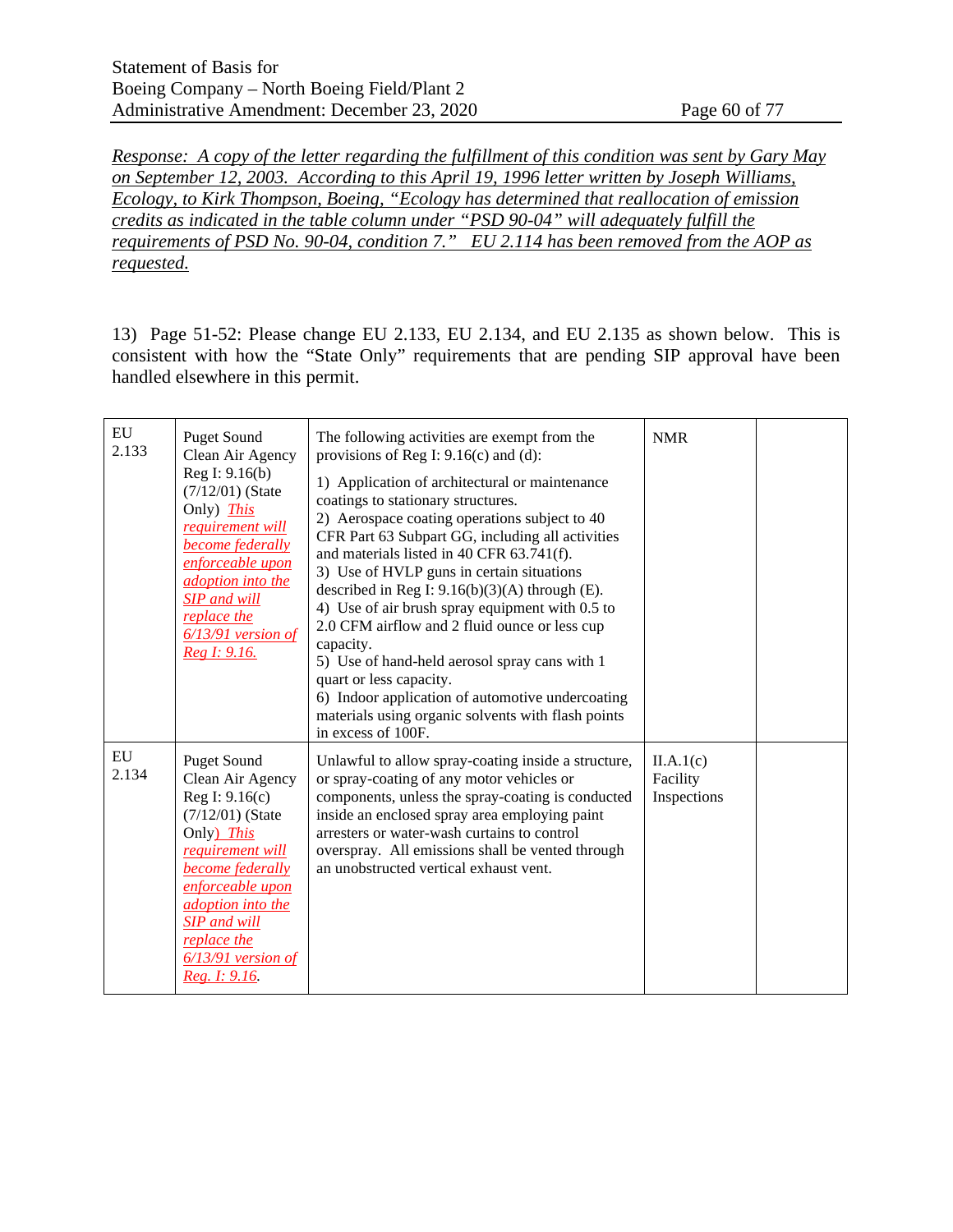| EU    | <b>Puget Sound</b>       | Unlawful to allow spray coating outside an            |                      |  |
|-------|--------------------------|-------------------------------------------------------|----------------------|--|
| 2.135 |                          |                                                       | II.A.1(c)            |  |
|       | Clean Air Agency         | enclosed structure unless approved in an Order of     | Facility             |  |
|       | Reg I: 9.16(d)           | Approval. Reasonable methods must be used to          | Inspections,         |  |
|       | $(7/12/01)$ (State       | confine overspray to the property where the spray-    | II.A.1(d)            |  |
|       | Only) <i>This</i>        | coating is being conducted. High transfer             | <b>Work Practice</b> |  |
|       | requirement will         | efficiency spray equipment must be used. General      | Inspection           |  |
|       | <b>become</b> federally  | <b>Requirements for Outdoor Spray-Coating</b>         |                      |  |
|       | enforceable upon         | Operations. It shall be unlawful for any person       |                      |  |
|       | <i>adoption into the</i> | subject to the provisions of this section to cause or |                      |  |
|       | <b>SIP</b> and will      | allow spray-coating outside an enclosed structure     |                      |  |
|       | replace the              | unless reasonable precautions are employed to         |                      |  |
|       | 6/13/91 version of       | minimize the overspray. Reasonable precautions        |                      |  |
|       | Reg. 1: 9.16.            | include, but are not limited to the use of:           |                      |  |
|       |                          |                                                       |                      |  |
|       |                          | <b>Enclosures and curtailment during high</b><br>(1)  |                      |  |
|       |                          | winds; and                                            |                      |  |
|       |                          |                                                       |                      |  |
|       |                          | High-volume low-pressure (HVLP), low-<br>(2)          |                      |  |
|       |                          | volume low-pressure (LVLP), electrostatic,            |                      |  |
|       |                          | or air-assisted airless spray equipment.              |                      |  |
|       |                          | Airless spray equipment may be used where             |                      |  |
|       |                          | low viscosity and high solid coatings                 |                      |  |
|       |                          | preclude the use of higher-transfer efficiency        |                      |  |
|       |                          | spray equipment. - Airless spray equipment            |                      |  |
|       |                          | may be used where low viscosity or high               |                      |  |
|       |                          | solid coatings preclude the use of higher             |                      |  |
|       |                          | transfer efficiency spray equipment.                  |                      |  |
|       |                          |                                                       |                      |  |

*Response: Change made as requested.*

14) Page 52: Please change the item shown below and add the following attachment

*Exception: Any waterborne coating for which the manufacturer's supplied data demonstrate that organic HAP and VOC contents are less than or equal to the organic HAP and VOC content limits for its coating type, as specified in 40 63.745(c) and 63.747(c), is exempt from the following requirements of this subpart: 40 CFR 63.745(d)-* (e),  $63.747(d)$ -(e),  $63.749(d)$  and (h),  $63.750(c)$ -(h) and (k)-(nm),  $63.752(c)$  and (f), and *63.753(c) and (e). [40 CFR 63.741(i)]* 

11) Puget Sound Clean Air Agency "New Source" Requirements for Spray Gun Cleaning Operations Letter dated January 8, 2002, Jay M. Willenberg to Robin Bennett, The Boeing Company See Attachment 16 *Response: Change made as requested.*

15) Page 57: Please remove BOIL51, BOIL55 and BOIL56 from the equipment list of EU 4 "NON NSPS – Fuel Burning Equipment." These boilers belong under section C of the NBF/Plant 2 AOP (Operations without Specific Applicable Requirements) as each is "Fuel burning equipment that has a maximum input rate of: ... (B) less than 10 million Btu per hour (3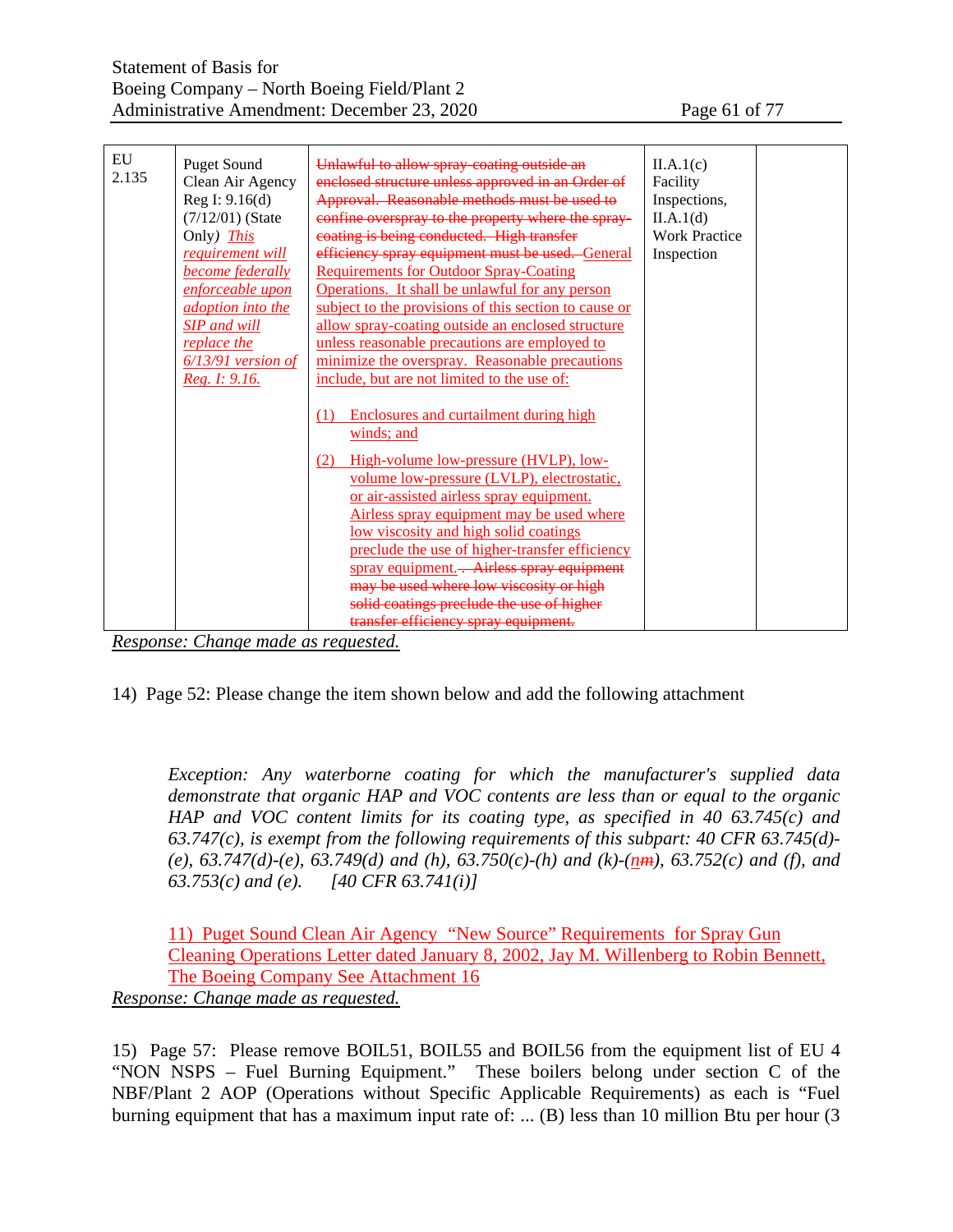million joules per second) burning natural gas, propane, or butane." BOIL51 is natural gas fired with a heat input rate of 1.5 million Btu per hour and, BOIL55 and BOIL56 are natural gas fired with heat input rates of 3.75 million Btu per hour.

*Response: BOIL51, BOIL55, and BOIL56 were all approved under a Notice of Construction Order of Approval. They therefore do not fit under the category of Operations without Specific Applicable Requirements. N change made to the AOP.*

EU 4.1 WAC 173-400- 050 (3/22/91) *This requirement will be superseded upon adoption of the 9/15/01 version of* WAC 173-400- 050 *into the SIP.* WAC 173-400-050 (9/15/01*)(State Only). This requirement will become federally enforceable upon adoption into the SIP and will replace the 3/22/9391 version of* WAC 173-400- 050) Shall not emit particulate matter in excess of 0.10 gr/dscf corrected to 7% O2 from fuel burning equipment and combustion sources. (Applies to the equipment that produces hot air, hot water, steam, or other heated fluids by external combustion of fuel, such as boilers and water heaters.)  $II.A.2(d)(v)$ Fuel Burning Equipment  $II.A.1(b)$ Complaint Response  $II.A.1(c)$ Facility Inspections These monitoring methods supersede the monitoring method for this requirement listed in I.A.3 EPA Method 5 (See 40 CFR Part 60, Appendix A, July 1, 2001)

16) Page 58: Please correct date in EU 4.3 as shown below.

*Response: Change made as requested.*

17) Page 68: Please add the following guidance document to the end of section I.B.6

#### **EXEMPTIONS, EXTENSIONS AND DETERMINATIONS GRANTED BY AGENCIES:**

| Source                       | Description                             |
|------------------------------|-----------------------------------------|
| Puget Sound Clean Air Agency | Notice of Construction Requirements for |
|                              | Scrubbers and Baghouses. Letter dated   |
|                              | October 10, 2001, Steve M. Van Slyke to |
|                              | Jade Hudson, The Boeing Company. See    |
|                              | Attachment 15.                          |

*Response: Change made as requested.*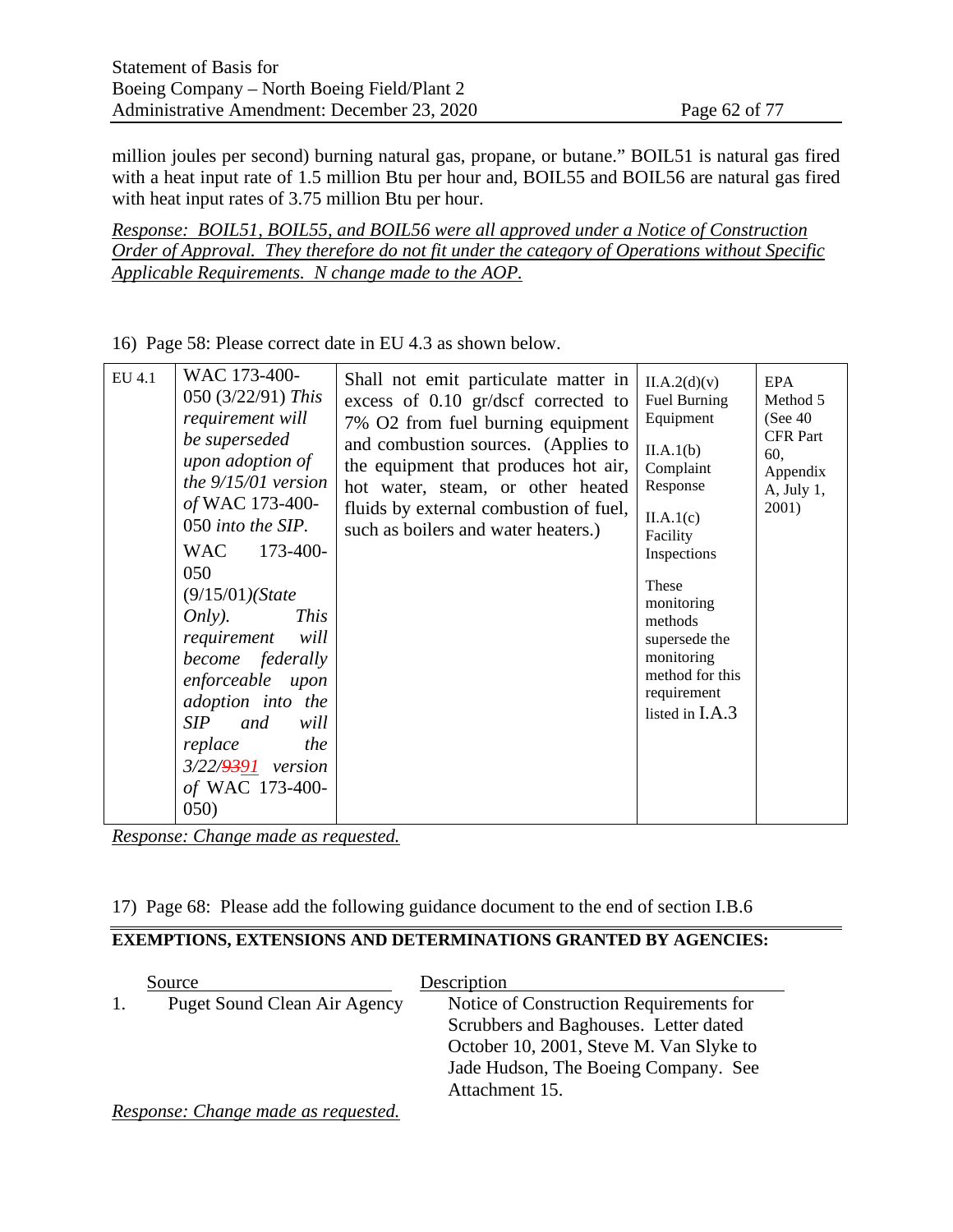18) Page 82: Please revise wood furniture table as shown below to include one other area where new wood furniture manufacturing activities might take place:

| Bldg.     | Col/Dr | <b>MSS/ID</b><br># | Order of<br>Approval<br># | Date<br><b>Installed</b> | <b>Source Description</b>                  |
|-----------|--------|--------------------|---------------------------|--------------------------|--------------------------------------------|
| $2 - 31$  |        |                    |                           |                          | <b>Facilities Carpentry</b><br><b>Shop</b> |
| 2-88      |        |                    | N/A                       |                          | Model Shop                                 |
| $3 - 365$ |        |                    | N/A                       |                          | Carpentry shop                             |
| $2 - 10$  |        |                    | <u>N/A</u>                |                          | <b>Mechanical Systems Lab</b>              |

*Response: Change made as requested.*

19) Page 87: Please add the following guidance document at the end of Section I.C.

#### **EXEMPTIONS, EXTENSIONS AND DETERMINATIONS GRANTED BY AGENCIES:**

|   | Source<br><b>Puget Sound Clean Air Agency</b> | Description<br>Solvent Metal Cleaner. Letter dated January<br>16, 2002, Steve M. Van Slyke to Neva<br>Welch, The Boeing Company. See Attachment 18.                   |
|---|-----------------------------------------------|-----------------------------------------------------------------------------------------------------------------------------------------------------------------------|
| 2 | <b>Puget Sound Clean Air Agency</b>           | A. Lee letter February 26, 1993 to J.<br>Johnston re Confirmation of Exemption<br>from PSAPCA O&M<br>Plan Requirements for Fume Hoods and Ovens.<br>See Attachment 17 |

*Response: The attachments were added as requested. However, the paraphrased description of Attachment 17 was modified slightly to include more of the content of the letter. The letter specifically states: "Puget Sound Clean Air Agency will not require record keeping regarding the operations and maintenance of fume hoods or ovens, unless a special condition or other regulatory requirement is imposed upon the specific fume hood or oven operation by this Agency."*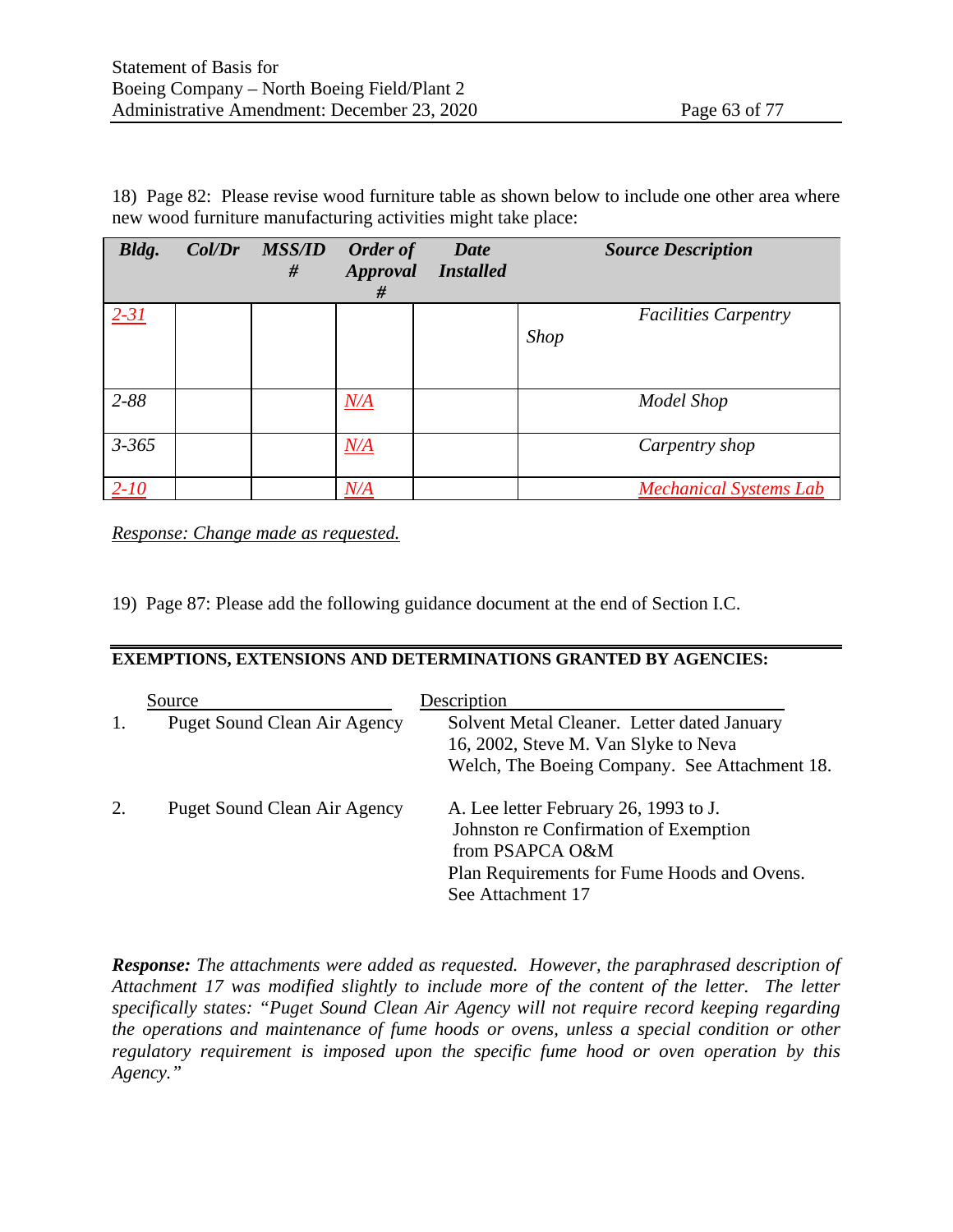20) Page 90: Please revise the wording as shown below:

#### *(c) Facility Inspections*

…If Boeing observes potential compliance problems for which there are no monitoring requirements under an applicable requirement and corrects that problem within 24 hours, Boeing does not need to report the deviation under V.M Compliance certifications or V.Q Reporting and does not need to record such action under Section V.O.1.4 of this permit…

*Response: Not all the requirements for which Boeing will be inspecting will have a direct citation to a regulation. One example of this is a piece of equipment that has a requirement stemming from an Order of Approval. Boeing will still need to observe for potential compliance problems with this requirement. The requested change was not made.* 

21) Page 90: Please revise the wording as shown below. This change is consistent with Everett's permit.

#### *(d) Work Practice Inspection*

… If Boeing observes potential compliance problems for which there are no monitoring requirements under an applicable requirement, and corrects that problem within 24 hours, Boeing does not need to report the deviation under Section V.M Compliance certifications or V.Q Reporting and does not need to record such action under Section V.O.1.4 of this permit, except that deviations from the spray gun cleaning requirements under 40 CFR 63.744(c) must be reported in the Aerospace NESHAP semi-annual report in accordance with Section V.Q.3(b)(3)…

*Response: Not all the requirements for which Boeing will be inspecting will have a direct citation to a regulation. One example of this is a piece of equipment that has a requirement stemming from an Order of Approval. Boeing will still need to observe for potential compliance problems with this requirement. The requested change was not made.* 

22) Page 92: Please add a footnote to Section II.A.2 as shown below to clarify the meaning of the terms monthly and weekly as they are used throughout II.A.2.

#### *(2) Specific Monitoring*

*In this section, if any equipment is not in use during the specified monitoring period, then no monitoring is required for that time period and the absence of monitoring is not a permit deviation.2*

*2 See Attachment 19 for clarification of weekly and monthly monitoring frequencies.*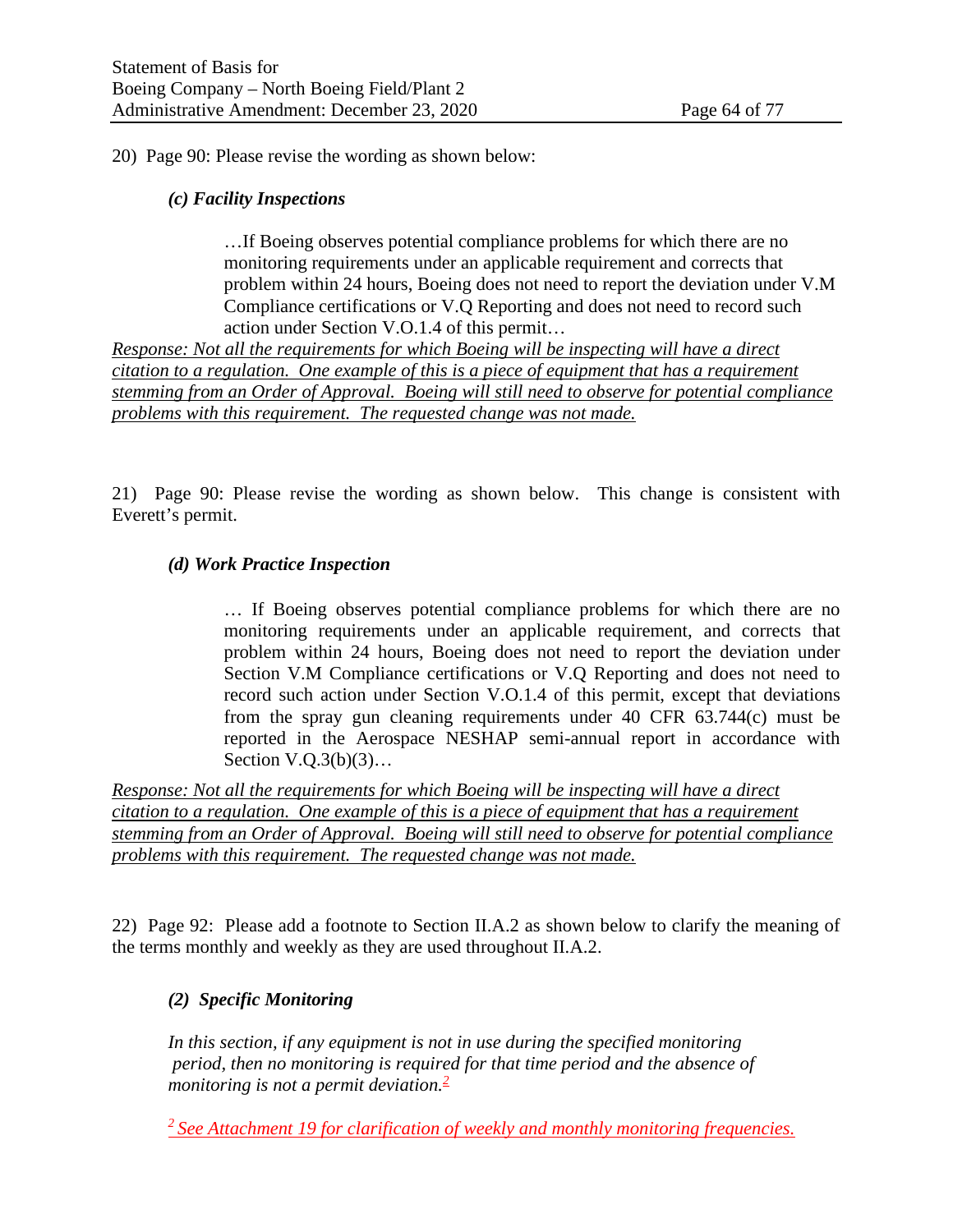*Response: Change made as requested.*

23) Page 95 – 98: Please change the following paragraph as it appears in II.A.2(d)(v), II.A.2(d)(vi), II.A.2(d)(viii) as shown below. This change clarifies when corrective action must be taken or when an opacity test must be performed. The suggested language is consistent with section II.A.1(a).

> *Observe for a minimum of 15 minutes, or until visible emissions have been observed for a total of 45 seconds, whichever is a shorter period. If visible emissions other than uncombined water are observed from a single unit or activity lasting longer than 45 seconds during a 15 minute interval, NBF/Plant 2 may continue to observe visible emissions for an additional 45 minutes or until visible emissions have been observed for a total of 3 minutes in the hour, whichever is a shorter period. If visible emissions are observed for a total of 3 minutes during the 60 minute observation, or if visible emissions have been observed for a total of 45 seconds during the 15 minute observation and NBF/Plant 2 did not elect to continue the visible emission inspection as described above, NBF/Plant 2 shall, as soon as practicable but within 24 hours of the initial observation either…*

*Response: Change made as requested.*

24) Page 98-101: Boeing NBF/Plant 2 has ceased all Process Tankline Operations and removed the associated equipment from the facility. In order to remove section II.A.2(d)(viii)'s "Scrubber" for Metal Finishing Tankline" monitoring obligations while maintaining the AOP numbering system, please change the language in Section II.A.2(d)(viii) to "RESERVED."

*Response: Change made as requested.*

25) Page 126: In Section V.O.3(e), please change the citation V.O.(2) to V.O.1. V.O.2 refers to the Annual Emission Inventory and is the incorrect reference in this context.

*Response: Change made as requested.*

26) Page 128: Please change the Paraphrased Frequency in Section V.Q. 6 for the periodic startup, shutdown, malfunction reports  $(40 \text{ CFR } 63.10(d)(5)(i))$  as shown below. This is consistent with the underlying rule as well as Section V.Q.3(e) of the permit.

*Semiannually, by August 30th for the reporting period of January through June and by February 28th for the reporting period of July through December. Consistent with V.Q.1(b) Deviation Reports. Response: Change made as requested.*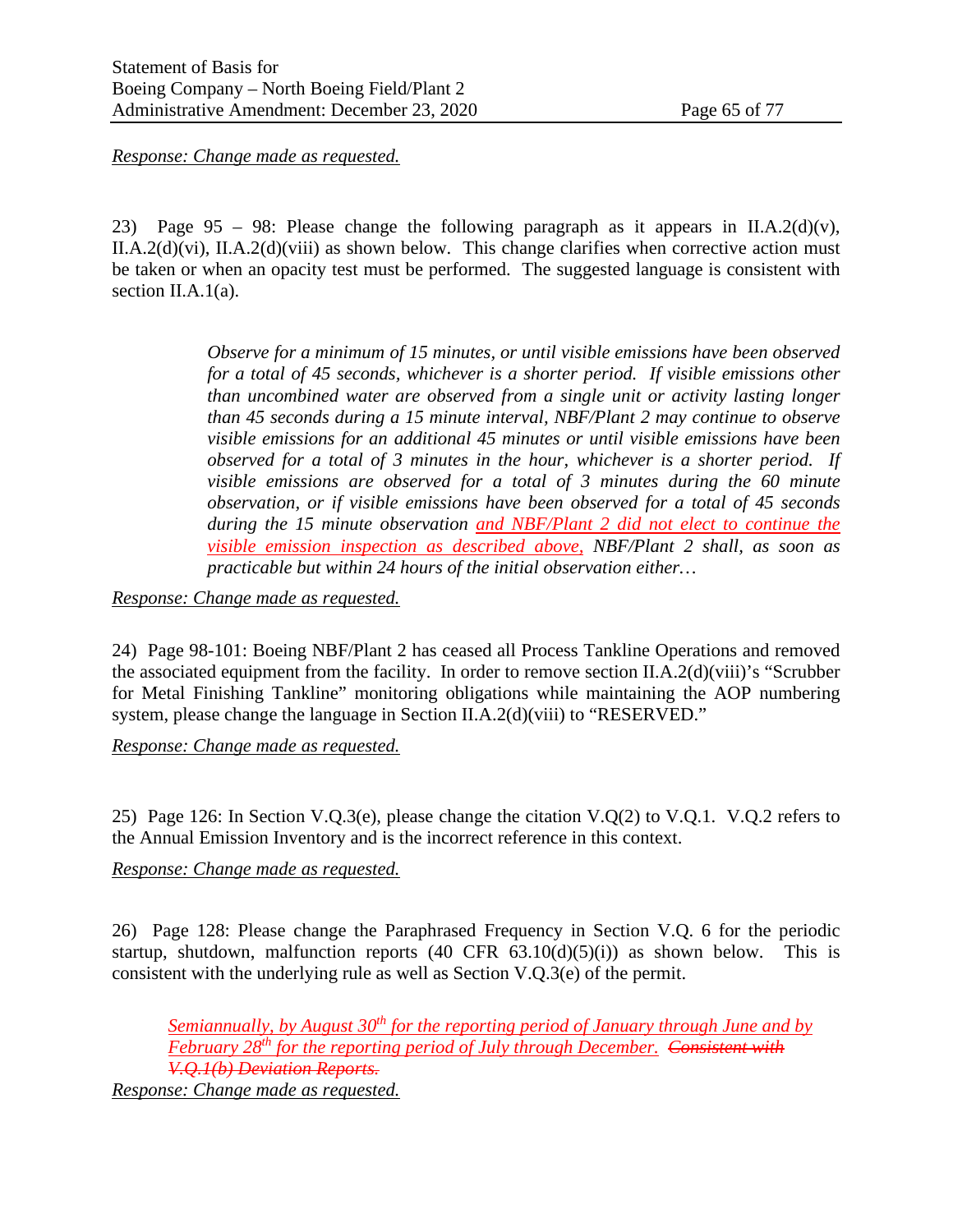#### 27) Page 133: Please add the following to section V.7 Notification Requirements.

| N. 12 | WAC 173-401- | 11/4/93 | <b>Notice</b>      | ΩŤ | Emergency Within 2 days of |                              |  |
|-------|--------------|---------|--------------------|----|----------------------------|------------------------------|--|
|       | 645(d)       |         | (V.R. Emergencies) |    |                            | exceeding emission<br>limits |  |

*Response: Change made as requested.*

28) Page 147: Please add the following to the list of Attachments.

16 Jay M. Willenberg letter dated January 18, 2002 to Robin Bennett re "New Source" Requirements for Spray Gun Cleaning Operations.

*17 A. Lee letter February 26, 1993 to J. Johnston re Confirmation of Exemption from PSAPCA O&M Plan Requirements for Fume Hoods and Ovens.*

*18 Steve Van Slyke letter dated January 16, 2002 to Neva Welch re Solvent Metal Cleaner rule Interpretation.*

*19 A McIntyre email January 2, 2003 to J. Fosberg re Meaning of "month" and "week" requested December 18, 2002.*

*Response: Attachments were added as requested. The description of the 1993 A. Lee letter was modified to more closely follow the content of the letter.* 

## Comments to the NBF/Plant 2 Draft Statement of Basis

1) Page 8: Please make the following changes (shown in redlined text) to Requirement EU  $2.131. -$ 

Added II.A.1(c) Facility Inspections to MM&R and clarified that the monitoring method supersedes the monitoring method for Regulation I, Section 9.20 requirement listed in I.A.9.

*Response: Change made as requested.*

2) Page 10: Please make the following changes (shown in redlined text) to II.A.1(a). –

Clarified that for purposes of complying with the quarterly opacity monitoring required by Section II.A.1(a), Boeing is only required to correct visible emissions if observed during the a quarterly inspection monitoring. (However, visible emissions may still be a deviation of the underlying applicable requirement). Added that in addition to eliminating visible emissions, Boeing could instead demonstrate compliance using the reference method. Added - "All observations using the opacity reference test method shall be reported according to V.Q.4 Method 9A Reports."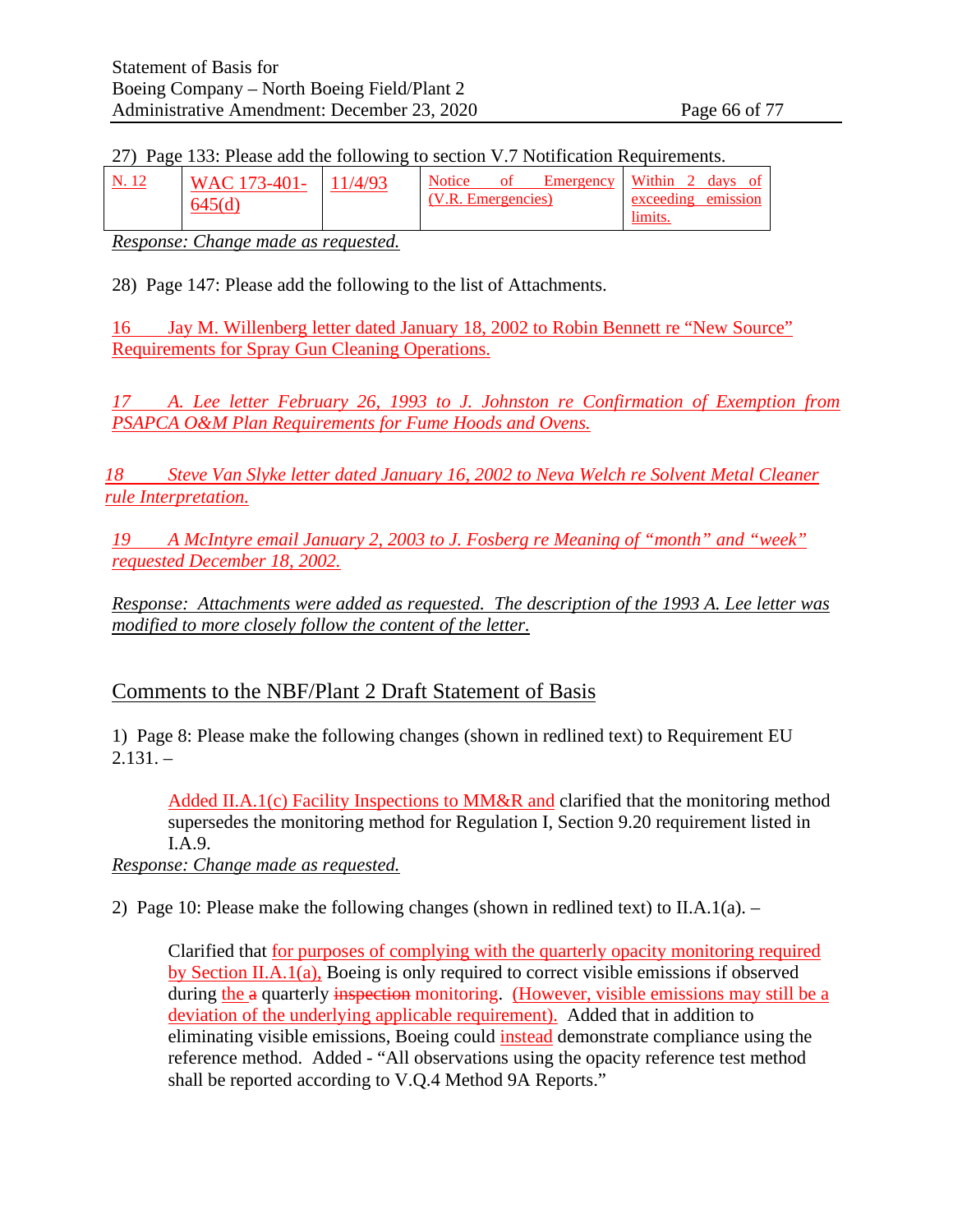*Response: Change made as requested except that the word "inspection" was not changed to "monitoring". Section II.A.1(a) requires that Boeing conduct inspections. Therefore, the word "inspection" is correct in this case.*

3) Page 10: Please make the following changes (shown in redlined text) to II.A.1(b). –

Clarified that if Boeing cannot correct possible compliance problems with in 24 hours and reportsed the potential problem according to Section V.Q.5, it would not be a deviation of the monitoring method. However, it may be a deviation of the underlying applicable requirement and not taking action as described would be a permit deviation. *Response: Change made as requested.*

4) Page 10: Please make the following changes (shown in redlined text) to  $II.A.1(c)$ . –

Clarified that if Boeing cannot correct possible compliance problems with in 24 hours and reportsed the potential problem according to Section V.O.5, it would not be a deviation of the monitoring method. However, it may be a deviation of the underlying applicable requirement. Clarified that the monitoring method only applies to applicable requirements for which it is an applicable monitoring method. Added *"If NBF/Plant 2 observes potential compliance problems for which there are no monitoring requirements under an applicable requirement and corrects that problem within 24 hours, NBF/Plant 2 does not need to report the deviation under Section V.M. Compliance certifications or V.Q Reporting and does not need to record such action under Section V.O.1.4 of this permit."*

*Response: Change made as requested.*

5) Page 11: Please make the following changes (shown in redlined text) to II.A.1(f).  $-$ 

Clarified that if Boeing cannot correct possible compliance problems with in 24 hours and reportsed the potential problem according to Section V.Q.5, it would not be a deviation of the monitoring method. However, it may be a deviation of the underlying applicable requirement. Clarified that the monitoring method only applies to applicable requirements for which it is an applicable monitoring method.

*Response: Change made as requested.*

6) Page 11: Please make the following changes (shown in redlined text) to II.A.2(d)(i).  $-$ 

Clarified that if Boeing cannot correct possible compliance problems with in 24 hours and reportsed the potential problem according to Section V.Q.5, it would not be a deviation of the monitoring method. However, it may be a deviation of the underlying applicable requirement.

#### *Response: Change made as requested.*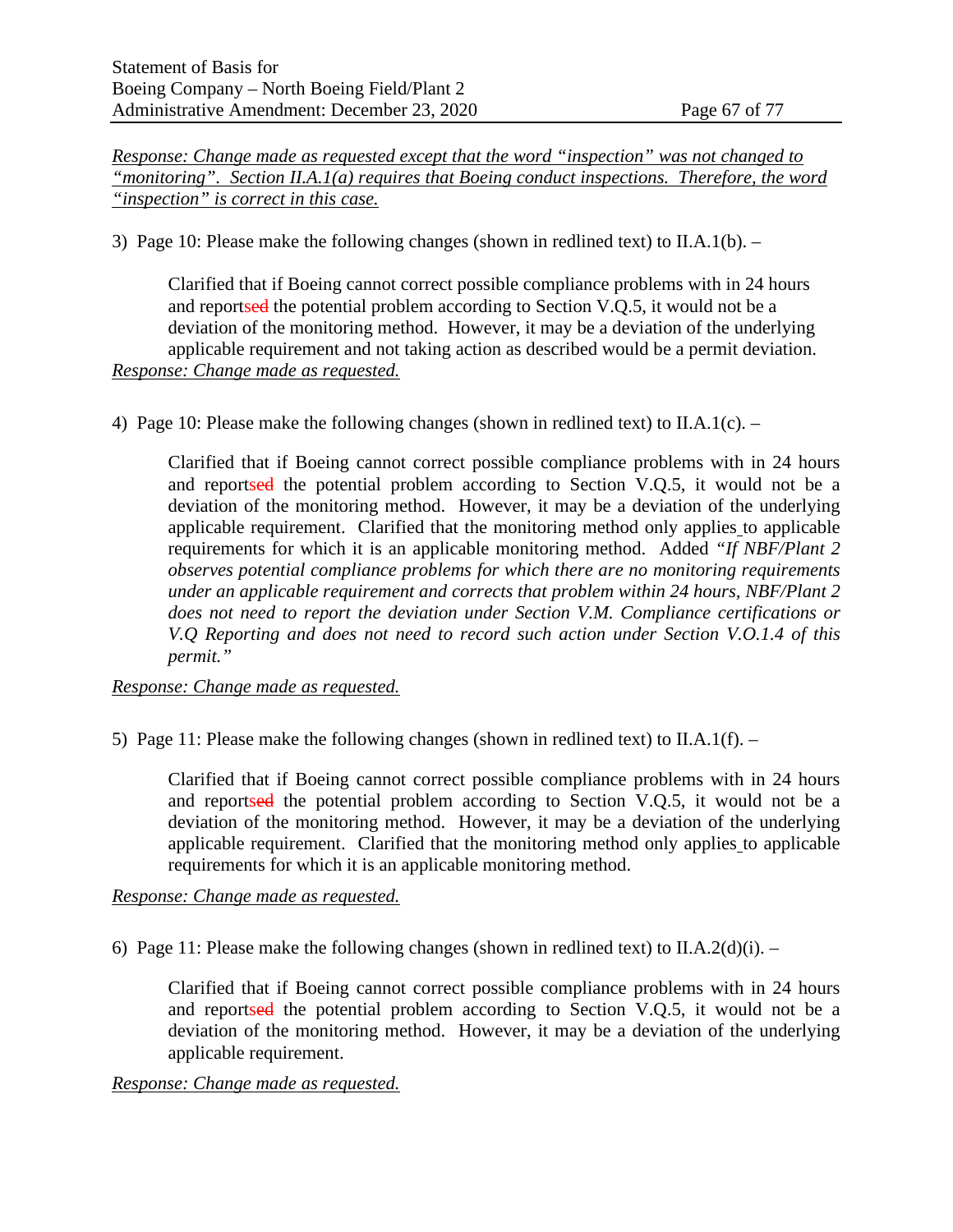7) Page 11: Please make the following changes (shown in redlined text) to II.A.2(d)(iii). –

Clarified that if Boeing cannot correct possible compliance problems with in 24 hours and reportsed the potential problem according to Section V.Q.5, it would not be a deviation of the monitoring method. However, it may be a deviation of the underlying applicable requirement.

*Response: Change made as requested.*

- 8) Page 11: Please make the following changes (shown in redlined text) to II.A.2(d)(v).
	- Added when natural gas is not available or is not being used due to economic reasons, NBF/Plant 2 shall check for visible emissions within 24 hours each time that it burns fuel oil or Jet A during daylight hours and at least once per week if it burns fuel oil or Jet A fuel for more that seven consecutive days. that the monitoring for visible emission while burning oil is not required during periods when natural gas is a reasonable option, such periods include testing, training, and calibration. Added that for purposes of complying with the visible emission monitoring required by Section II.A.2(d)(v), under this monitoring method, Boeing only has to take action if Boeing observes visible emissions during required monitoring (However, visible emissions may still be a deviation of the underlying applicable requirement). Added that in addition to eliminating visible emissions, Boeing could instead demonstrate compliance using the reference method. Added - *"All observations using the opacity reference test method shall be reported according to V.Q.4 Method 9A Reports."*

*Response: Change made as requested.*

9) Page 11-12: Please make the following changes (shown in redlined text) to II.A.2(d)(vi).  $-$ 

Clarified that for purposes of complying with the visible emission monitoring required by Section II.A.2(d)(vi), under this monitoring method, Boeing only has to take action if Boeing observes visible emissions during required monitoring (However, visible emissions may still be a deviation of the underlying applicable requirement). Added that in addition to eliminating visible emissions, Boeing could instead demonstrate compliance using the reference method. Added - *"All observations using the opacity reference test method shall be reported according to V.Q.4 Method 9A Reports."*  Clarified that if Boeing cannot correct possible compliance problems with in 24 hours and reportsed the potential problem according to Section V.O.5, it would not be a deviation of the monitoring method. However, it may be a deviation of the underlying applicable requirement.

*Response: Change made as requested.*

10) Page 12: Please make the following changes (shown in redlined text) to II.A.2(d)(viii). –

Clarified that Boeing must take corrective actions if Boeing identifies a potential compliance problem with respect to an applicable requirement for which that method is an applicable monitoring method. Clarified that if Boeing cannot correct possible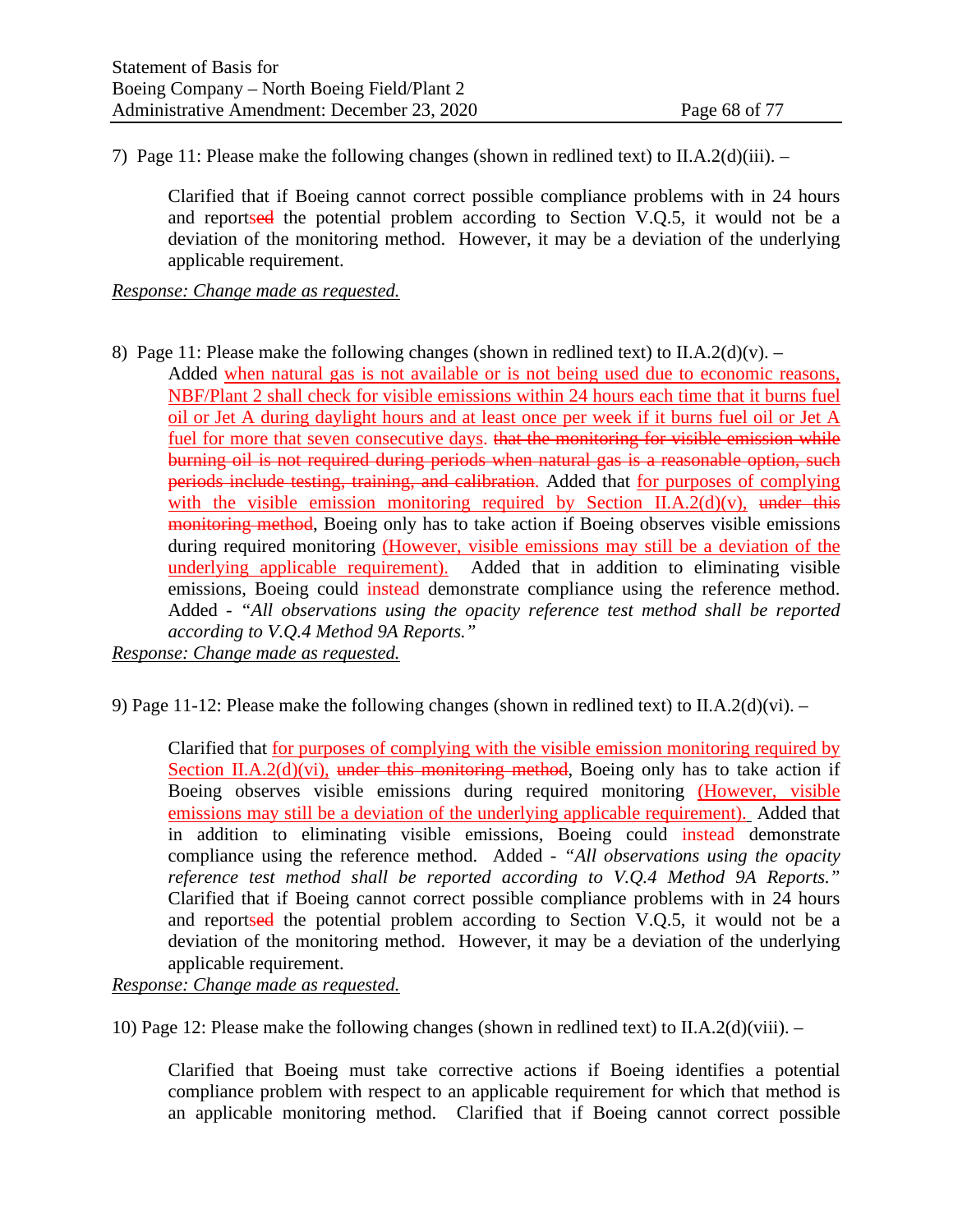compliance problems with in 24 hours and reportsed the potential problem according to Section V.Q.5, it would not be a deviation of the monitoring method. However, it may be a deviation of the underlying applicable requirement. Added that in addition to eliminating visible emissions, Boeing could instead demonstrate compliance using the reference method. Added - *"All observations using the opacity reference test method shall be reported according to V.Q.4 Method 9A Reports"*.

*Response: Change made as requested.*

11) Page 13: Please make the following changes (shown in redlined text) to 4. Compliance History.

The Puget Sound Clean Air Agency has inspected both North Boeing Field and Plant 2 at least annually since 1986. The compliance history for NBF/Plant 2 since from August 1996 to 2001 is summarized below. Compliance documents are listed by emissions unit or other appropriate category groups in chronological order. The Agency considers all the matters listed below closed and there are no outstanding enforcement issues. The Puget Sound Clean Air Agency has no record of receiving any odor or nuisance complaints regarding NBF/Plant 2.

#### *Response: Change made as requested.*

12) Page 20: Please make the following changes (shown in redlined text) to the fourth paragraph on page 20. –

Boeing argued that the original wording would require Boeing to make daily Method 9A observations on any unit that often had visible emission, yet complied with all applicable requirements. The Puget Sound Clean Air Agency agrees that if Ecology Method 9A demonstrated compliance, additional monitoring would not be necessary to demonstrate compliance with the opacity requirements ountil the next required monitoring.

*Response: Changed reference for sampling method from Method 9 to Method 9A. The word "ontil" was already changed to "until", so further changes didn't need to be made to this word.*

13) Page 21: Please make the following changes (shown in redlined text) to the second paragraph of 5.2.2 Requirement I.A.2. –

The monitoring method is based on quarterly visual inspections of the facility for visible emissions, complaint response, and facility wide inspections. Opacity monitoring asis a surrogate to performing a Method 5 test with NBF/Plant 2 taking corrective action if any visible emissions are noted. As with Requirement I.A.1, the Puget Sound Clean Air Agency has determined through its inspections and permitting that it is unlikely that NBF/Plant 2 will have any visible emissions or exceed the particulate limit. Recording of visible emissions is not necessarily a deviation of the particulate concentration standard because the threshold for observing visible emissions occurs at a particulate concentration of less than 0.05 gr/dscf. However, failure to take timely corrective action,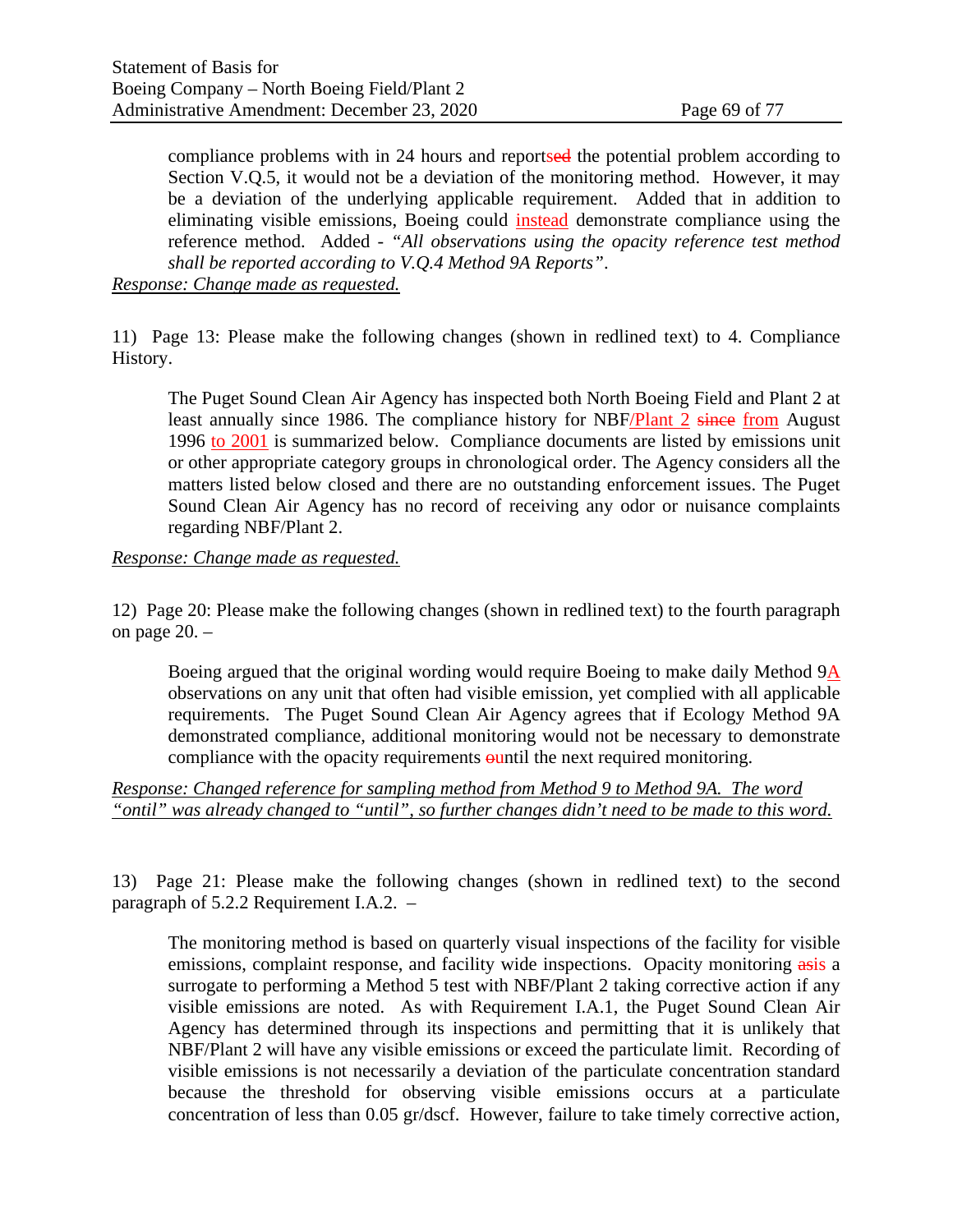as defined by the O&M Plan, is a deviation from the specific permit requirement and must be reported to the Puget Sound Clean Air Agency. Taking corrective action does not relieve NBF/Plant 2 from the obligation to comply with the particulate concentration standard itself. The Puget Sound Clean Air Agency has determined that the monitoring should be quarterly for the reasons listed above in Section 5.2.2

*Response: Change made as requested.*

14) Page 28-29: Please make the following changes (shown in redlined text) to 5.3.1 EU-1 Chemical Process Tankline Operations –

Boeing no longer performs this operation at the facility and has removed all associated equipment. The emission unit and monitoring has been "Reserved" in order to preserve the numbering system in the AOP. Or remove this section if it is removed from the AOP.

*Response: Change made as requested. In addition, the requirements written in the section have been removed.*

15) Page 30: Please remove the following from the equipment list. This unit is covered under EU 3

| Bldg.     | Col/Dr | <i>MSS/ID</i><br># | Order of<br>Approval<br># | Date<br><i>Installed</i> | <b>Source Description</b> | Aerospace<br><b>NESHAP</b><br>Coatings with<br>Inorganic<br>HAP Used in<br>Unit? |
|-----------|--------|--------------------|---------------------------|--------------------------|---------------------------|----------------------------------------------------------------------------------|
| $2 - 122$ | ₽7     | <b>PB0020</b>      | 4374                      | <b>1992</b>              | Spray cleaning booth*     |                                                                                  |

*Response: Change made as requested.*

16) Page 35: Please remove BOIL51, BOIL55 and BOIL56 from the equipment list of EU 4 "NON NSPS – Fuel Burning Equipment." These boilers belong under section C of the NBF/Plant 2 AOP (Operations without Specific Applicable Requirements) as each is "Fuel burning equipment that has a maximum input rate of: ... (B) less than 10 million Btu per hour (3 million joules per second) burning natural gas, propane, or butane." BOIL51 is natural gas fired with a heat input rate of 1.5 million Btu per hour and, BOIL55 and BOIL56 are natural gas fired with heat input rates of 3.75 million Btu per hour.

*Response: BOIL51, BOIL55, and BOIL56 were all approved under a Notice of Construction Order of Approval. They therefore do not fit under the category of Operations without Specific Applicable Requirements. This change was not made.*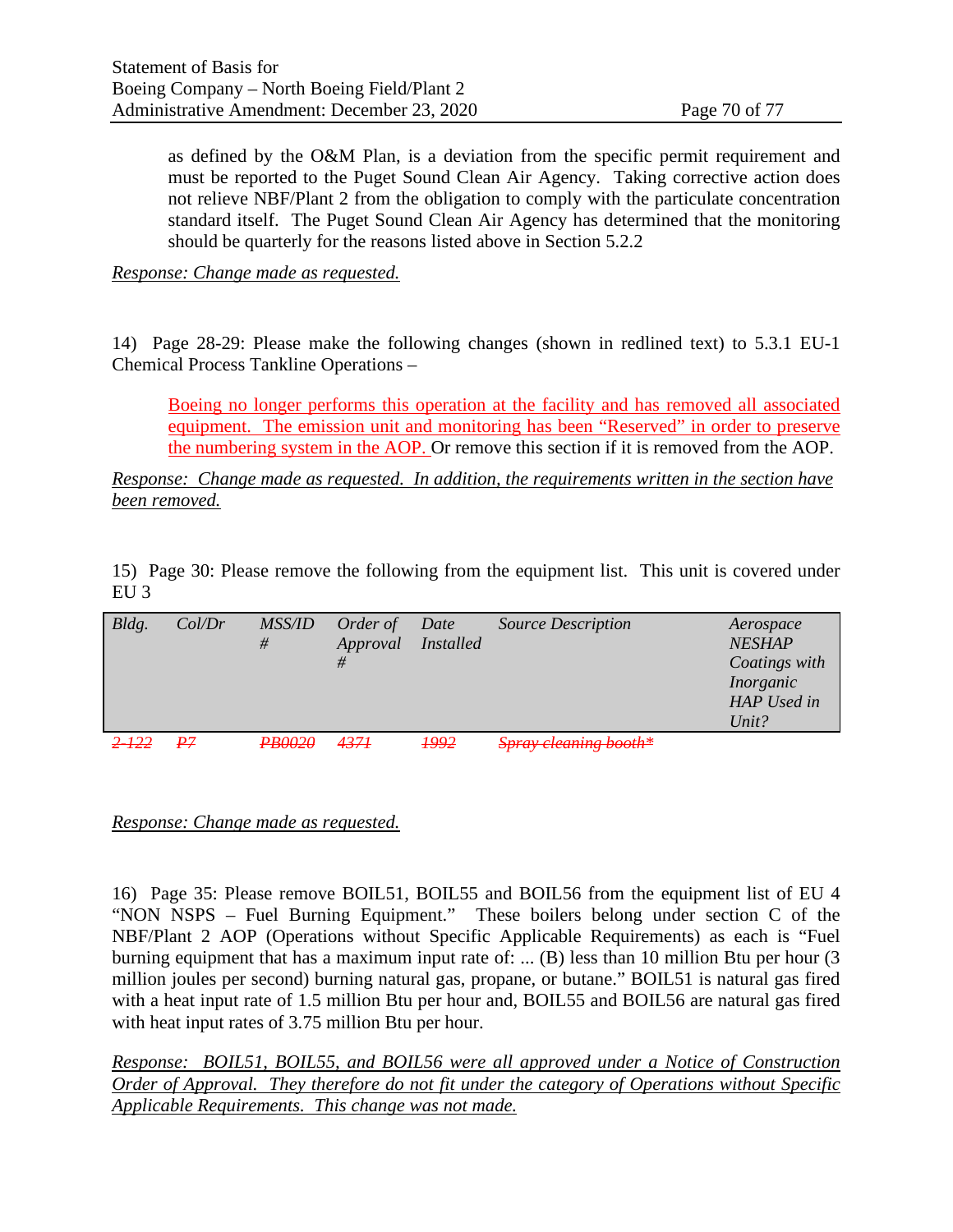17) Page 42: Please update the locations where wood furniture manufacturing takes place.

The manufacture of wood furniture takes place at the following locations at the NBF/Plant 2 facility:

- Facilities Carpentry Shop (building 2-31)
- Model Shop (building 2-88)
- Mechanical Systems Lab (building 2-10)
- Carpentry Shop (building 3-365)

*Response: Change made as requested.*

18) Page 43: Please make the following changes (shown in redlined text) to 6. Monitoring, Maintenance, and Recordkeeping Procedures. –

Except for the testing required under Section II.A.2(m) of the permit (Periodic Performance Source Test), the tests performed to satisfy the requirements of any monitoring method under Section II of this permit are monitoring tests and are not considered "compliance tests" for purposes of Section V.N.1(iii) of the permit. Hence, Boeing is not required to provide Puget Sound Clean Air Agency with advance notification of the most monitoring even if that monitoring is a reference method like Ecology Method 9A. For example, if Boeing observed visible emissions and then performed a Method 9A observation, the results of that observation can be used to demonstrate compliance test even if Boeing did not notify the Agency.

Many of the procedures in Section II of the permit are grouped according to types of activities or the Boeing organizational unit responsible for performing the procedure. For example, the activities in Section II.A.2 $\left(\text{ed}\right)$  Equipment Maintenance are normally performed by maintenance personnel while the other activities in Section II.A of the permit are normally performed by operators or environmental staff. For example, maintenance staff checks to see that the pressure drop gauge on a spray booth is operating properly and that the acceptable ranges are marked, but the operator is responsible for logging the pressure drop.

*Response: Change made as requested.*

19) Page 43: Please make the following changes (shown in redlined text) to 6.1 Opacity Monitoring. –

Section II.A.1(a) requires that Boeing conduct quarterly inspections of the facility for visible emissions. If during one of these inspections, Boeing observes visible emissions, Boeing can eliminate the visible emissions, determine if the emissions last more than three minutes, or determine the opacity using the reference method. If Boeing determined opacity using the reference method, Boeing must report to Puget Sound Clean Air Agency. It would not be a deviation of the emission standard if Boeing eliminated the visible emissions with in 24 hours, the visible emissions did not last more than 3 minutes, or if opacity was determined to be less than the standard using the reference method. However, noting visible emissions during a quarterly inspection and taking no action would be a deviation of the monitoring method.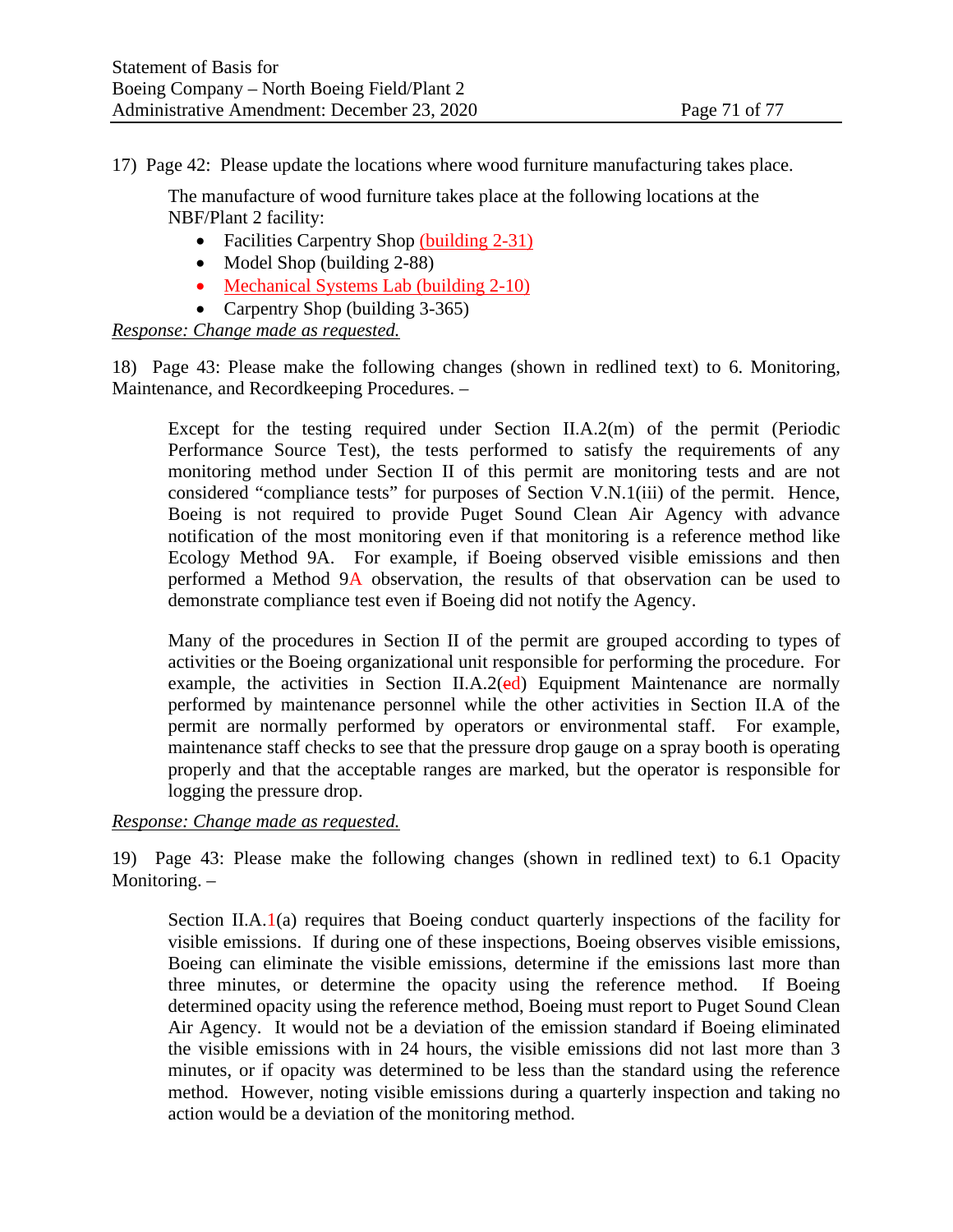*Response: Change made as requested.*

If you have any questions, please contact Gary May at 206-544-2363, or me as shown below.

Sincerely,

Michael Verhaar Environmental Affairs Manager 737/757 Airplane Programs E-1370, M/C 63-41 (425) 237-9228

#### *11. 3 Additional changes from discussion with Boeing*

Changes have been made to Section IV of the AOP due to additional discussions with Boeing. The email below details these changes.

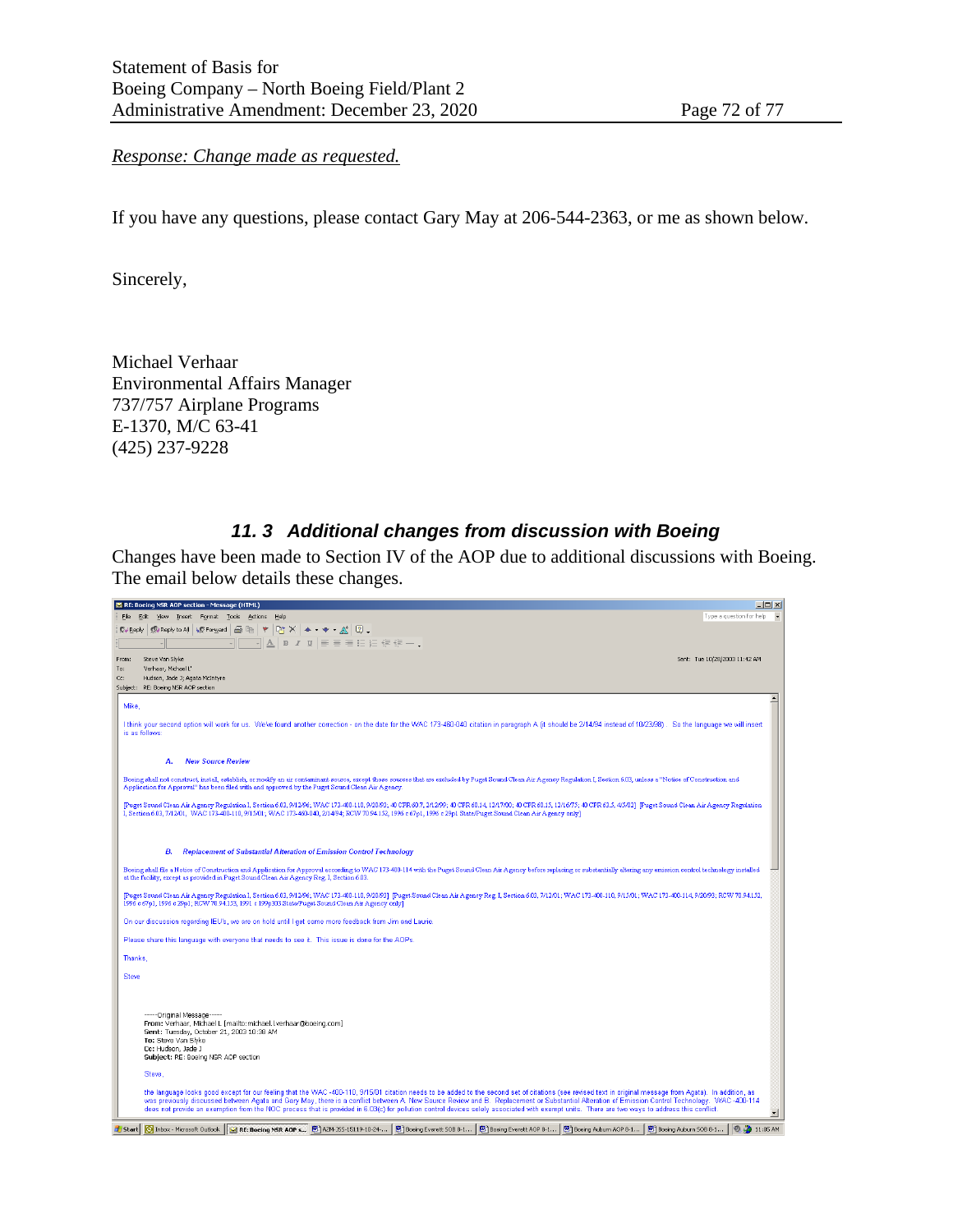October 31, 2003: Additional changes were made after discussion with Gary May, Boeing, about a paint curing oven and laser operations that received Notice of Construction Orders of Approval but haven't yet been added to the Air Operating Permit. This equipment was permitted under Orders of Approval No. 4371 and No. 4357 respectively. Paint curing and laser operations were added to the Air Operating Permit. The additions of the curing oven and laser operations to the Air Operating Permit are administrative in nature.

#### *11. 4 Additional comments by Boeing*

Following Email was received by Agata McIntyre from Gary May, Boeing, on November 17, 2003.

Agata, Comments to the Propsed NBF/Plant 2 AOP

Page 43: Please correct the EU numbers as shown below

(a) PSD 90-04 and NOC Order of Approval 3560 Requirement Nos. EU 2.108 through 2.116 are the PSD 90-04 and Order of Approval No. 3560 permit conditions that apply to the Bldg. 3-380 paint hangar.

*Response: As requested, the heading for this group of requirements was modified from "Requirement Nos. EU 2.108 through 2.117 are the PSD 90-04 and Order of Approval No. 3560 permit conditions that apply to the Bldg. 3-390 paint hanger" to Requirement Nos. EU 2.108 through 2.116 are the PSD 90-04 and Order of Approval No. 3560 permit conditions that apply to the Bldg. 3-390 paint hanger"*

Page 55: Please remove BOIL51, BOIL55 and BOIL56 from the equipment list of EU 4 "NON NSPS - Fuel Burning Equipment." These boilers belong under section C of the NBF/Plant 2 AOP (Operations without Specific Applicable Requirements) as each is "Fuel burning equipment that has a maximum input rate of: ... (B) less than 10 million Btu per hour (3 million joules per second) burning natural gas, propane, or butane." BOIL51 is natural gas fired with a heat input rate of 1.5 million Btu per hour, and BOIL55 and BOIL56 are natural gas fired with heat input rates of 3.75 million Btu per hour.

| 2-15 S. End                           | RE0021 |                                  |                                                   |           |  |                                                                                                                      |                                                                                                                     |
|---------------------------------------|--------|----------------------------------|---------------------------------------------------|-----------|--|----------------------------------------------------------------------------------------------------------------------|---------------------------------------------------------------------------------------------------------------------|
|                                       |        |                                  |                                                   |           |  |                                                                                                                      |                                                                                                                     |
| 2-15 S. End                           |        |                                  |                                                   |           |  |                                                                                                                      |                                                                                                                     |
|                                       |        |                                  |                                                   |           |  |                                                                                                                      |                                                                                                                     |
|                                       |        |                                  |                                                   |           |  |                                                                                                                      |                                                                                                                     |
| natural gas fired, PS-300 backup fuel |        |                                  |                                                   |           |  |                                                                                                                      |                                                                                                                     |
|                                       |        |                                  |                                                   |           |  |                                                                                                                      |                                                                                                                     |
|                                       |        |                                  |                                                   |           |  |                                                                                                                      |                                                                                                                     |
|                                       |        |                                  |                                                   |           |  |                                                                                                                      |                                                                                                                     |
|                                       |        | Bldg. Col./Dr. MSS/ID#<br>RE0021 | Order of<br>natural gas fired, PS-300 backup fuel | Installed |  | Approval # Date Source<br>$3-374$ ---- BOIL54 Req. 1986 B&W 76.6 MMBTU/hr<br>3-801 BOIL51 4861 1991 Bryan CL-150 1.5 | 5208 1986 Boilers #1 and 2:<br>5208 1989 Boilers #3 and 4; 80<br>$3-374$ ---- BOIL53 Req. 1986 Keeler 52.5 MMBTU/hr |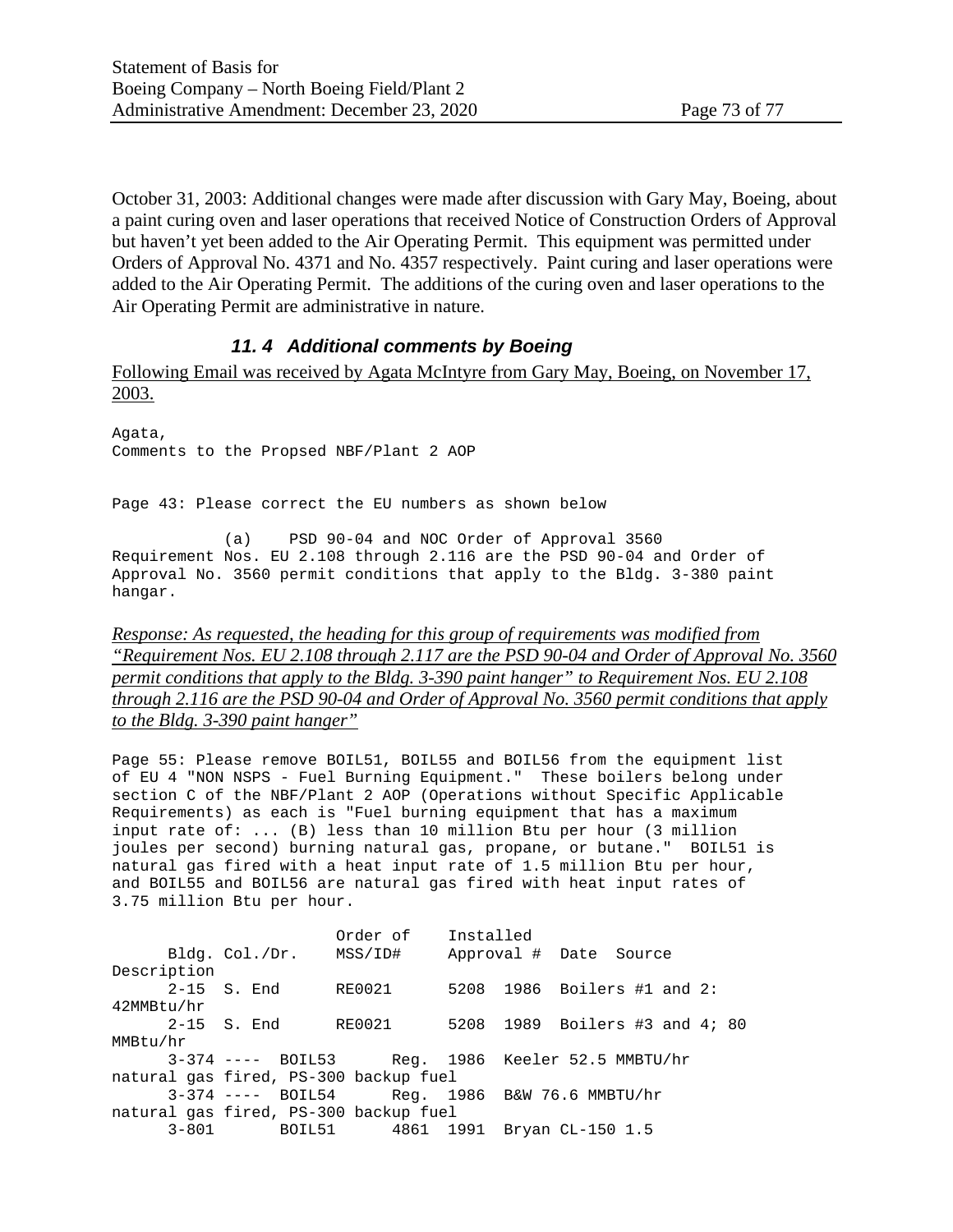MMBtu/hr natural gas fired<br>3-800 BOIL55 & BOIL55 & BOIL56 3825 1991 2 Bryan Steam Corp. 3.75 MMBtu/hr natural gas fired

If not removed please explain in the SOB why the Agency believes BOIL51, BOIL55, and BOIL56 need to be listed in NON NSPS - Fuel Burning Equipment when the units clearly meet the definition in Section C "Fuel burning equipment that has a maximum input rate of: ... (B) less than 10 million Btu per hour (3 million joules per second) burning natural gas, propane, or butane."

*Response: This same comment was made previously by Mr. Verhaar, Boeing, in a letter dated July 16, 2003. This letter was submitted as a public comment to the NBF/Plant 2 AOP during the 30 day AOP public comment period. As discussed earlier in this Statement of Basis, the Agency responded to this comment by saying: "BOIL51, BOIL55, and BOIL56 were all approved under a Notice of Construction Order of Approval. They therefore do not fit under the category of Operations without Specific Applicable Requirements. No change made to the AOP." The Agency response remains the same as that made to Mr. Verhaar's identical comment during the 30-day public comment period.*

Page 124: Please insert "conducted as a requirement of this permit" as shown in red below 1. Method 9A Reports NBF/Plant 2 shall report to the Puget Sound Clean Air Agency results of all opacity monitoring using Ecology Method 9A conducted as a requirement of this permit within 30 days after the end of the month that the measurement occurred. These reports will be certified in

accordance with V.Q.1.(c) at least semi-annually. [WAC 173-401-615(3)(a), 11/4/1993]

*Response: Boeing asked that the term "conducted as a requirement of this permit" be added. The Agency feels that this addition is redundant. Method 9A reports need to be treated as described in Section V.Q.4 only in those cases when Section V.Q.4 is called out as being an applicable requirement. No change made to the AOP.*

\_\_\_\_\_\_\_\_\_\_\_\_\_\_\_\_\_\_\_\_ Gary May Environmental Engineer Airplane Programs SHEA 206-544-2363 phone 206-797-6530 pager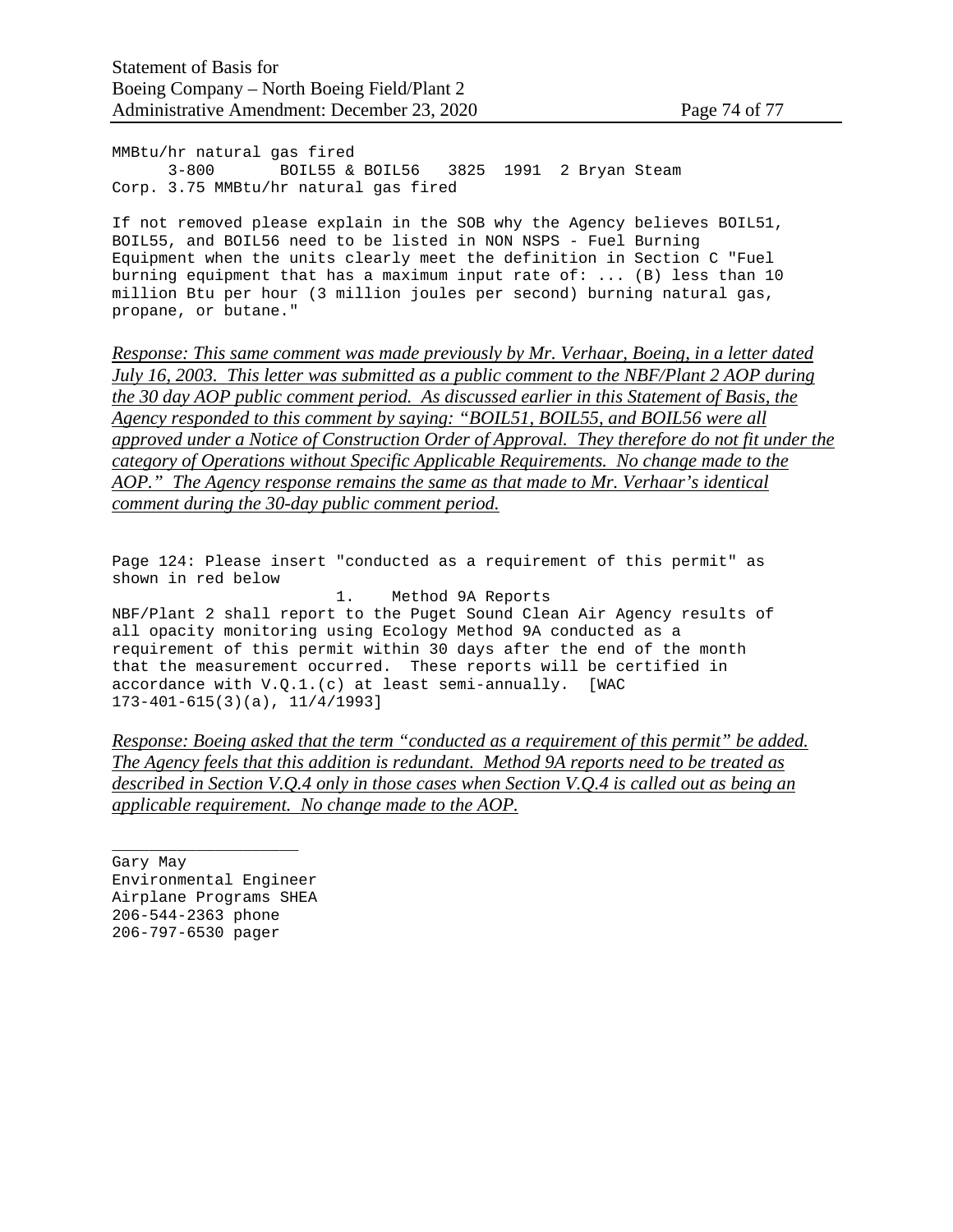# **12. ADMINISTRATIVE PERMIT AMENDMENTS (WAC 173-401-720)**

On July 2, 2004, the Puget Sound Clean Air Agency received a letter from Mr. Michael Verhaar, Boeing, requesting an administrative permit amendment to update the telephone number and title of the NBF/Plant 2 facility responsible official. (Note that the specific person listed as the responsible official did not change, just the telephone number and title of the person.) Ms. Carolyn Corvi, the responsible official for the NBF/Plant 2 air operating permit, signed this request.

The Agency reviewed the request and agreed that the requested changes meet the criteria for administrative permit amendments in WAC 173-401-720(1)(b).

As requested by Boeing, changes were made to the cover page of the air operating permit to update the telephone number and title of the responsible official. The telephone number was changed from (425) 237-7674 to (425) 965-9000. The title of the responsible official was changed from VP 737/757 Program to Vice President.

# *12. 1 October 13, 2004 change*

On October 13, 2004, the Puget Sound Clean Air Agency received a letter from Mr. Michael Verhaar at Boeing requesting an Administrative Permit Amendment to the title page of the Air Operating Permit. The changes to the title page include:

- Change the site contact from Mr. Gary May to Mr. Michael Verhaar
- Change the site contact phone number from (206) 544-2363 to (425) 237-9923, and
- Change the site contact fax number from  $(206)$  544-1561 to  $(425)$  237-4464

Ms. Carolyn Corvi, the responsible official for the Boeing Renton air operating permit, signed this request. The Agency reviewed the request and agreed that the changes meet the criteria for administrative permit amendments in WAC 173-401-720(1)(b).

As requested by Boeing, changes were made to the cover page of the air operating permit to update the site contact, telephone number, and fax number.

On Nov. 8, 2004 the Puget Sound Clean Air Agency received the following email from Guy Moellendorf of Boeing, asking that the mail code for the facility also be changed. This change was made to the cover page of the Air Operating permit as requested by Boeing.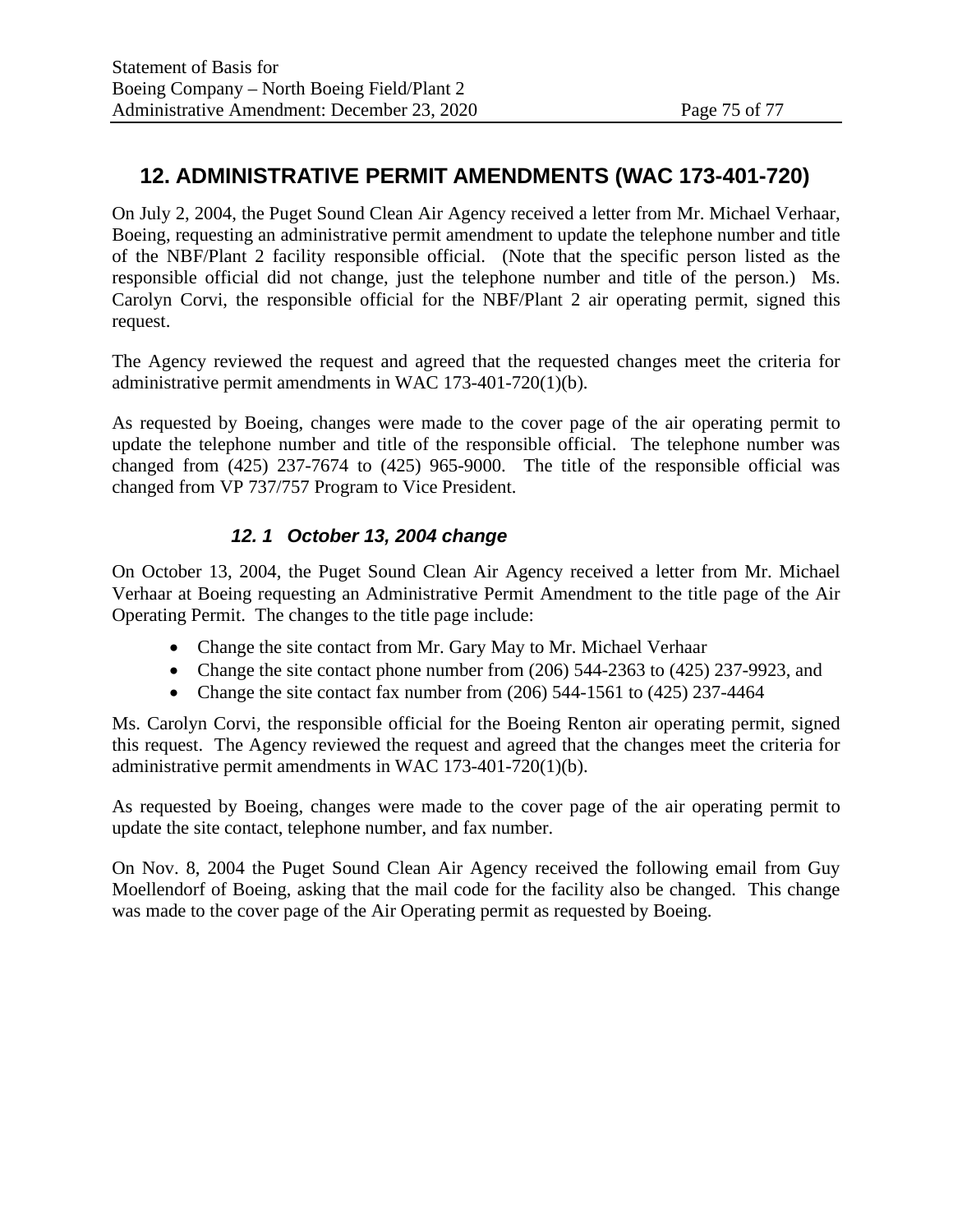

#### *12. 2 May 10, 2005*

On May 9, 2005 the Agency received a complete (including fee) administrative permit amendment request to change the name of the responsible official for this plant from Carolyn Corvi - General Manager, 737/757 Airplane Program, to Mark Jenkins, Vice President- General Manager, 737 Airplane Production. Per our review, Mr. Jenkins meets the requirements for a responsible official. Boeing also requested that the mailing code for the facility be updated to 61-94 to reflect recent reorganization at Boeing. These two changes are administrative in nature and will be made as requested by Boeing.

#### *12. 3 August 17, 2005*

On July 20, 2005 the Agency received an administrative permit amendment request to change the mail stop for Michael Verhaar from 61-94 to 63-13. We received the processing fee on August  $5<sup>th</sup>$ , and as requested we have made this change.

#### *12. 4 February 16, 2006*

On December 19, 2005 the Agency received an administrative permit amendment request to change the mail stop for Michael Verhaar from 63-13 to 67-74 and his phone number from 425) 237-9928 to 425) 965-1567. We received the processing fee on January 11, 2006, and as requested we have made this change.

#### *12. 5 March 16, 2010*

On February 18, 2010, the Agency received an administrative permit amendment request to change the responsible official from Mark Jenkins to Beverly Wyse, with a new fax number. We have made these changes.

### *12. 6 April 9, 2015*

On January 13, 2015, the Agency received an email informing the Agency that the responsible official had changed from Beverly Wyse to Scott Campbell. The change was made.